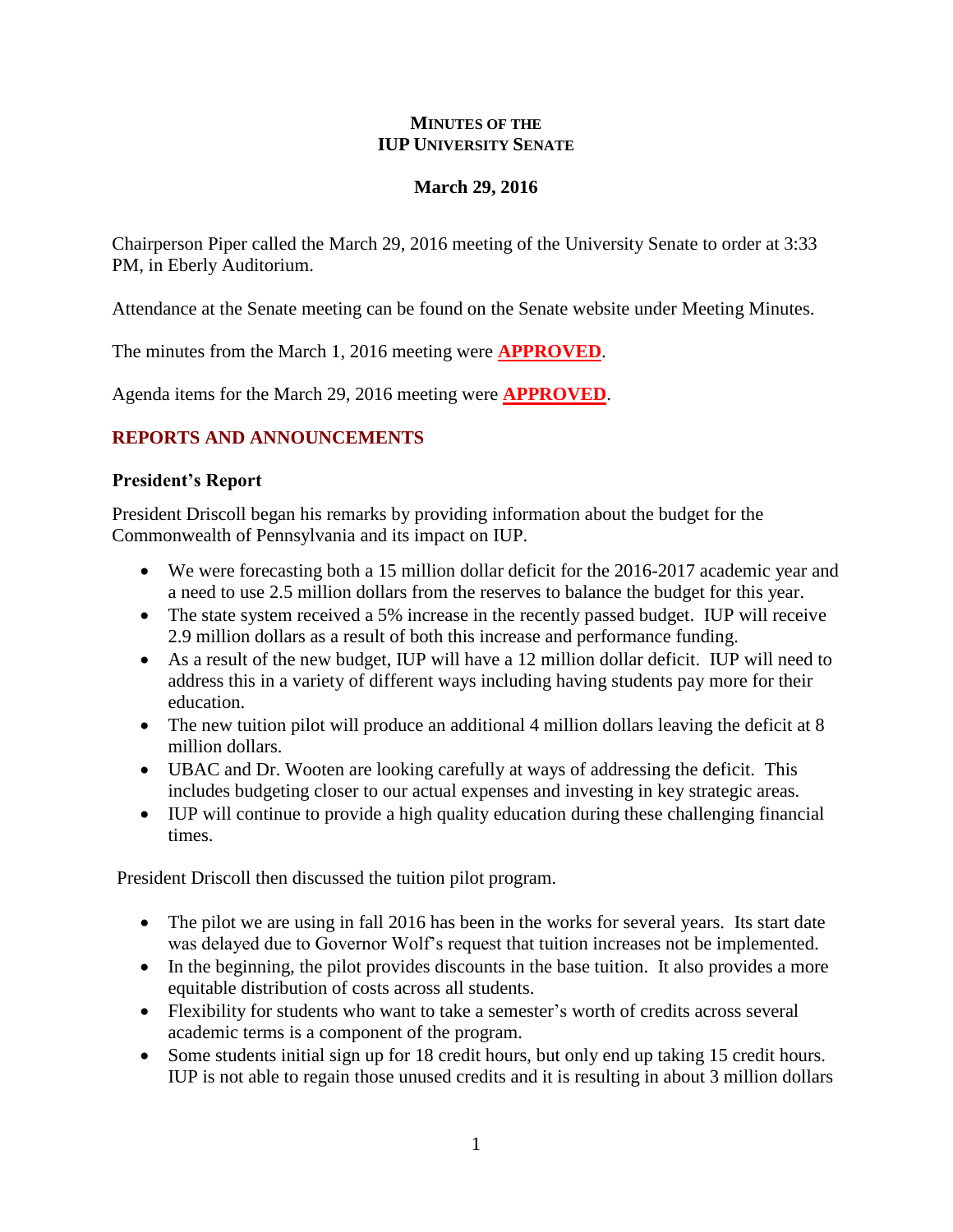in potential lost revenue. Millersville's own tuition pilot program has seen a decrease in students initially enrolling in 18 credit hours and then taking less hours.

• There are both need and performance aid components in the pilot program.

Lastly, President Driscoll talked about the importance of the people at IUP. When balancing the budget, the university will do everything that it can to protect them.

Question: Dr. Driscoll was asked if the flexibility given to students to complete their desired level of credit hours throughout the year will be met with an increase in offerings. Dr. Driscoll answered the question by saying that he expected an equivalent change will be made in terms of the number of offerings during the winter and summer terms to meet this new flexibility.

#### **Provost's Report**

Two brief comments:

- 1. Midterm grades. A couple of years ago only 42% of faculty were reporting midterm grades even though it is a policy requirement to report D's and F's. I am happy to report that as of this year 67% are participating in not only reporting the D's and F's, but all grades. This is important to students as it is has been proven to be very effective on keeping students on track. Midterm grades are an accurate predictor of final grades, and where it is not, the grade goes up. This is an important step to help students.
- 2. Middle States. By the next time we meet, Middle States will have been here and gone. As a reminder the dates of the site team visit is April 10-13. We are in good shape based on the feedback we have gotten to this point. Please make sure you are familiar with the four goals of the strategic plan and the three key recommendations.

## Curriculum Revisions

In response to the Senate recommendations from the March 1, 2016 meeting, I accept the following:

From the University-Wide Undergraduate Curriculum Committee:

- A. The following courses are approved by me and may be offered immediately:
	- ANTH 487 Geoarchaeology
	- ANTH 488 Geophysical Applications in Archaeology
	- KORE 101 Elementary Korean I
	- BIOL 211 Investigative Biological Forensics
	- BIOL 313 Forensic Analysis of DNA
	- BIOL 411 Forensic Biology Laboratory Operations
- A. Program revisions from the following departments that will be forwarded to the Council of Trustees for final approval:
	- Program title change from Computer Science/Information Assurance Track to Computer Science/Cyber Security Track from the department of Computer Science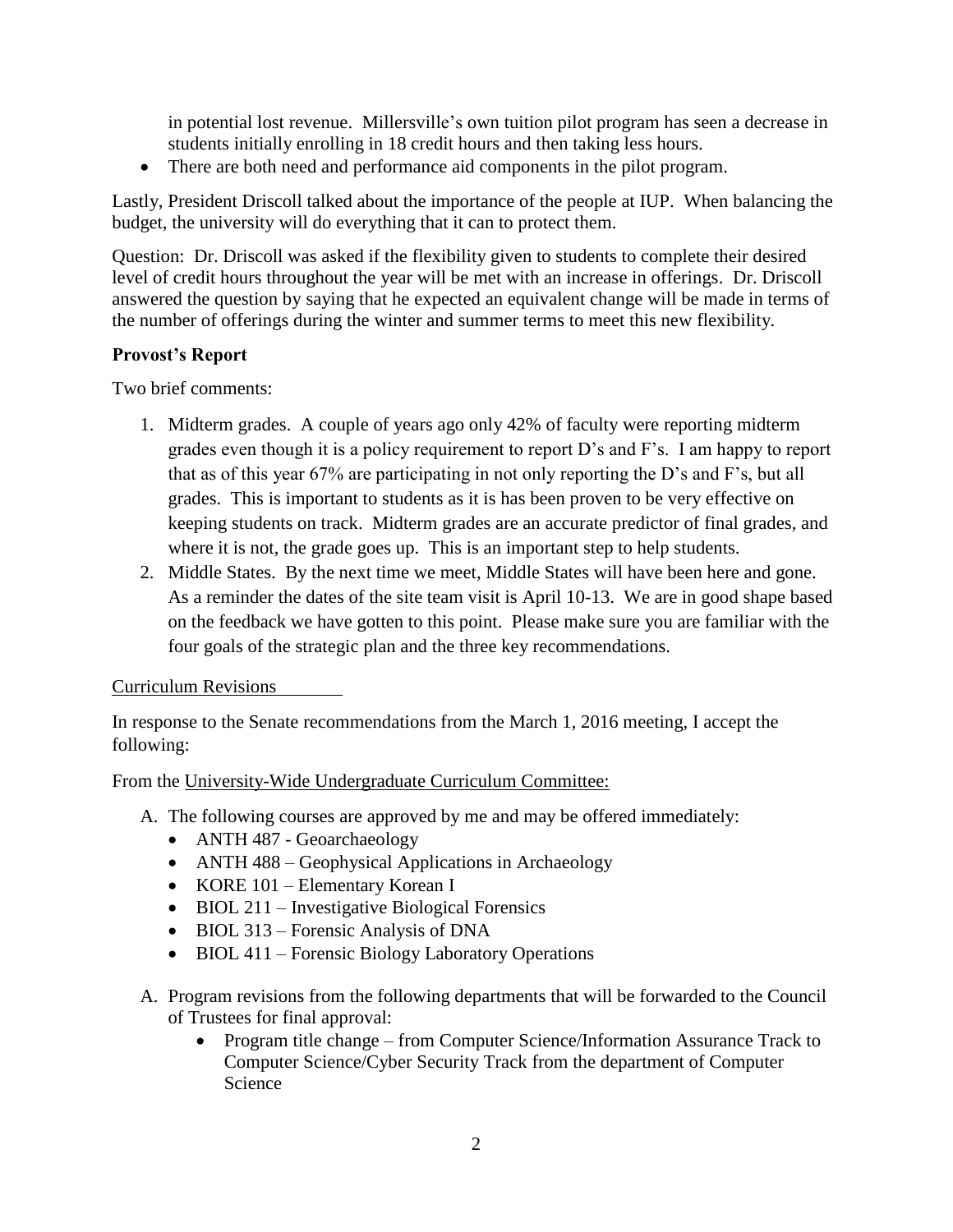- The Bachelor of Science in Chemistry/Pre-Medical Track from the department of **Chemistry**
- B. New minor in Child and Adult Advocacy Studies from the departments of Sociology and Psychology. There are three versions of this minor
	- a. Child and Adult Advocacy Studies for Psychology majors
	- b. Child and Adult Advocacy Studies for Sociology/Human Services Track majors
	- c. Child and Adult Advocacy Studies for majors other than Psychology and Sociology
- C. New certificate Child and Adult Advocacy Studies from the departments of Sociology and Psychology.
- D. New Minor in Forensic Bioscience from the department of Biology
- E. Program deletion from the department of English the Bachelor of Arts in English/Language Studies track
- F. New tracks from the department of Chemistry the Bachelor of Science in Chemistry/Pre-pharmacy Track

From the University-Wide Graduate Committee:

- A. The following courses are approved by me and may be offered immediately:
	- ANTH 591-Zooarchaeology
	- ANTH 592 Soil Science: Archaeological and Geoenvironmental Applications
	- ANTH 587 Geoarchaeology
	- ANTH 588 Geophysical Applications in Archaeology
	- ANTH 589 Prehistoric Technologies of Eastern North America
	- HPED 576 Athletic Training Clinical Practicum I
	- HPED 676 Athletic Training Clinical Practicum III
	- HPED 585 Assessment and Management of General Medical Conditions in Athletic Training
- B. The following courses are being deleted
	- a. BIOL 654 Endocrinology
- C. Program revisions from the following departments that will be forwarded to the Council of Trustees for final approval:
	- Master of Arts in Applied Archaeology from the department of Anthropology
	- Master of Arts in History from the department of History including at title change to the Master of Arts in Public History
- D. New program in Master of Science in Athletic Training from the department of Kinesiology, Health and Sport Sciences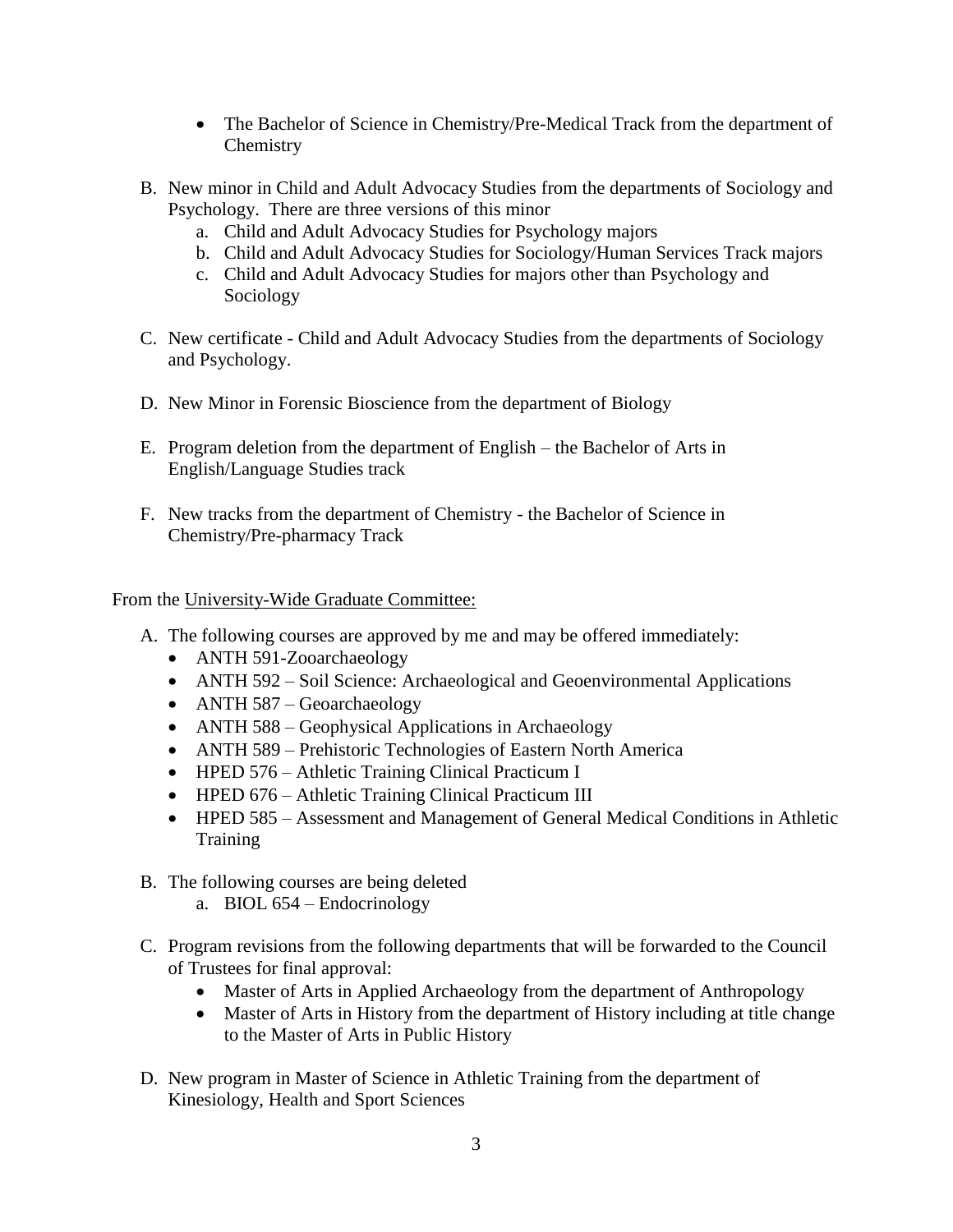E. New certificate in English as a Second Language Specialist from the department of English

# **Chairperson Report**

- The family fund drive is still going on. Please consider contributing to this drive.
- Middle States will visit IUP from April 10-13.
- Once the IUP agenda has been sent out by the University Senate Secretary, the agenda should not be modified unless there is a vote. Late additions will require a vote in the future. Please send reports to the University Senate Secretary by the required deadline.

## **Parliamentarian's Report**

There was no report.

# **Vice Chairperson's Report**

- SGA is in the process of holding elections.
- SGA is also reviewing its bylaw changes.

## **Rules Committee (Senator Korns)**

- Phase I Elections were recently completed and the process went smoothly.
- Phase II Elections will be occurring in the near future.
- If you are a department senator whose term ends this year then please ask your department to hold elections.
- Rules Committee will meet next Tuesday.

# **University-Wide Undergraduate Curriculum Committee (Senator Sechrist)**

# **FOR INFORMATION:**

**The following courses were approved by the UWUCC to be offered as distance education courses:** 

**Note that the provost is the final signature on these proposals.**

- **HPED 417 Contemporary Issues in School and Community Health**
- **MUHI 425 Nineteenth Century Music**
- **FDNT 415 Sustainable Nutrition**

# **FOR ACTION:**

**1. Department of Information Systems and Decision Sciences—New Tracks APPROVED**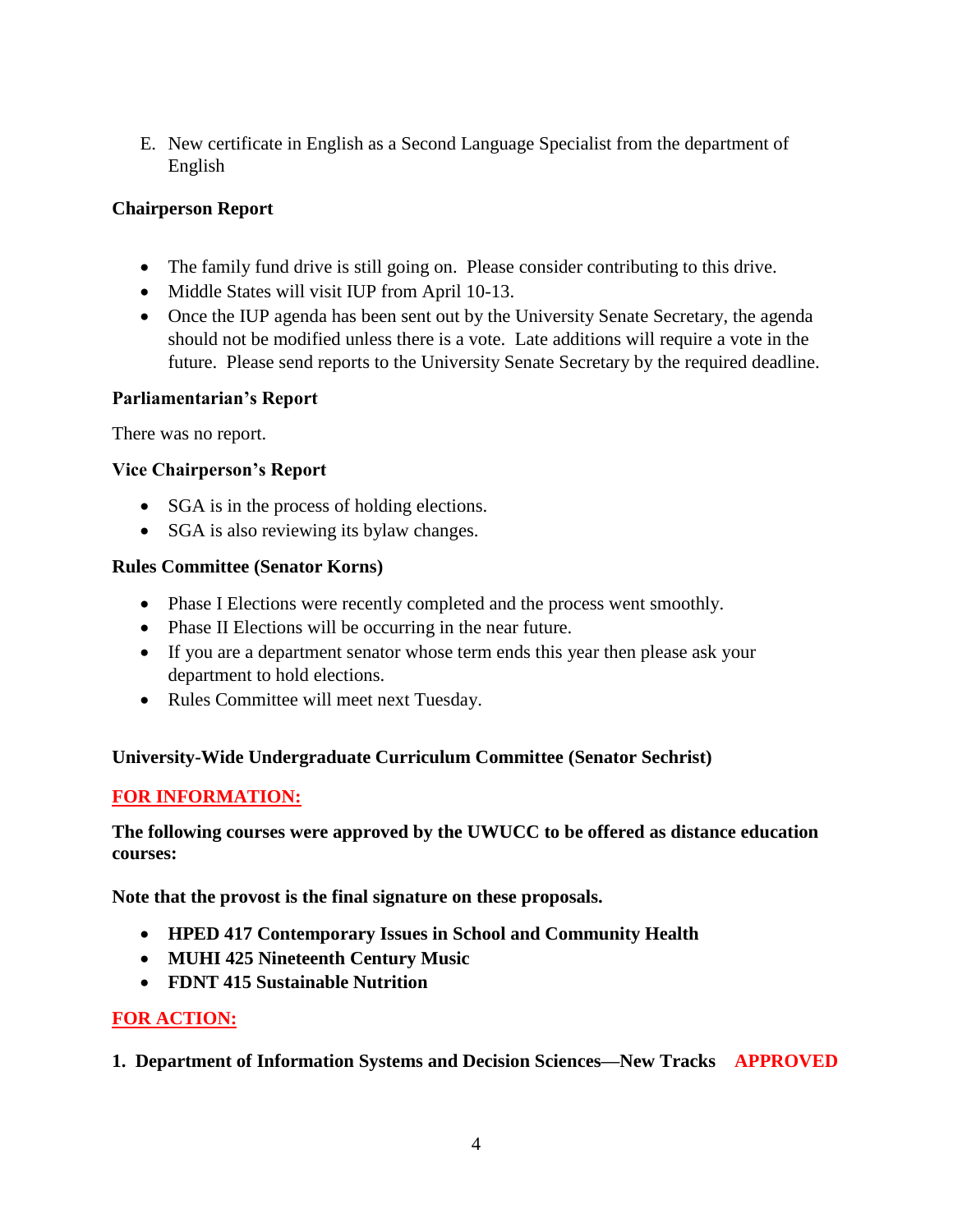**Amendments:** Two amendments were offered to change the MATH 214, 216, or 217 Total Degree Requirements. One would have stricken the 216 or 217 options, while the other wanted language saying that 216 or 217 could only be counted for transfer students. Both amendments were defeated.

#### **a. Information Technology Track**

#### **Information Technology Track**

The information technology (IT) track of the Management Information Systems (MIS) degree provides graduates with the skills and knowledge to take on appropriate professional positions in the Information Technology field upon graduation. It aims also at providing skills for graduates to grow into leadership positions and/or pursue research or graduate studies in the field. The IT field is a vibrant field that emerged as a result of the rapid advances in the technology field and the need for organizations to adjust quickly to these advances. IT graduates should be the first to take the lead to fill the computing needs of organizations. The IT track encompasses courses in the latest technological advances, thus enabling graduating students to take the lead in this vibrant field.

#### **Bachelor of Science—Management Information Systems/Information Technology Track**

| Liberal Studies: As outlined in Liberal Studies section with the<br>following specifications: |                                                               | 49-50 |    |
|-----------------------------------------------------------------------------------------------|---------------------------------------------------------------|-------|----|
| <b>Mathematics: MATH 115 (1)</b>                                                              |                                                               |       |    |
|                                                                                               | Social Science: ECON 121, PSYC 101                            |       |    |
|                                                                                               | Liberal Studies Electives: 9cr, BTED/COSC/IFMG 101, ECON 122, |       |    |
|                                                                                               | MATH 214 (2), no courses with MGMT prefix                     |       |    |
|                                                                                               |                                                               |       |    |
|                                                                                               | <b>College: Business Administration Core</b>                  |       | 33 |
| <b>Required Courses:</b>                                                                      |                                                               |       |    |
| ACCT 201                                                                                      | <b>Accounting Principles I</b>                                | 3cr   |    |
| ACCT 202                                                                                      | <b>Accounting Principles II</b>                               | 3cr   |    |
| <b>BCOM 321</b>                                                                               | Business and Interpersonal Communications                     | 3cr   |    |
| <b>BLAW 235</b>                                                                               | <b>Legal Environment of Business</b>                          | 3cr   |    |
| <b>FIN 310</b>                                                                                | <b>Fundamentals of Finance</b>                                | 3cr   |    |
| <b>IFMG 300</b>                                                                               | Information Systems: Theory and Practice                      | 3cr   |    |
| <b>MGMT 310</b>                                                                               | Principles of Management                                      | 3cr   |    |
| MGMT 330                                                                                      | Production and Operations Management                          | 3cr   |    |
| <b>MGMT 495</b>                                                                               | <b>Business Policy</b>                                        | 3cr   |    |
| <b>MKTG 320</b>                                                                               | Principles of Marketing                                       | 3cr   |    |
| <b>QBUS 215</b>                                                                               | <b>Business Statistics</b>                                    | 3cr   |    |
|                                                                                               | <b>Major: Information Technology Track</b>                    |       | 21 |
| <b>Required courses:</b>                                                                      |                                                               |       |    |
| <b>IFMG 210</b>                                                                               | Introduction to Front-End Business Applications or            | 3cr   |    |
| or 230                                                                                        | Introduction to Back-End Business Applications                | 3cr   |    |
| <b>IFMG 250</b>                                                                               | <b>Business Systems Technology</b>                            | 3cr   |    |
| <b>IFMG 254</b>                                                                               | <b>Computer Technology Virtualization</b>                     | 3cr   |    |
| <b>IFMG 330</b>                                                                               | <b>Information Storage and Management</b>                     | 3cr   |    |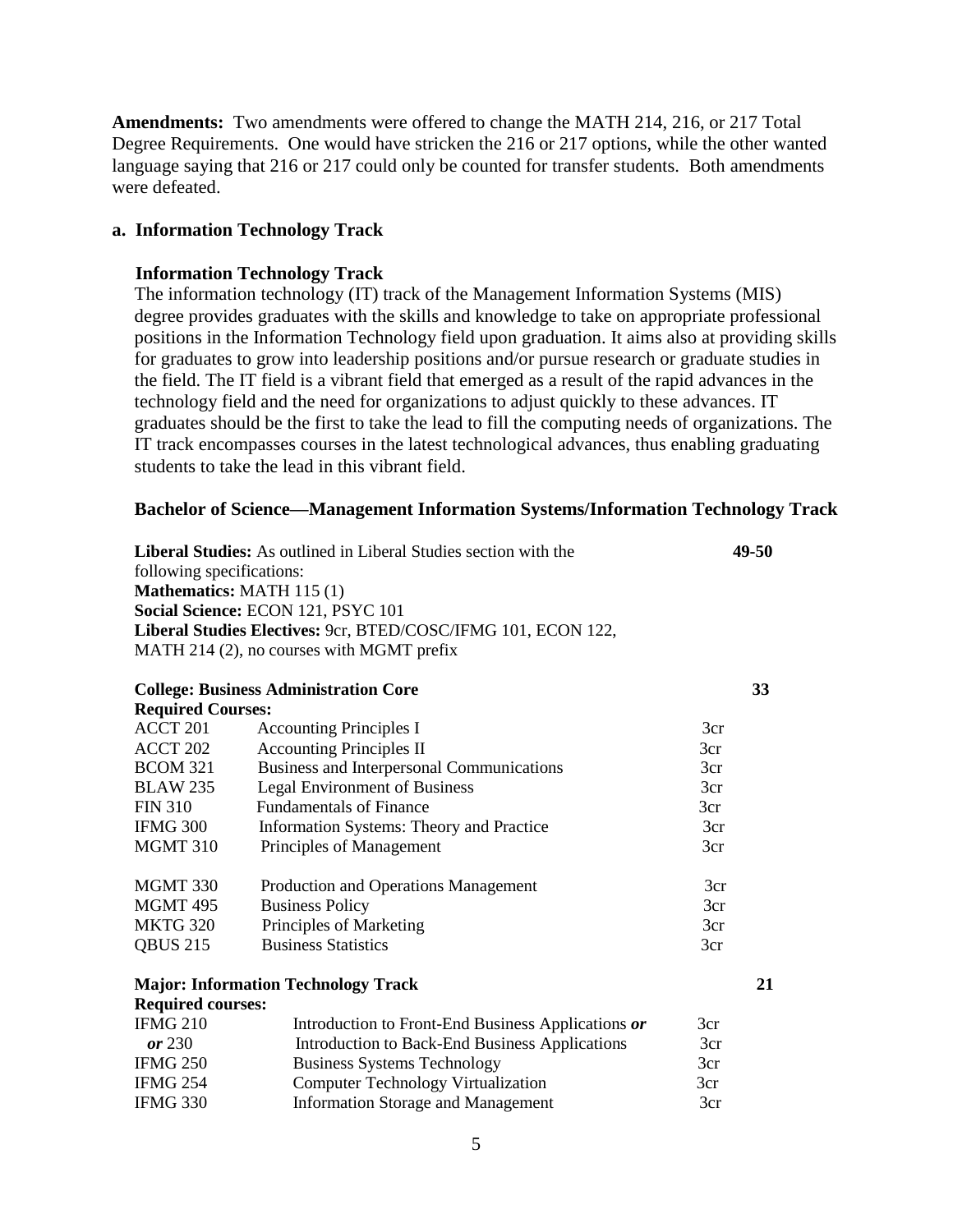| IFMG 352/COSC 352 LAN Design and Installation                       |                                                                           |     |       |
|---------------------------------------------------------------------|---------------------------------------------------------------------------|-----|-------|
| <b>IFMG 390</b>                                                     | Database Theory and Practice                                              | 3cr |       |
| <b>IFMG 471</b>                                                     | Data Center and Cloud Computing Fundamental                               | 3cr |       |
| <b>Controlled Electives: (3)</b><br>Two courses from the following: | IFMG 368, 414, 455, 456, 460, 475, 481, 493, COSC/IFMG 354, COSC 345, 362 |     | 6     |
| <b>Free Electives:</b>                                              |                                                                           |     | 10-11 |
| <b>Total Degree Requirements:</b>                                   |                                                                           |     | 120   |

(1) MATH 115 or 121 or 125.

(2) MATH 214 or 216 or 217.

(3) A student may choose to fulfill the 6cr requirements through one or more internship(s).

**Rationale:** We are restructuring our program by offering two tracks, first Information Technology and second Information systems. We are introducing this track to substitute for the old Business Technology Support (BTS) that is on moratorium. The IT track along with the IS track that is proposed as well respond to the changing market demand and better prepares the students for the changes in the Information Technology industry.

#### **b. Information Systems Track:**

#### **Information Systems Track**

The Information Systems Track prepares students for careers in computer-based information systems in organizational environments. Integrates areas such as networking, cybersecurity, and user/manager involvement in the global business environment with the traditional skills of programming, analysis and design, database development, architecture designs, and application development. Project management, Internet of Things (IoT) and client server applications are included, as well as an emphasis on business computing issues such as profitability, budgeting, collaboration, and front end/back end system processing.

#### **Bachelor of Science—Management Information Systems/Information Systems Track**

| <b>Liberal Studies:</b> As outlined in Liberal Studies section with the | 49-50 |
|-------------------------------------------------------------------------|-------|
| following specifications:                                               |       |
| <b>Mathematics: MATH 115 (1)</b>                                        |       |
| Social Science: ECON 121, PSYC 101                                      |       |
| Liberal Studies Electives: 9cr, BTED/COSC/IFMG 101, ECON 122,           |       |
| MATH 214 (2), no courses with MGMT prefix                               |       |
|                                                                         |       |

| <b>College: Business Administration Core</b> |                                |     |
|----------------------------------------------|--------------------------------|-----|
| <b>Required Courses:</b>                     |                                |     |
| ACCT 201                                     | <b>Accounting Principles I</b> | 3cr |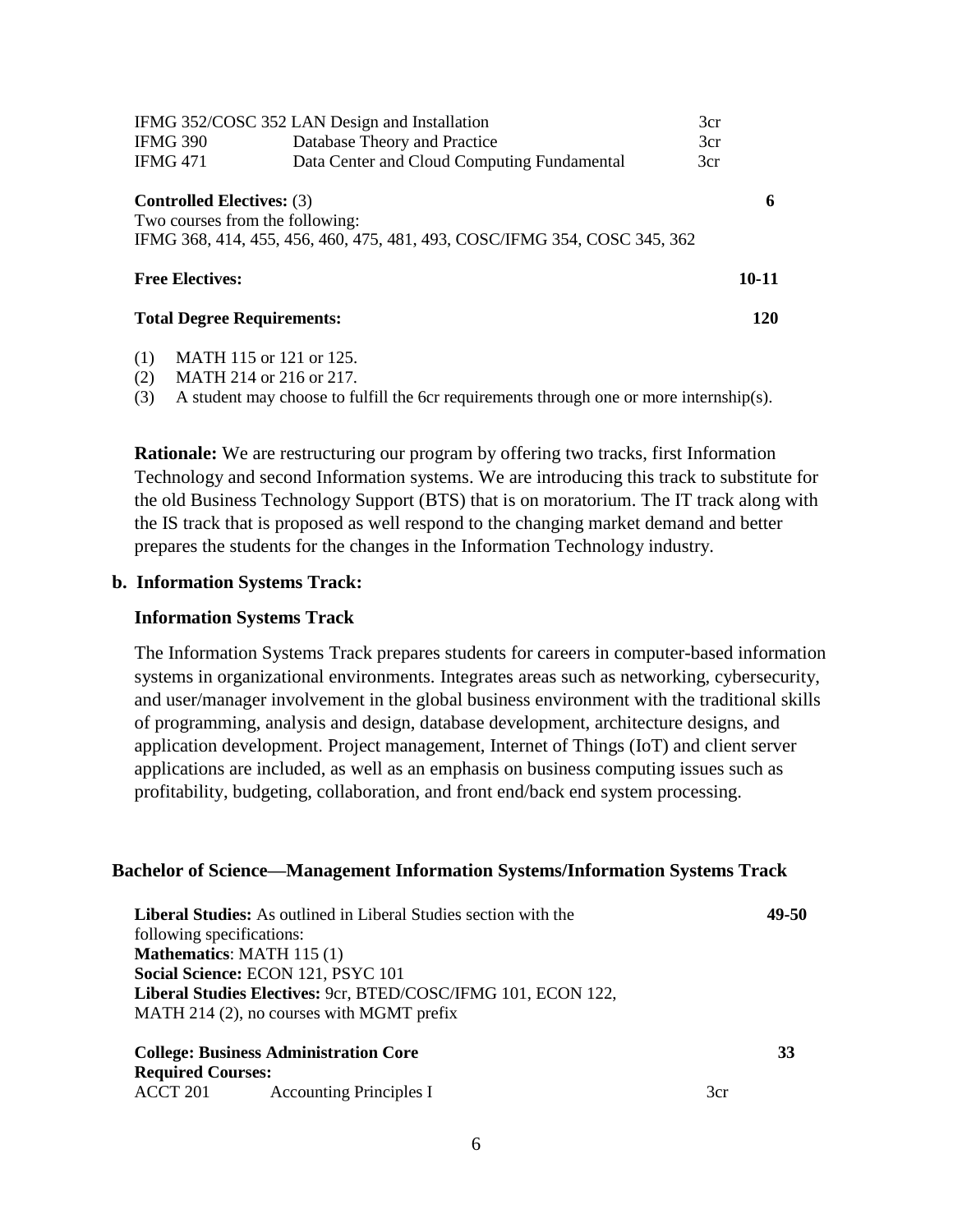| ACCT 202                          | <b>Accounting Principles II</b>                                       | 3cr |           |
|-----------------------------------|-----------------------------------------------------------------------|-----|-----------|
| <b>BCOM 321</b>                   | Business and Interpersonal Communications                             | 3cr |           |
| <b>BLAW 235</b>                   | <b>Legal Environment of Business</b>                                  | 3cr |           |
| <b>FIN 310</b>                    | <b>Fundamentals of Finance</b>                                        | 3cr |           |
| <b>IFMG 300</b>                   | Information Systems: Theory and Practice                              | 3cr |           |
| MGMT 310                          | Principles of Management                                              | 3cr |           |
| MGMT 330                          | Production and Operations Management                                  | 3cr |           |
| MGMT 495                          | <b>Business Policy</b>                                                | 3cr |           |
| <b>MKTG 320</b>                   | Principles of Marketing                                               | 3cr |           |
| <b>QBUS 215</b>                   | <b>Business Statistics</b>                                            | 3cr |           |
|                                   | <b>Major: Information Systems Track</b>                               |     | 21        |
| <b>Required courses:</b>          |                                                                       |     |           |
| <b>IFMG 210</b>                   | Introduction to Front-End Business Applications                       | 3cr |           |
| <b>IFMG 230</b>                   | <b>Introduction to Back-End Business Applications</b>                 | 3cr |           |
| <b>IFMG 250</b>                   | <b>Business Systems Technology</b>                                    | 3cr |           |
|                                   | IFMG/COSC 352 LAN Design and Installation                             | 3cr |           |
| <b>IFMG 390</b>                   | Database Theory and Practice                                          | 3cr |           |
| IFMG460                           | Analysis and Logical Design                                           | 3cr |           |
| IFMG475                           | Project Management and Implementations                                | 3cr |           |
| <b>Controlled Electives (3)</b>   |                                                                       | 6   |           |
| Two courses from the following    |                                                                       |     |           |
|                                   | Software Development: COSC 210, 300, 310, 362, 365, IFMG 330, 414     |     |           |
| IFMG 368, 382                     | Networks and Cybersecurity: COSC 316, 345, 356 CRIM 321, 323,         |     |           |
|                                   | Database and Decision Support: IFMG 455, 465, QBUS 380, 401, 450, 481 |     |           |
|                                   | Special Topics, and Internships: IFMG 481, 493                        |     |           |
| <b>Free Electives:</b>            |                                                                       |     | $10 - 11$ |
| <b>Total Degree Requirements:</b> |                                                                       |     | 120       |
|                                   |                                                                       |     |           |

- (1) MATH 115 or 121 or 125.
- (2) MATH 214 or 216 or 217.

(3) A student may choose to fulfill the 6cr requirements through one or more internship(s).

**Rationale:** We are restructuring our program by offering two tracks, first Information Technology (IT) and second Information Systems (IS) in place of the current Management Information Systems degree. This new structure of our program serves the students better. They fill gaps in the curriculum, they respond to the changing market demand and better prepares the students for the changes in the Information Technology industry. With this new structure, our department offers two tracks (IS and IT) instead of the old with one general MIS degree.

**2. Department of Communication Disorders, Special Education, and Disability Services— Course Deletions, New Courses, Catalog Description Changes, Course Title Changes Program Revision and Program Catalog Description Change APPROVED**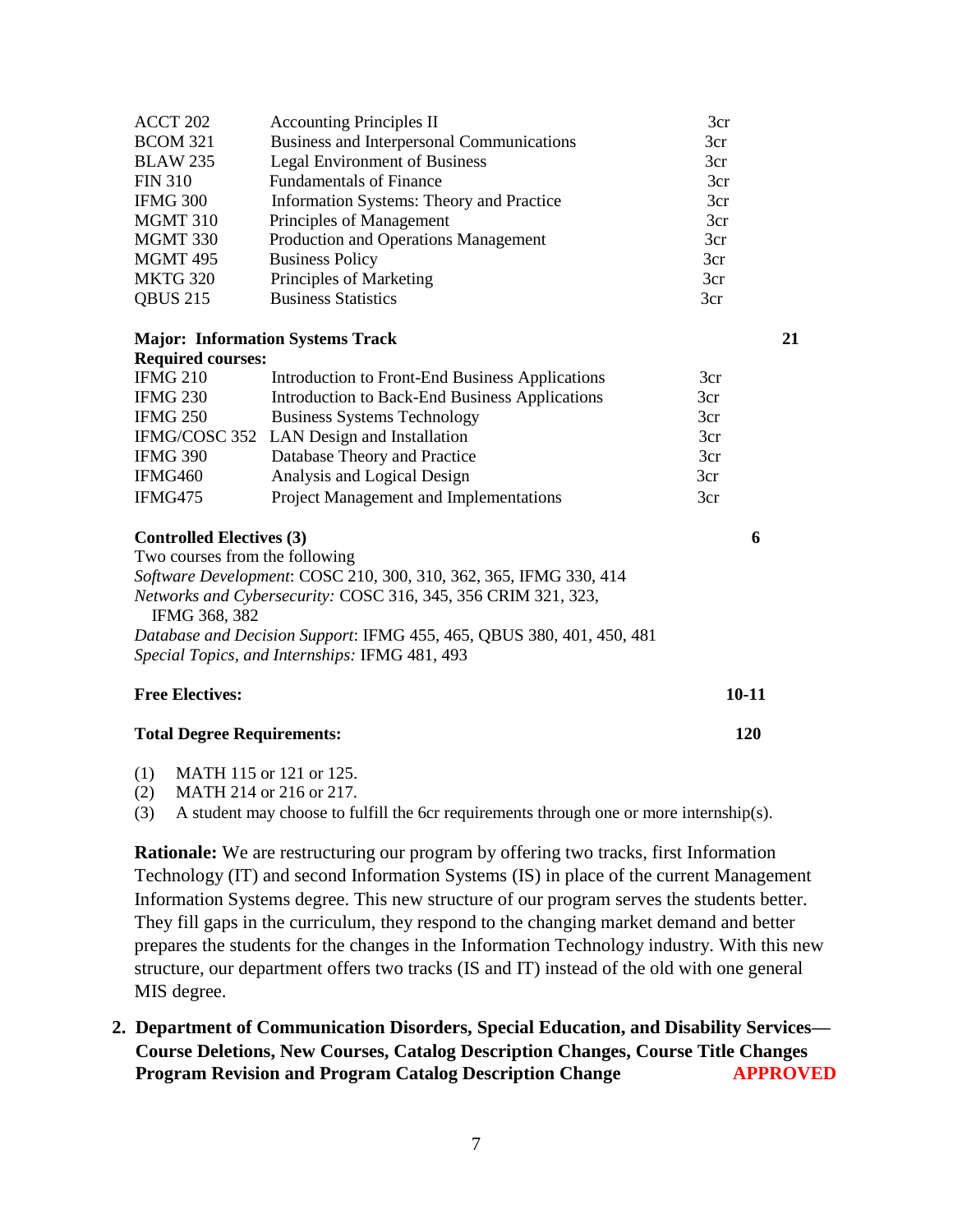#### **a. Course Deletions**

## **SPLP 310 Speech and Hearing Clinic I 3c-0l-3cr**  3c-0l-3cr **SPLP 410 Articulation Disorders** 3c-0l-3cr

**Rationale:** These courses have not been offered at the undergraduate level for over twenty-five years, and they will not be offered in the foreseeable future. These course numbers need to be vacated for new curriculum offerings.

#### **b. Catalog Description Changes**

#### **i. Current Catalog Description:**

#### **SPLP 111 Introduction to Communication Disorders 3c-0l-3cr**

An introduction to study of physiological, acoustical, and scientific processes involved in production and reception of speech. The genetic development of speech sounds and factors that hinder or facilitate speech and language acquisition.

#### **Proposed Catalog Description:**

# **SPLP 111 Introduction to Communication Disorders 3c-0l-3cr**

**Prerequisite:** Major in speech-language pathology and audiology, minor in audiology An introduction to study of physiological, acoustical, and scientific processes involved in production and reception of speech. The genetic development of speech sounds and factors that hinder or facilitate speech and language acquisition.

**Rationale:** Clarifying in the catalog that a prerequisite for SPLP 111 is a major in speechlanguage pathology and audiology, and adding the prerequisite of an audiology minor.

## **ii. Current Catalog Description:**

## **SPLP 222 Introduction to Audiology 3c-0l-3cr**

**Prerequisite:** Speech-language pathology or audiology minor The study of auditory function, anatomy, and physiology of the auditory mechanism, psychophysics of sound, types and causes of hearing loss, measurement of hearing, and educational considerations for children with hearing loss.

## **Proposed Catalog Description:**

## **SPLP 222 Introduction to Audiology 3c-0l-3cr**

**Prerequisite:** Speech-language pathology and audiology major or audiology minor The study of auditory function, anatomy, and physiology of the auditory mechanism, psychophysics of sound, types and causes of hearing loss, measurement of hearing, and educational considerations for children with hearing loss.

**Rationale:** Correcting catalog language that SPLP 222 Introduction to Audiology has the prerequisites of speech-language pathology and audiology major or audiology minor.

## **iii. Current Catalog Description**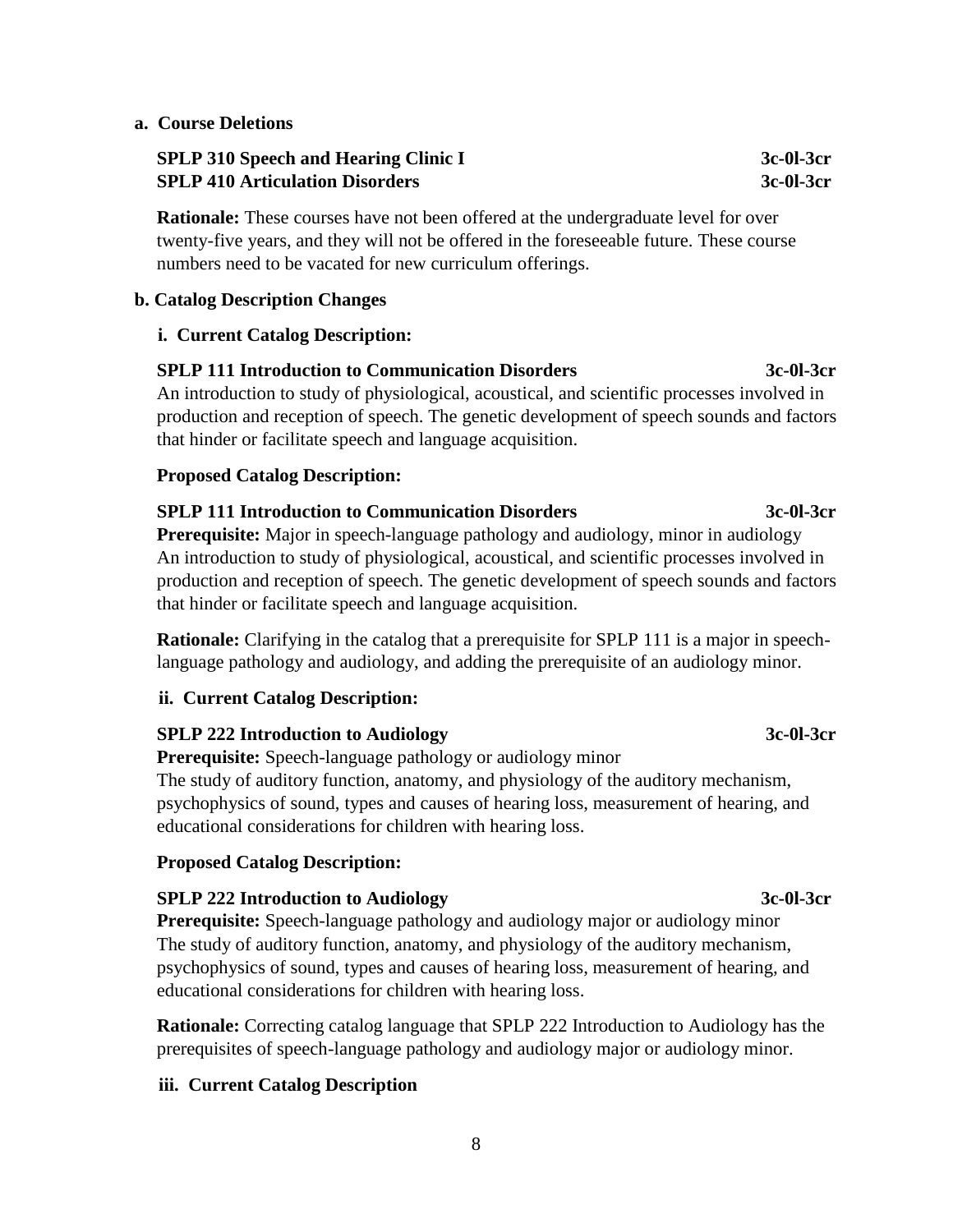#### 9

### **SPLP 242 Speech Science I: Theory and Measurement 3c-0l-3cr**

**Prerequisite:** Speech-language pathology and audiology minor

Introduces the student to the theoretic properties, biological characteristics, and physical analysis of human speech production, speech perception, and swallowing. Course content is integrated into applications of clinical instrumentation and measurement.

## **Proposed Catalog Description:**

# **SPLP 242 Speech Science I: Theory and Measurement 3c-0l-3cr**

**Prerequisite:** Speech-language pathology and audiology major **Corequisite:** SPLP 251 Introduces the student to the theoretic properties, biological characteristics, and physical analysis of human speech production, speech perception, and swallowing. Course content

is integrated into applications of clinical instrumentation and measurement.

**Rationale:** This revision is to establish SPLP 242 as a corequisite for SPLP 251 and to simplify the name from Speech Science I to Speech Science.

# **iv. Current Catalog Description:**

# **SPLP 251 Anatomy and Physiology of Speech and Swallowing 3c-0l-3cr**

Examines the structure and function of the body systems involved in speech production (i.e., respiration, phonation, articulation) and swallowing and an introduction to the nervous system. Normal variances based on age, gender, and race are included. Comparisons between normal and disordered clinical presentations are introduced.

## **Proposed Catalog Description:**

# **SPLP 251 Anatomy and Physiology of Speech and Swallowing 3c-0l-3cr**

**Prerequisite:** Speech-language pathology and audiology major **Corequisite:** SPLP 242

Examines the structure and function of the body systems involved in speech production (i.e., respiration, phonation, articulation) and swallowing and an introduction to the nervous system. Normal variances based on age, gender, and race are included. Comparisons between normal and disordered clinical presentations are introduced.

**Rationale:** This revision is to verify that being a speech-language pathology and audiology major is a prerequisite for SPLP 251, and to establish SPLP 242 as a corequisite for SPLP 251.

## **v. Current Catalog Description:**

## **SPLP 311 Aural Rehabilitation** 3c-0l-3cr

**Prerequisite:** Speech-language pathology, audiology minor, or admission to teacher certification

An examination of the effects of hearing loss at different stages of development and the technology and rehabilitative procedures used with hard-of-hearing and deaf children and adults.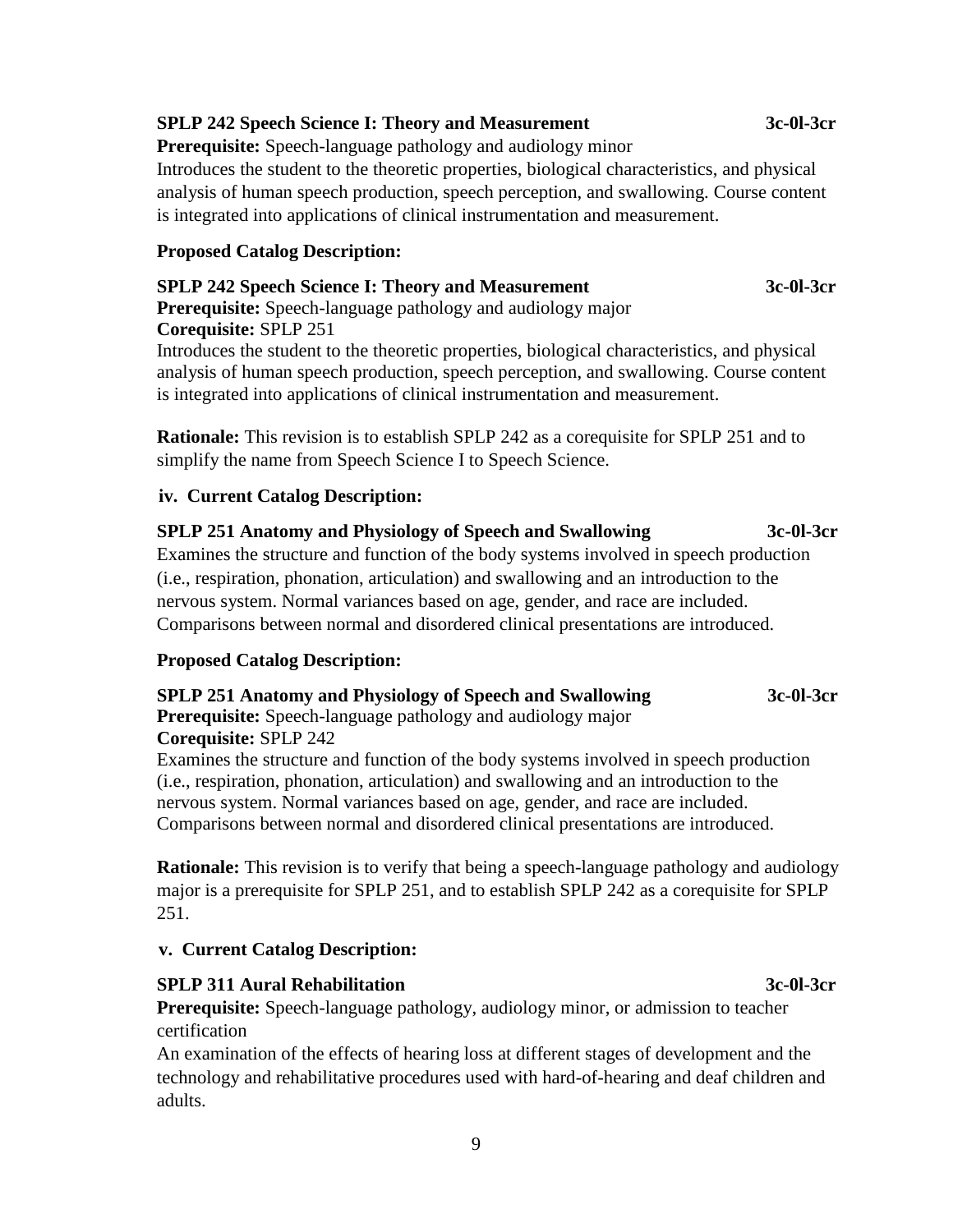# **Proposed Catalog Description:**

# **SPLP 311 Aural Rehabilitation 3c-0l-3cr**

**Prerequisite:** Speech-language pathology and audiology major with junior standing, or audiology minor

An examination of the effects of hearing loss at different stages of development and the technology and rehabilitative procedures used with hard-of-hearing and deaf children and adults.

**Rationale:** This revision is to verify that being a speech-language pathology and audiology major is a prerequisite for SPLP 251, and to establish SPLP 242 as a corequisite for SPLP 251.

# **vi. Current Catalog Description:**

# **SPLP 334 Language Development 3c-0l-3cr**

**Prerequisite:** Speech-language pathology and audiology major, SPLP 111, admission to teacher certification

The study of development of an interpersonal communication system; language as a system of symbols for communication; the structure of the English language, including phonology, syntax, and semantics. Highlights of neurological, social, and psychological basis of language development.

# **Proposed Catalog Description:**

# **SPLP 334 Language Development 3c-0l-3cr**

**Prerequisite:** Speech-language pathology and audiology major, junior standing The study of development of an interpersonal communication system; language as a system of symbols for communication; the structure of the English language, including phonology, syntax, semantics. Highlighting of neurological, social, and psychological bases of language development.

**Rationale:** The Speech-Language Pathology and Audiology program revision being proposed no longer requires Step 1 of the 3-Step Process for Teacher Education for students to be able to register for 300 and 400 level SPLP courses. Step 1 is being replaced by a new junior standing requirement.

# **vii. Current Catalog Description:**

# **SPLP 342 Speech Science II Neuroscience 3c-0l-3cr**

**Prerequisite:** Speech-language pathology and audiology major, admission to teacher certification

An overview of the basic anatomy of the central nervous system and its control of human swallowing and communication. This includes the biological science principles of speech and language processing and neurogenic communication and swallowing disorders in children and adults.

# **Proposed Catalog Description:**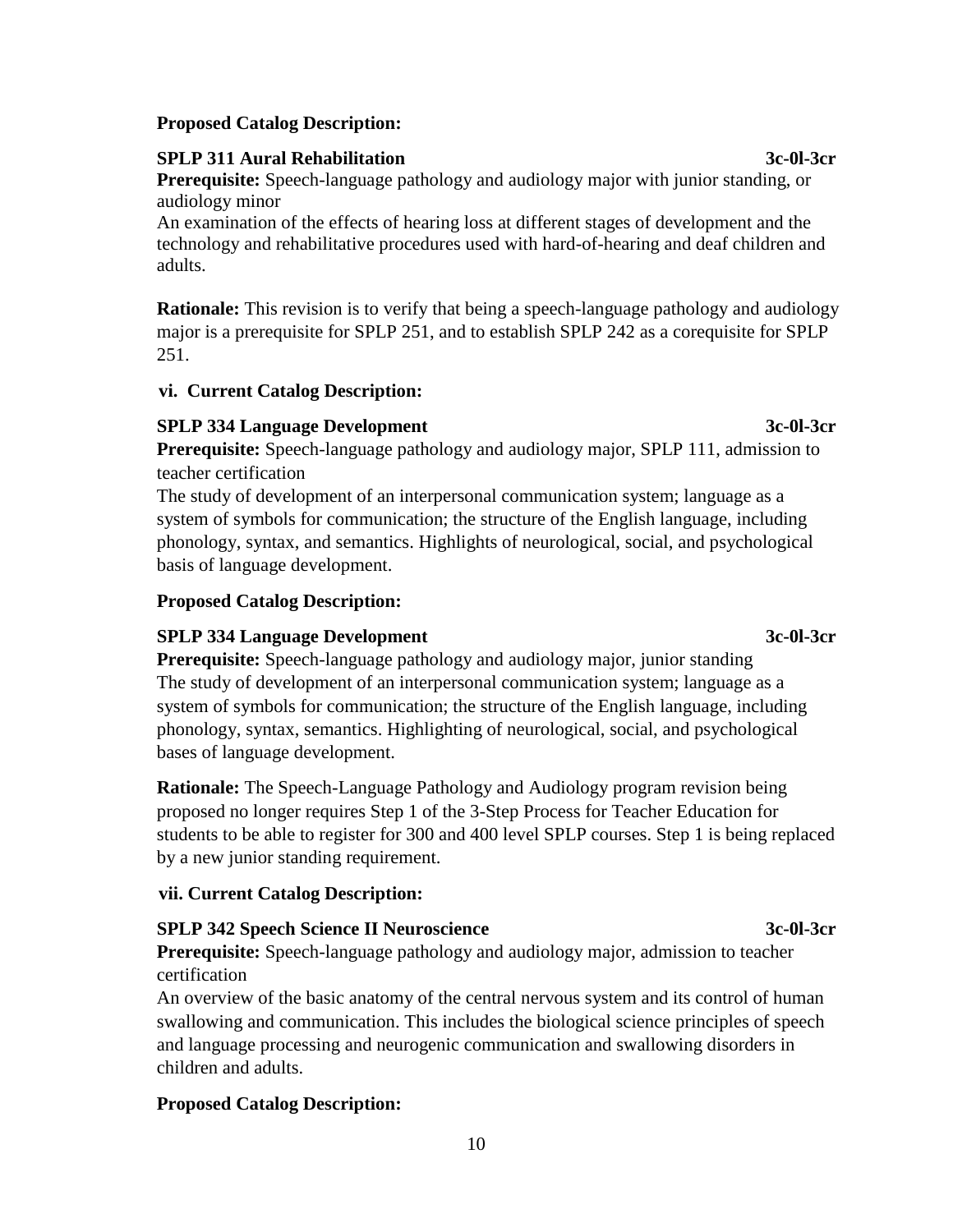#### **SPLP 342 Neuroscience for Communication Disorders 3c-0l-3cr**

**Prerequisite:** Speech-language pathology and audiology major, junior standing An overview of the basic anatomy of the central nervous system and its control of human swallowing and communication. Includes the biological science principles of speech and language processing and neurogenic communication and swallowing disorders in children and adults.

**Rationale:** The Speech-Language Pathology and Audiology program revision being proposed no longer requires Step 1 of the 3-Step Process for Teacher Education for students to be able to register for 300 and 400 level SPLP courses. Step 1 is being replaced by a new junior standing requirement. The course title is being revised for purposes of clarity.

#### **viii. Current Catalog Description:**

**SPLP 401 Communication and Social Competence for Children with Autism 3c-0l-3cr**

**Prerequisites:** 3.0 GPA, speech-language pathology and audiology major or instructor permission

 Examines the interplay among cognition, language, and communication in children and adolescents with autism spectrum disorders (ASD). A team approach will be emphasized outlining the roles of parents, speech-language pathologists, special education teachers, classroom teachers, school psychologists, and school administration. Methods for assessment of and intervention for language and social communication skills are introduced. Clinical methods that can facilitate social skills, play, and friendships with peers are emphasized.

## **Proposed Catalog Description:**

 **SPLP 401 Communication and Social Competence for Children with Autism 3c-0l-3cr Prerequisites:** Speech-language pathology and audiology major with junior standing, or instructor permission

 Examines the interplay among cognition, language, and communication in children and adolescents with autism spectrum disorders (ASD). A team approach will be emphasized outlining the roles of parents, speech-language pathologists, special education teachers, classroom teachers, school psychologists, and school administration. Methods for assessment of and intervention for language and social communication skills are introduced. Clinical methods that can facilitate social skills, play, and friendships with peers are emphasized.

 **Rationale:** The Speech-Language Pathology and Audiology program revision being proposed now requires junior standing for students to register for 300 and 400 level SPLP courses.

#### **ix. Current Catalog Description:**

 **SPLP** 406 Clinical Management of Articulation and Language 3c-0l-3cr  **Prerequisites:** Admission to teacher certification, SPLP 111, 122, 334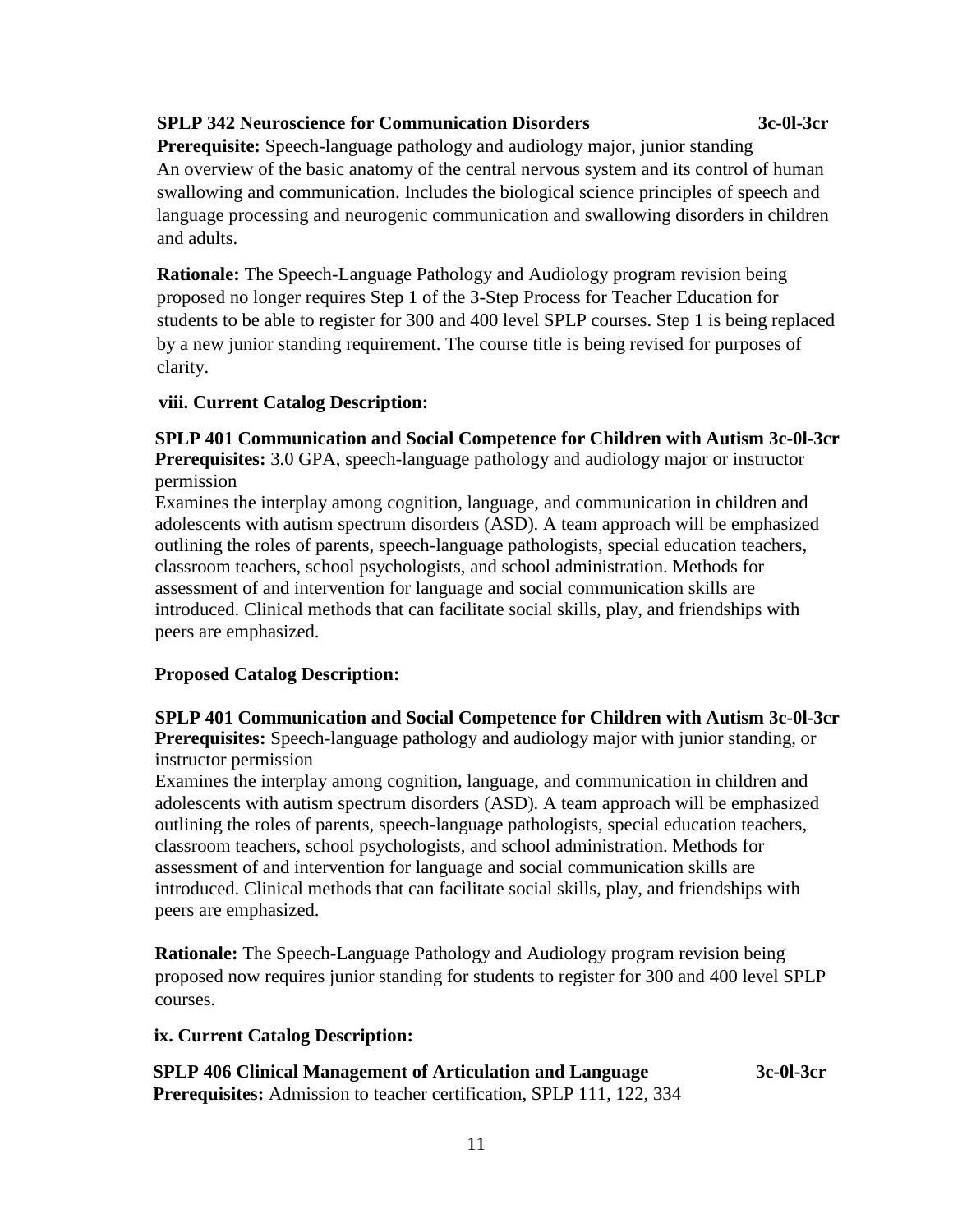#### **Corequisite:** EDUC 342

 An introduction to the principles and practices for assessment and intervention of articulation/phonology and language disorders using a variety of experiences that allow students to practice applying their clinical skills to practical situations. An overview of diagnostic tools, assessment principles and techniques, and intervention principles and techniques as related to a variety of articulation/phonology and language disorders.

## **Proposed Catalog Description:**

# **SPLP** 406 Clinical Management of Articulation and Language 3c-0l-3cr

 **Prerequisites:** Speech-language pathology and audiology major, junior standing, SPLP 334

 An introduction to the principles and practices for assessment and intervention of articulation/phonology and language disorders using a variety of experiences that allow students to practice applying their clinical skills to practical situations. An overview of diagnostic tools, assessment principles and techniques, and intervention principles and techniques as related to a variety of articulation/phonology and language disorders.

 **Rationale:** The Speech-Language Pathology and Audiology program revision being proposed no longer requires Step 1 of the 3-Step Process for Teacher Education for students to be able to register for 300 and 400 level SPLP courses. Step 1 is being replaced by a new junior standing requirement. EDUC 342 is being eliminated as a corequisite for SPLP 406.

## **x. Current Catalog Description:**

## **SPLP** 408 Organic Disorders 3c-0l-3cr

 **Prerequisites:** Speech-language pathology and audiology major, admission to teacher certification, SPLP 111, 242, 251

 Introduces students to the theoretic foundations, clinical characteristics, diagnostic procedures, and treatment options for three subspecialties in speech-language pathology: stuttering, voice disorders, and dysphagia.

#### **Proposed Catalog Description:**

## **SPLP** 408 Organic Disorders 3c-0l-3cr

**Prerequisites:** Speech-language pathology and audiology major, junior standing Introduces students to the theoretic foundations, clinical characteristics, diagnostic procedures, and treatment options for three subspecialties in speech-language pathology: stuttering, voice disorders, and dysphagia.

**Rationale:** The Speech-Language Pathology and Audiology program revision being proposed no longer requires Step 1 of the 3-Step Process for Teacher Education for students to be able to register for 300 and 400 level SPLP courses. Step 1 is being replaced by a new junior standing requirement.

#### **c. New Courses**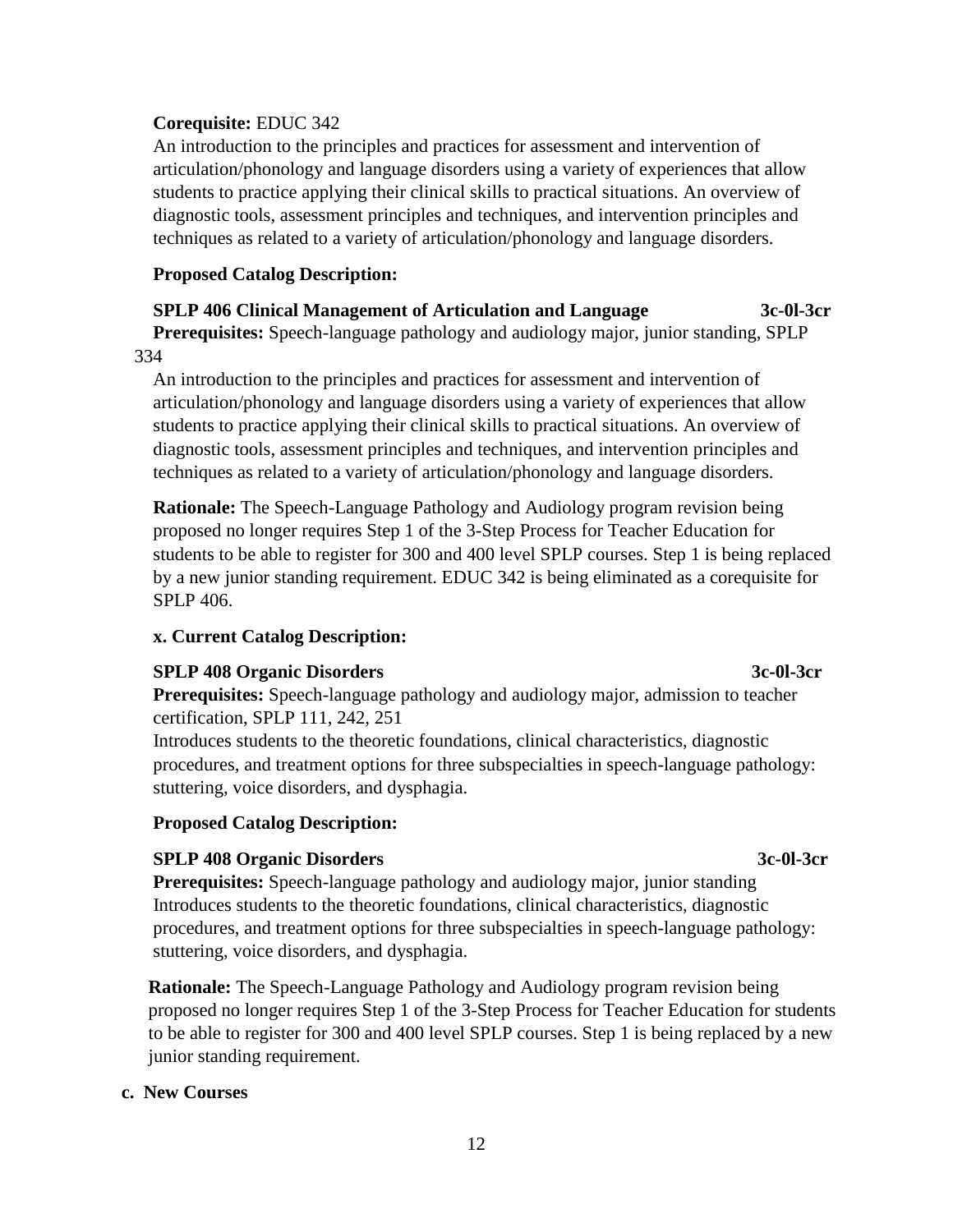# audiology services. Discusses professional codes of ethics, principles of observation,

 assessment, prevention, and intervention. Provides supervised services to one patient in the IUP Speech, Language, and Hearing Clinic.

Provides a focused of observation patients receiving speech-language pathology or

**Rationale:** This course replaces the currently offered EDUC 242 section for Speech-Language Pathology and Audiology majors.

#### **d. Program Revision and Program Catalog Description Change:**

#### **Current Catalog Description:**

 **Prerequisite:** SPLP 310

#### **Speech-Language Pathology and Audiology\_\_\_\_\_\_\_\_\_\_\_\_\_\_\_\_\_\_\_\_\_\_\_\_\_\_\_\_\_\_\_\_\_\_\_\_\_\_**

Language Pathology and Audiology majors.

Completion of the sequence of courses in speech-language pathology and audiology serves as a preprofessional program for students planning to become practicing speech-language pathologists or audiologists. Students entering the undergraduate program should be aware of the following:

- 1. IUP is accredited by the Council on Academic Accreditation of the American Speech- Language-Hearing Association and qualifies a person for the Certificate of Clinical Competence from the American Speech-Language-Hearing Association and Pennsylvania State Licensure.
- 2. National certification, state licensure, and Pennsylvania Department of Education Certification in Speech- Language Impaired are available only to holders of the master's degree in speech-language pathology.
- 3. Students will need to project a minimum cumulative GPA of 3.0 or higher to qualify for admission to most graduate schools.
- 4. Upon completion of a master's degree at IUP, students will be prepared to provide services in work settings such as hospitals, community clinics, public health programs, and rehabilitation settings.
- 5. To meet the requirements for Certification in Speech-Language Impaired from the Pennsylvania Department of Education, students must successfully complete the College of Education and Educational Technology requirements listed below before enrollment in the master of science degree program in speech-language pathology at IUP.

#### **i. SPLP 310 Observation in Communication Disorders I 1c-0l-1cr**

 **Prerequisite:** Speech-language pathology and audiology majors with junior standing Provides a context for observation of individuals of all ages receiving speech-language pathology or audiology services. Principles of observation, as well as assessment, prevention, and intervention will be discussed.

**Rationale:** This course replaces the currently offered EDUC242 section for Speech-

ii. **SPLP 410** Observation in Communication Disorders II 1c-0l-1cr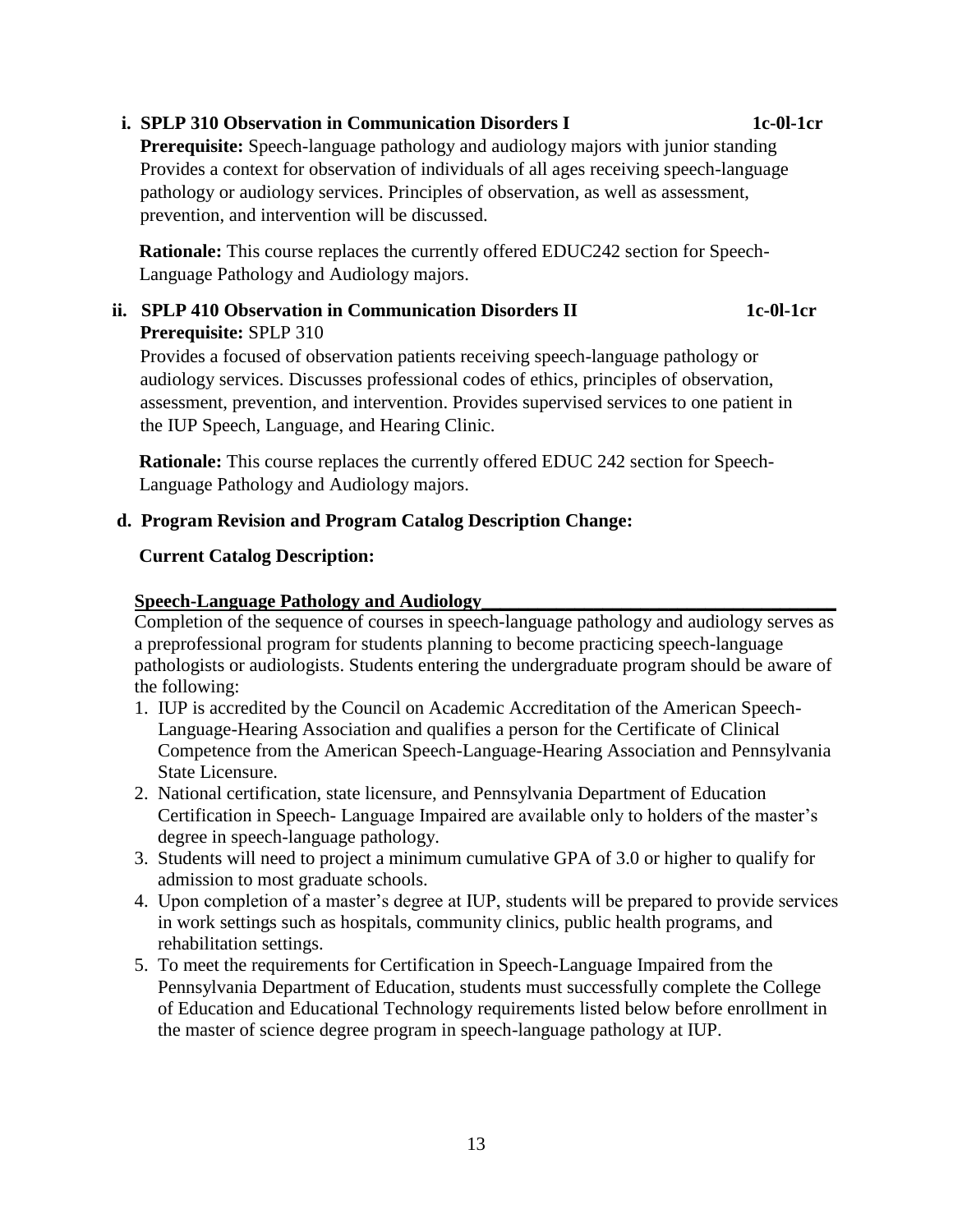Students must also complete 25 hours of observation in speech-language pathology supervised by an IUP faculty member who holds a Certificate of Clinical Competence in Speech-Language Pathology. These are completed through enrollment in EDUC 242 and 342.

Transfers, changes of major, and post-baccalaureate admissions into the undergraduate Speech-Language Pathology and Audiology program will be approved on a competitive basis on specific dates. For a prospective student to be considered for admission on those dates, the minimum criteria include a minimum cumulative GPA of 3.0 in all undergraduate course work, passing standardized exam scores, an interview, and an essay. Please contact the Speech- Language Pathology and Audiology program director for more information.

## **Proposed Catalog Description:**

#### **Speech-Language Pathology and Audiology\_\_\_\_\_\_\_\_\_\_\_\_\_\_\_\_\_\_\_\_\_\_\_\_\_\_\_\_\_\_\_\_\_\_\_\_\_\_**

Completion of the sequence of courses in speech-language pathology and audiology serves as a pre-professional program for students planning to become practicing speech-language pathologists or audiologists. Students entering the undergraduate program should be aware of the following:

- 1. IUP is accredited by the Council on Academic Accreditation of the American Speech- Language-Hearing Association and qualifies a person for the Certificate of Clinical Competence from the American Speech-Language-Hearing Association and Pennsylvania State Licensure.
- 2. National certification, state licensure, and PDE Educational Specialist Certification in School Speech-Language Pathologist are available only to holders of the master's degree in speech-language pathology.
- 3. Students will need a minimum cumulative GPA greater than 3.5 to qualify for admission to most graduate schools.
- 4. Upon completion of a master's degree in speech-language pathology at IUP, students will be prepared to provide services in work settings such as hospitals, community clinics, public school and early intervention programs, and rehabilitation settings.
- 5. To be eligible to register for 300 and 400 level courses in the major, students must meet the junior standing requirement of a minimum overall cumulative GPA of 3.25 and verification by the academic advisor that the program's dispositions are met or exceeded. Students must also complete 25 hours of observation in speech-language pathology or audiology (depending upon career objectives) supervised by an IUP faculty member who holds a Certificate of Clinical Competence. These are completed through enrollment in SPLP 310 and SPLP 410.

 Transfers, changes of major, and post-baccalaureate admissions into the undergraduate Speech-Language Pathology and Audiology program will be approved on a competitive basis on specific dates. For a prospective student to be considered for admission on those dates, the minimum criteria include a minimum cumulative GPA of 3.0 or greater in all undergraduate course work, passing standardized exam scores, an interview, and an essay. Please contact the Speech-Language Pathology and Audiology program director for more information.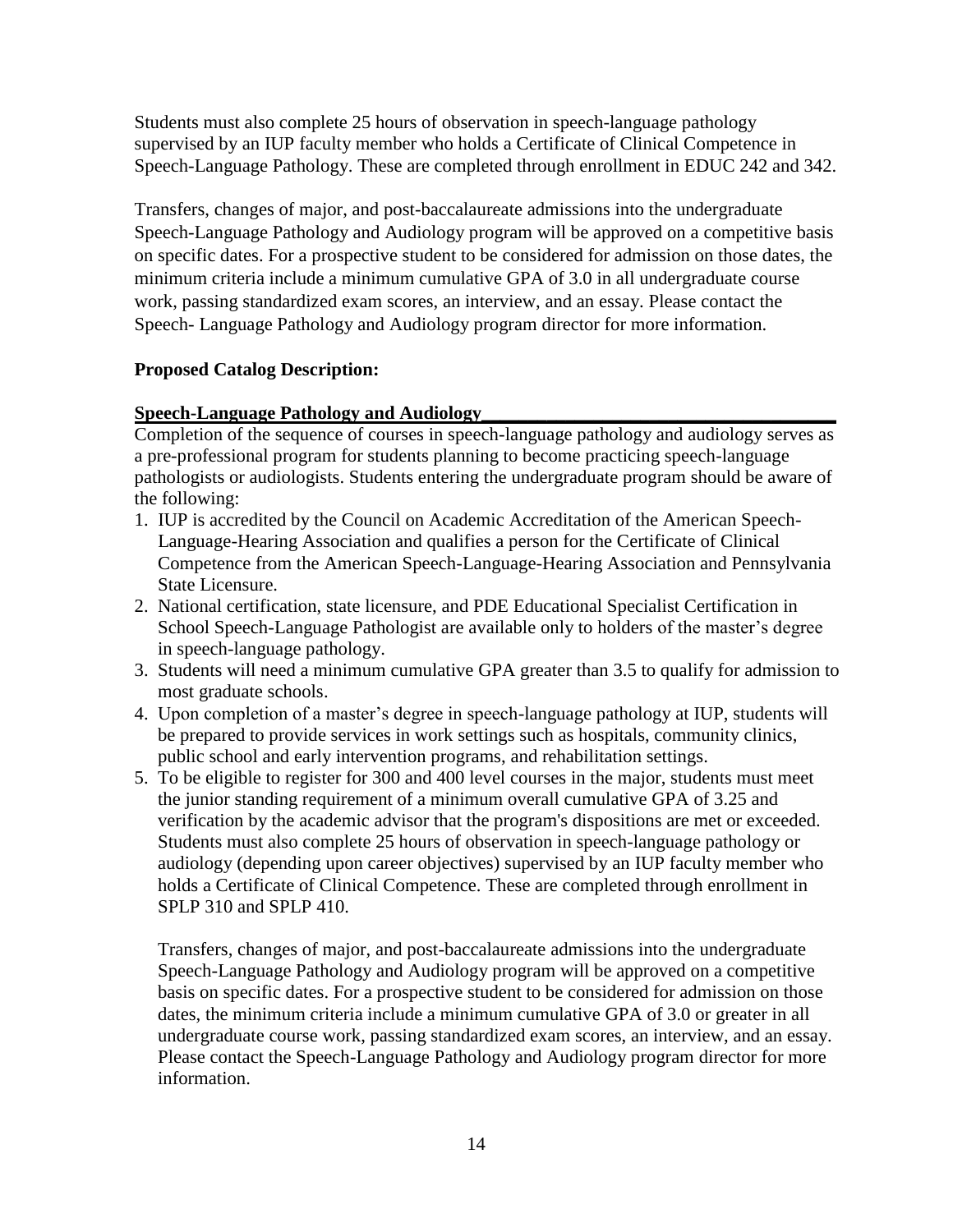#### **Bachelor of Science in Education—Speech-Language Pathology and Audiology** (\*)

**Liberal Studies:** As outlined in Liberal Studies **49-50** section with the following specifications: **Mathematics:** 3cr **Natural Science:** BIOL 104 required; any PHYS or CHEM; PHYS 105 or SCI 105 recommended **Social Science:** PSYC 101 **Liberal Studies Electives:** 9cr, PSYC 310, MATH 217, no courses with SPLP prefix

|                          | <b>Preprofessional Education Sequence:</b>   |                 | 6  |
|--------------------------|----------------------------------------------|-----------------|----|
| <b>EDEX 103</b>          | Technology in Special Education or           | 3 <sub>cr</sub> |    |
|                          | or COMM 103 Digital Instructional Technology |                 |    |
| EDSP <sub>102</sub>      | <b>Educational Psychology</b>                | 3cr             |    |
|                          | <b>Professional Education Sequence:</b>      |                 | 4  |
| <b>EDUC 442</b>          | School Law                                   | 1cr             |    |
| <b>SPLP 412</b>          | Organization and Administration of           |                 |    |
|                          | Speech, Language, and Hearing                |                 |    |
|                          | Programs                                     | 3cr             |    |
| Major:                   |                                              |                 | 41 |
| <b>Required Courses:</b> |                                              |                 |    |
| <b>EDEX 111</b>          | Introduction to Exceptional Persons          | 3cr             |    |
| <b>EDUC 242</b>          | Pre-student Teaching Clinical                |                 |    |
|                          | Experience I                                 | 1 <sub>cr</sub> |    |
| <b>EDUC 342</b>          | Pre-student Teaching Clinical                |                 |    |
|                          | Experience II                                | 1 <sub>cr</sub> |    |
| <b>SPLP 111</b>          | Introduction to Communication                |                 |    |
|                          | Disorders                                    | 3cr             |    |
| <b>SPLP 122</b>          | <b>Clinical Phonology</b>                    | 3cr             |    |
| <b>SPLP 222</b>          | <b>Introduction to Audiology</b>             | 3cr             |    |
| <b>SPLP 242</b>          | Speech Science I: Theory and                 |                 |    |
|                          | Measurement                                  | 3cr             |    |
| <b>SPLP 251</b>          | Anatomy and Physiology of Speech             |                 |    |
|                          | and Swallowing                               | 3cr             |    |
| <b>SPLP 275</b>          | Language Science                             | 3cr             |    |
| <b>SPLP 311</b>          | Aural Rehabilitation (1)                     | 3cr             |    |
| <b>SPLP 334</b>          | Language Development                         | 3cr             |    |
| <b>SPLP 342</b>          | Speech Science II: Neuroscience              | 3cr             |    |
| <b>SPLP 401</b>          | Communication and Social                     |                 |    |
|                          | Competence for Children with                 |                 |    |
|                          | Autism                                       | 3cr             |    |
| <b>SPLP 406</b>          | Clinical Management of                       |                 |    |
|                          | Articulation and Language                    | 3cr             |    |
| <b>SPLP 408</b>          | Organic Disorders                            | 3cr             |    |
| <b>Free Electives:</b>   |                                              | 19-20           |    |
| $CDI$ D $AO$ $$          | $-1 - 1$                                     | 3cr             |    |

# SPLP 420 recommended

#### **Total Degree Requirements:**

- (\*) See requirements leading to teacher certification, titled "3- Step Process for Teacher Education," in the College of Education and Educational Technology section of this catalog.
- (1) Admission to the College of Education Step 1 is required to enroll in 300- and 400-level courses.

#### **Current Program: Proposed Program:**

#### **Bachelor of Science—Speech-Language Pathology and Audiology**

| <b>Liberal Studies:</b> As outlined in Liberal Studies | 49.50 |
|--------------------------------------------------------|-------|
| section with the following specifications:             |       |
| <b>Mathematics: 3cr</b>                                |       |
| <b>Natural Science: BIOL 104 required; any PHYS</b>    |       |
| or CHEM; PHYS 105 or SCI 105 recommended               |       |
| <b>Social Science: PSYC 101</b>                        |       |
| <b>Liberal Studies Electives: 9cr, PSYC 310,</b>       |       |
| MATH 217, no courses with SPLP prefix                  |       |
|                                                        |       |
|                                                        |       |

| 6  | Major:                   |                                              | 44              |
|----|--------------------------|----------------------------------------------|-----------------|
|    | <b>Required Courses:</b> |                                              |                 |
|    | <b>EDEX 111</b>          | <b>Introduction to Exceptional Persons</b>   | 3cr             |
|    | <b>SPLP 111</b>          | Introduction to Communication                |                 |
| 4  |                          | <b>Disorders</b>                             | 3 <sub>cr</sub> |
|    | <b>SPLP 122</b>          | <b>Clinical Phonology</b>                    | 3 <sub>cr</sub> |
|    | <b>SPLP 222</b>          | <b>Introduction to Audiology</b>             | 3 <sub>cr</sub> |
|    | <b>SPLP 242</b>          | Speech Science I: Theory and                 |                 |
|    |                          | Measurement                                  | 3 <sub>cr</sub> |
| 41 | <b>SPLP 251</b>          | Anatomy and Physiology of Speech             |                 |
|    |                          | and Swallowing                               | 3cr             |
|    | <b>SPLP 275</b>          | Language Science                             | 3cr             |
|    | SPLP310                  | Observation in Communication                 |                 |
|    |                          | Disorders $I(1)$                             | 1 <sub>cr</sub> |
|    | <b>SPLP 311</b>          | <b>Aural Rehabilitation</b>                  | 3 <sub>cr</sub> |
|    | <b>SPLP 334</b>          | Language Development                         | 3cr             |
|    | <b>SPLP 342</b>          | Neuroscience                                 | 3cr             |
|    | <b>SPLP 401</b>          | Communication and Social                     |                 |
|    |                          | Competence for Children with                 |                 |
|    |                          | Autism                                       | 3cr             |
|    | <b>SPLP 406</b>          | Clinical Management of                       |                 |
|    |                          | Articulation and Language                    | 3 <sub>cr</sub> |
|    | <b>SPLP 408</b>          | Organic Disorders                            | 3 <sub>cr</sub> |
|    | <b>SPLP 410</b>          | Observation in Communication                 |                 |
|    |                          | Disorders II                                 | 1cr             |
|    | <b>Free Electives:</b>   |                                              | $26 - 27$       |
|    | <b>EDSP 102</b>          | <b>Educational Psychology recommended</b>    | 3 <sub>cr</sub> |
|    | <b>SPLP 420</b>          | Speech Clinic recommended                    | 3cr             |
|    | <b>SPLP 422</b>          | <b>Central Auditory Processing Disorders</b> |                 |
|    |                          | in the Educational Setting recommended       | 3cr             |
|    |                          | <b>Total Degree Requirements:</b>            | 120             |

- (1) Junior standing—attainment of a minimum GPA of 3.25 after the completion of 60 credits and verification by the academic advisor that the program's dispositions are met or exceeded is required to enroll in 300- and 400-level SPLP courses.
- (2) Prior to enrollment in SPLP 310, SPLP 410, and SPLP 420, students must successfully obtain: Act 34 and Act 151 Clearances, Act 24 Arrest or Conviction Report, Act 114 FBI

 **120**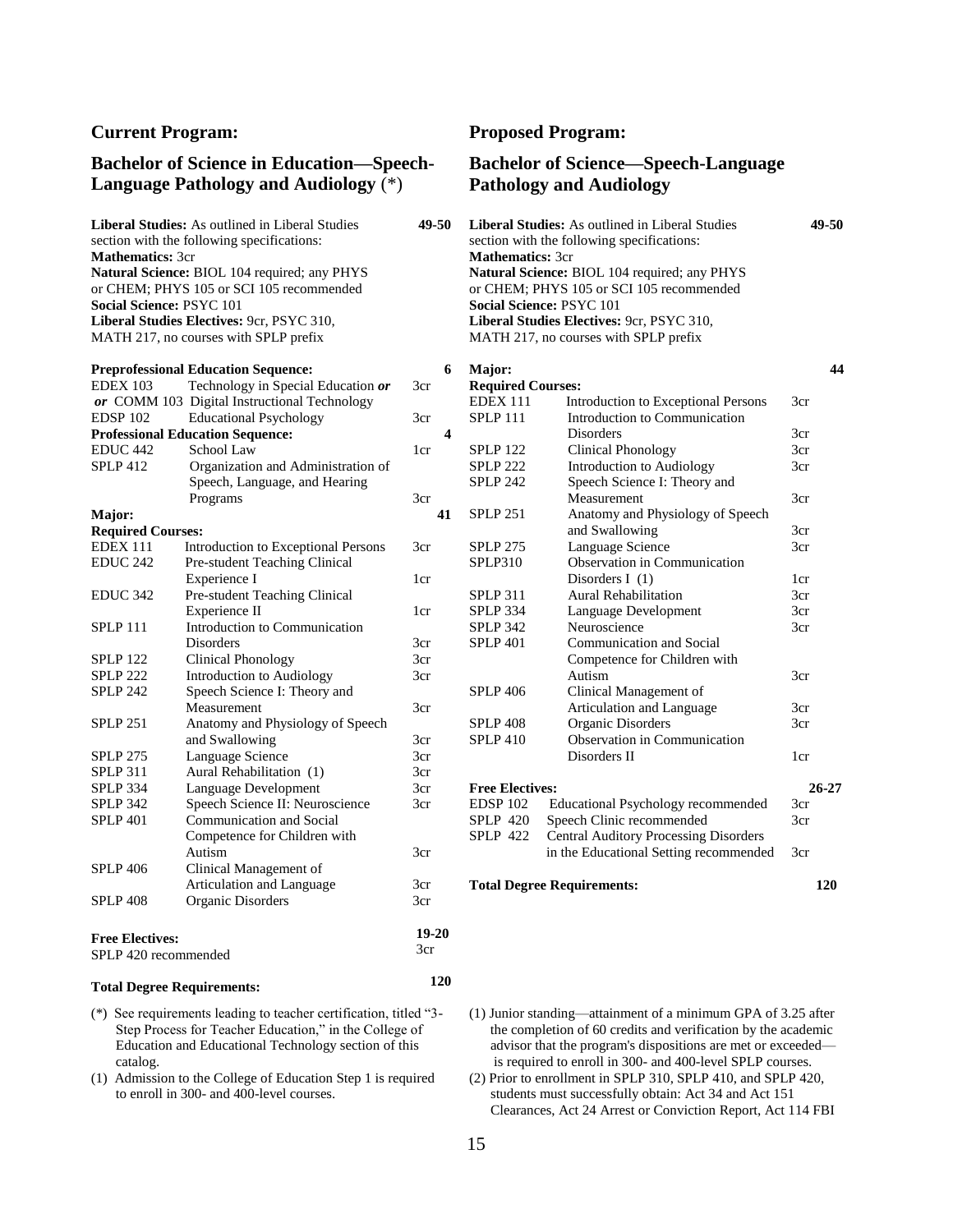Fingerprinting (continuing enrollment in IUP is required for fingerprinting to remain valid), Title IX mandated reporter training, TB Test (must be renewed annually), speech and hearing screening. For SPLP 420, students must also become a national member of NSSLHA and obtain student clinician professional liability coverage.

**Rationale:** The B.S.Ed. in Speech-Language Pathology and Audiology has been a preprofessional degree for over twenty years. When the program was accredited by the American Speech-Language-Hearing Association in 1992, consistent with national certification and state licensure standards, the last B.S.Ed. trained speech-language professionals graduated from IUP over the next two years. Thus, the change from degree designator from B.S.Ed. to B.S. is long overdue.

In May 2015 IUP's M.S. program in Speech-Language Pathology was approved by the PA Department of Education to qualify its graduates for a new educational specialist certification, supplanting the instructional I certificate offered by the program since its inception in the mid-1960s. This change allows for a change in the undergraduate curriculum, eliminating coursework appropriate only for instructional certificates. The certification change also removes the necessity of IUP's three step process for teacher education within the undergraduate program, while the program must still assure that only the highest quality undergraduates—those who will be competitive for admission into graduate programs—will progress to be able to take upper level undergraduate coursework in the program.

# **3. Department of Human Development and Environmental Studies—Catalog Description Change APPROVED**

## **Current Catalog Description:**

#### **FSMR 314 Textiles** 3c-0l-3cr **3c-0l-3cr**

**Prerequisites:** CHEM 101 and 102 or SCI 105 and 106

An interpretation of basic textile knowledge with emphasis on fiber, yarn, fabric structure, coloration, and fabric finishes. Discussion include importance of factors related to consumer information, protection, and satisfaction.

#### **Proposed Catalog Description:**

#### **FSMR 215 Textiles** 3c-0l-3cr

**Prerequisites:** Sophomore standing

An interpretation of basic textile knowledge with emphasis on fiber, yarn, fabric structure, coloration, and fabric finishes. Discussion include importance of factors related to consumer information, protection, and satisfaction.

**Rationale:** We believe the current prerequisites of CHEM 101 and 102 or SCI 105 and 106 are out of date and are too stringent given the content/scope of this course. We believe a sophomore standing prerequisite and 200-level designation is more appropriate.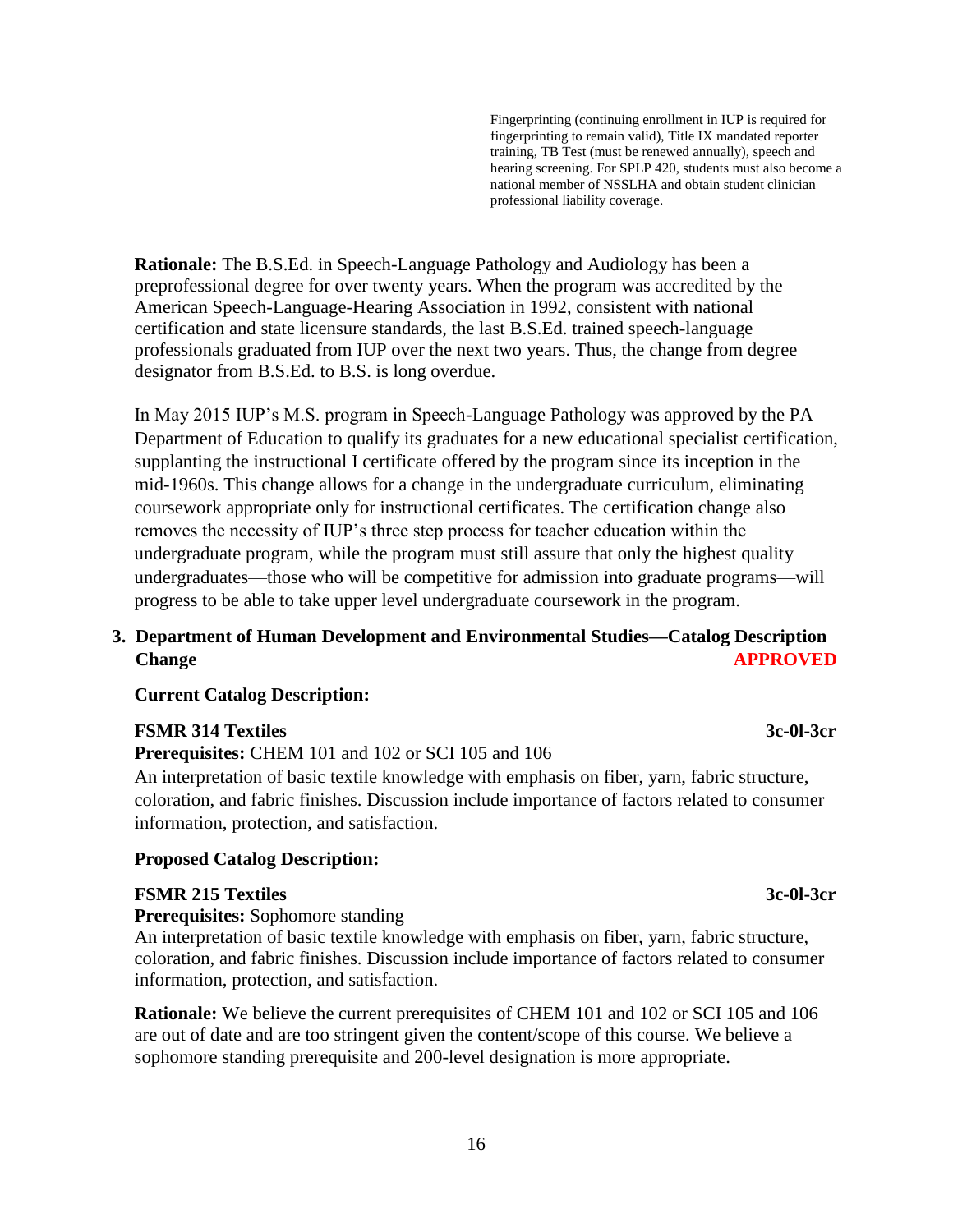# **4. Department of Kinesiology, Health, and Sport Science—New Course and Catalog Description Changes APPROVED**

#### **a. New Course**

**HPED 417 Contemporary Issues in School and Community Health 3c-0l-3cr** Provides pedagogical strategies relevant to educators in school and community health education settings. Assist students in identifying, analyzing, promoting and evaluating recent developments and issues in health**.**

**Rationale:** This course is being revised to include a dual-listing of the current course HPED 517 Contemporary Issues in School and Community Health. As part of the revision, this proposal includes the inclusion of Distance Education designation as well. The purpose of the dual listing is to offer undergraduate students enrolled in the KHSS BSED Health and Physical Education Track and Community Health Education Track the option to take this course.

#### **b. Catalog Description Changes**

#### **i. Current Catalog Description**

#### **HPED 209 Motor Behavior** 3c-0l-3cr

**Prerequisite:** Must be a major enrolled in Kinesiology, Health, and Sport Science Department or instructor permission

A study of the process of human motor behavior across the life span, specifically examining how development of mental and motor abilities affects human movement.

## **Proposed Catalog Description:**

## **HPED 209 Motor Behavior** 3c-0l-3cr

**Prerequisite:** Must be a major enrolled in Kinesiology, Health, and Sport Science Department or instructor permission

Studies the process of human motor behavior across the life span, specifically examining how development of mental and motor abilities affects human movement. Students will be required to have appropriate child background clearances.

**Rationale:** A requirement of this course is working with individuals from the Special Needs Activity Program. Half of the participants within this program are minors. In order to meet university policy regarding child protection back ground clearances will be required.

## **ii. Current Catalog Description:**

## **HPED 319 Preprofessional Experience II** 3c-0l-3cr

**Prerequisite:** Junior Status, HPED 343 and 411 with a C or better

Students may request and assisting/teaching/leadership assignment in certain universityrelated areas that may be either instructional or noninstructional in nature. Examples of such professional areas are adaptive, recreation, dance, coaching, aquatics, intramurals,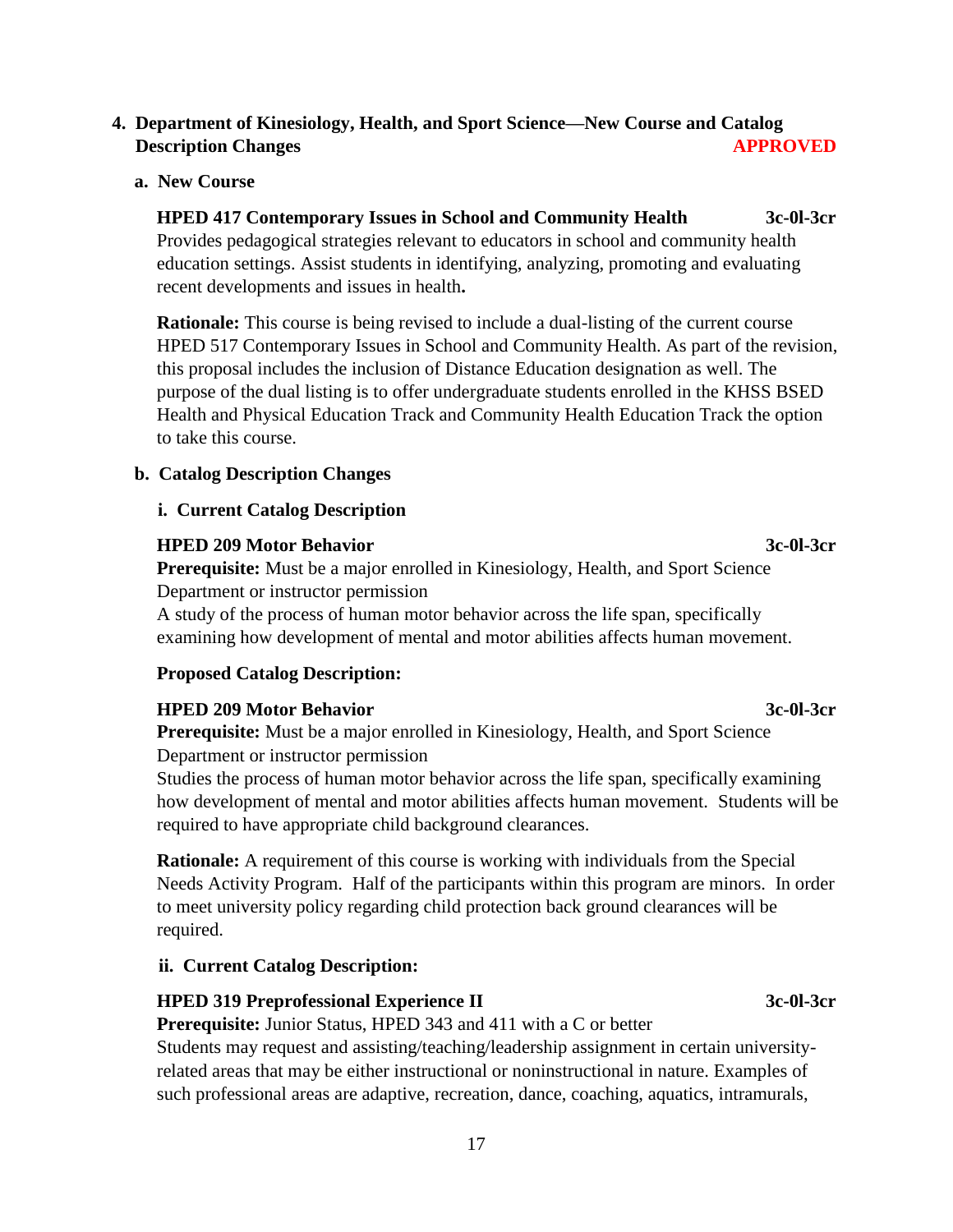administration, elementary, service or major classes, club activities and assisting in laboratory or the training room.

## **Proposed Catalog Description:**

## **HPED 319 Field Practicum I 3c-0l-3cr**

**Prerequisite:** Sophomore Status

Provides an initial experience in the professional work setting. Combines classroom theory with practical application through job-related experience to build on professional knowledge and skills.

**Rationale:** The course has not been updated for 20+ years. It is being revised to fit current trends and requirements.

#### **5. College of Fine Arts—New Course APPROVED**

# **FIAR 401 Creativity and Innovation in the Arts 3c-0l-3cr**

Focuses on contemporary big ideas in the arts, the connections between the arts and the place of the arts in broader society, and in further cultivating innovative thinking in the arts community. Promotes student development of new ideas into viable potential directions for their future professional lives.

 **Rationale:** This course is being proposed as a part of a revision to the Entrepreneurship in Fine Arts Minor. In turn the Entrepreneurship in Fine Arts Minor is being revised to appeal to a wider constituency, to be more realistic in terms of availability of courses, and more relevant for the needs of students who may find themselves in the increasingly common situation where artists are working for themselves. This course is designed to meet the needs of students from varied art backgrounds (Theater, Dance, Music, and Visual Arts) and this is why the FIAR prefix. Previous versions of this minor dealt with many of the business oriented possibilities that students could encounter, but this course seeks to bring the students back to what might bring them to entrepreneurship in the first place: an innovative idea. Specifically, this class seeks to challenge students to develop their great idea within their artistic discipline or across disciplines making this class grounded in practice and theory.

## **6. Department of Theater and Dance—New Course and Program Revisions APPROVED**

#### **a. New Course:**

#### **THTR 226 Stage Management** 3c-0l-3cr

**Prerequisite:** THTR 111, or permission of instructor

Provides a practical survey of stage management as it pertains to theater, dance and opera productions. Covers the role of the stage manager from pre-production to post-production as well as the techniques, communication methodology, practices and standard theater terminology.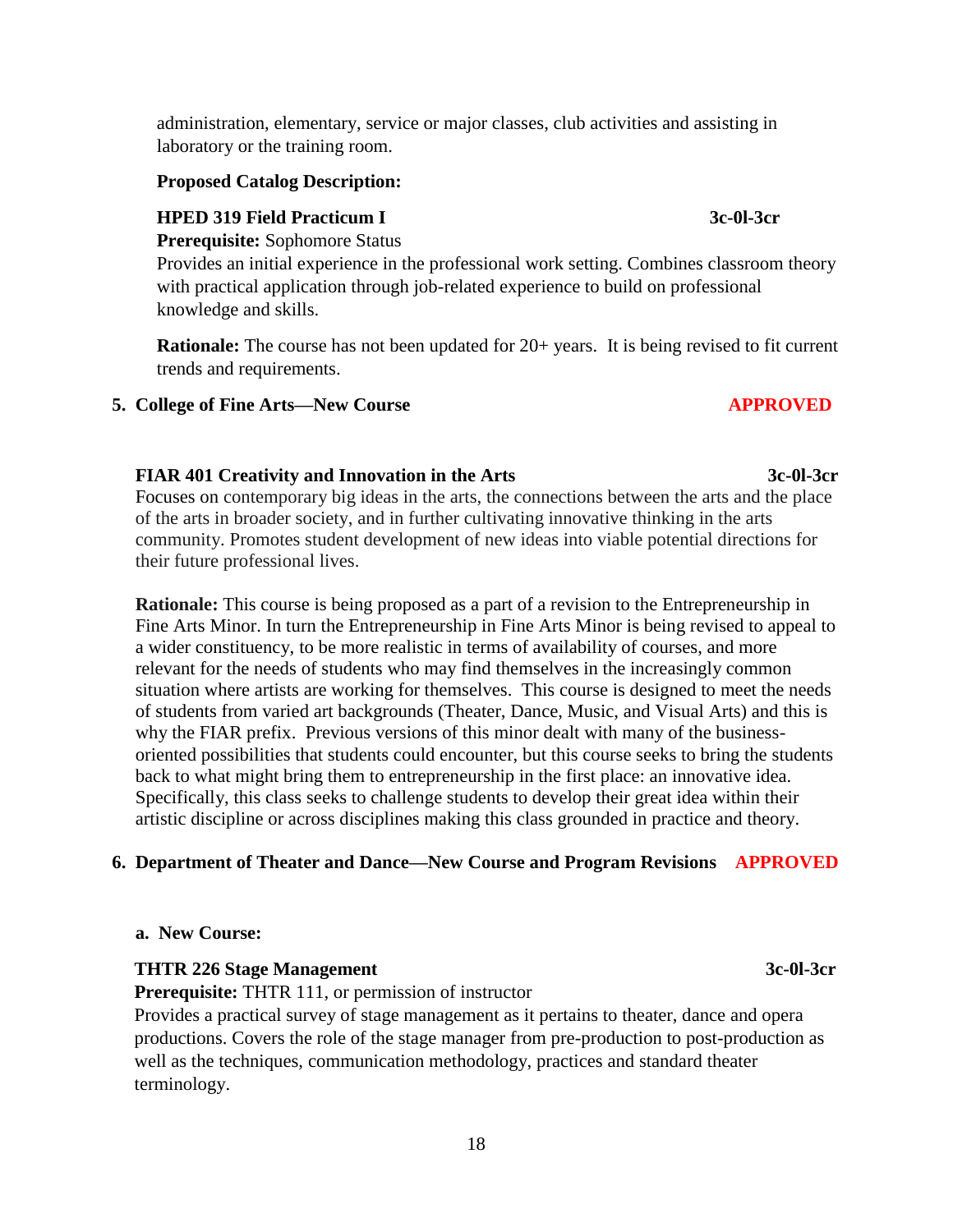**Rationale:** This course is being proposed as a theater core course so Theater and Dance majors and minors can learn the importance of being a stage manager as it relates to plays/musicals, operas, and dance productions.

#### **b. Program Revisions**

#### **i. Current Program: Proposed Program:**

**Liberal Studies:** As outlined in Liberal Studies **43-44** section with the following specifications: **Fine Arts:** Any except THTR 101 **Mathematics:** 3cr **Natural Science:** CHEM 101-102 **Liberal Studies Electives:** 3cr, no course with THTR prefix

#### **Major:** (1)

| <b>Foundation Courses:</b>  |                                                   |     |
|-----------------------------|---------------------------------------------------|-----|
| <b>THTR 111</b>             | Foundations of Theater                            | 3cr |
| <b>THTR 116</b>             | Fundamentals of Theatrical Design                 | 3cr |
| <b>THTR 211</b>             | History and Literature: Classical                 | 3cr |
| <b>THTR 212</b>             | History and Literature: Renaissance               | 3cr |
| <b>THTR 213</b>             | History and Literature: Modern and                |     |
|                             | Contemporary                                      | 3cr |
| <b>Core Skills Courses:</b> |                                                   |     |
| <b>THTR 120</b>             | Stagecraft                                        | 3cr |
| THTR 122                    | Costume Workshop                                  | 3cr |
| <b>THTR 140</b>             | <b>Foundations of Performance</b>                 | 3cr |
|                             | <b>Theater Electives in Concentration Areas:</b>  |     |
| Choose one area:            |                                                   |     |
|                             | <b>Design/Tech/Management Area</b>                |     |
| <b>THTR 225</b>             | Theater Graphics                                  | 3cr |
| THTR 489                    | Design/Technology/Management                      |     |
|                             | Studio                                            | 3cr |
|                             | Electives: Select two courses from the following: | бcг |
| <b>DANC 355</b>             | Dance Production: Administration to               |     |
|                             | Production                                        | 3cr |
| <b>THTR 221</b>             | <b>Basic Stage Lighting</b>                       | 3cr |
| <b>THTR 223</b>             | Makeup for the Stage                              | 3cr |
| <b>THTR 320</b>             | Scene Design                                      | 3cr |
| <b>THTR 321</b>             | <b>Stage Lighting Design</b>                      | 3cr |
| <b>THTR 322</b>             | Costume Design                                    | 3cr |
| <b>THTR 323</b>             | Sound Design                                      | 3cr |
| <b>THTR 324</b>             | <b>Advanced Stagecraft</b>                        | 3cr |
| Performance Area            |                                                   |     |
|                             | THTR 130 Stage Voice or                           |     |
|                             | or 131 Stage Movement                             | 3cr |
| <b>THTR 240</b>             | Acting I                                          | 3cr |
| <b>THTR 340</b>             | Acting II                                         | 3cr |
|                             | Electives: Select one course from the following:  |     |
| <b>DANC 485</b>             | Dance Studio                                      | 3cr |
| <b>THTR 231</b>             | <b>Improvisation and Creativity</b>               | 3cr |
| <b>THTR 341</b>             | <b>Acting Styles</b>                              | 3cr |
| <b>THTR 342</b>             | Acting Shakespeare                                | 3cr |
| <b>THTR 350</b>             | Directing                                         | 3cr |
| <b>THTR 487</b>             | Acting Studio                                     | 3cr |
|                             | <b>Theory and Criticism Area</b>                  |     |

#### **Bachelor of Arts—Theater Bachelor of Arts—Theater**

| <b>Liberal Studies:</b> As outlined in Liberal Studies            | 43-44 |
|-------------------------------------------------------------------|-------|
| section with the following specifications:                        |       |
| <b>Fine Arts:</b> Any except THTR 101                             |       |
| <b>Mathematics: 3cr</b>                                           |       |
| <b>Natural Science: CHEM 101-102</b>                              |       |
| <b>Liberal Studies Electives:</b> 3cr, no course with THTR prefix |       |
|                                                                   |       |

 **42**

| 42 | Major: $(1)$    |                                          |                                                                                                                                |
|----|-----------------|------------------------------------------|--------------------------------------------------------------------------------------------------------------------------------|
|    |                 |                                          |                                                                                                                                |
|    | <b>THTR 111</b> | <b>Foundations of Theater</b>            | 3cr                                                                                                                            |
|    | <b>THTR 116</b> | <b>Fundamentals of Theatrical Design</b> | 3cr                                                                                                                            |
|    | <b>THTR 213</b> | History and Literature: Modern and       | 3cr                                                                                                                            |
|    |                 |                                          | 3cr                                                                                                                            |
|    |                 |                                          |                                                                                                                                |
|    | <b>THRT 211</b> | History and Literature: Classical        | 3cr                                                                                                                            |
|    | <b>THTR 212</b> | History and Literature: Renaissance      | 3cr                                                                                                                            |
|    |                 |                                          |                                                                                                                                |
|    | <b>THTR 120</b> | Stagecraft                               | 3cr                                                                                                                            |
|    | <b>THTR 122</b> | Costume Workshop                         | 3cr                                                                                                                            |
|    | <b>THTR 140</b> | <b>Foundations of Performance</b>        | 3cr                                                                                                                            |
|    | <b>THTR 226</b> | <b>Stage Management</b>                  | 3cr                                                                                                                            |
|    |                 |                                          | <b>Foundation Courses:</b><br>Contemporary<br>Any one $(1)$ of the following two $(2)$ courses:<br><b>Core Skills Courses:</b> |

#### **Theater Electives in Concentration Areas:**

| Choose one area:                                 |                                                   |     |  |  |
|--------------------------------------------------|---------------------------------------------------|-----|--|--|
|                                                  | Design/Tech/Management Area                       |     |  |  |
|                                                  | THTR 225 Theater Graphics                         | 3cr |  |  |
| THTR 489                                         | Design/Technology/Management                      |     |  |  |
|                                                  | Studio                                            | 3cr |  |  |
|                                                  | Electives: Select two courses from the following: | 6cr |  |  |
|                                                  | DANC 355 Dance Production: Administration to      |     |  |  |
|                                                  | Production                                        | 3cr |  |  |
| <b>THTR 221</b>                                  | <b>Basic Stage Lighting</b>                       | 3cr |  |  |
| <b>THTR 223</b>                                  | Makeup for the Stage                              | 3cr |  |  |
| <b>THTR 320</b>                                  | Scene Design                                      | 3cr |  |  |
| THTR 321                                         | <b>Stage Lighting Design</b>                      | 3cr |  |  |
| THTR 322                                         | Costume Design                                    | 3cr |  |  |
| <b>THTR 323</b>                                  | Sound Design                                      | 3cr |  |  |
| THTR 324                                         | <b>Advanced Stagecraft</b>                        | 3cr |  |  |
| Performance Area                                 |                                                   |     |  |  |
|                                                  | THTR 130 Stage Voice or                           |     |  |  |
|                                                  | or 131 Stage Movement                             | 3cr |  |  |
| <b>THTR 240</b>                                  | Acting I                                          | 3cr |  |  |
| <b>THTR 340</b>                                  | Acting II                                         | 3cr |  |  |
| Electives: Select one course from the following: |                                                   |     |  |  |
|                                                  | DANC 485 Dance Studio                             | 3cr |  |  |
| THTR 231                                         | <b>Improvisation and Creativity</b>               | 3cr |  |  |
| <b>THTR 341</b>                                  | <b>Acting Styles</b>                              | 3cr |  |  |
| THTR 342                                         | <b>Acting Shakespeare</b>                         | 3cr |  |  |
| <b>THTR 350</b>                                  | Directing                                         | 3cr |  |  |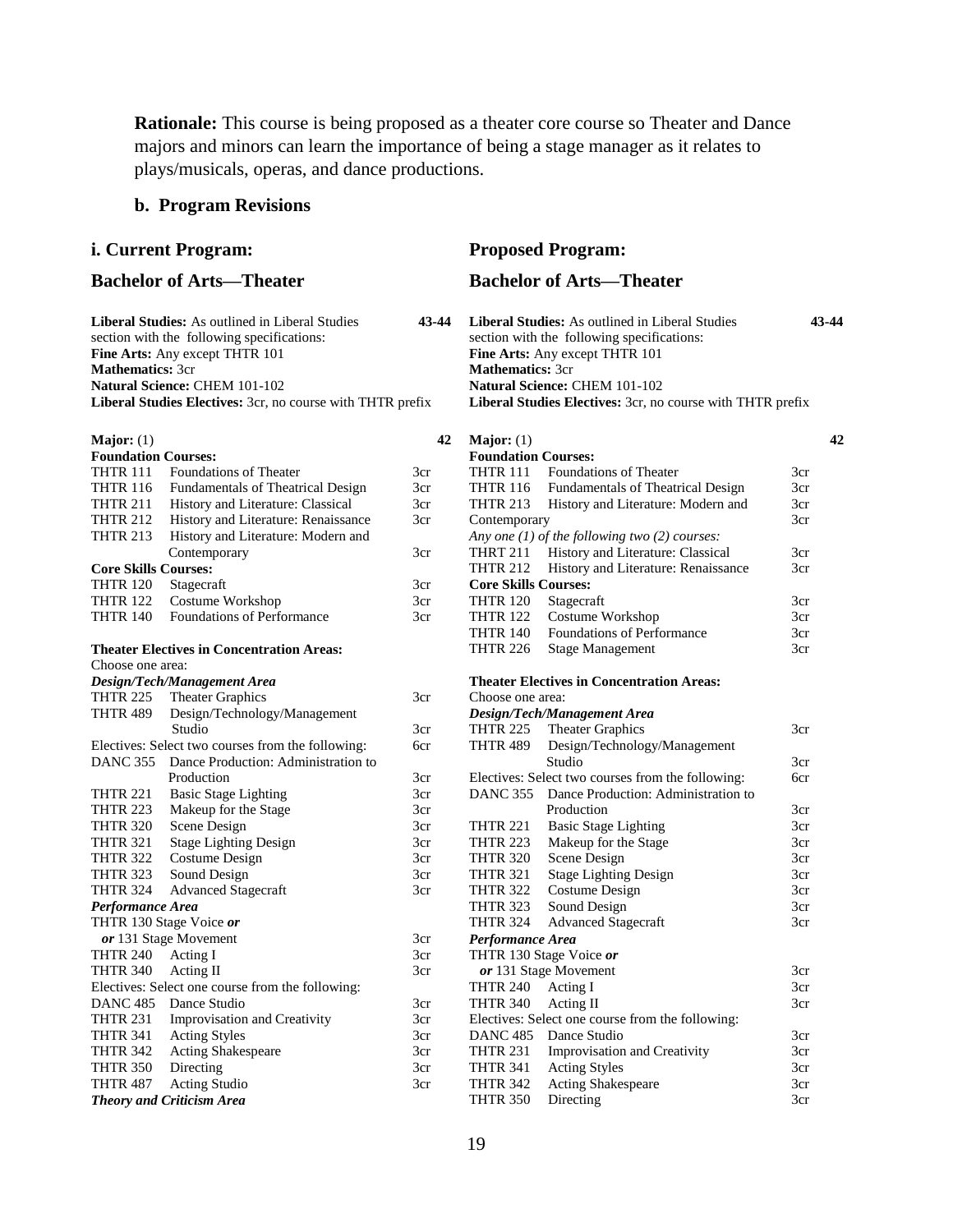| <b>THTR 310</b>                      | <b>Theater Criticism</b>                        | 3cr                              | <b>THTR 487</b>                  | <b>Acting Studio</b>                            | 3cr   |
|--------------------------------------|-------------------------------------------------|----------------------------------|----------------------------------|-------------------------------------------------|-------|
| <b>THTR 311</b><br>3cr<br>Dramaturgy |                                                 | <b>Theory and Criticism Area</b> |                                  |                                                 |       |
|                                      | Electives: Select 2 courses from the following: |                                  | <b>THTR 310</b>                  | <b>Theater Criticism</b>                        | 3cr   |
| <b>THTR 350</b>                      | Directing                                       | 3cr                              | <b>THTR 311</b>                  | Dramaturgy                                      | 3cr   |
| <b>ENGL 308</b>                      | Critical Theory                                 | 3cr                              |                                  | Electives: Select 2 courses from the following: |       |
| <b>ENGL 343</b>                      | Drama                                           | 3cr                              | <b>THTR 350</b>                  | Directing                                       | 3cr   |
| <b>ENGL 350</b>                      | Gender and Sexual Orientation in                |                                  | ENGL 308                         | Critical Theory                                 | 3cr   |
|                                      | Literature Theory, and Film                     | 3cr                              | ENGL 343                         | Drama                                           | 3cr   |
| <b>ENGL 434</b>                      | Shakespeare                                     | 3cr                              | ENGL 350                         | Gender and Sexual Orientation in                | 3cr   |
| <b>ENGL 450</b>                      | Film Theory                                     | 3cr                              |                                  | Literature Theory, and Film                     |       |
| <b>ENGL 460</b>                      | Topics in Film                                  | 3cr                              | <b>ENGL 434</b>                  | Shakespeare                                     | 3cr   |
| <b>ENGL 463</b>                      | Topics in Global Literature and Film            | 3cr                              | ENGL 450                         | Film Theory                                     | 3cr   |
| <b>ENGL 466</b>                      | Topics in Theory                                | 3cr                              | <b>ENGL 460</b>                  | Topics in Film                                  | 3cr   |
| <b>General Studies Area</b>          |                                                 |                                  | ENGL 463                         | Topics in Global Literature and Film            | 3cr   |
|                                      | THTR and/or DANC prefix courses as advised      |                                  | <b>ENGL 466</b>                  | Topics in Theory                                | 3cr   |
|                                      | <b>Production Practicum:</b> (2)                | 12cr                             | <b>General Studies Area</b>      |                                                 |       |
| <b>THTR 486</b>                      | Practicum in Production                         | 5cr                              |                                  | THTR and/or DANC prefix courses as advised      |       |
| Capstone:                            |                                                 |                                  | <b>Production Practicum: (2)</b> |                                                 | 12cr  |
| <b>THTR 480</b>                      | <b>Theater Seminar</b>                          | 1cr                              | <b>THTR 486</b>                  | Practicum in Production                         | 5cr   |
|                                      |                                                 |                                  | Capstone:                        |                                                 |       |
| <b>Free Electives:</b>               |                                                 | 34-35                            | <b>THTR 480</b>                  | <b>Theater Seminar</b>                          | 1cr   |
|                                      | <b>Total Degree Requirements:</b>               | <b>120</b>                       | <b>Free Electives:</b>           |                                                 | 34-35 |

- (1) Students must achieve a "C" or better in all major courses to graduate.
- (2) Students are required to be enrolled in THTR 486 while a theater major. Students must complete eight different practicum assignments, with three assignments in design or technical areas. With prior approval of the department chair, THTR 493 may be substituted.

#### **ii. Current Program: Proposed Program:**

#### **Minor—Theater 18**

The Theater minor provides a foundation; students must meet with the department chair for initial advisement to be admitted into the minor. The minor will be tailored to individual student goals with a course plan. (1)

**Required Course:** 3<br>THTR 111 Foundations of Theater 3cr Foundations of Theater 3cr

- (1) Students must achieve a "C" or better in all major courses to graduate.
- (2) Students are required to be enrolled in THTR 486 while a theater major. Students must complete five (5) different practicum assignments, with at least one (1) assignment in design, technical, or management areas. With prior approval of the department chair, THTR 493 may be substituted.

**Total Degree Requirements:** 

#### **Minor—Theater 18**

 **120**

The Theater minor provides a foundation; students must meet with the department chair for initial advisement to be admitted into the minor. The minor will be tailored to individual student goals with a course plan. (1)

#### **Required Course:** 3<br>THTR 111 Foundations of Theater 3cr Foundations of Theater 3cr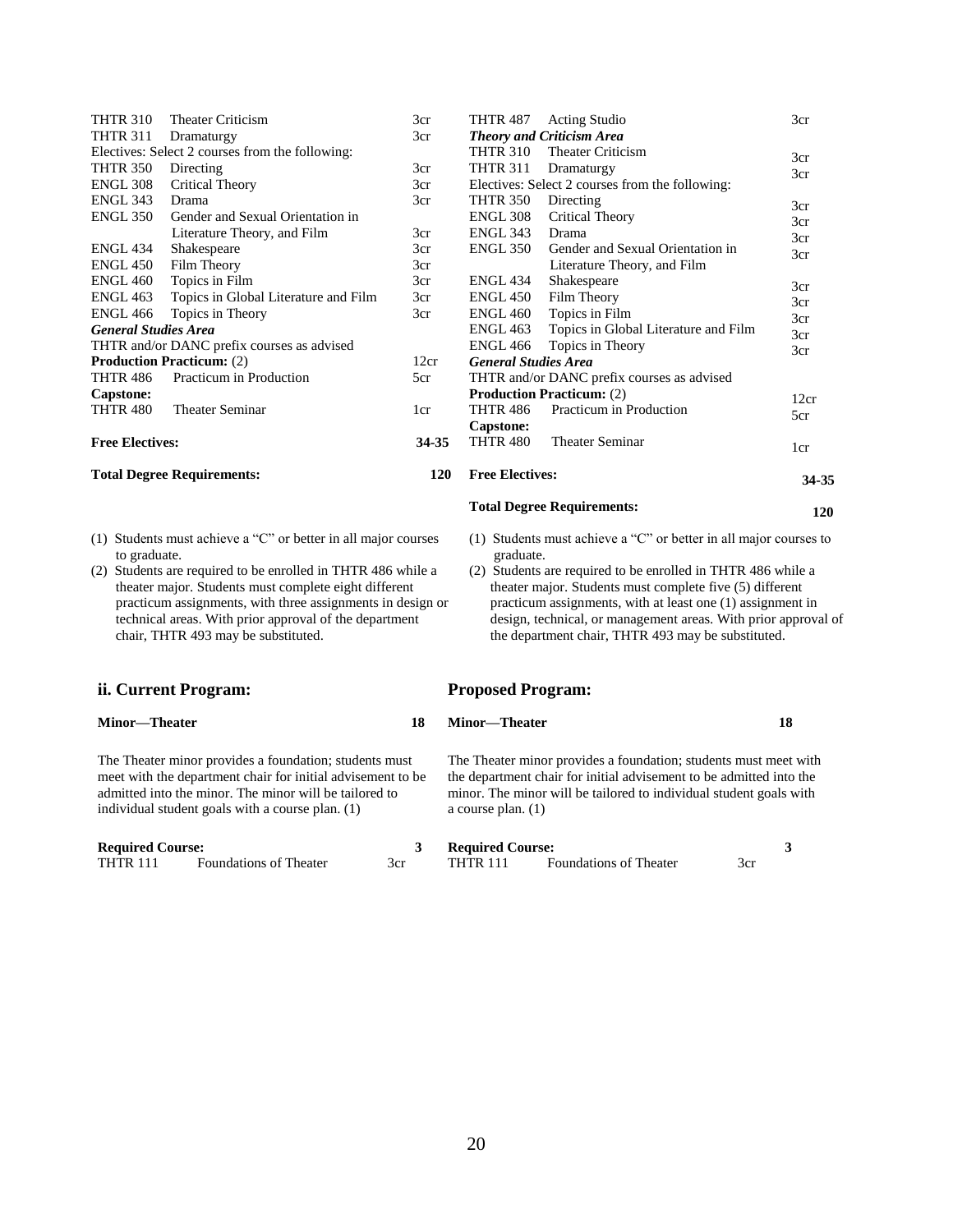| One course from the following: |                             |         | One course from the following: |                             |         |           |
|--------------------------------|-----------------------------|---------|--------------------------------|-----------------------------|---------|-----------|
| <b>THTR 120</b>                | Stagecraft                  | 3cr     | <b>THTR 120</b>                | Stagecraft                  | 3cr     |           |
| <b>THTR 122</b>                | Costume Workshop            | 3cr     | <b>THTR 122</b>                | Costume Workshop            | 3cr     |           |
| <b>THTR 221</b>                | Basic Stage Lighting        | 3cr     | <b>THTR 226</b>                | <b>Stage Management</b>     | 3cr     |           |
| <b>THTR 486</b>                | Practicum in Production (2) | $0-3cr$ | <b>THTR 486</b>                | Practicum in Production (2) | $1-3cr$ |           |
| <b>Electives:</b>              |                             | 12-15   | <b>Electives:</b>              |                             |         | $12 - 15$ |

Courses with a THTR prefix as advised (3)

- (1) THTR 101 satisfies the Liberal Studies Fine Arts requirement but may not be counted toward the Theater minor.
- (2) Practicum credit is gained through assignment to theater and dance company productions under the supervision of a faculty member. It is usually granted at 1-2cr for an assignment. Therefore, more than one assignment will need to be completed if a student wishes to accumulate exactly 18cr in the minor. It is possible to complete one practicum assignment and complete the balance of the minor with additional electives. This will usually result in 19 or 20cr in the minor.

Courses with a THTR prefix as advised (3)

- (1) THTR 101 satisfies the Liberal Studies Fine Arts requirement but may not be counted toward the Theater minor.
- (2) Practicum credit is gained through assignment to theater and dance company productions under the supervision of a faculty member. It is usually granted at 1-2cr for an assignment. Therefore, more than one assignment will need to be completed if a student wishes to accumulate exactly 18cr in the minor. It is possible to complete one practicum assignment and complete the balance of the minor with additional electives. This will usually result in 19 or 20cr in the minor.
- (3) Six credits at 300 level or above is required.

(3) Six credits at 300 level or above is recommended

**Rationale:** The Department believes that all Theater and Dance majors should learn the importance of being a stage manager as it relates to plays/musicals, operas, and dance productions. Majors need to develop stage management competencies because the study of stage management provides learning that results in students becoming informed of the entire production process, empowered to take leadership of a production, and responsible vis-a-vis an expanded understanding of the roles each "citizen" of a production team needs to execute in a collaborative fashion. The stage management course will therefore become a core course in the theater and dance department curriculum, and students of all concentrations (performance, design-tech-management, and theory-criticism) will need to pass this course to graduate with a B.A. in Theater.

In order to add 3 credits of requirement, and stay below the 42 credit cap on a BA, an adjustment needs to be made to other required courses. The addition of stage management as a core requirement course necessitates a change in the required history and literature rotation of courses. Instead of requiring all three history and literature courses, majors will now be required to take two of these courses. The history and literature requirements will include the course in Modern and Contemporary theater history and literature, because majors should have a working knowledge of both pre-modern and modern history and literature of the discipline. There is enough overlap of knowledge areas gained from THTR 211 History/Literature: Classical, and THTR 212 History/Literature: Renaissance that providing an option to take one or the other makes the most sense.

Theater majors will now be required to complete five (5) practicum assignments with at least one (1) assignment in the area of either design, technology, or management, a change from the earlier requirement of eight (8) practicum assignments with at least three (3) assignments in design or technology. This change reflects the addition of stage management as a core course, as well as the fact that the core requirement courses will include experiential learning through participation in Theater-by-the-Grove productions.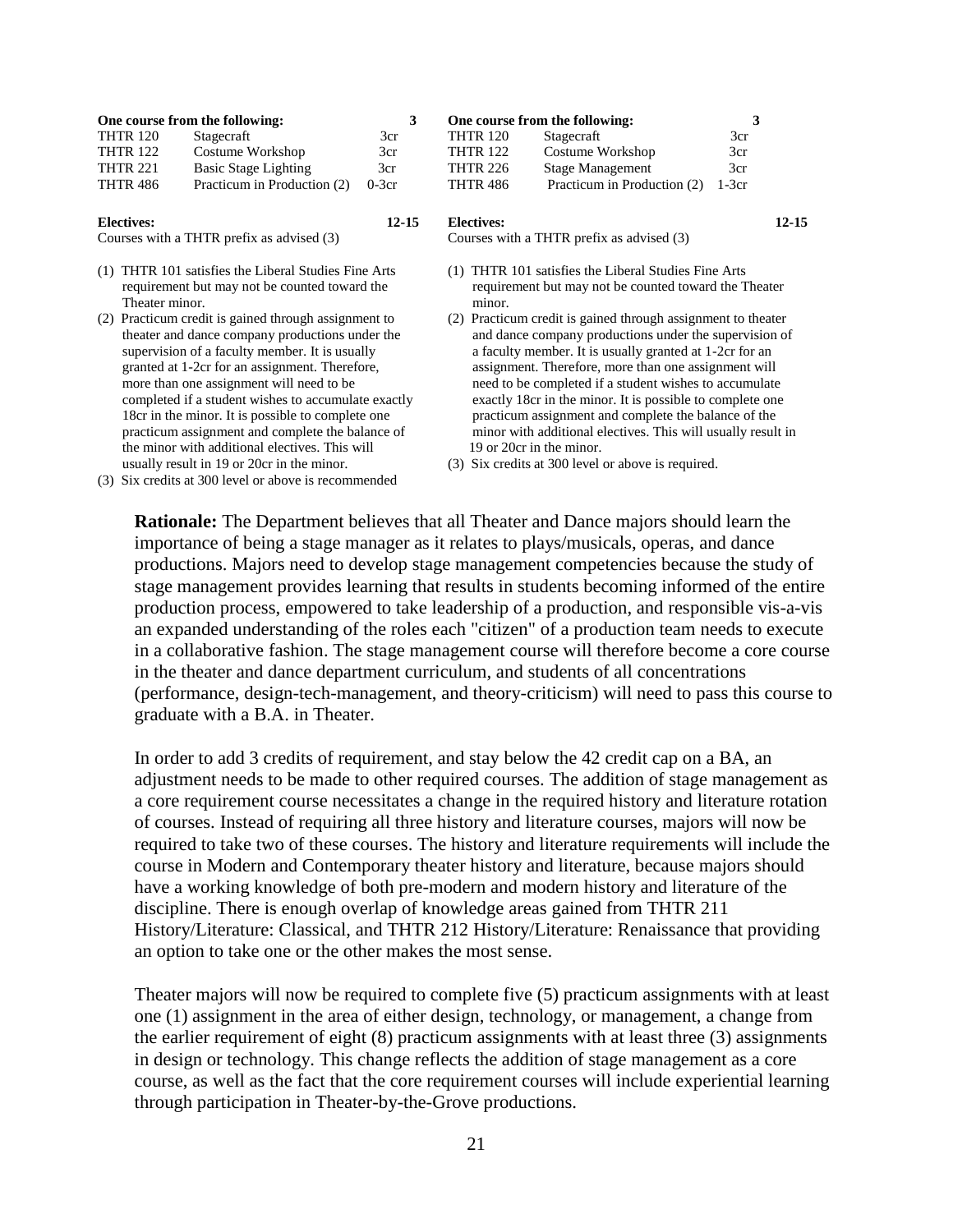Theater minors will now be required to take six (6) credits of THTR courses at the 300 level or above, rather than a recommendation. The Department believes that theater minors need to develop advanced skills in either design-tech, directing, theory and criticism, or performance areas to become more informed of the entire theatrical production process and to further understand the place of theater in the modern world. The department is also making this change to align with the PASSHE directive for minors to require 6 credits at the 300 level or above.

#### **7. Departments of Geoscience, Geography and Regional Planning, and Safety Sciences— New Certificate APPROVED**

*Certificate in Shale Gas Energy* **18** 

| <b>Geoscience courses:</b>     |                                                                                     | 6 <sub>cr</sub> |
|--------------------------------|-------------------------------------------------------------------------------------|-----------------|
|                                | GEOS 119 Geology of Energy (1)                                                      | 3cr             |
| <b>GEOS 409</b>                | Geology of Shale Gas Field Workshop                                                 | 3cr             |
| <b>Geography courses:</b>      |                                                                                     | 6cr             |
|                                | GEOG 109 Geographic Information Science and Systems for Energy Applications 3cr (1) |                 |
|                                | GEOG 409 Spatial Analysis Applications in the Energy Sectors Workshop               | 3cr             |
| <b>Safety Science courses:</b> |                                                                                     | 6cr             |
| <b>SAFE 104</b>                | Introduction to Safety in the Natural Gas Industry                                  | 3cr(1)          |
| <b>SAFE 204</b>                | Principles of Safety in the Natural Gas Industry                                    | 3cr             |

(1) With departmental permission, one 100-level introductory course may be substituted by an appropriate upper-division course.

**Rationale:** IUP is situated near the geographic center of the shale gas industry in the Appalachian Basin. Development of this unconventional gas resource will continue for decades. With our traditional academic specialties of geographic information systems, geology, and safety sciences, IUP can provide a vitally important training ground for the future workforce needed to safely develop Pennsylvania's subsurface resources related to the Marcellus and Utica shale gas industry. Based on discussions with professionals and alumni currently working in the shale gas industry, a broad understanding of the industry from the prospective of geological development, geospatial data analysis, safety and environmental regulation/compliance would be beneficial for employment in a number of sectors related to shale gas development.

# **8. Department of Anthropology—New Courses and Catalog Description and Course Title Changes** APPROVED

#### **a. New Courses**

#### **i. ANTH 240 Introduction to Global Health 3c-0l-3cr**

Explores the interdisciplinary study of global health and its relevance in our age of globalization as local medical systems are transformed by international integration. Defines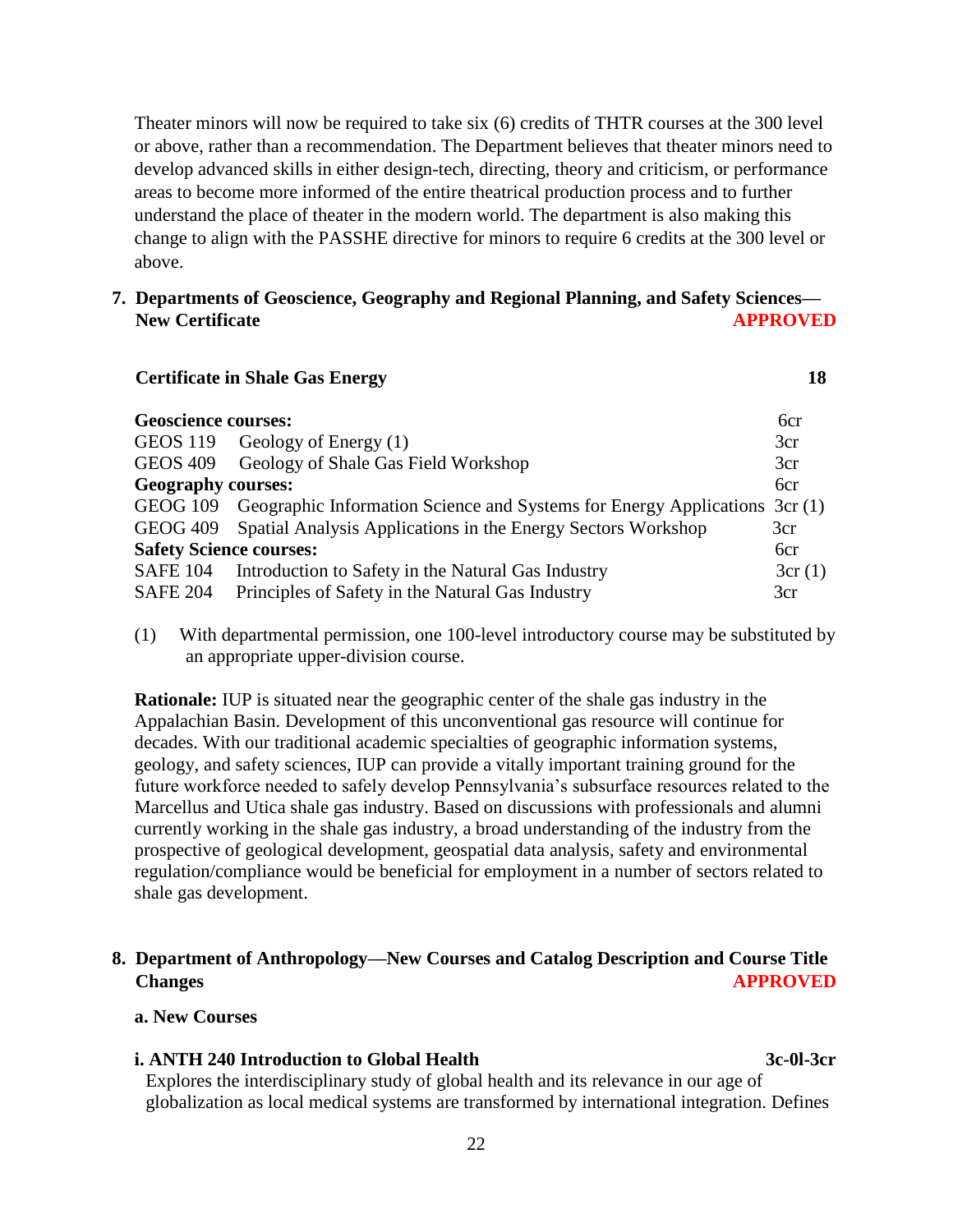the scope of global health and explores the methods of the subfield by utilizing ethnographic, theoretical, anthropological, and sociological readings to critically analyze the various factors that have contributed to the development of this global system. Investigates the relationship between culture and disease, different reproductive health practices, medical ethics, environmental factors in health, and social health disparities. Extends critical analysis to existing health systems across the globe and seeks ways for a positive role in supporting healthy individuals and communities.

**Rationale:** Global Health is a flourishing subfield and anthropology departments all over the U.S. are moving towards offering courses on the intersection of the discipline and the global health movement. Exposing anthropology majors and other IUP students to the discourses of global health and looking critically at the role of the anthropologist in the efforts to understand global health systems will prepare students with a foundational understanding of this salient field of study.

 **ii. ANTH 489 Prehistoric Technologies of Eastern North America 3c-0l-3cr** Introduces the prehistoric technologies of Eastern North America. Focuses on the material

culture commonly recovered from pre European Contact Native American archaeological sites, including stone, ceramic, bone and native metal artifacts. Includes analytical techniques of classification, quantification and interpretation linking artifacts to human behavior.

**Rationale:** This course will fill a deficiency in the Anthropology Department Archaeology Track and Applied Archaeology MA program. The ability to identify and analyze pre-Contact Native American Artifacts is a fundamental skill for practicing archaeologists. This course will complement the other artifact analysis courses offered by the department and will build on the skills taught in ANTH 325 Archaeological Lab Methods.

**iii. ANTH 492 Soil Science: Archaeological and Geoenvironmental Applications 3c-0l-3cr** Introduces students to the ways in which archaeologists and geoscientists define, recognize, examine, and interpret soils in both the field and the laboratory. Examines (1) how the interactions of landform, topography, climate, and biota result in patterns of soil development and the distribution of soils that we observe within the landscape; (2) the significance of soils to other disciplines, including archaeology, Quaternary geology, and geoenvironmental science; and (3) how the physical, chemical and biological properties of soils are influenced by human activities both past and present. Includes field trips that may occur on weekends. (Also offered as GEOS 492; may not be taken for duplicate credit.)

 **Rationale:** The proposed new course will expand the curriculum of both Anthropology and Geoscience. The area of soil science is an important growing knowledge base important to both geoscientists and archaeologists in understanding the relationship between human use of the land and issues of sustainability. The Department of Anthropology has the expertise to teach this course and it is supported by the Department of Geoscience.

## **b. Catalog Description Changes and a Course Title Change**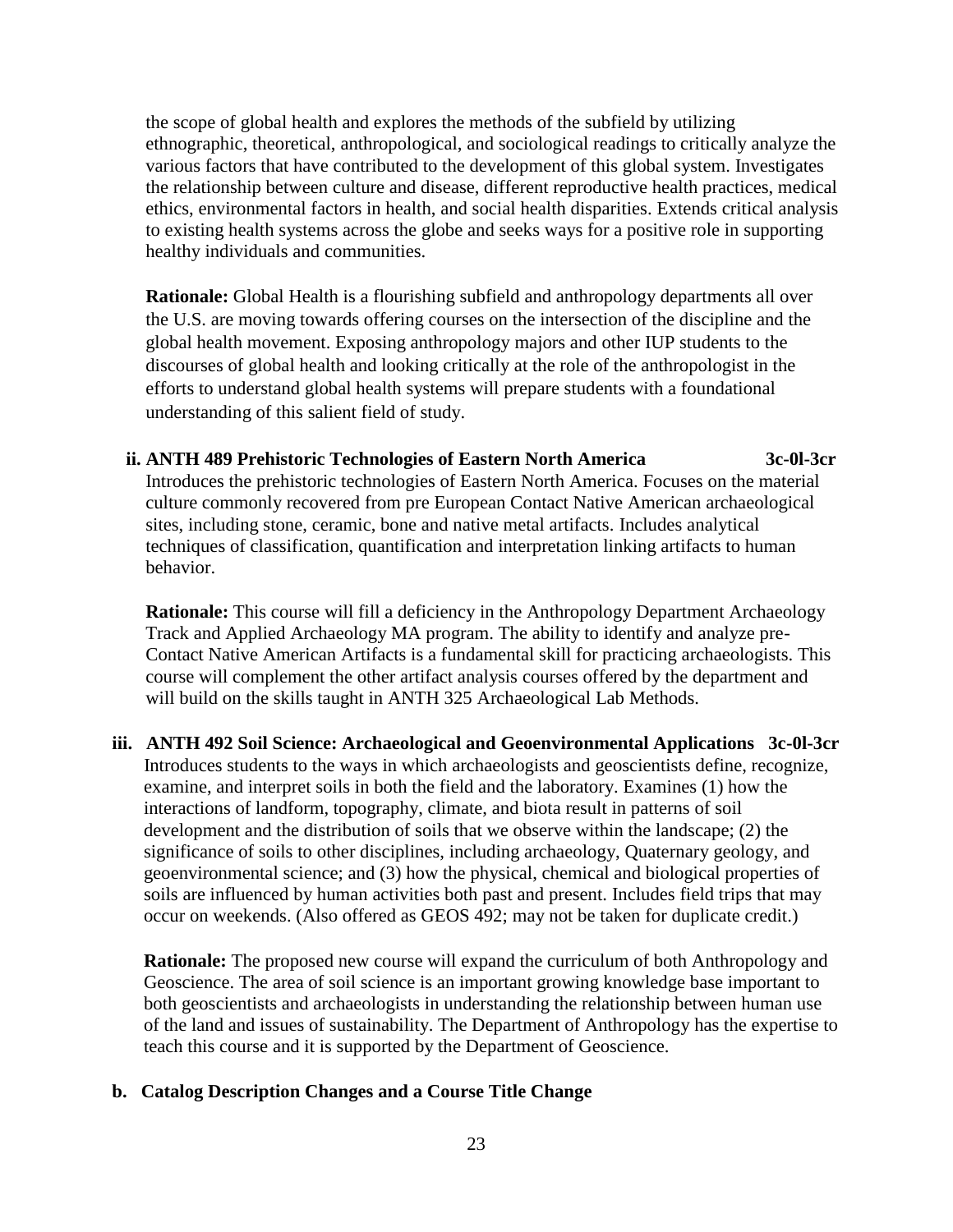#### **i. Current Catalog Description:**

#### **ANTH 420 Cultural Ecology 3c-0l-3cr**

**Prerequisites:** ANTH 110 or 211

Introduces the field of ecological anthropology by exploring the concept of the ecosystem in relationship to varying human adaptive strategies. Illustrates the importance of understanding man-environment interactions both in studying the developing world and in investigating the past.

#### **Proposed Catalog Description:**

**Prerequisites:** ANTH 110 or 211

#### **ANTH 420 Environmental Anthropology 3c-0l-3cr**

Introduces environmental anthropology, the study of the relationship between the natural environment and human social and cultural life. Illustrates the importance of understanding human-environment interactions in studying contemporary issues in global development and in investigating the past. Explores major analytical and methodological approaches in environmental anthropology, including: ecological anthropology, ethnoecology, political ecology, and environmental justice.

**Rationale:** A change is proposed to the title and catalog description. Cultural ecology describes an earlier phase of theory-building in the emerging field of environmental anthropology. While this term still describes some analytical and methodological approaches within environmental anthropology, the field has moved in many exciting directions that are not encompassed by 'cultural ecology.' Much work done in environmental anthropology today integrates approaches from ecological anthropology (a more contemporary field of study that would encompass cultural ecology and other approaches), ethnoecology, political ecology, and environmental justice. The new title, 'Environmental Anthropology' will reflect the disciplinary changes that have taken place, and the breadth of work done within Anthropology on human-environment interactions. Also, the catalog description contains outdated language, including unproblematized labels ('developing world' and 'manenvironment' interactions).

#### **ii. Current Catalog Description:**

#### **ANTH 444 Medical Anthropology 3c-0l-3cr**

**Prerequisites:** 9cr in ANTH or permission

Focuses on the study of human confrontation with disease and illness and on the adaptive arrangements made by various human groups for dealing with theses dangers. Health and disease are viewed from a broad array of micro and macro perspectives, e.g., evolutionary, ecological and psychosocial. For nursing and social work students as well as social and biological science students.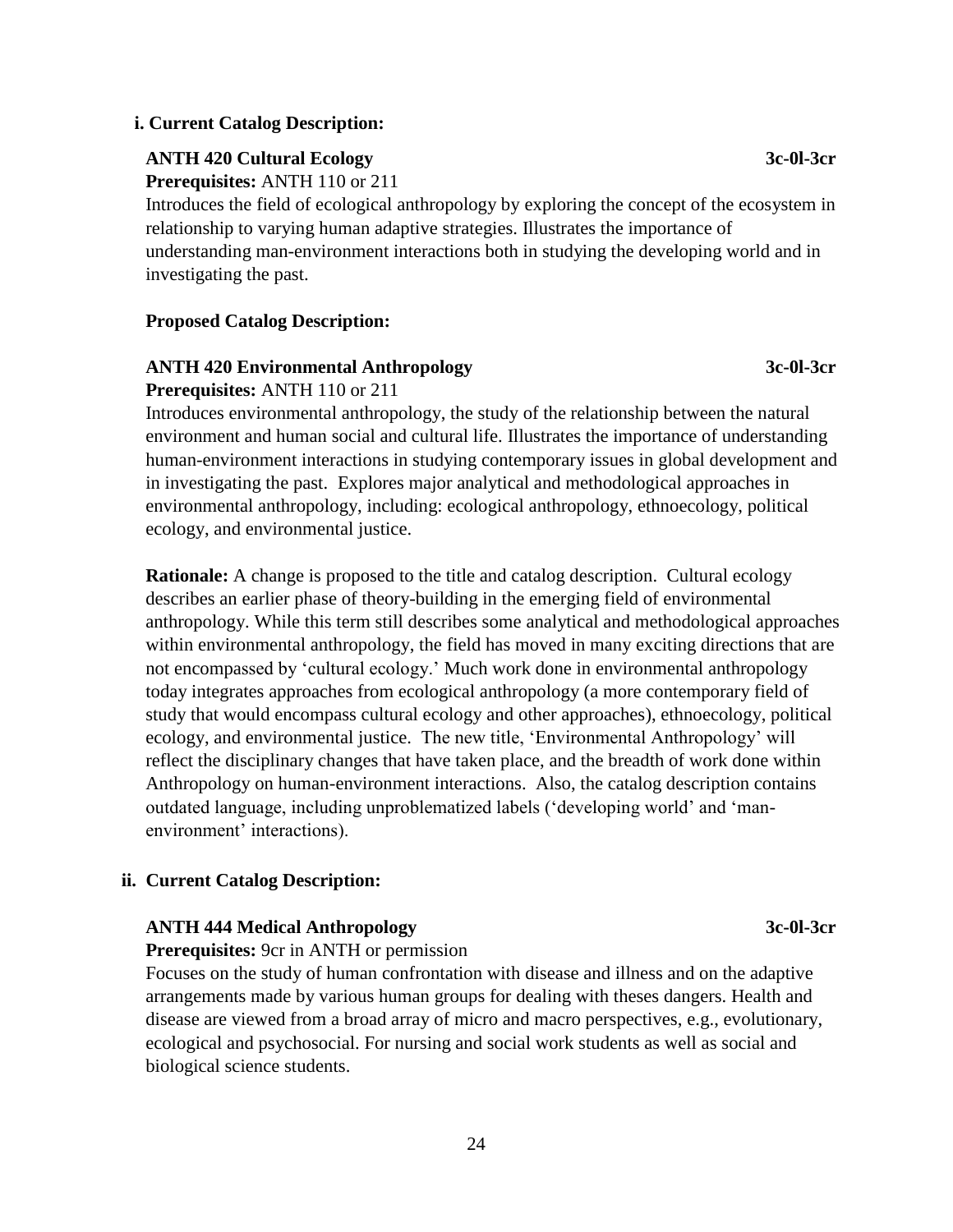#### **Proposed Catalog Description:**

#### **ANTH 444 Medical Anthropology 3c-0l-3cr**

**Prerequisites:** ANTH 110, 211, SOC 151 or permission

Focuses on the study of human confrontation with disease and illness and on the adaptive arrangements made by various human groups for dealing with theses dangers. Health and disease are viewed from a broad array of micro and macro perspectives, e.g., evolutionary, ecological and psychosocial. For nursing and social work students as well as social and biological science students.

**Rationale:** The prerequisite for this course is being changed because the current 9 credit prerequisite in ANTH is not necessary for the content of the course. Furthermore, the Medical Anthropology class is popular with students outside of the Anthropology Department. With the proposed creation of a Public Health Major, this requirement would prohibit students who would benefit from the course from registering without instructor permission. The course offers students new perspective on medical systems, so facilitating enrollment for non-anthropology students will give more IUP students the opportunity to gain from this cross-cultural exposure.

# **9. Department of Communications Media—New Course, New Tracks and Program Catalog Description Change APPROVED**

 **a. New Course**

## **COMM 360 Digital Sports Production 3c-0l-3cr**

#### **Prerequisite:** Permission of Instructor

Introduces students to the pre-production, production and post-production processes of live and recorded sporting events. Engagement in all aspects of the production process, including live production for webcasting, video-recording and editing sporting events. Requires students to attend and participate in the production of selected local sporting events, which may include nights and weekends outside of regular class time. This course may be repeated one time for a maximum of six credits.

**Rationale:** This course provides comprehensive hands-on learning for student interested in sports production. Students will also explore the relationship between sports, media and society through other assignments. The course has been offered as a COMM 481 with consistently strong interest from students.

## **b. Catalog Description Change**

## **Current Catalog Description:**

# **COMM 493 Internship var-6, 9, 12cr**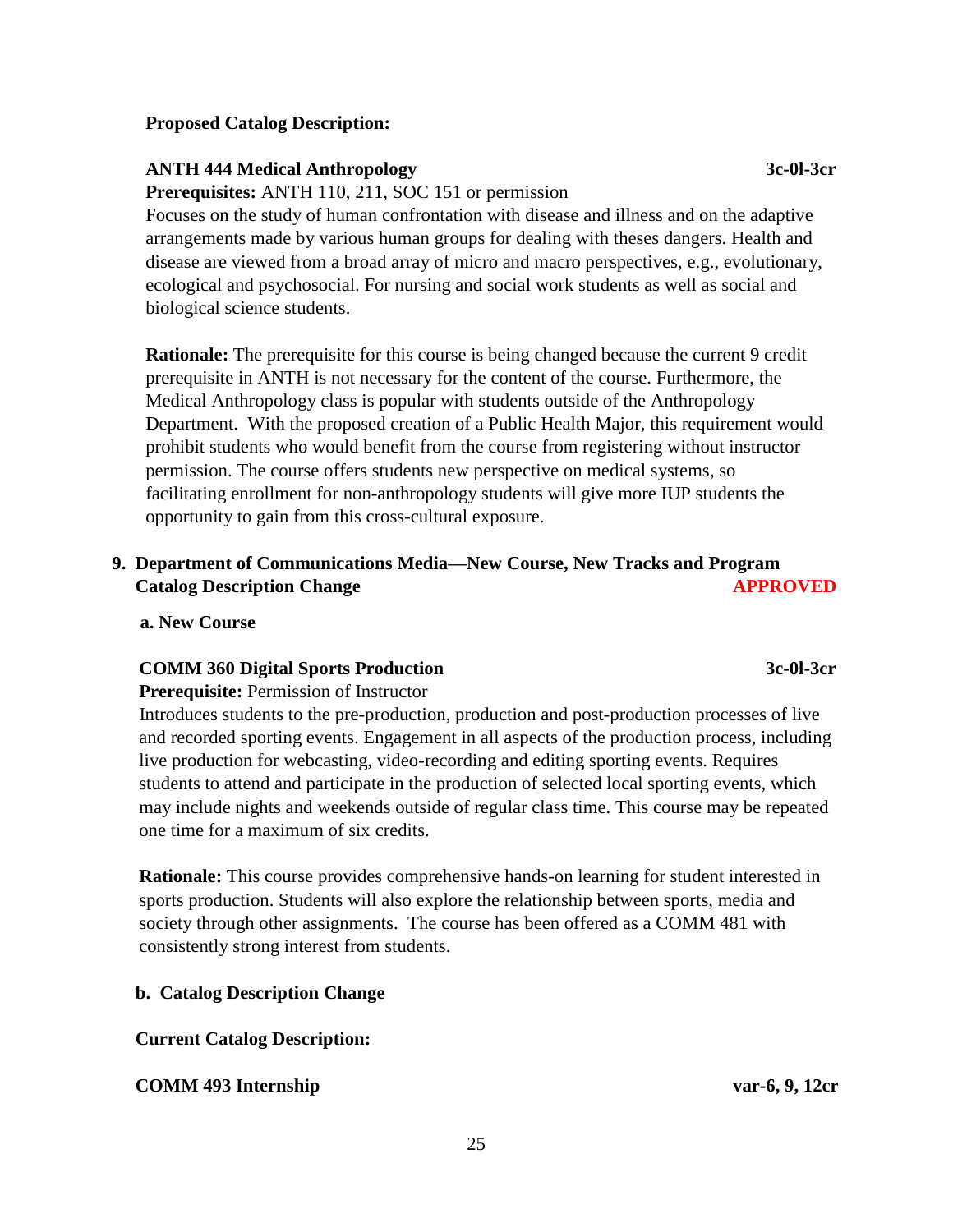#### **Prerequisite:** COMM 395, departmental approval

 A supervised professional summer work experience in communications media. Sites reflect the academic goals of the department and are approved and administered by a department coordinator. Location, duties, length of internship, and hours are individually tailored to student's career goals. Sites represent wide application of process and technology of communications in business, education, allied health, or other agencies. Students must complete 40 hours of the internship work experience per credit earned. A maximum of 15cr is applicable to an undergraduate degree program from any combination of internship and practicum experience.

#### **Proposed Catalog Description:**

#### **COMM 493 Internship 9cr**

**Prerequisite:** COMM 395, 2.0 overall GPA and departmental approval Supervised professional summer work experience in communications media. Internship sites reflect the academic goals of the department and are approved and administered by a department coordinator. Location, duties, duration of internship and work hours are tailored to students' career goals. Sites represent a broad spectrum of communications and media in business, education, health, or other agencies. Students must complete 360 hours of internship work experience and a culminating internship project. A maximum of 15 credits of internship and/or practicum are permitted toward a degree program. Students whose internship responsibilities include regular contact with minors are required to take the Protection of Minors Training. All internship sites are required to be compliant with University internship policies and requirements.

**Rationale:** The syllabus and course description for COMM 493 Internship have not been updated in several years. Because of the changing nature of communications and media, content and expectations were out of date. This revision includes minor updating of out of date language in the course description, objectives and course content. The revision includes specific mention of a final internship project and required 2.0 GPA, consistent with University policy. Additionally, the revised syllabus addresses the newly required internship affiliation agreements. The credit requirement for COMM 493 is changed from a variable credit load (var-6, 9 or 12) to nine credits. Changes in the media industry have made it increasingly difficult for students to obtain a 12-credit internship and a six-credit internship does not offer students a comprehensive experience. Additionally, the consistent nine credit internship experience will aid in academic advising as students plan their course work in the semesters leading up to the internship. With a nine-credit internship, students are able to arrange their internship, complete the work experience and all other internship requirements by the end of the summer term.

#### **c. Program Catalog Description Change:**

#### **Current Catalog Description:**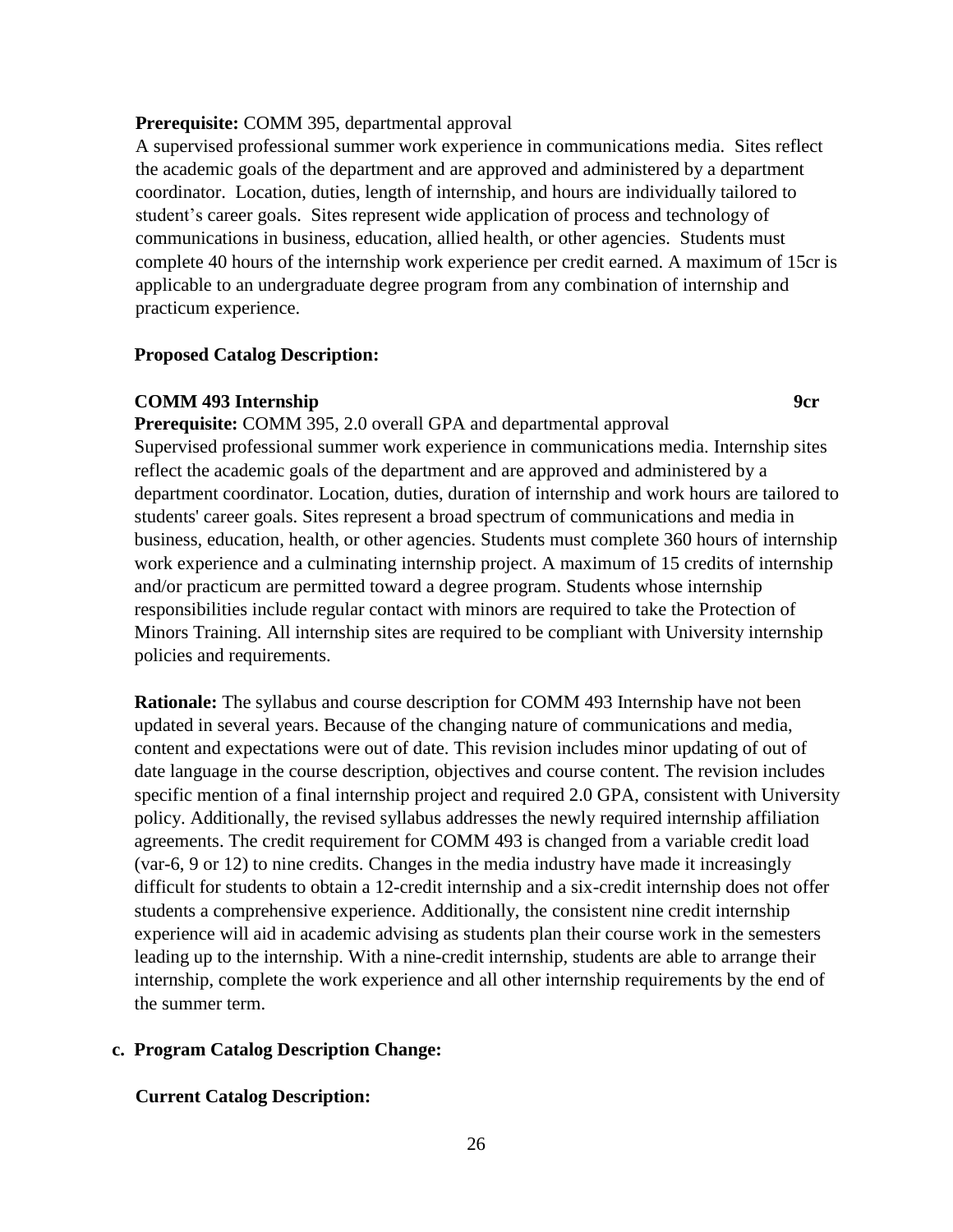The department offers a bachelor of science degree program in communications media and two minors, one in communications media and one in educational technology. The Communications Media minor is an 18-credit program designed to complement any major. The Educational Technology minor is a 24-credit program designed for students who are completing a teaching degree. The department also serves preservice teachers and other students who are required to complete COMM 103.

 The philosophy of the Communications Media Department is to prepare generalists in the area of communications. Students may select from a number of elective courses, depending on their career interests.

 The department faculty offers a wide variety of experience in all areas of communications media. With the combination of classroom work and the required internship program, departmental graduates are competitive for positions in various areas. Students graduating from this program have obtained positions in such areas as radio, television, cable television, public relations, advertising media, media relations, and corporate media relations.

 Students changing majors from other academic departments within the university are required to be in good academic standing before the transfer will be approved.

## **Proposed Catalog Description:**

The department offers a Bachelor of Science degree program in Communications Media, with two tracks as well as two minors, one in Communications Media and one in Educational Technology. The Communications Media minor is an 18-credit program designed to complement any major. The Educational Technology minor is a 24-credit program designed for students who are completing a teaching degree. The department also serves preservice teachers and other students who are required to complete COMM 103.

 Students majoring in Communications Media may select one of two tracks: Media Studies or Media Production. The Media Studies Track seeks to broadly educate students in communications media by encouraging them to develop their communication skills, written, oral, and visual. Courses include components to develop critical thinking, collaboration, and research skills. The flexibility of the program allows students to explore a range of courses in media theory, criticism, culture and current media issues. Beginning level production courses introduce concepts of producing media messages.

 Students who seek a more rigorous production experience will find that in the Media Production Track. In this track, students will take a set of five COMM production courses that will help them to acquire higher-level production skills. Students will learn the foundational skills associated with their chosen production area and learn to use contemporary postproduction software and equipment. This more specialized track will prepare students for employment in various production fields, including video, audio, radio, graphics, photography and games.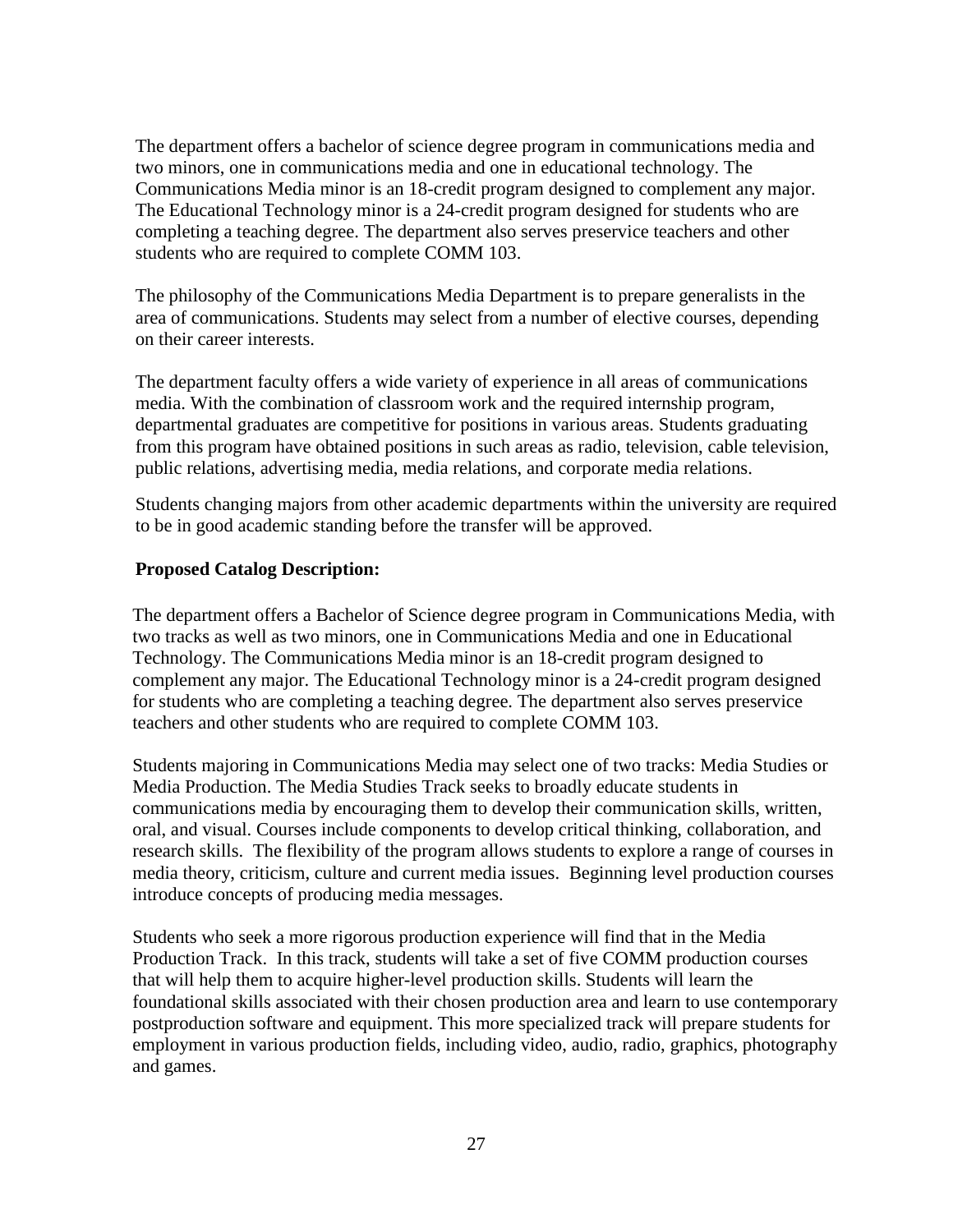With 21 credits of required out of department electives, Communications Media students in either track are highly encouraged to pursue a minor in another program that complements their degree in Communications Media.

 The department faculty offers a wide variety of experience in all areas of Communications Media. With the combination of classroom work and the required internship program, departmental graduates are competitive candidates for positions in various areas. Students graduating from this program have obtained positions in areas such as radio, television, cable television, public relations, advertising media, media relations, and corporate media relations.

 Students changing majors from other academic departments within the university are required to be in good academic standing before the transfer will be approved.

**44**

3cr 3cr

3cr

#### **d. New Tracks**

#### **i. Bachelor of Science—Communications Media/Media Production Track**

**Liberal Studies:** As outlined in Liberal Studies section **46-47** with the following specifications: **Mathematics:** 3cr **Social Science:** PSYC 101 **Liberal Studies Electives:** 6cr, BTED/COSC/IFMG 101, no courses with COMM prefix

#### **Major: Required courses:** (1) COMM 101 Communications Media in American Society COMM 150 Aesthetics and Theory of Communications Media COMM 395 Career Planning in Communications Media

| <b>COMM 395</b> Career Planning in Communications Media | 1cr             |
|---------------------------------------------------------|-----------------|
| <b>COMM 475</b> Senior Portfolio Presentation           | 1 <sub>cr</sub> |
| COMM 493 Internship (summer only)                       | 9cr             |
|                                                         |                 |

#### **Writing Intensive (one course from list)**

One COMM W course

| <b>Basic Media Production:</b> Minimum of two courses from the following: (2) |                                                                             | 6cr             |
|-------------------------------------------------------------------------------|-----------------------------------------------------------------------------|-----------------|
| COMM <sub>240</sub>                                                           | <b>Communications Graphics</b>                                              | 3cr             |
| <b>COMM 249</b>                                                               | <b>Basic Audio Recording Techniques</b>                                     | 3cr             |
| COMM 251                                                                      | <b>Television Production</b>                                                | 3cr             |
| <b>COMM 271</b>                                                               | <b>Beginning Photography</b>                                                | 3cr             |
| <b>COMM 306</b>                                                               | 2-D Digital Game Development                                                | 3cr             |
| <b>COMM 349</b>                                                               | <b>Radio Production</b>                                                     | 3cr             |
|                                                                               | <b>Advanced Media Production:</b> Minimum three courses from the following: | 9 <sub>cr</sub> |
| COMM <sub>340</sub>                                                           | <b>Advanced Communication Graphics</b>                                      | 3cr             |
| COMM <sub>348</sub>                                                           | Animation                                                                   | 3cr             |
| COMM 350                                                                      | <b>Advanced Radio Production</b>                                            | 3cr             |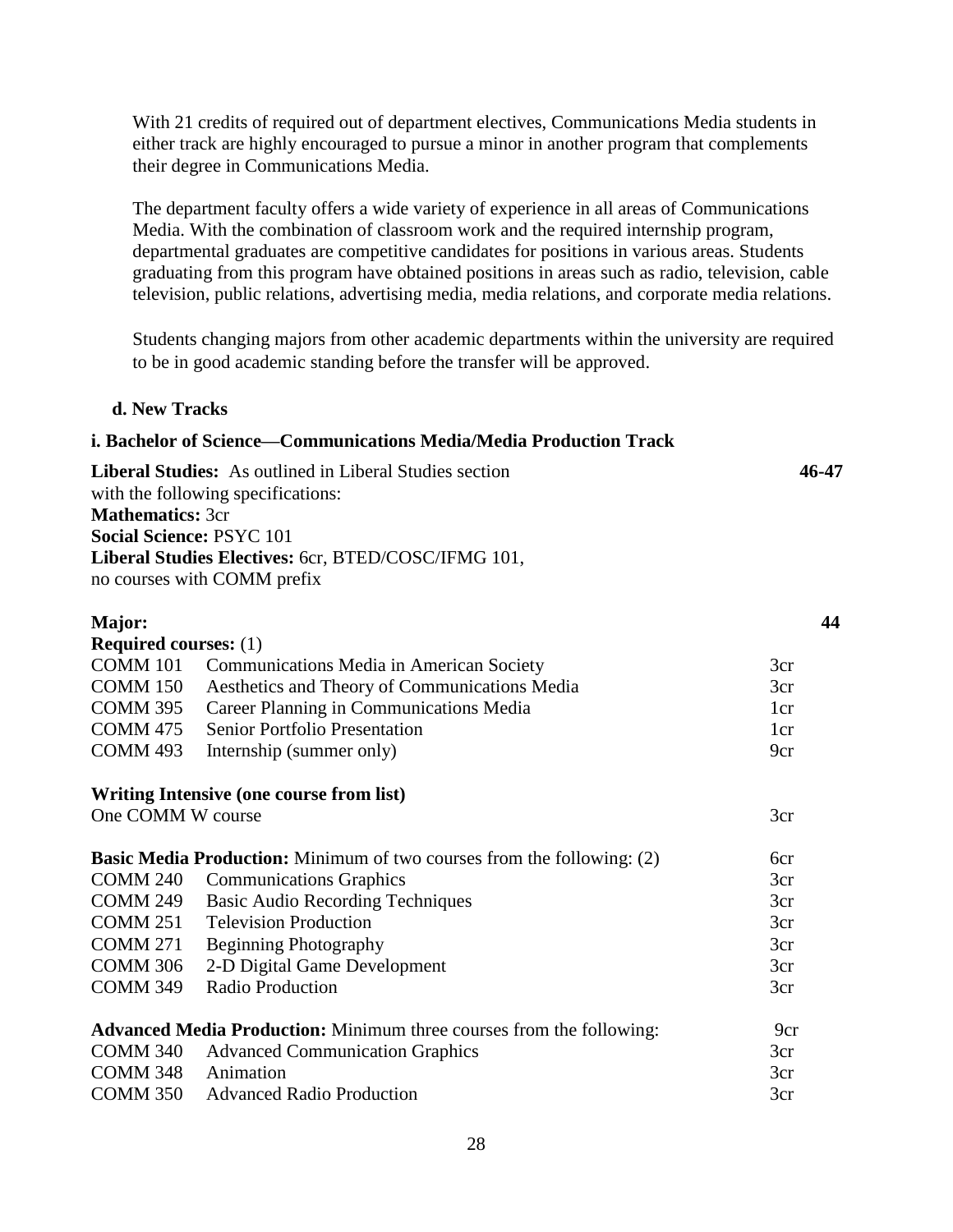| <b>COMM 351</b>                        | <b>Advanced Video Production</b>                                                         | 3cr             |
|----------------------------------------|------------------------------------------------------------------------------------------|-----------------|
| <b>COMM 360</b>                        | <b>Digital Sports Production</b>                                                         | 3cr             |
| <b>COMM 371</b>                        | Photography II: The Print                                                                | 3cr             |
| <b>COMM 374</b>                        | Documentary Photography                                                                  | 3cr             |
| <b>COMM 406</b>                        | 3-D Game and Simulation Design and Development                                           | 3cr             |
| <b>COMM 407</b>                        | <b>Television Feature Production</b>                                                     | 3cr             |
| <b>COMM 408</b>                        | <b>Media Field Studies</b>                                                               | 3cr             |
| <b>COMM 440</b>                        | Multimedia Production                                                                    | 3cr             |
| <b>COMM 446</b>                        | 3-D Modeling and Animation for Games and Simulations                                     | 3cr             |
| <b>COMM 449</b>                        | <b>Advanced Audio Recording Techniques</b>                                               | 3cr             |
| <b>COMM 451</b>                        | <b>Broadcast News Process</b>                                                            | 3cr             |
| <b>COMM 471</b>                        | <b>Electronic Imaging</b>                                                                | 3cr             |
| <b>Controlled Electives:</b>           |                                                                                          |                 |
|                                        | Other COMM elective courses, NOT including production courses.                           | 9 <sub>cr</sub> |
| <b>Other Requirements:</b>             |                                                                                          |                 |
|                                        | Courses outside Communications Media that augment the                                    |                 |
|                                        | student's major course of study (advisor approval)                                       | 21              |
| <b>Free Electives:</b>                 |                                                                                          | $8-9$           |
|                                        | <b>Total Degree Requirements:</b>                                                        | 120             |
|                                        | (1) At least 12 COMM credits must be 300 level or higher                                 |                 |
|                                        | (2) At least six credits (two courses) in production must be in the same production area |                 |
|                                        | ii. Bachelor of Science—Communications Media/Media Studies Track                         |                 |
|                                        | <b>Liberal Studies:</b> As outlined in Liberal Studies section                           | 46-47           |
|                                        | with the following specifications:                                                       |                 |
| <b>Mathematics: 3cr</b>                |                                                                                          |                 |
| <b>Social Science: PSYC 101</b>        |                                                                                          |                 |
|                                        | Liberal Studies Electives: 6cr, BTED/COSC/IFMG 101,                                      |                 |
|                                        | no courses with COMM prefix                                                              |                 |
|                                        |                                                                                          |                 |
|                                        |                                                                                          | 44              |
| Major:<br><b>Required Courses:</b> (1) |                                                                                          |                 |
| COMM 101                               | Communications Media in American Society                                                 | 3cr             |
| <b>COMM 150</b>                        | Aesthetics and Theory of Communications Media                                            | 3cr             |
| COMM <sub>395</sub>                    | Career Planning in Communications Media                                                  | 1 <sub>cr</sub> |
| <b>COMM 475</b><br>COMM 493            | <b>Senior Portfolio Presentation</b>                                                     | 1 <sub>cr</sub> |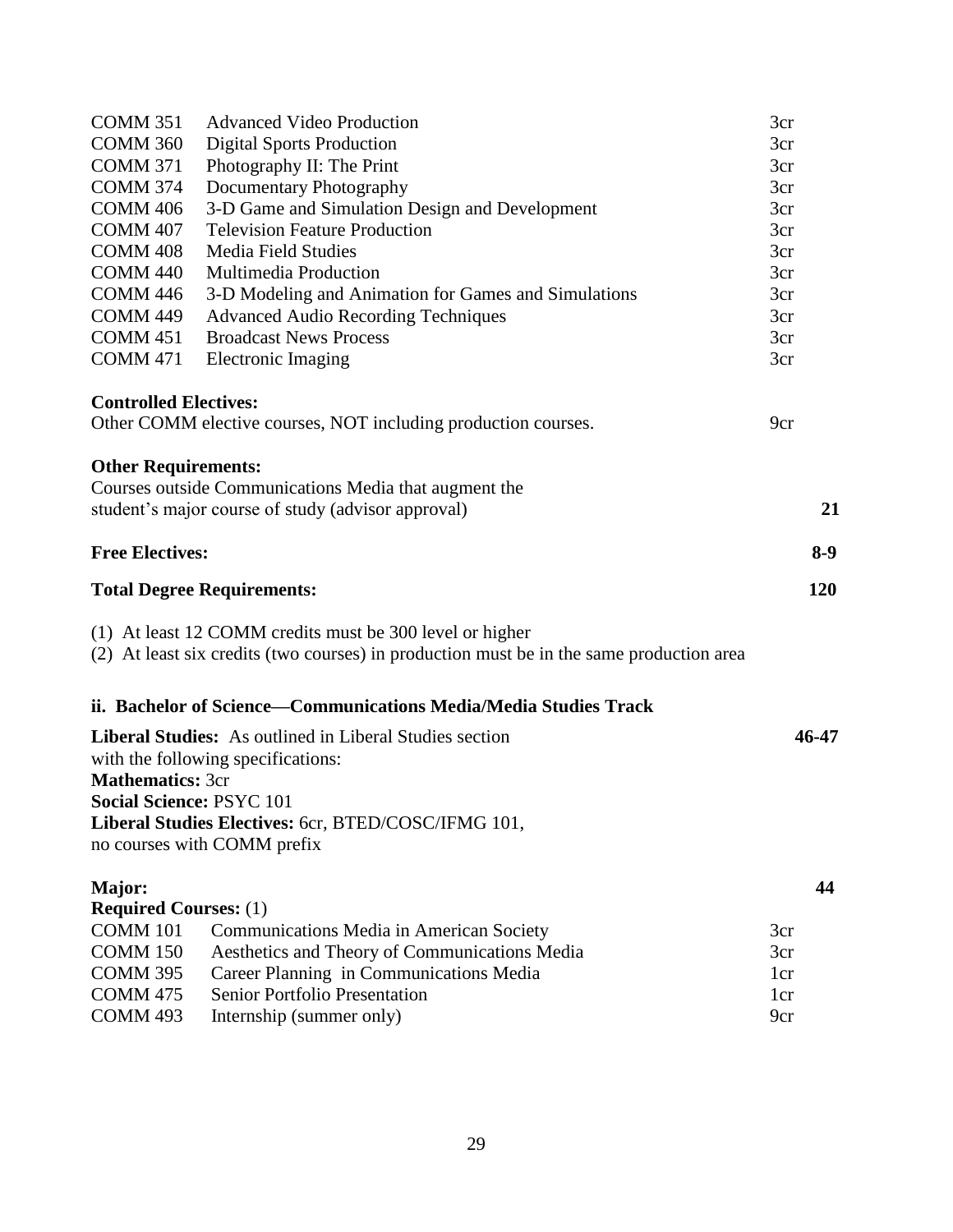# **Writing Intensive:**

|  | One COMM W course |  |  |
|--|-------------------|--|--|
|--|-------------------|--|--|

|                              | Media Studies: Minimum of four courses from the following: | 12cr |
|------------------------------|------------------------------------------------------------|------|
| <b>COMM 205</b>              | Making Presentations with Media                            | 3cr  |
| <b>COMM 230</b>              | Global Media and Communication                             | 3cr  |
| <b>COMM 305</b>              | <b>Electronic Media Programming and Sales</b>              | 3cr  |
| <b>COMM 325</b>              | Women in Media                                             | 3cr  |
| <b>COMM 330</b>              | <b>Instructional Design for Training and Development</b>   | 3cr  |
| <b>COMM 335</b>              | <b>Communications Consulting and Project Management</b>    | 3cr  |
| <b>COMM 345</b>              | <b>Television Criticism</b>                                | 3cr  |
| <b>COMM 354</b>              | Media Law and Policy                                       | 3cr  |
| <b>COMM 375</b>              | Mass Media and Behavior                                    | 3cr  |
| COMM <sub>380</sub>          | The History of African Americans in Film                   | 3cr  |
| <b>COMM 401</b>              | Promotion for Radio, Television and Cable                  | 3cr  |
| <b>COMM 414</b>              | Music, Media, and Culture                                  | 3cr  |
| <b>COMM 420</b>              | Media Portrayal of Crime                                   | 3cr  |
| <b>COMM 445</b>              | Applications and Techniques of Motion Pictures             | 3cr  |
| <b>COMM 460</b>              | <b>Emerging Trends in Communication Technology</b>         | 3cr  |
| <b>COMM 470</b>              | Management Practices in Electronic Communications          | 3cr  |
| <b>COMM 480</b>              | Seminar in Communications Media                            | 3cr  |
|                              |                                                            |      |
|                              | Minimum of two production courses from the following:      | 6cr  |
| <b>COMM 240</b>              | <b>Communications Graphics</b>                             | 3cr  |
| <b>COMM 249</b>              | <b>Basic Audio Recording Techniques</b>                    | 3cr  |
| <b>COMM 251</b>              | <b>Television Production</b>                               | 3cr  |
| <b>COMM 271</b>              | <b>Beginning Photography</b>                               | 3cr  |
| <b>COMM 306</b>              | 2-D Digital Game Development                               | 3cr  |
| COMM <sub>348</sub>          | Animation                                                  | 3cr  |
| <b>COMM 349</b>              | <b>Radio Production</b>                                    | 3cr  |
| <b>COMM 350</b>              | <b>Advanced Radio Production</b>                           | 3cr  |
| <b>COMM 351</b>              | <b>Advanced Video Production</b>                           | 3cr  |
| <b>COMM 360</b>              | <b>Digital Sports Production</b>                           | 3cr  |
| <b>COMM 371</b>              | Photography II: The Print                                  | 3cr  |
| <b>COMM 374</b>              | Documentary Photography                                    | 3cr  |
| COMM 406                     | 3-D Game and Simulation Design and Development             | 3cr  |
| <b>COMM 407</b>              | <b>Television Feature Production</b>                       | 3cr  |
| <b>COMM 408</b>              | <b>Media Field Studies</b>                                 | 3cr  |
| COMM <sub>440</sub>          | Multimedia Production                                      | 3cr  |
| <b>COMM 446</b>              | 3-D Modeling and Animation for Games and Simulations       | 3cr  |
| COMM 449                     | <b>Advanced Audio Recording Techniques</b>                 | 3cr  |
| COMM <sub>451</sub>          | <b>Broadcast News Process</b>                              | 3cr  |
| <b>COMM 471</b>              | <b>Electronic Imaging</b>                                  | 3cr  |
| <b>Controlled Electives:</b> |                                                            | 6cr  |
|                              |                                                            |      |

3cr

# **Controlled Electives:**

Other COMM elective courses including courses from the above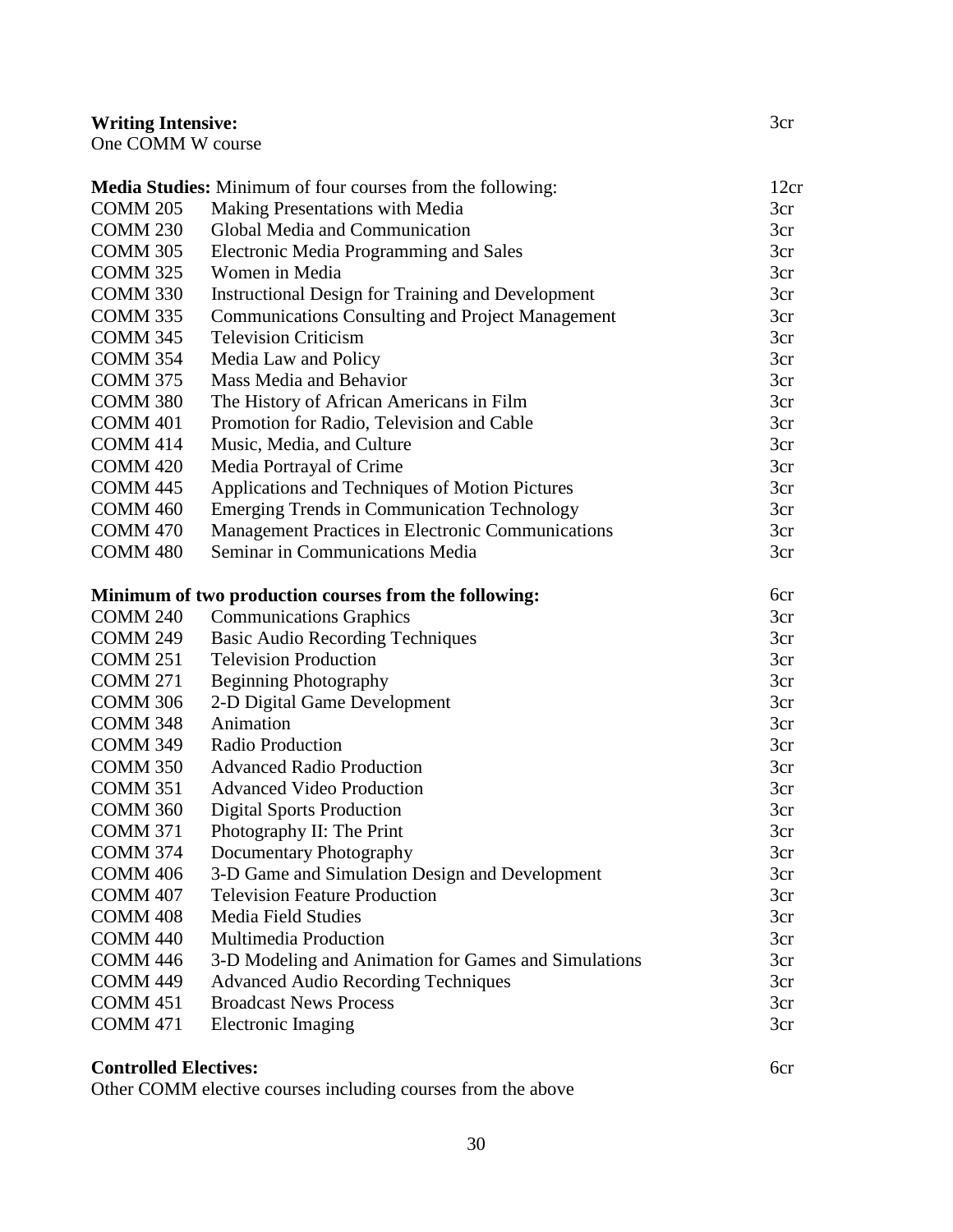lists not taken as part of those requirements.

| <b>Other Requirements:</b><br>Courses outside Communications Media that augment the<br>student's major course of study (advisor approval) |            |
|-------------------------------------------------------------------------------------------------------------------------------------------|------------|
| <b>Free Electives:</b>                                                                                                                    | 8-9        |
| <b>Total Degree Requirements:</b>                                                                                                         | <b>120</b> |

(1) At least 12 COMM credits must be at the 300 level or higher

**Rationale:** Creating two tracks in the program in place of the current degree option provides prospective and current students with a clearer concept of their options in Communications Media. Students who come to IUP for media production want a more intensive production experience. This production option will include a requirement for advanced production courses, taking students to a higher level of accomplishment. At the same time, not all students who want to study media want to emphasize production. The Media Studies Track will require only basic production courses, but puts more emphasis on media theory and culture. The two tracks allow flexible options for students that are more apparent in the course catalog.

The rationale for the revision of COMM 493 Internship to nine credits (removing the variable credit option) is included in the revised course proposal for COMM 493 but this change will eliminate much confusion for students as they are planning their curriculum. Changing the major required credits from 45 to 44 will eliminate the ongoing issue of students being short one credit in the major when they apply for graduation. This issue has created considerable problems over the years. The two new tracks will replace the existing single COMM program and will more clearly identify options for students seeking a major in Communications Media, and we hope will aid in recruiting students to the program.

## **10. Department of Music—Course Revision, Course Title and Number Change, Catalog Description Change, and Program Catalog Description Change APPROVED**

#### **a. Current Catalog Description:**

# **MUHI 325 The Romantic Era** 3c-01-3cr

 **Prerequisites:** MUHI 301, 302

 A survey of music from about 1800 to 1910, with attention directed to the earlier romantic composers such as Beethoven, Schubert, Mendelssohn, and Berlioz through the later romantic composers such as Wagner, Tchaikovsky, Mahler, and Dvorak, as well as others.

#### **Proposed Catalog Description:**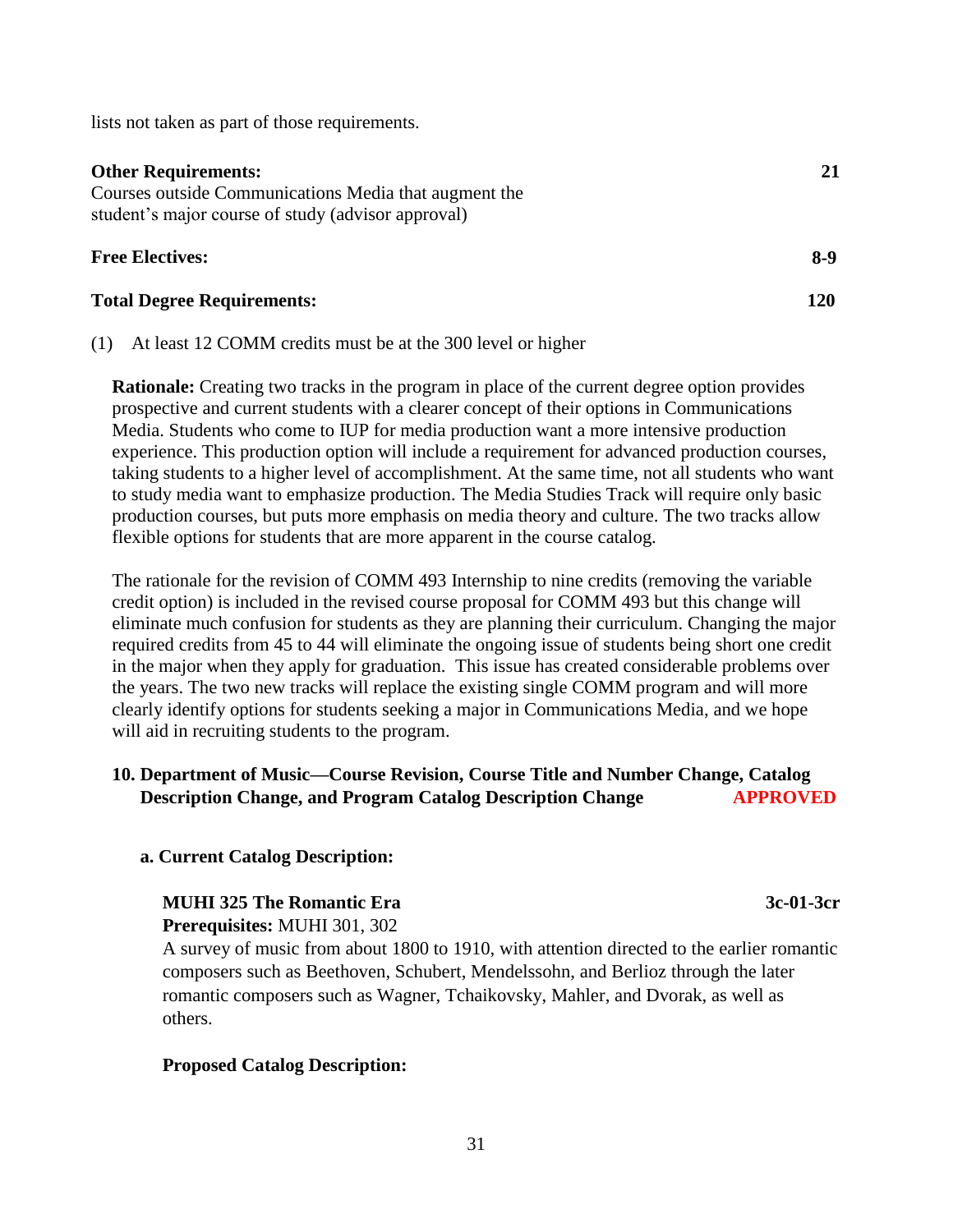# **MUHI 425 Nineteenth Century Music 3c-01-3cr**

**Prerequisites:** MUHI 301, 302

Examines the musical and historical aspects of some representative works in four significant repertoires of nineteenth-century music: songs, characteristic works for piano, opera, and symphonies. Further examines how the works intersect with a number of social, cultural, aesthetic, political and economic themes that pervade the century, such as the rise of the middle class, city cultures, the domestic music market, the invention of "the folk," nationalism and exoticism, social and political revolutions, idealism and its successors, and

**Rationale:** This course has not been revised in over ten years. The purpose of the current revision is to update the course content, change the 300-level undergraduate section to a 400-level, synchronize the course numbers, and put the course online to serve the two tracks of our M.A. in Music. Because Music Performance students need to attend in the classroom and Music Education students need to attend online, we will deliver the class through synchronous online video using Google Hangouts or a similar technology.

#### **b. Current Catalog Description:**

#### **MUSC 115 Theory I 3c-0l-3cr**  3c-0l-3cr

**Prerequisites:** MUSC major or permission of the instructor; MUSC 110 or score of 80% on theory placement test given at the time of audition**.**

## **Proposed Catalog Description:**

#### **MUSC 115 Theory I 3c-0l-3cr**

# Prerequisites: Music major or instructor permission; concurrent enrollment in MUSC 113 or score of at least 70% on the departmental theory placement exam.

**Rationale:** The course is being revised in order to update its prerequisites. In 2012, the Department of Music implemented a placement exam to ensure that incoming students are equipped to succeed in MUSC 115 Theory I, a first-semester course. Recently, the department undertook measures to improve the efficacy and administration of the exam. In its new format, students may attempt it twice rather than thrice, but the minimum passing score is lower: 70% as opposed to 80%. Those who fail to achieve a score of 70% after two attempts must register for MUSC 113 Theory I Practicum (see course proposal) as a co-requisite for MUSC 115 Theory I.

#### **c. Program Catalog Description Change:**

| <b>Current Program Description:</b>                             | <b>Proposed Program Description:</b>                            |  |
|-----------------------------------------------------------------|-----------------------------------------------------------------|--|
| <b>Special Requirements for All Music Majors</b>                | <b>Special Requirements for All Music Majors</b>                |  |
| 1. Each student must declare a primary performing medium. Those | 1. Each student must declare a primary performing medium. Those |  |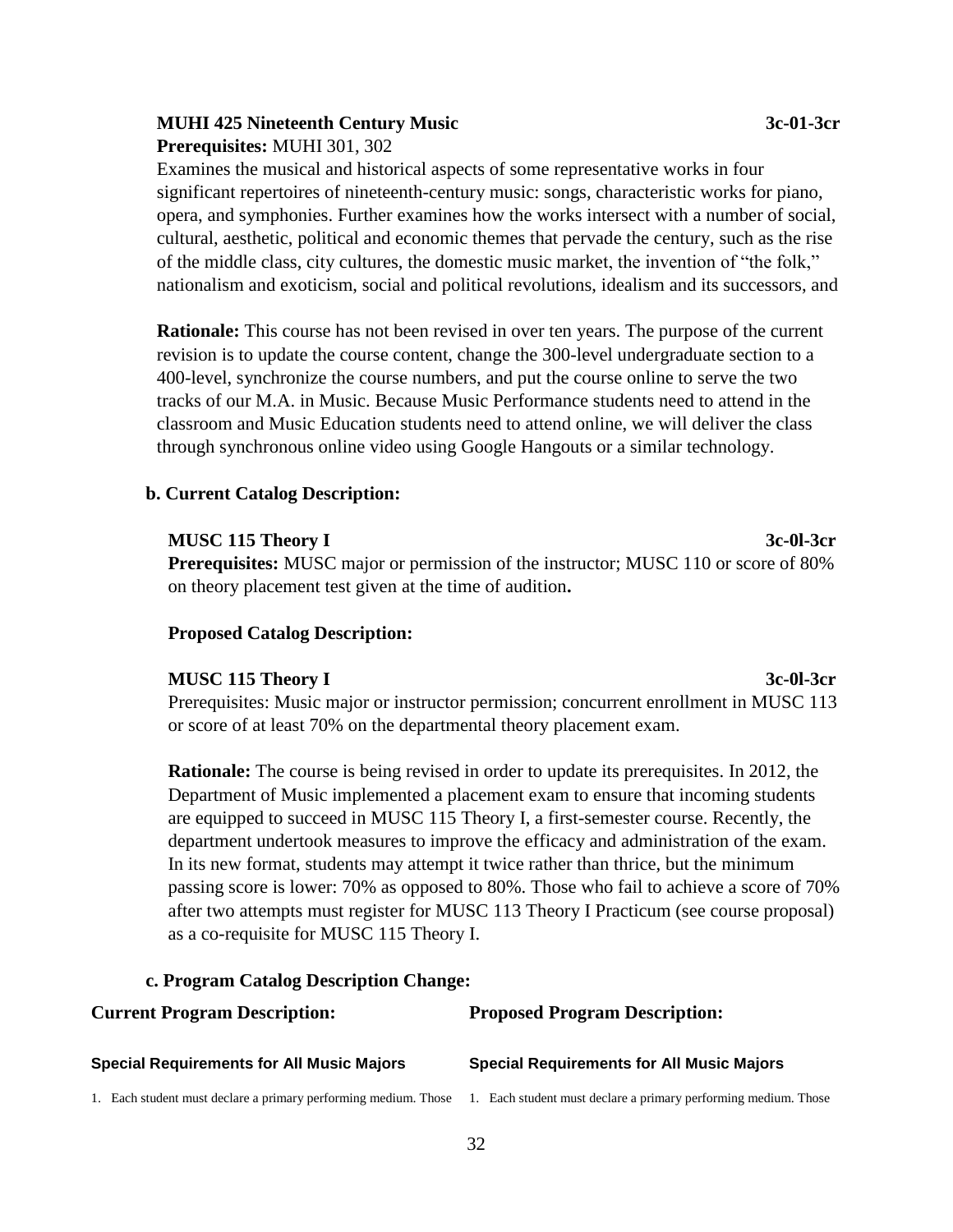who elect voice as their primary instrument normally elect piano as a secondary instrument. Performance juries are held at the end of each semester. Students are expected to complete the requirements for their performing area and level. **Piano proficiency is required in all degree programs.**

- 2. Ensemble participation of five hours a week is required each semester. Students are required to participate in at least one large ensemble on their primary instrument (including voice) and one small ensemble each semester. Large ensembles include Marching Band, Symphony Band, Concert Band, Symphony Orchestra, Wind Ensemble, Chorale, and Chorus. For guitar majors or other majors whose instrument is not included in these major ensembles, the department chair will assign alternative ensembles. Students may fulfill this departmental requirement by participating in either 1-credit or 0 credit ensemble(s). In meeting the degree requirements of 4-8 credits or ensemble credit, enrollment in credit-bearing ensembles is flexible across semesters.
- 3. Students must register for MUSC 475 (Music Lab) and attend four departmental meetings and eight campus performances such as recitals, concerts, art exhibits, and theater productions each semester as required by the degree program (seven semesters for the BSEd program and eight semesters for the BA and BFA programs).
- 4. In addition to completing a successful audition for entrance into the Music Department, prospective students will be required to complete a music theory placement test. Students who score below 80 percent on this test will be required to take MUSC 110 as a remedial course before beginning the regular music theory sequence. Student may retake the placement test up to three times.

 who elect voice as their primary instrument normally elect piano as a secondary instrument. Performance juries are held at the end of each semester. Students are expected to complete the requirements for their performing area and level. **Piano proficiency is required in all degree programs.**

- 2. Ensemble participation of five hours a week is required each semester. Students are required to participate in at least one large ensemble on their primary instrument (including voice) and one small ensemble each semester. Large ensembles include Marching Band, Symphony Band, Concert Band, Symphony Orchestra, Wind Ensemble, Chorale, and Chorus. For guitar majors or other majors whose instrument is not included in these major ensembles, the department chair will assign alternative ensembles. Students may fulfill this departmental requirement by participating in either 1-credit or 0 credit ensemble(s). In meeting the degree requirements of 4-8 credits or ensemble credit, enrollment in credit-bearing ensembles is flexible across semesters.
- 3. Students must register for MUSC 475 (Music Lab) and attend four departmental meetings and eight campus performances such as recitals, concerts, art exhibits, and theater productions each semester as required by the degree program (seven semesters for the BSEd program and eight semesters for the BA and BFA programs).
- 4. In addition to a successful audition for entrance into the Department of Music, prospective students are required to complete a theory placement exam. Those who score below 70% on the exam must take MUSC 113 Theory I Practicum concurrently with MUSC 115 Theory I. Students may attempt the placement exam twice.

**Rationale:** The program is being revised in order to update the fourth provision under the "Special Requirements for All Music Majors" in the undergraduate catalog. The provision contains outdated information about the departmental theory placement exam, particularly the role of MUSC 110 Fundamentals of Theory. The degree programs themselves are unchanged.

#### **11. Department of Food and Nutrition—New Course APPROVED**

#### **FDNT 415 Sustainable Nutrition 3c-0l-3cr**

Explores food system sustainability issues from farm to fork, including food production, preparation, processing, packaging, and distribution. Assesses the sustainability of current dietary recommendations and the environmental impact of food choices. Evaluates food security from a national and global perspective.

**Rationale:** Locally, nationally, and globally there is increased attention given to the concept of sustainability in many areas including food. Consumers, producers, and marketers of food have various reasons for their interest in sustainable practices, often driven by economic and environmental priorities. This course uses a systems approach to understand the agricultural implications and their relationship to food and nutrition policy nationally and internationally. Undergraduate and graduate students in food and nutrition and related disciplines need to have an evidence-based analysis of food sustainability in order to engage in the global discussion.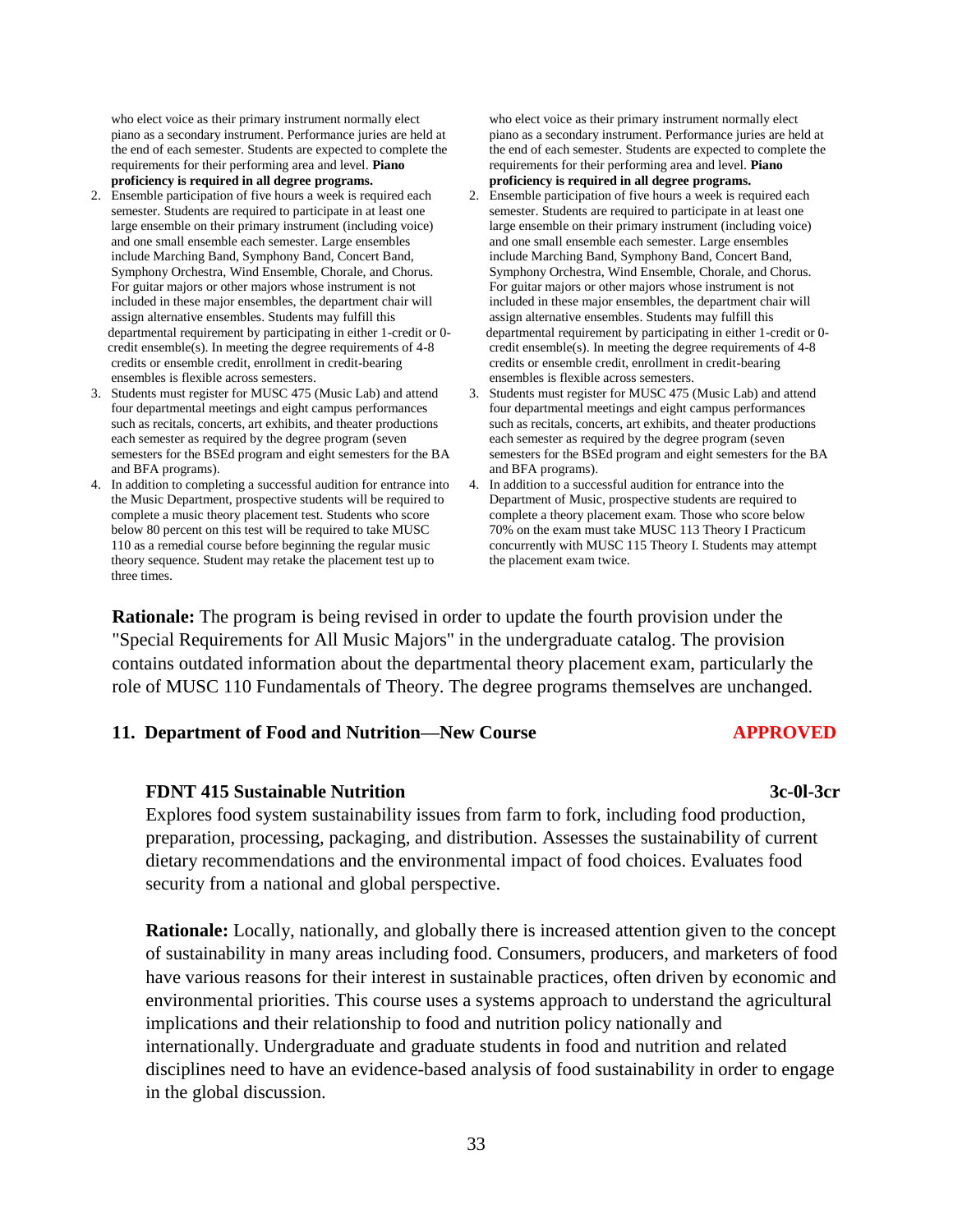#### **12. Liberal Studies Report: APPROVED**

 **The Liberal Studies Committee and the UWUCC approved the following:**

 **ENGL 208 Introduction to Film Studies, Type III Writing Intensive, Professor Makes Individual Course Application.**

**University-Wide Graduate Committee (Senator Moore)**

## **FOR ACTION:**

# **1. DEPARTMENT OF GEOGRAPHY AND REGIONAL PLANNING (Course Number, Description, Prereq)** APPROVED

#### **A. Course Revision**

**Course:** GEOG 420/520: Technical Issues in Geographic Information Systems

#### **Rationale:**

The course is being revised to add another course as an acceptable prerequisite for this course, and to change the number from 517 to 520 to make it a higher number than both listed prerequisites. When this course was originally created, GEOG 519 GIS for Environmental Applications did not exist, and therefore was not listed as a prerequisite. We are adding GEOG 519 as a prerequisite now so that students who take this course can move on to GEOG 520 Technical Issues in GIS seamlessly.

|             | <b>Current Course Information</b>     | Proposed Course Information                 |
|-------------|---------------------------------------|---------------------------------------------|
| Title       | GEOG 517: Technical Issues in         | GEOG 520: Technical Issues in Geographic    |
|             | Geographic Information Systems        | <b>Information Systems</b>                  |
| Description | A project-based class in which        | Uses project-based approach to develop and  |
|             | students learn the skills to develop  | maintain a geographic information system.   |
|             | and maintain a geographic             | Designs and implements functional systems   |
|             | information system. Through           | through cooperative learning. Covers        |
|             | cooperative learning, students design | methods for designing GIS to user           |
|             | and implement functional systems.     | specification, data collection, data input, |
|             | Methods for designing GIS to user     | project management, and system              |
|             | specification, data collection, data  | documentation.                              |
|             | input, project management, and        |                                             |
|             | system documentation are covered.     |                                             |
|             | (Also offered as RGPL 417; may        |                                             |
|             | not be taken for duplicate credit.)   |                                             |
| Prereq      | <b>GEOG 516</b>                       | GEOG 516 or GEOG 519                        |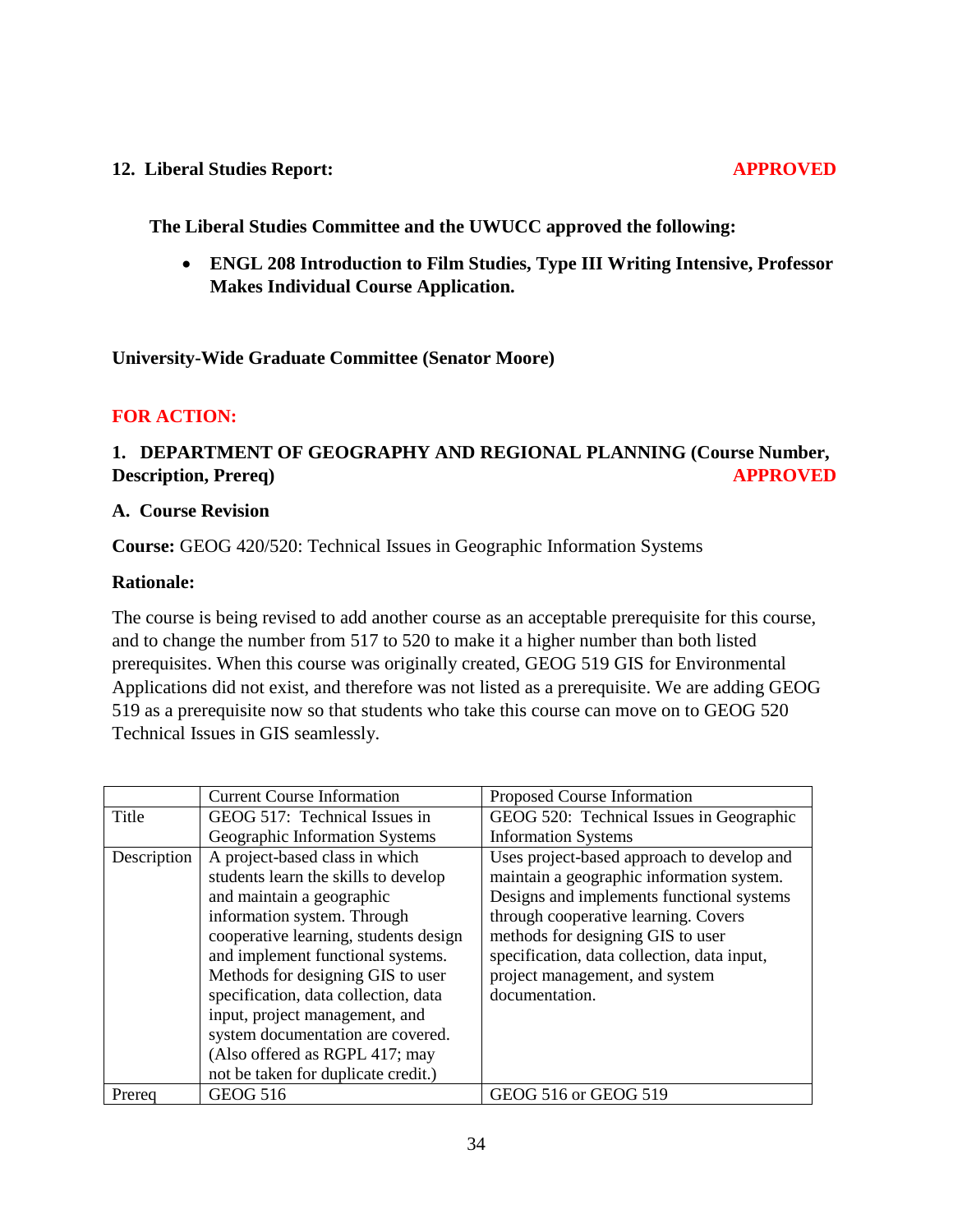# **2. DEPARTMENT OF EDUCATIONAL AND SCHOOL PSYCHOLOGY APPROVED**

## **A. Course Revision (Title, Description)**

**Course:** EDSP 717/817: Applied Educational Research Methods

# **Rationale:**

Program interventions, as used in this course, refer to the programs in schools designed to improve pupil behavioral and/or academic performance. Students in the School Psychology Program are often expected to evaluate program interventions that are designed to improve pupil performance within school and other settings. Sometimes these interventions involve individual student performance and sometimes the interventions are based on multiple students. For example, a school district may choose to implement an anti-bullying program, a reading curriculum, or other interventions to improve or modify behavioral or academic performance. It is also often the case that school psychologists participate in teams that evaluate externallyfunded intervention programs. This applied course is being revised to prepare students for this role in program evaluation and this course revision reflects that practice as it has evolved. Additionally, this course, as described, will align with the proposed PhD program

|             | <b>Current Course Information</b>                                                                                                                                                                                                                                                                                                                          | Proposed Course Information                                                                                                                                                        |
|-------------|------------------------------------------------------------------------------------------------------------------------------------------------------------------------------------------------------------------------------------------------------------------------------------------------------------------------------------------------------------|------------------------------------------------------------------------------------------------------------------------------------------------------------------------------------|
| Title       | EDSP 717/817: Applied Educational Research                                                                                                                                                                                                                                                                                                                 | EDSP 717/817: Evaluating the                                                                                                                                                       |
|             | Methods                                                                                                                                                                                                                                                                                                                                                    | <b>Effectiveness of Program Interventions</b>                                                                                                                                      |
| Description | Develops skills needed to engage in applied<br>educational research using standard<br>experimental research and evaluation designs,                                                                                                                                                                                                                        | This course provides an overview of the<br>application of the issues, theories, models<br>and techniques of program evaluation                                                     |
|             | typical measurement approaches, and<br>parametric statistical procedures. A practical<br>problem presentation mode enhances an<br>integrated holistic approach to design,<br>sampling, measurement, statistics, hypothesis<br>testing, and interpretation of results. A<br>microcomputer statistical package is used to<br>assist in the analysis of data. | with a focus on conducting evaluations,<br>measuring variables, analyzing data,<br>reporting findings, and using results for<br>evaluating and improving intervention<br>programs. |

# **B. Course Revision (Title, Description, Prereq)**

**Course:** EDSP 745: Counseling for School Psychologists

## **Rationale:**

This course is being revised to conform with the proposed PhD Program in School Psychology.

| Course Information<br>Jurrent. | Course Information<br>∵ronosed t . |
|--------------------------------|------------------------------------|
|                                |                                    |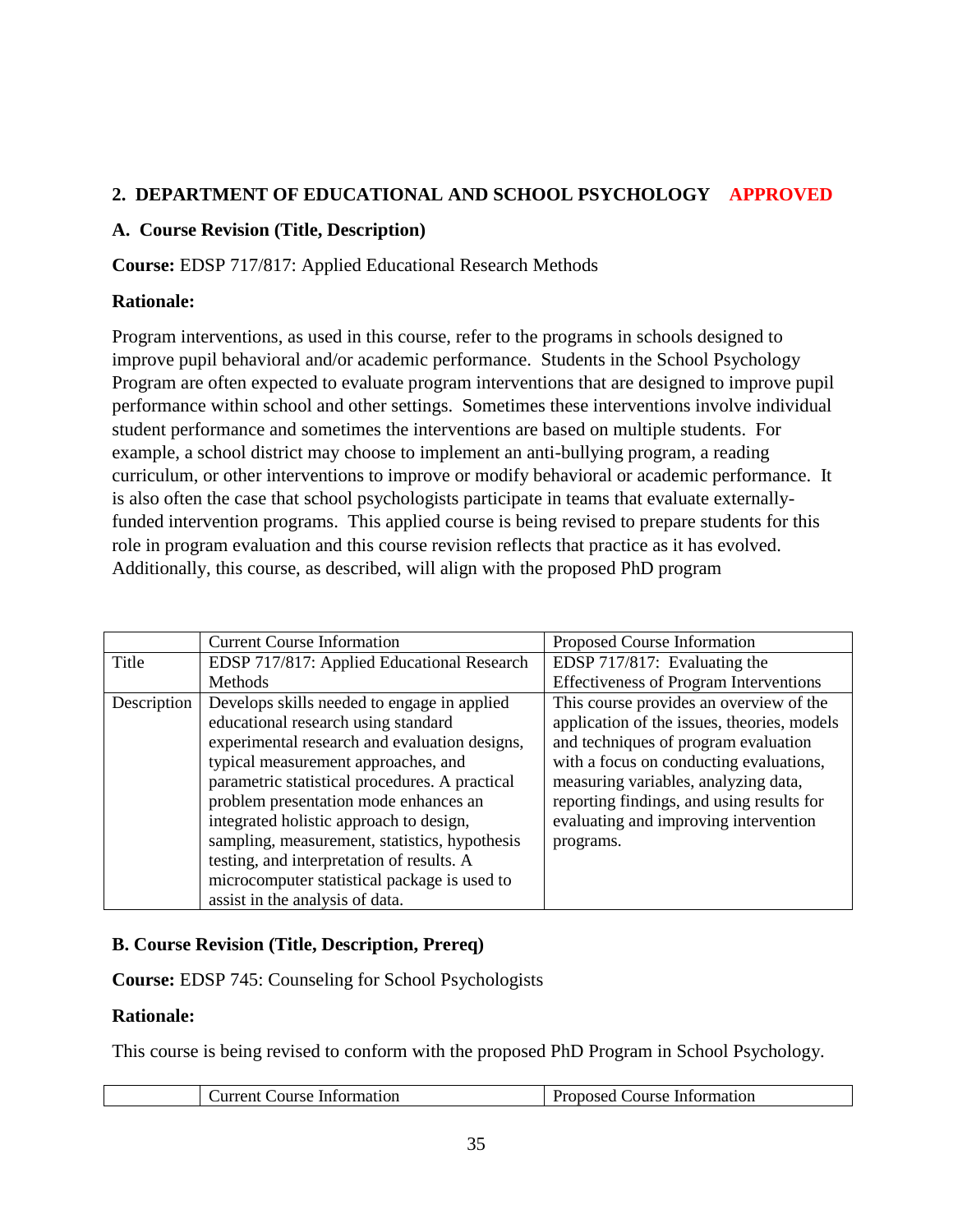| Title       | EDSP 745: Crisis Intervention and                | EDSP 745: Counseling for School            |
|-------------|--------------------------------------------------|--------------------------------------------|
|             | Psychological Counseling of Exceptional          | Psychologists                              |
|             | Children                                         |                                            |
| Description | This course is designed to provide educational   | This course introduces students to the     |
|             | psychology students with theoretical             | knowledge, techniques, skills, and         |
|             | background and entry level skills for            | processes basic to initiating, conducting, |
|             | counseling children $(K-12)$ , who have special  | and terminating an effective counseling    |
|             | needs, and to assist their families with         | relationship with emphasis on the school   |
|             | adjustment and coping skills. In addition to     | setting. The course will expose students   |
|             | basic counseling techniques, students will be    | to a wide variety of conceptual models,    |
|             | exposed to best practices in counseling          | but the focus will be on problems          |
|             | multicultural populations and those with         | typically beginning in childhood and/or    |
|             | disabilities, and in crisis intervention.        | adolescence.                               |
|             | Emphasis will be on short term, goal oriented    |                                            |
|             | interventions. The role of the psychologist in   |                                            |
|             | the development and practice of the school       |                                            |
|             | crisis intervention team will also be addressed, |                                            |
|             | as well as cooperative functioning with other    |                                            |
|             | service professionals in the schools             |                                            |
| Prereq      | None                                             | For approved School Psychology             |
|             |                                                  | Candidates                                 |

# **C. Course Revision (Title, Description, Prereq)**

**Course:** EDSP 747: Psychology of Human Development

## **Rationale:**

This course is being revised to conform with the proposed PhD Program in School Psychology.

|             | <b>Current Course Information</b>                | Proposed Course Information               |
|-------------|--------------------------------------------------|-------------------------------------------|
| Title       | EDSP 747: Child and Adolescent                   | EDSP 747: Psychology of Human             |
|             | Development                                      | Development                               |
| Description | Students will explore child development from     | Students will explore human development   |
|             | conception through adolescence and include a     | from conception through adulthood and     |
|             | survey of growth, adaptation, and                | include a survey of growth, adaptation,   |
|             | developmental patterns with implications for     | and developmental patterns with           |
|             | academic, emotional, and social learning.        | implications for academic, emotional, and |
|             | Cognitive, emotional, social, and physical       | social learning. Cognitive, emotional,    |
|             | development are explored, emphasizing the        | social, and physical development are      |
|             | interactive effects of the person's environment, | explored, emphasizing the interactive     |
|             | developmental level, and psychological state.    | effects of the person's environment,      |
|             | The course will be organized in a topical        | developmental level, and psychological    |
|             | manner and include basic concepts and theories   | state. The course will be organized in a  |
|             | of child development, applied directions of      | topical manner and include basic concepts |
|             | child development, biological foundations of     | and theories of development, research in  |
|             | development, prenatal development, physical      | development, biological foundations of    |
|             | growth,                                          | development, prenatal development,        |
|             |                                                  | physical growth, as well as cognitive and |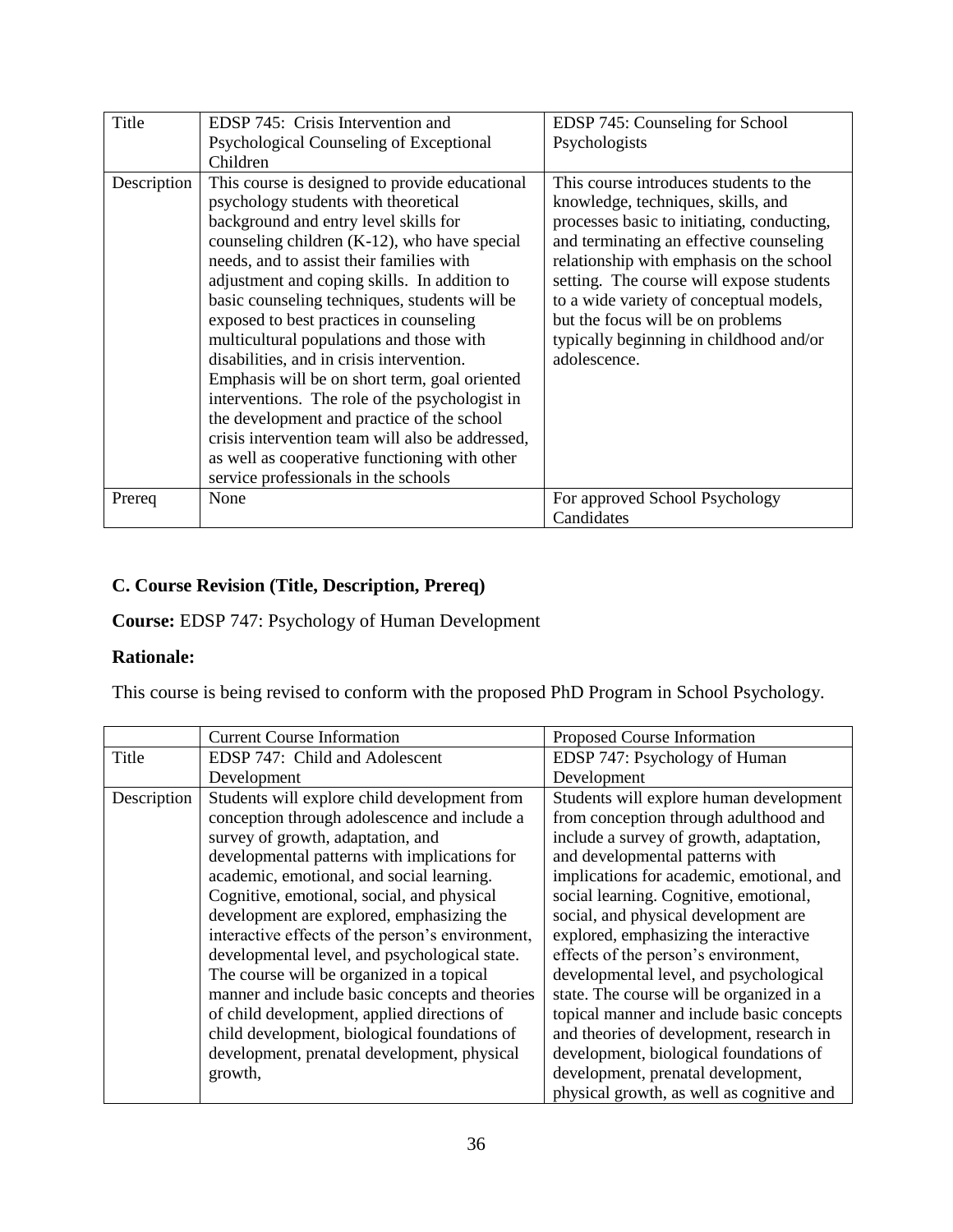|                                    |                                                             | •velopment.<br>ліаре<br>de:<br>iai |
|------------------------------------|-------------------------------------------------------------|------------------------------------|
| nuu<br>$\sim$ $\sim$ $\sim$ $\sim$ | $\sim$<br>∽<br>.nstructor<br>ີ<br>310F<br>$\mathbf{v}$<br>. | ∖one                               |

## **D. Course Revision (Title, Course Number, Description, Prereqs)**

**Course:** EDSP 766: Biological Bases of Behavior

#### **Rationale:**

This course is being revised to conform with the proposed PhD Program in School Psychology.

|             | <b>Current Course Information</b>             | Proposed Course Information         |
|-------------|-----------------------------------------------|-------------------------------------|
| Title       | Psychopharmacology of Children's Learning     | <b>Biological Bases of Behavior</b> |
|             | and Behavior Disorders                        |                                     |
| Number      | <b>EDSP</b> 966                               | <b>EDSP 766</b>                     |
| Description | This course will explore the effects that     | Explores basic neuroanatomy,        |
|             | medications have on children's learning and   | neurophysiology, and                |
|             | behavior. The principles involved in          | psychopharmacology as the bases of  |
|             | psychopharmacology will be explored in order  | behavior, cognition, and affect.    |
|             | to understand the mechanisms of drug action.  |                                     |
|             | Issues associated with drug efficacy,         |                                     |
|             | compliance, side effects, and drug abuse will |                                     |
|             | also be discussed.                            |                                     |
| Prereq      | EDSP 952 (specialist internship)              | None                                |

## **E. Course Revision (Title, Description, Prereq)**

**Course:** EDSP 812: Cognitive Assessment

## **Rationale:**

This course is being revised to fulfill the requirements of the American Psychological Association in regard to the proposed PhD Program in School Psychology.

|             | <b>Current Course Information</b>             | Proposed Course Information           |
|-------------|-----------------------------------------------|---------------------------------------|
| Title       | EDSP 812: Cognitive Assessment:               | <b>EDSP 812: Cognitive Assessment</b> |
|             | Assessment for Intervention I                 |                                       |
| Description | Provides school psychology students with the  | Provides school psychology            |
|             | knowledge and skills needed to administer,    | students with the knowledge and       |
|             | score, and interpret selected individually    | skills needed to administer, score,   |
|             | administered tests of intelligence and        | and interpret selected individually   |
|             | achievement. Trains students to conduct       | administered tests of intelligence.   |
|             | curriculum-based measurement procedures, to   |                                       |
|             | communicate assessment results, and to use    |                                       |
|             | assessment results for intervention planning. |                                       |
|             | Prerequisite: For approved school psychology  |                                       |
|             | candidates or permission of instructor.       |                                       |
| Prereq      | For approved School Psychology candidates or  | For approved School Psychology        |
|             | permission of instructor                      | candidates                            |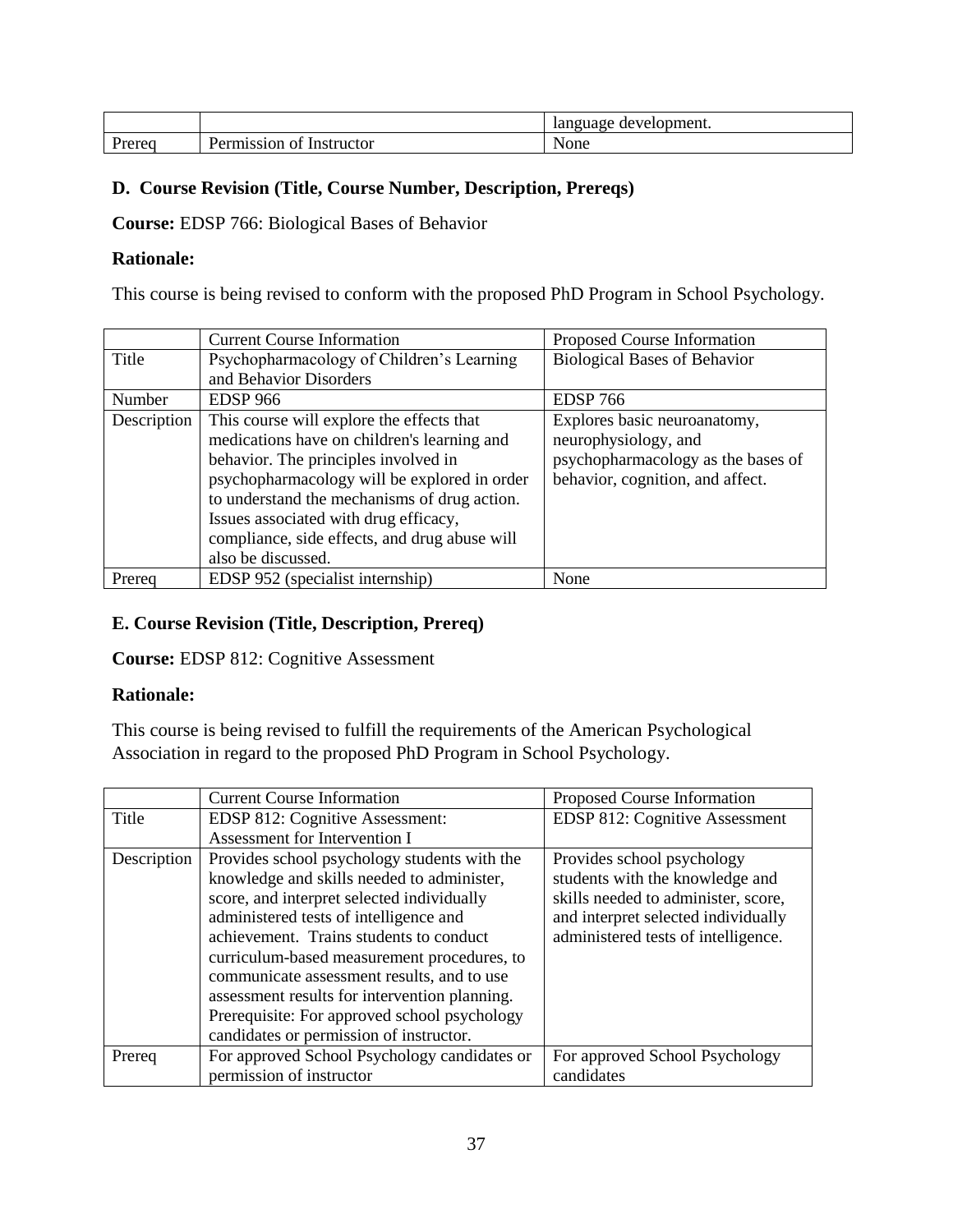# **F. Course Revision (Title, Description, Prereq)**

## **Course:** EDSP 813: Academic Assessment

# **Rationale:**

This course is being revised to fulfill the requirements of the American Psychological Association in regard to the proposed PhD Program in School Psychology.

|             | <b>Current Course Information</b>              | Proposed Course Information               |
|-------------|------------------------------------------------|-------------------------------------------|
| Title       | EDSP 813: Academic Assessment                  | EDSP 813: Academic Assessment             |
| Description | Provides the student with skills necessary to  | Provides school psychology students with  |
|             | administer and interpret informal,             | the knowledge and skills needed to        |
|             | developmental, perceptual-motor, adaptive,     | administer, score, and interpret selected |
|             | achievement, and other allied measures used in | individually administered tests of        |
|             | a psychoeducational assessment. Moreover,      | academic skills.                          |
|             | students should become aware of issues         |                                           |
|             | associated with individualizing assessment     |                                           |
|             | based upon variables such as ethnicity,        |                                           |
|             | socioeconomic status, gender, medical          |                                           |
|             | conditions, and linguistic and cultural        |                                           |
|             | differences.                                   |                                           |
| Prereq      | For approved school psychology candidates or   | For approved school psychology            |
|             | permission of instructor                       | candidates                                |

# **G. Course Revision (Title, Description, Prereq)**

**Course:** EDSP 818: Consultation in Applied Settings

## **Rationale:**

This course is being revised to fulfill the requirements of the American Psychological Association in regard to the proposed PhD Program in School Psychology.

|             | <b>Current Course Information</b>                | Proposed Course Information                |
|-------------|--------------------------------------------------|--------------------------------------------|
| Title       | EDSP 818: Instructional Consultation             | EDSP 818: Consultation in Applied          |
|             |                                                  | Settings                                   |
| Description | Reviews the basic principles of the consultative | Reviews the basic principles of the        |
|             | process as applied to working with teachers      | consultative process as applied to working |
|             | and school-based problem-solving teams to        | in applied settings. Students will be      |
|             | help students with academic problems.            | expected to demonstrate skill in           |
|             | Students will be expected to demonstrate skill   | consultative interviewing regarding client |
|             | in consultative interviewing regarding           | problems; problem identification; the use  |
|             | academic problems, problem identification,       | of assessment data; and intervention       |
|             | data gathering relevant to both curriculum and   | design, implementation, and evaluation in  |
|             | the classroom environment, and intervention      | schools and other applied settings.        |
|             | design, execution, and evaluation in pre-        | Theory, research, and practice as related  |
|             | kindergarten through high school settings.       | to consulting in individual and group      |
|             |                                                  | settings will be addressed.                |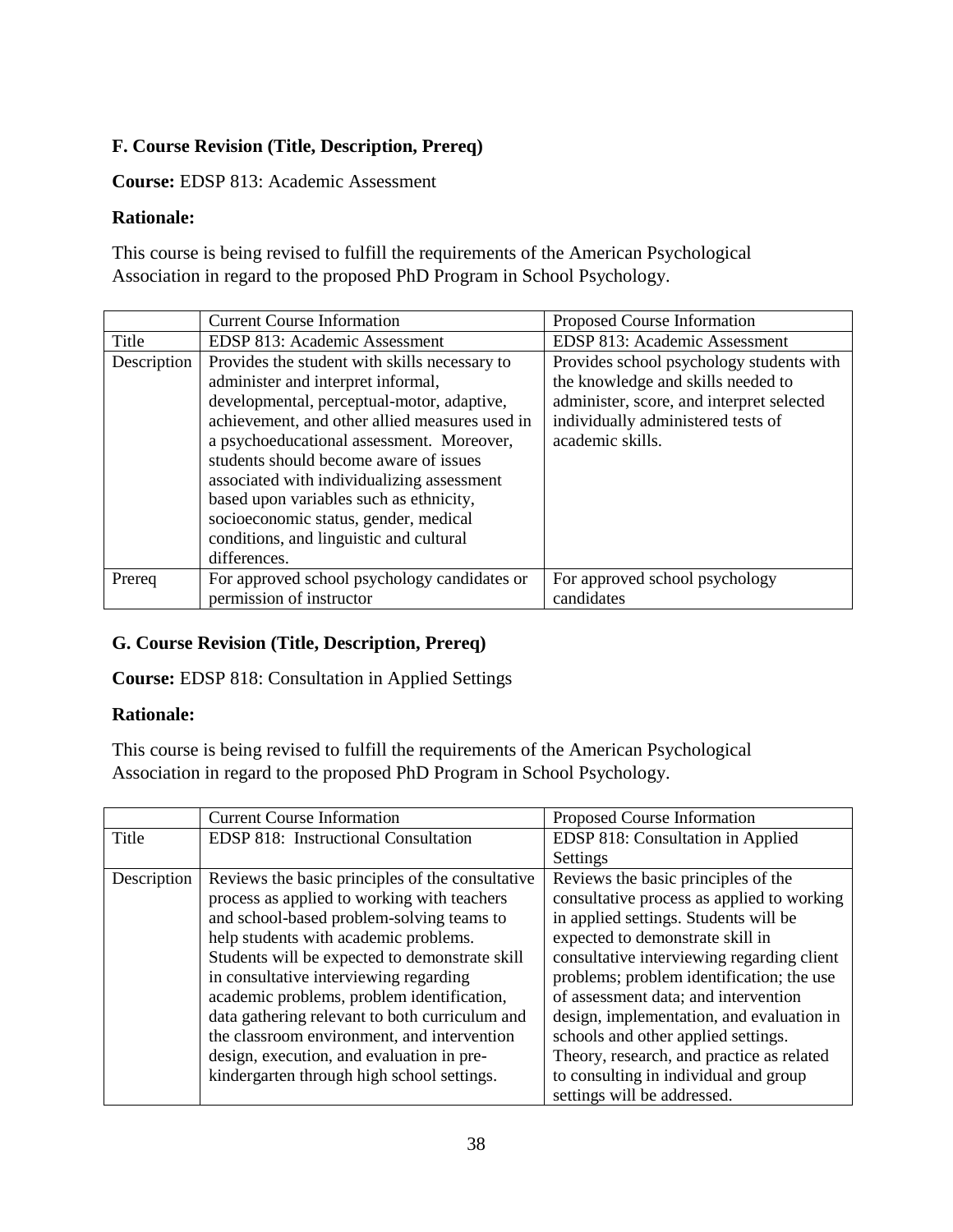| Prereq | For approved school psychology candidates; | None |
|--------|--------------------------------------------|------|
|        | must have taken or take concurrently with  |      |
|        | EDSP 812 and EDSP 813; permission of       |      |
|        | instructor.                                |      |

#### **H. Course Revision (Dual Level, Title, Description, Prereq)**

**Course:** EDSP 849/949: Advanced Practicum in School Psychology and Supervision

#### **Rationale:**

This course is being revised to fulfill the requirements of the American Psychological Association in regard to the proposed PhD Program in School Psychology.

|             | <b>Current Course Information</b>                                                                                                                                                                                                                                                                                                                                                                                                                                                                                                                                                                                                                                                                 | Proposed Course Information                                                                                                                                                                                                                                                                                                                                                                                                                                                                                                                                                                                                                                                                                                                                        |
|-------------|---------------------------------------------------------------------------------------------------------------------------------------------------------------------------------------------------------------------------------------------------------------------------------------------------------------------------------------------------------------------------------------------------------------------------------------------------------------------------------------------------------------------------------------------------------------------------------------------------------------------------------------------------------------------------------------------------|--------------------------------------------------------------------------------------------------------------------------------------------------------------------------------------------------------------------------------------------------------------------------------------------------------------------------------------------------------------------------------------------------------------------------------------------------------------------------------------------------------------------------------------------------------------------------------------------------------------------------------------------------------------------------------------------------------------------------------------------------------------------|
| Title       | EDSP 949: Practicum II                                                                                                                                                                                                                                                                                                                                                                                                                                                                                                                                                                                                                                                                            | EDSP 849/949: Advanced Practicum                                                                                                                                                                                                                                                                                                                                                                                                                                                                                                                                                                                                                                                                                                                                   |
|             |                                                                                                                                                                                                                                                                                                                                                                                                                                                                                                                                                                                                                                                                                                   | in School Psychology and                                                                                                                                                                                                                                                                                                                                                                                                                                                                                                                                                                                                                                                                                                                                           |
|             |                                                                                                                                                                                                                                                                                                                                                                                                                                                                                                                                                                                                                                                                                                   | Supervision                                                                                                                                                                                                                                                                                                                                                                                                                                                                                                                                                                                                                                                                                                                                                        |
| Description | Involves a series of opportunities for students<br>to practice clinical and supervisory skills in a<br>highly structured university clinic setting.<br>Based on their level of training and experience,<br>students are required to demonstrate distinct<br>skills related to (1) organization and dynamics<br>of the educational process; (2) assessment for<br>intervention; (3) direct and indirect<br>intervention methods; and (4) supervision of<br>the clinical practice of other school<br>psychologists. Certification and Track A<br>doctoral students will enroll twice for 6<br>semester hours, while experienced Track B<br>doctoral students have a 3-semester-hour<br>requirement. | Involves a series of opportunities for<br>students to practice clinical and<br>supervisory skills in a highly<br>structured university clinic setting.<br>Based on the level of training and<br>experience, students are required to<br>demonstrate distinct skills related to<br>(1) organization and dynamics of the<br>educational process; (2) assessment<br>for intervention; (3) direct and<br>indirect intervention methods; and<br>(4) supervision of the clinical<br>practice of other school<br>psychologists.<br>Students enrolling in EDSP 849 will<br>enroll twice for a total of 6 semester<br>hours, while doctoral students<br>enrolling in EDSP 949 will enroll for<br>3 semester hours. Students must<br>earn a grade of B or better in order to |
| Prereq      | For approved school psychologist certification                                                                                                                                                                                                                                                                                                                                                                                                                                                                                                                                                                                                                                                    | advance in the program.<br>Grade of A or B in all core courses.                                                                                                                                                                                                                                                                                                                                                                                                                                                                                                                                                                                                                                                                                                    |
|             | and doctoral degree candidates only                                                                                                                                                                                                                                                                                                                                                                                                                                                                                                                                                                                                                                                               | EDSP 849 is for approved school                                                                                                                                                                                                                                                                                                                                                                                                                                                                                                                                                                                                                                                                                                                                    |
|             |                                                                                                                                                                                                                                                                                                                                                                                                                                                                                                                                                                                                                                                                                                   | psychology certificate and doctoral                                                                                                                                                                                                                                                                                                                                                                                                                                                                                                                                                                                                                                                                                                                                |
|             |                                                                                                                                                                                                                                                                                                                                                                                                                                                                                                                                                                                                                                                                                                   | students and EDSP 949 is for                                                                                                                                                                                                                                                                                                                                                                                                                                                                                                                                                                                                                                                                                                                                       |
|             |                                                                                                                                                                                                                                                                                                                                                                                                                                                                                                                                                                                                                                                                                                   | approved school psychology doctoral                                                                                                                                                                                                                                                                                                                                                                                                                                                                                                                                                                                                                                                                                                                                |
|             |                                                                                                                                                                                                                                                                                                                                                                                                                                                                                                                                                                                                                                                                                                   | students                                                                                                                                                                                                                                                                                                                                                                                                                                                                                                                                                                                                                                                                                                                                                           |

## **I. Course Revision (Title, Description, Prereq)**

**Course:** EDSP 863: Assessment of Personality and Behavior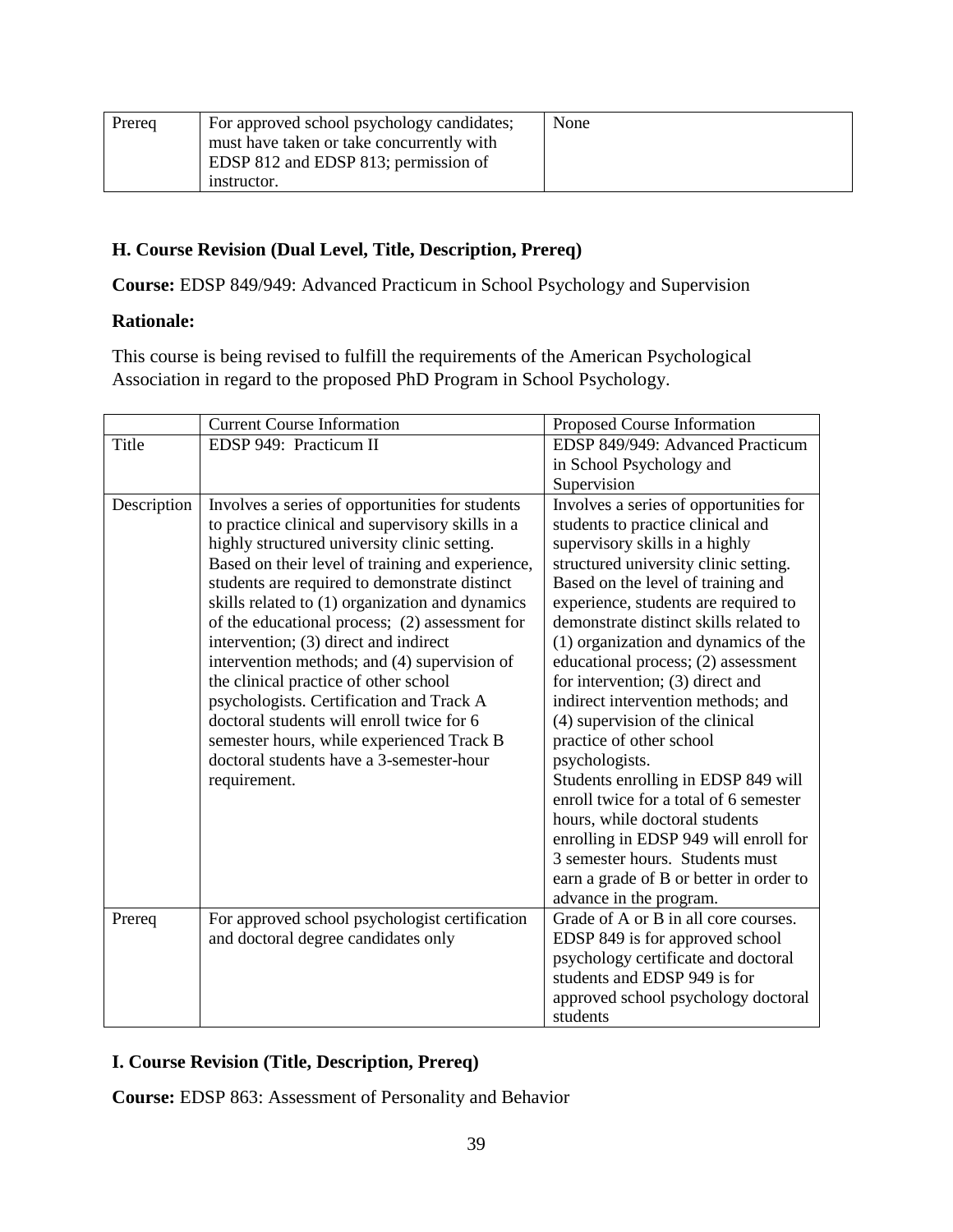# **Rationale:**

This course is being revised to fulfill the APA requirements for the proposed PhD Program in School Psychology. The course number is changing to reflect that some MEd and School Psychology Certification students would take this course, in addition to doctoral students. This is a required course for doctoral students.

|             | <b>Current Course Information</b>              | Proposed Course Information      |
|-------------|------------------------------------------------|----------------------------------|
| Title       | Assessment of Personality and Behavior         | Assessment of Personality and    |
|             | Problems of Children                           | Behavior                         |
| Description | An introduction to various personality and     | Provides an introduction to      |
|             | behavior assessment techniques currently used. | personality and behavioral       |
|             |                                                | assessment techniques.           |
| Prereq      | For approved school psychologist candidates or | For approved school psychologist |
|             | permission of the instructor.                  | candidates or permission of the  |
|             |                                                | instructor.                      |

## **J. Course Revision (Title, Description, Prereq)**

**Course:** EDSP 978: School Counseling Practicum

#### **Rationale:**

This course is being revised to conform with the proposed PhD Program in School Psychology.

|             | <b>Current Course Information</b>                  | Proposed Course Information            |
|-------------|----------------------------------------------------|----------------------------------------|
| Title       | <b>Family Services for School-Related Problems</b> | <b>School Counseling Practicum</b>     |
|             | of Children with Special Needs                     |                                        |
| Description | This course is a supervised experience in brief    | Involves supervised practice of        |
|             | family interventions for school-related            | professionals engaging in the          |
|             | problems. Students will provide direct services    | delivery of counseling services.       |
|             | in a clinic setting to families of children in     | Designed to develop students'          |
|             | special education and those in general             | counseling skills through application  |
|             | education with specific problems related to        | of skills learned in prerequisite      |
|             | learning.                                          | courses. The primary emphasis is on    |
|             |                                                    | performing counseling and related      |
|             |                                                    | activities in a field-based placement, |
|             |                                                    | likely a school setting. Comprises     |
|             |                                                    | both on-campus and field-based         |
|             |                                                    | experiences.                           |
| Prereq      | None                                               | EDSP 745 Counseling for School         |
|             |                                                    | Psychologists.                         |

## **K. New Course**

**Course:** EDSP 705: Multicultural Issues in Schools and Communities

## **Rationale:**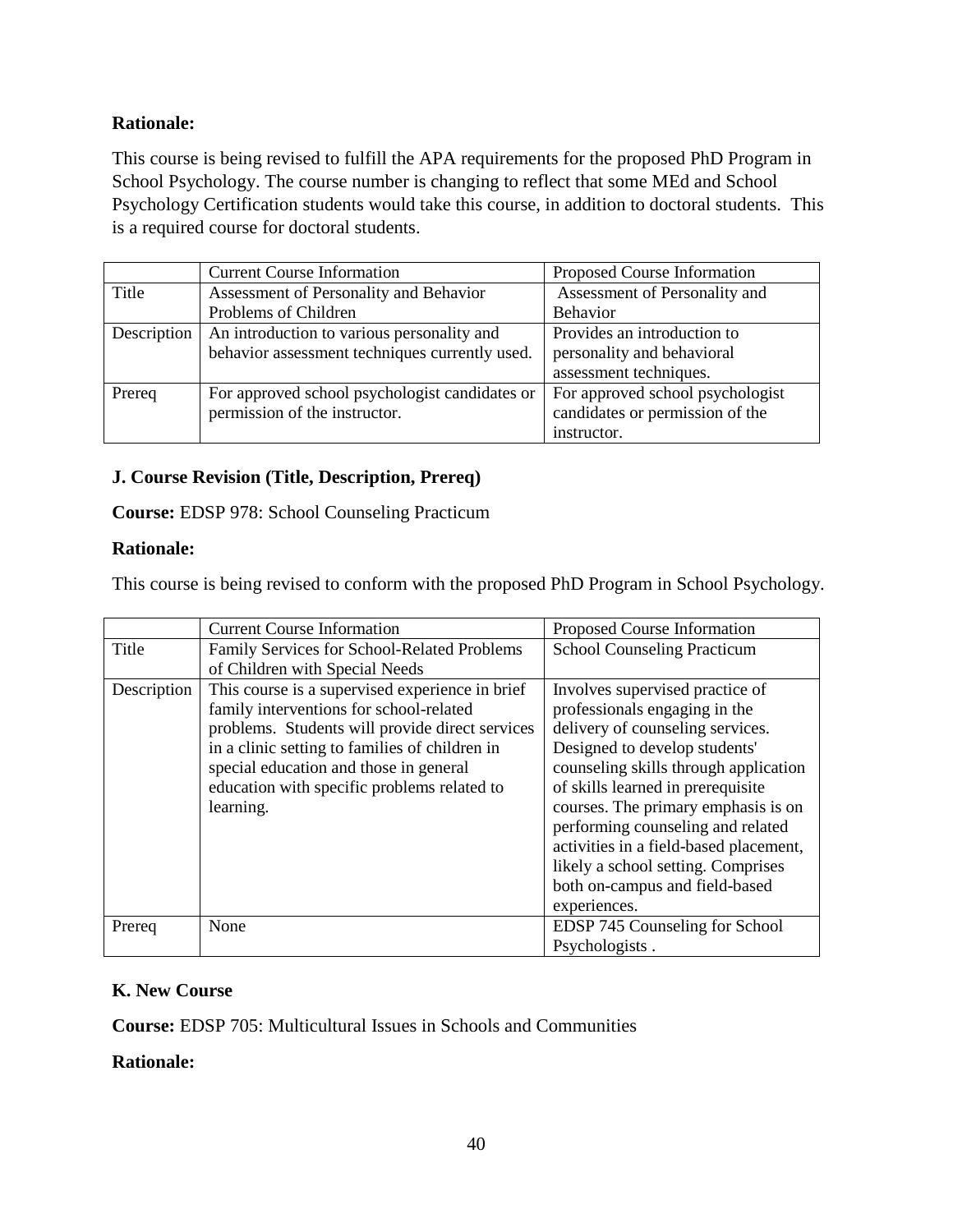This course is being proposed as a key component of the department's proposed PhD Program in School Psychology. The course is needed to address requirements of major accrediting organizations (e.g., the American Psychological Association).

#### **Summary:**

| Course       | <b>Course:</b> EDSP 705: Multicultural Issues in Schools and Communities                                                                                                                                                                                                                                                                                                                                                                                                                                                                                                                                                                                                                   |
|--------------|--------------------------------------------------------------------------------------------------------------------------------------------------------------------------------------------------------------------------------------------------------------------------------------------------------------------------------------------------------------------------------------------------------------------------------------------------------------------------------------------------------------------------------------------------------------------------------------------------------------------------------------------------------------------------------------------|
| Credits      | 3                                                                                                                                                                                                                                                                                                                                                                                                                                                                                                                                                                                                                                                                                          |
| Prerequisite | None                                                                                                                                                                                                                                                                                                                                                                                                                                                                                                                                                                                                                                                                                       |
| Description  | Designed to assist students in identifying issues related to minority cultures and<br>examine the influence this has on attitudes, values, and biases related to<br>psychological processes within the contexts of family, school, and community.<br>The course includes topics regarding how persons are acculturated and how<br>being a member of a minority culture affects participation in societal<br>structures. An explication of how bias and prejudice against persons of<br>minority status develop and impact societal institutions (e.g., schooling) will be<br>provided. Special emphasis will be given to issues related to culturally<br>appropriate assessment practices. |

# **L. New Course**

**Course:** EDSP 760: Group Counseling for School Psychologists

# **Rationale:**

The proposed course meets requirements outlined by our accrediting body (National Association of School Psychologists) for training school psychologists. This course, in combination with other counseling courses, will provide students with knowledge and skills in group counseling to be able to meaningfully engage in supervised experiences on internship.

The proposed change will also benefit the proposed PhD Program because it will position the course to be an approvable component of the PhD Program by accrediting agencies (e.g., the American Psychological Association). The proposed change is not expected to impact other programs.

## **Summary:**

| Course         | EDSP 760: Group Counseling for School Psychologists                |
|----------------|--------------------------------------------------------------------|
| <b>Credits</b> |                                                                    |
| Prerequisites  | Approved school psychology candidates or permission of instructor. |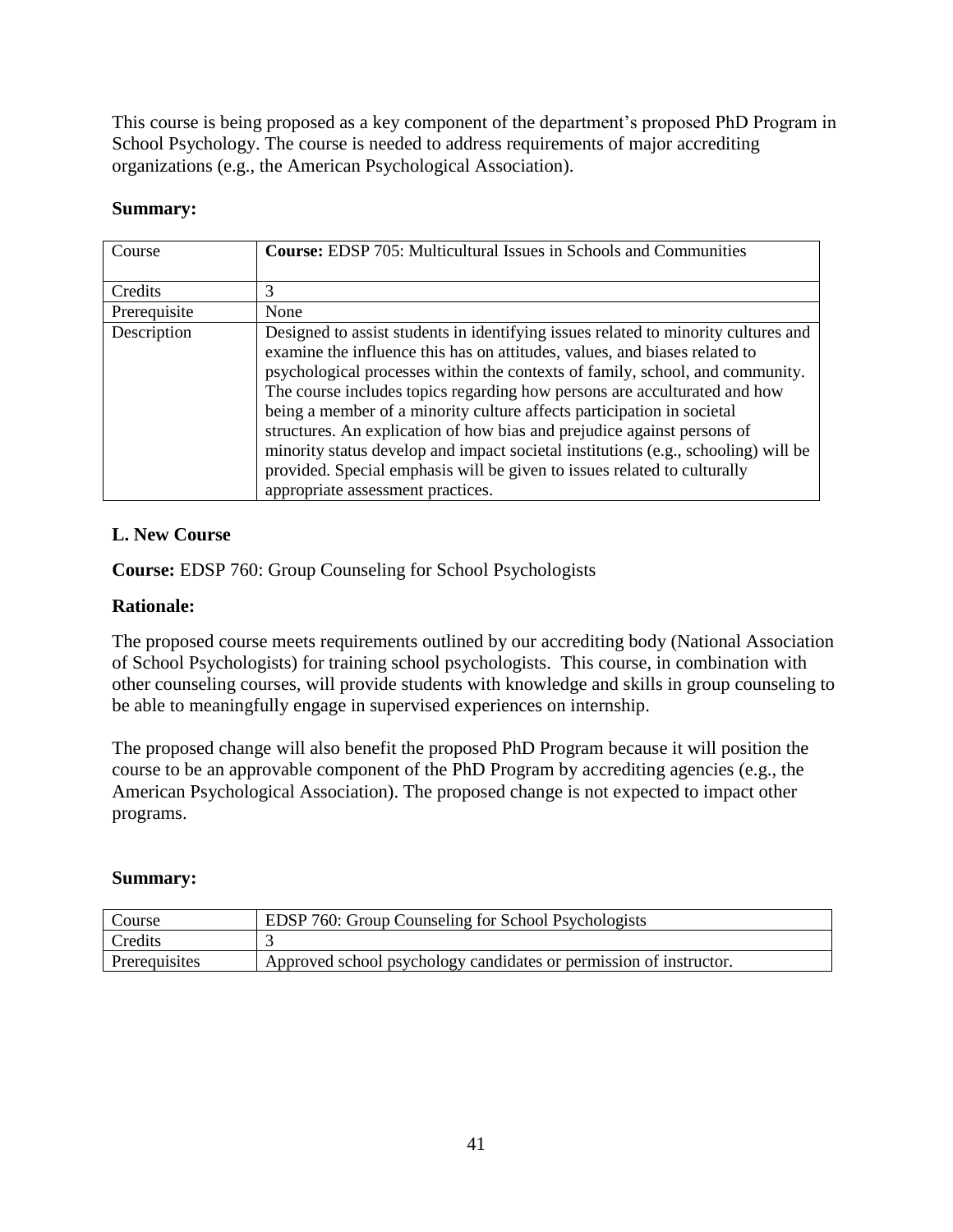| Catalog<br>Description | Focuses on group counseling techniques for school psychologists. Group<br>counseling theory, process, and evidence-based interventions will be discussed<br>within the context of the law and ethics of the profession of school psychology. |
|------------------------|----------------------------------------------------------------------------------------------------------------------------------------------------------------------------------------------------------------------------------------------|
|                        |                                                                                                                                                                                                                                              |

#### **M. New Course**

**Course:** EDSP 911: Legal and Ethical Principles in School Psychology

#### **Rationale:**

This course is being proposed as a key component of the department's proposed PhD Program in School Psychology. The course is needed to address requirements of major accrediting organizations (e.g., the American Psychological Association).

#### **Summary:**

| Course        | EDSP 911: Legal and Ethical Principles in School Psychology                                                                                                                                                                                                                                                                                                                                                                                                                                                                                                                                                                                     |
|---------------|-------------------------------------------------------------------------------------------------------------------------------------------------------------------------------------------------------------------------------------------------------------------------------------------------------------------------------------------------------------------------------------------------------------------------------------------------------------------------------------------------------------------------------------------------------------------------------------------------------------------------------------------------|
| Credits       |                                                                                                                                                                                                                                                                                                                                                                                                                                                                                                                                                                                                                                                 |
| Prerequisites | None                                                                                                                                                                                                                                                                                                                                                                                                                                                                                                                                                                                                                                            |
| Description   | Explores the major federal and state laws and regulations that govern the practice<br>of psychology, particularly as practiced by school psychologists, as well as<br>established ethical principles of major professional organizations. Laws and<br>regulations related to basic and special education and behavior analysis of mental<br>health and behavioral health services in schools and community agencies are<br>addressed. Students are familiarized with the ethical principles of the American<br>Psychological Association, the National Association of School Psychologists,<br>and other national and state-wide organizations. |

#### **N. New Course**

**Course:** EDSP 945: Clinical Supervision in Psychology

## **Rationale:**

This course is proposed to fill a specific void in our existing doctoral program related to providing students with appropriate knowledge and skill related to the provision of high-quality supervision in the fields of mental health and education. Doctoral school psychologists are increasingly asked to provide supervision to a variety of practicum, intern, and post-certification school psychologists. Consistent with standards of the National Association of School Psychologists (NASP) and the American Psychological Association (APA), this course would provide the necessary knowledge and skills for doctoral students in school psychology to provide appropriate supervision in the field.

## **Summary:**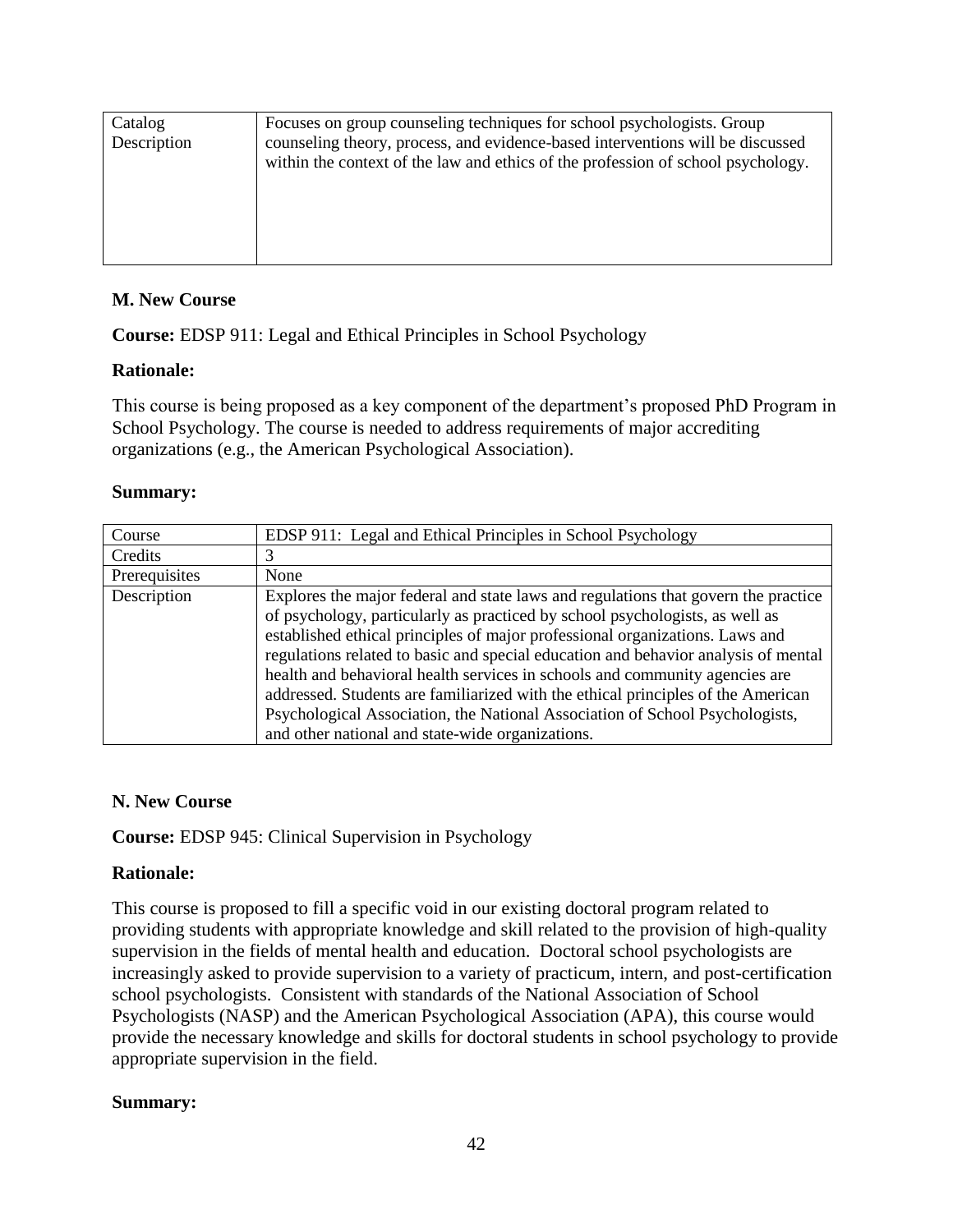| Course        | EDSP 945: Clinical Supervision in Psychology                                                                                                                                                                                                                                                                                                                                  |
|---------------|-------------------------------------------------------------------------------------------------------------------------------------------------------------------------------------------------------------------------------------------------------------------------------------------------------------------------------------------------------------------------------|
| Credits       |                                                                                                                                                                                                                                                                                                                                                                               |
| Prerequisites | Designated by Doctoral Program Coordinator                                                                                                                                                                                                                                                                                                                                    |
| Catalog       | This course provides an introduction to theories, models, techniques,                                                                                                                                                                                                                                                                                                         |
| Description   | relationships, processes of supervision and evaluation of supervisees in the field<br>of psychology. Students will gain the knowledge, basic skills, and self-<br>awareness necessary to engage in consultation, negotiation/mediation, and<br>systems level intervention in mental health and educational systems. Current<br>legal and ethical implications are considered. |

#### **O. PROGRAM REVISION/CHANGE DEGREE DESIGNATOR**

#### **Degree: PhD in School Psychology**

**Rationale:** The current D.Ed. program in school psychology was created more than 20 years ago with the purpose of providing a doctoral degree for school psychologists who were practicing at the sub-doctoral level in the schools. The program has featured summer-only coursework on the IUP campus and a doctoral internship arranged at the student's worksite. This program, which has been approved by the National Association of School Psychologists (NASP), met the needs of school psychologists who were trained at PASSHE institutions and attracted students on a national level. Graduates of the program have been employed in school districts and universities. Additionally, until 2008, graduates were also able to qualify to take the Examination for Professional Practice in Psychology (EPPP), which is required to practice psychology independently.

In 2008, the rules governing the private practice of psychology in Pennsylvania were changed so that only persons graduating with a doctorate from programs that are accredited by the American Psychological Association (APA) or designated by the Association of State and Provincial Psychology Boards (ASPPB) qualify to take the EPPP. The department unsuccessfully applied to the ASPPB in 2004 and 2008 for designation. On both occasions, ASPPB rejected our application because of the unique nature of the summer-only program. The department has not applied to APA for accreditation because its requirements are commensurate with those of ASPPB. As a result, graduates of our program, while still able to practice in public schools and be employed by universities in faculty positions, are not able to practice privately in Pennsylvania or in many other states. Consequently, applications to the doctoral program have fallen steadily over the past 10 years to the point that the program is in danger of losing its viability. Based on our research into the current APA and ASPPB requirements, revisions to our existing doctoral program are necessary.

Therefore, the faculty in the Department of Educational and School Psychology propose to revise the current D.Ed. program so that it meets the accreditation standards of APA both in terms of coursework and internship requirements, and designate the revised program as Ph.D. program.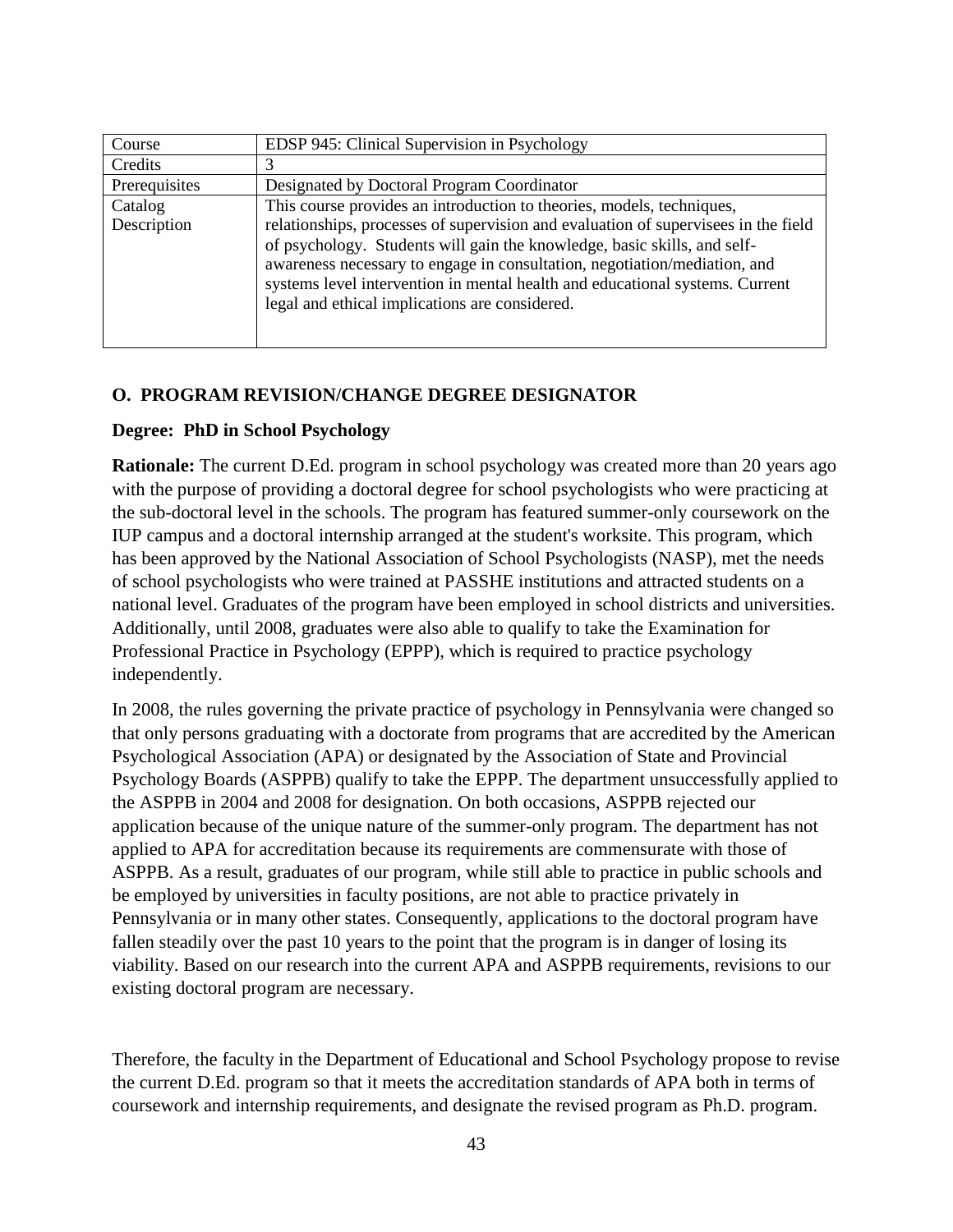Although a number of current doctoral courses can be utilized, the proposed Ph.D. program would be substantially different in structure, featuring three consecutive years of on-campus coursework followed by the doctoral internship. The program would maintain its current focus on preparing practitioner-researchers and culminate in an empirical dissertation commensurate with Ph.D. study. By creating a program that is designed to be accredited by APA, it is anticipated that applications will increase substantially because application rates at APAaccredited psychology doctoral programs are exceptionally robust. Further, the change from a D.Ed. to a Ph.D. degree is much more attractive to psychology students. The proposed Ph.D. in School Psychology also aligns with IUP's designation as PASSHE's only Ph.D.-granting institution.

The proposed program revisions would provide advanced training for school psychologists beyond the current entry-level credential for working in the public schools (i.e., master's degree plus certification). It would enable graduates to do advanced problem-solving in the areas of educational practices and mental health. The new program is in line with APA's position that advanced graduate study in psychology leading to the doctoral degree is essential for independent practice as a psychologist. The program allows for continued emphasis on preparing graduates for leadership in schools, teaching in higher education, and working in a variety of mental health settings.

To meet these outcomes, the proposed program revisions would provide coursework, practica, internship, and research experiences that are commensurate with a Ph.D. in school psychology. These experiences would include a curriculum of advanced study in the interface between psychology and education, closely supervised field experiences, and a rigorous, empirical dissertation that is of sufficient quality to produce publications in refereed journals or presentations at national professional meetings. These program revisions will be beyond the scope of traditional D.Ed. programs, which have historically been associated with school practitioners.

The table below titled "IUP SPSY Curriculum Plan..." shows how we are aligning the revised Ph.D. Program with the Standards of Accreditation from the American Psychological Association. The APA Standards of Accreditation can be found at: <http://www.apa.org/ed/accreditation/accreditation-roadmap.aspx>

#### **IUP SPSY Curriculum Plan**

#### **Alignment with the American Psychological Association and other APA Accredited Programs**

| Standards of<br><b>Accreditation for Health</b><br><b>Service Psychology</b><br>$(SoA; section C-7D,$<br>page 10) in the<br>Implementing<br><b>Regulations</b> ) |                                        | <b>IUP Plan – No Change</b> | $IUP$ Plan $-$<br><b>Minor Change</b>      | $IUP$ Plan $-$<br><b>Major</b><br><b>Change/New</b><br>Course |
|------------------------------------------------------------------------------------------------------------------------------------------------------------------|----------------------------------------|-----------------------------|--------------------------------------------|---------------------------------------------------------------|
| (a) Scientific psychology,<br>its history of thought and                                                                                                         | a.1. Biological aspects<br>of behavior |                             | <b>EDSP 766</b><br><b>Biological Bases</b> |                                                               |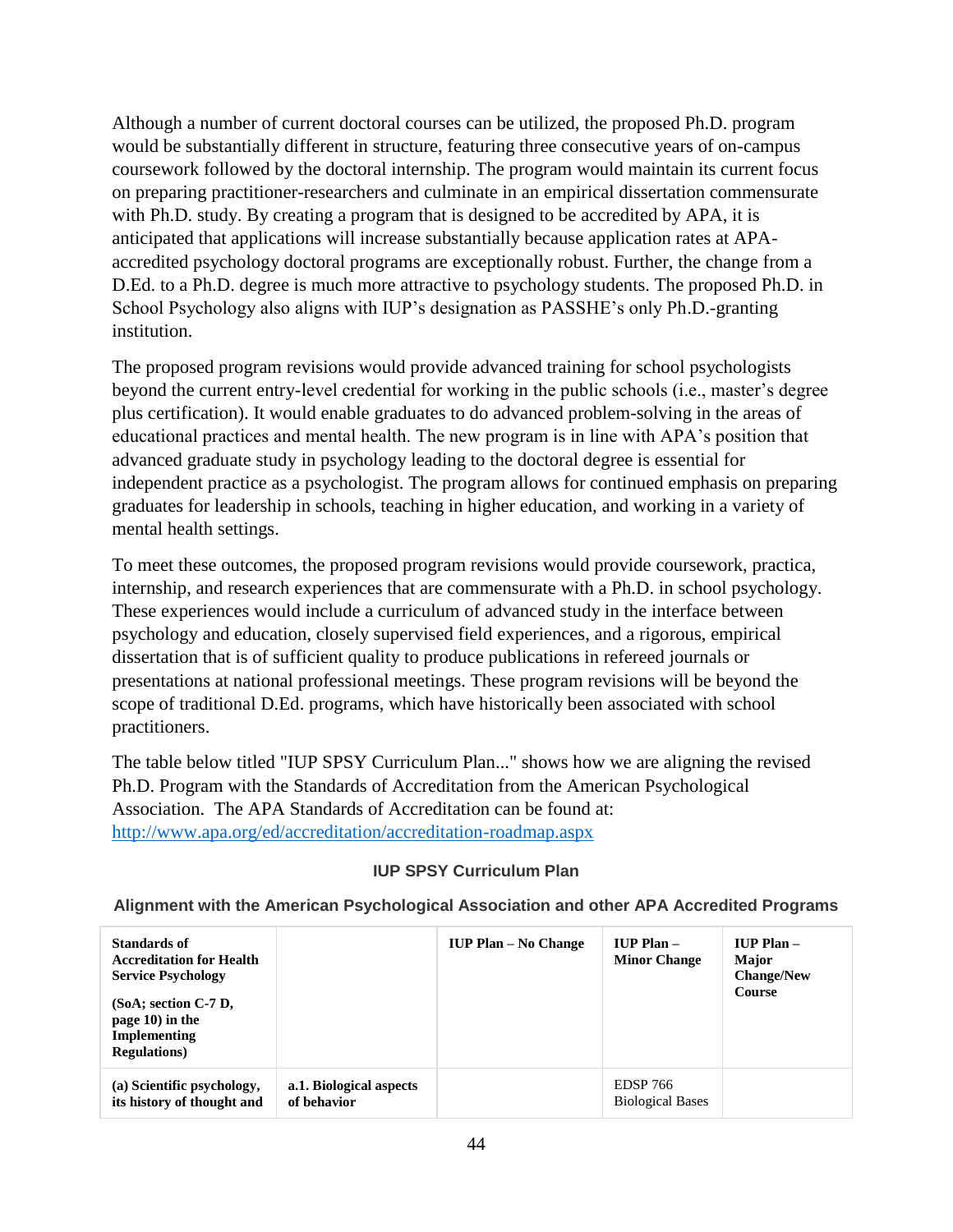| development, its research<br>methods, and its<br>applications                                                                                                      |                                                             |                                                                                                                                                             | of Behavior                                                                                                |                                                                        |
|--------------------------------------------------------------------------------------------------------------------------------------------------------------------|-------------------------------------------------------------|-------------------------------------------------------------------------------------------------------------------------------------------------------------|------------------------------------------------------------------------------------------------------------|------------------------------------------------------------------------|
|                                                                                                                                                                    | a.2. Cognitive and<br>affective aspects of<br>behavior      | PSYC 852 Models of<br>Learning (curriculum<br>revision pending to<br>change to Behavioral,<br>Cognitive and Affective<br>Processes)                         |                                                                                                            |                                                                        |
|                                                                                                                                                                    | a.3. Social aspects of<br>behavior                          | PSYCH 858 Advanced<br>Social Psychology                                                                                                                     |                                                                                                            |                                                                        |
|                                                                                                                                                                    | a.4. History and<br>systems of psychology                   | PSYCH 810 Historical<br>Trends in Psychology                                                                                                                |                                                                                                            |                                                                        |
|                                                                                                                                                                    | a.5. Psychological<br>measurement                           | EDSP 789 Advanced<br>Psychometric Theory                                                                                                                    |                                                                                                            |                                                                        |
|                                                                                                                                                                    | a.6. Research<br>methodology                                | GSR 615 Elements of<br>Research                                                                                                                             |                                                                                                            |                                                                        |
|                                                                                                                                                                    | a.7. Techniques of data<br>analysis                         | EDSP 915 Doctoral<br>Seminar in Applied<br><b>Educational Research</b><br>EDSP 916 Doctoral<br>Seminar in Advanced<br><b>Educational Research</b>           |                                                                                                            |                                                                        |
| (b) Scientific,<br>methodological, and<br>theoretical foundations<br>of practice                                                                                   | b.1. Individual<br>differences in behavior                  | PSYC 836 Personality<br>Theory and Systems of<br>Psychotherapy                                                                                              |                                                                                                            |                                                                        |
|                                                                                                                                                                    | b.2. Human<br>development                                   |                                                                                                                                                             | <b>EDSP 747</b><br>Psychology of<br>Human<br>Development                                                   |                                                                        |
|                                                                                                                                                                    | b.3. Dysfunctional<br>behavior or<br>psychopathology        | PSYC 835 Advanced<br>Psychopathology                                                                                                                        |                                                                                                            |                                                                        |
|                                                                                                                                                                    | b.4. Professional<br>standards and ethics                   |                                                                                                                                                             |                                                                                                            | EDSP 911 Legal<br>and Ethical<br>Principles in<br>School<br>Psychology |
| (c) Diagnosing or<br>defining problems<br>through psychological<br>assessment and<br>measurement and<br>formulating and<br>implementing<br>intervention strategies | c.1. Theories and<br>methods of assessment<br>and diagnosis | EDSP 814 Advanced<br>Assessment of Low<br><b>Incidence Disabilities</b><br><b>EDSP 942</b><br>Neuropsychology of<br>Children's Learning<br><b>Disorders</b> | <b>EDSP 812</b><br>Cognitive<br>Assessment<br><b>EDSP 813</b><br>Academic<br>Assessment<br><b>EDSP 863</b> |                                                                        |
|                                                                                                                                                                    |                                                             |                                                                                                                                                             | Assessment of                                                                                              |                                                                        |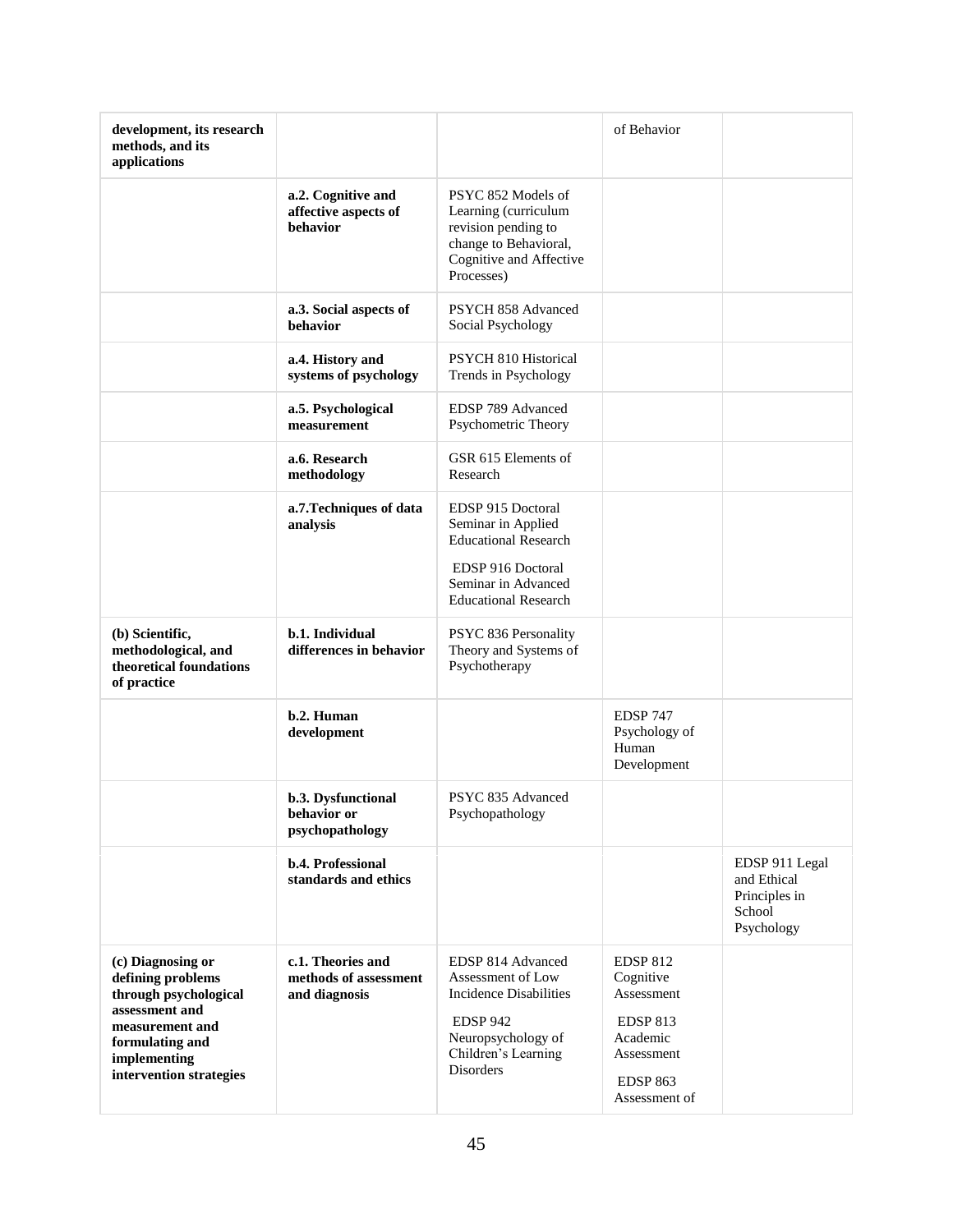|                                                                                                                                                                                                                         |                                                     |                                                                                              | Personality and<br><b>Behavior</b>                                                                                                          |                                                                          |
|-------------------------------------------------------------------------------------------------------------------------------------------------------------------------------------------------------------------------|-----------------------------------------------------|----------------------------------------------------------------------------------------------|---------------------------------------------------------------------------------------------------------------------------------------------|--------------------------------------------------------------------------|
|                                                                                                                                                                                                                         | c.2. Effective<br>intervention                      | EDSP 748 Advanced<br>Studies in Behavior<br>Problems<br>ESDP 746 Learning and<br>Instruction | <b>EDSP 745</b><br>Counseling for<br>School<br>Psychologists                                                                                | EDSP 760 Group<br>Counseling                                             |
|                                                                                                                                                                                                                         | c.3. Consultation and<br>supervision                |                                                                                              | <b>EDSP 818</b><br>Consultation in<br><b>Applied Settings</b>                                                                               | <b>EDSP 945</b><br>Clinical<br>Supervision in<br>Psychology              |
|                                                                                                                                                                                                                         | c.4. Evaluating the<br>efficacy of<br>interventions |                                                                                              | <b>EDSP 817</b><br>Applied<br>Educational<br>Research<br>Methods                                                                            |                                                                          |
| (d) Issues of cultural and<br>individual diversity                                                                                                                                                                      |                                                     |                                                                                              |                                                                                                                                             | <b>EDSP 705</b><br>Multicultural<br>Issues in Schools<br>and Communities |
| (e) Attitudes essential for<br>lifelong learning,<br>scholarly inquiry, and<br>professional problem<br>solving as psychologists<br>in the context of an<br>evolving body of<br>scientific and<br>professional knowledge |                                                     | EDSP 811 Introduction<br>to School Psychology                                                |                                                                                                                                             |                                                                          |
| <b>Practicum</b> and<br>Internship                                                                                                                                                                                      |                                                     | EDSP 755 Practicum I<br>EDSP 952 Internship                                                  | EDSP 849/949<br>Advanced<br>Practicum in<br>School<br>Psychology and<br>Supervision<br><b>EDSP 978</b><br>School<br>Counseling<br>Practicum |                                                                          |
| <b>Dissertation</b>                                                                                                                                                                                                     |                                                     | EDSP 995 Dissertation                                                                        |                                                                                                                                             |                                                                          |
| <b>Miscellaneous</b>                                                                                                                                                                                                    |                                                     | EDEX 650 Exceptional<br>Children and Youth                                                   |                                                                                                                                             |                                                                          |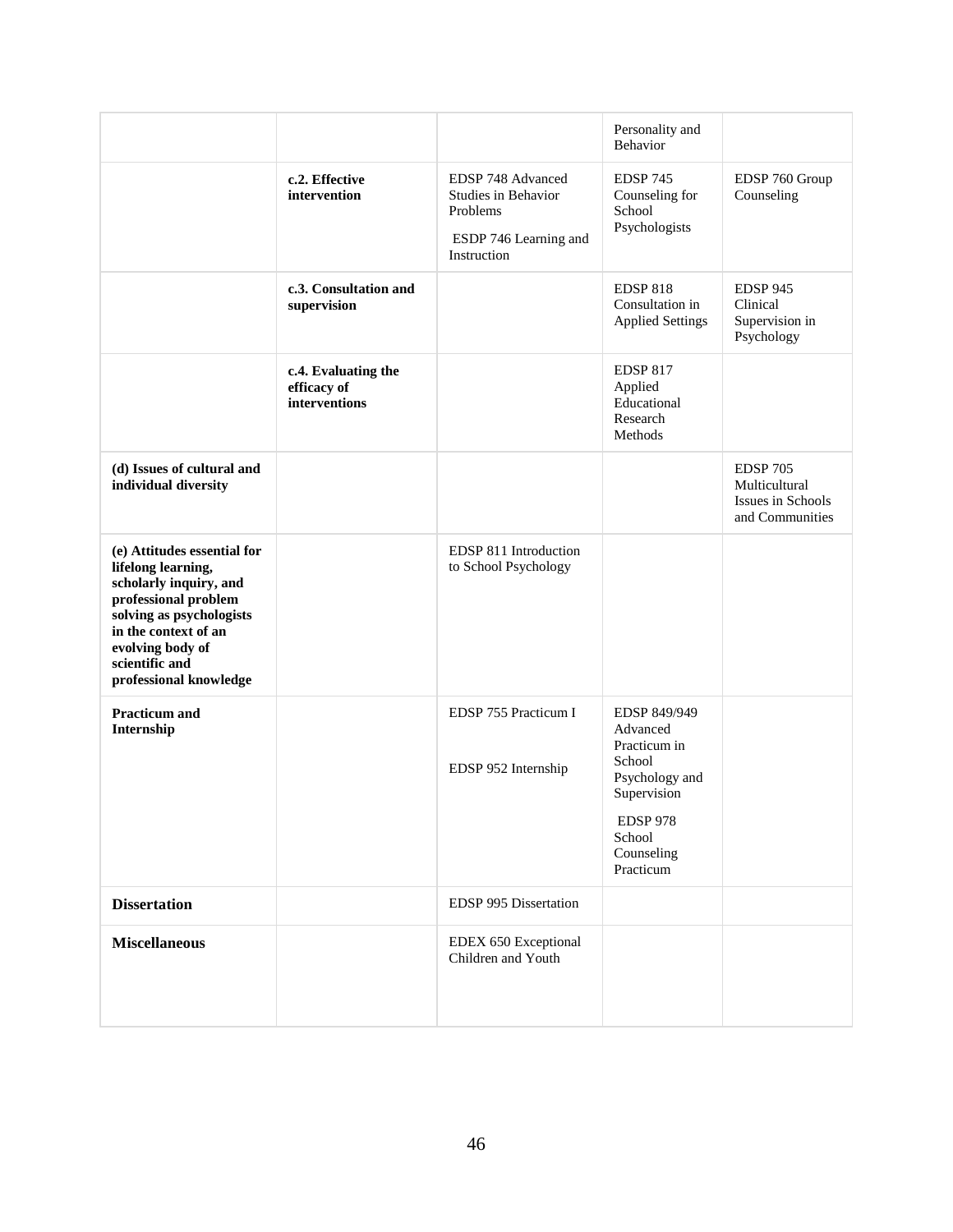This program revision proposal, once approved, would take effect in Fall 2017. Students enrolled in the current DEd program will matriculate under current program requirements through their completion.

The proposed Ph.D. in School Psychology would be a program within the Department of Educational and School Psychology at IUP. It would feature a planned five-year course of study beginning with three consecutive years of on-campus coursework that includes a curriculum that complies with APA guidelines for training. Some existing courses meet these guidelines; others need to be revised and new courses need to be added. Proposals for these revisions and additions are being submitted with this proposal. In addition, some courses in IUP's Psychology Department would be included in the sequence of courses toward the degree. The program would also include enhanced practicum experiences while students are on campus and a full-year independent internship under the supervision of a doctoral-level psychologist. The capstone of the program would be a research-based dissertation, which would be initiated prior to the internship and concluded after the internship year. The intent of the program is to produce graduates who are prepared to practice as doctoral-level psychologists, which includes practice in school, university, and community mental health settings.

|                                | <b>Current</b>     |                                                                                                                                                                                                                                                                                                                                                                                                                                                                                                                                                                                                                                                                                                                                                                                                                                                                                                               |           | Proposed                                                                                                                                                                                                                                                                                                                                                                                                                                                                                                                                                                                                                                                                                                                                                                                                                                                                                                                                         |
|--------------------------------|--------------------|---------------------------------------------------------------------------------------------------------------------------------------------------------------------------------------------------------------------------------------------------------------------------------------------------------------------------------------------------------------------------------------------------------------------------------------------------------------------------------------------------------------------------------------------------------------------------------------------------------------------------------------------------------------------------------------------------------------------------------------------------------------------------------------------------------------------------------------------------------------------------------------------------------------|-----------|--------------------------------------------------------------------------------------------------------------------------------------------------------------------------------------------------------------------------------------------------------------------------------------------------------------------------------------------------------------------------------------------------------------------------------------------------------------------------------------------------------------------------------------------------------------------------------------------------------------------------------------------------------------------------------------------------------------------------------------------------------------------------------------------------------------------------------------------------------------------------------------------------------------------------------------------------|
| Catalog                        |                    | D.Ed. in School Psychology                                                                                                                                                                                                                                                                                                                                                                                                                                                                                                                                                                                                                                                                                                                                                                                                                                                                                    |           | Ph.D. in School Psychology                                                                                                                                                                                                                                                                                                                                                                                                                                                                                                                                                                                                                                                                                                                                                                                                                                                                                                                       |
| <b>Description</b>             |                    |                                                                                                                                                                                                                                                                                                                                                                                                                                                                                                                                                                                                                                                                                                                                                                                                                                                                                                               |           |                                                                                                                                                                                                                                                                                                                                                                                                                                                                                                                                                                                                                                                                                                                                                                                                                                                                                                                                                  |
|                                | psychologist.      | The doctoral program is designed to enhance the<br>competencies of the school psychologist and to allow<br>the student to gain advanced skills in research and<br>broad-based skills reflective of a generalist school<br>For all doctoral students, the majority of the advanced<br>doctoral courses are completed in two to three summers<br>following the completing of the certification in school<br>psychology. In addition to seminars in advanced issues<br>in assessment and intervention, the core courses include<br>two advanced research courses and courses<br>emphasizing applied clinical skills.<br>Doctoral students take a three-credit practicum, a six-<br>credit school-based internship (1,300 hours), and a<br>nine-credit dissertation to complete the doctoral degree.<br>Half of a student's total school psychology doctoral<br>internship must be completed in a school setting. |           | The Ph.D. Program in School Psychology prepares<br>students as scientist-practitioners in the field of school<br>psychology. Studying within a discipline that is based on<br>the scientific application of psychological knowledge to<br>educational and related settings, students develop<br>advanced skills in assessment, intervention, consultation,<br>research, program evaluation, and supervision to prepare<br>for careers as doctoral-level psychologists. The Ph.D.<br>Program is approved by the National Association of<br>School Psychologists.<br>Program graduates are eligible for certification as school<br>psychologists as well as the Nationally Certified School<br>Psychologist credential granted by the National<br>Association of School Psychologists. Students may also<br>complete an optional program for certification as<br>Supervisor of Pupil Services through the Pennsylvania<br>Department of Education. |
|                                | Teacher Education. | Both the specialist-level and doctoral programs are<br>accredited by the National Association of School<br>Psychologists and National Council for Accreditation of                                                                                                                                                                                                                                                                                                                                                                                                                                                                                                                                                                                                                                                                                                                                            |           |                                                                                                                                                                                                                                                                                                                                                                                                                                                                                                                                                                                                                                                                                                                                                                                                                                                                                                                                                  |
| Program<br><b>Requirements</b> |                    | <b>Program Requirements</b>                                                                                                                                                                                                                                                                                                                                                                                                                                                                                                                                                                                                                                                                                                                                                                                                                                                                                   |           | <b>Program Requirements</b>                                                                                                                                                                                                                                                                                                                                                                                                                                                                                                                                                                                                                                                                                                                                                                                                                                                                                                                      |
|                                | Summer 1           |                                                                                                                                                                                                                                                                                                                                                                                                                                                                                                                                                                                                                                                                                                                                                                                                                                                                                                               |           | Note: The course sequence below is an example.                                                                                                                                                                                                                                                                                                                                                                                                                                                                                                                                                                                                                                                                                                                                                                                                                                                                                                   |
|                                | <b>EDSP</b><br>964 | Seminar in School<br>Psychology I                                                                                                                                                                                                                                                                                                                                                                                                                                                                                                                                                                                                                                                                                                                                                                                                                                                                             | 3 credits | Scheduling of courses is subject to change.<br><i>*revised course</i>                                                                                                                                                                                                                                                                                                                                                                                                                                                                                                                                                                                                                                                                                                                                                                                                                                                                            |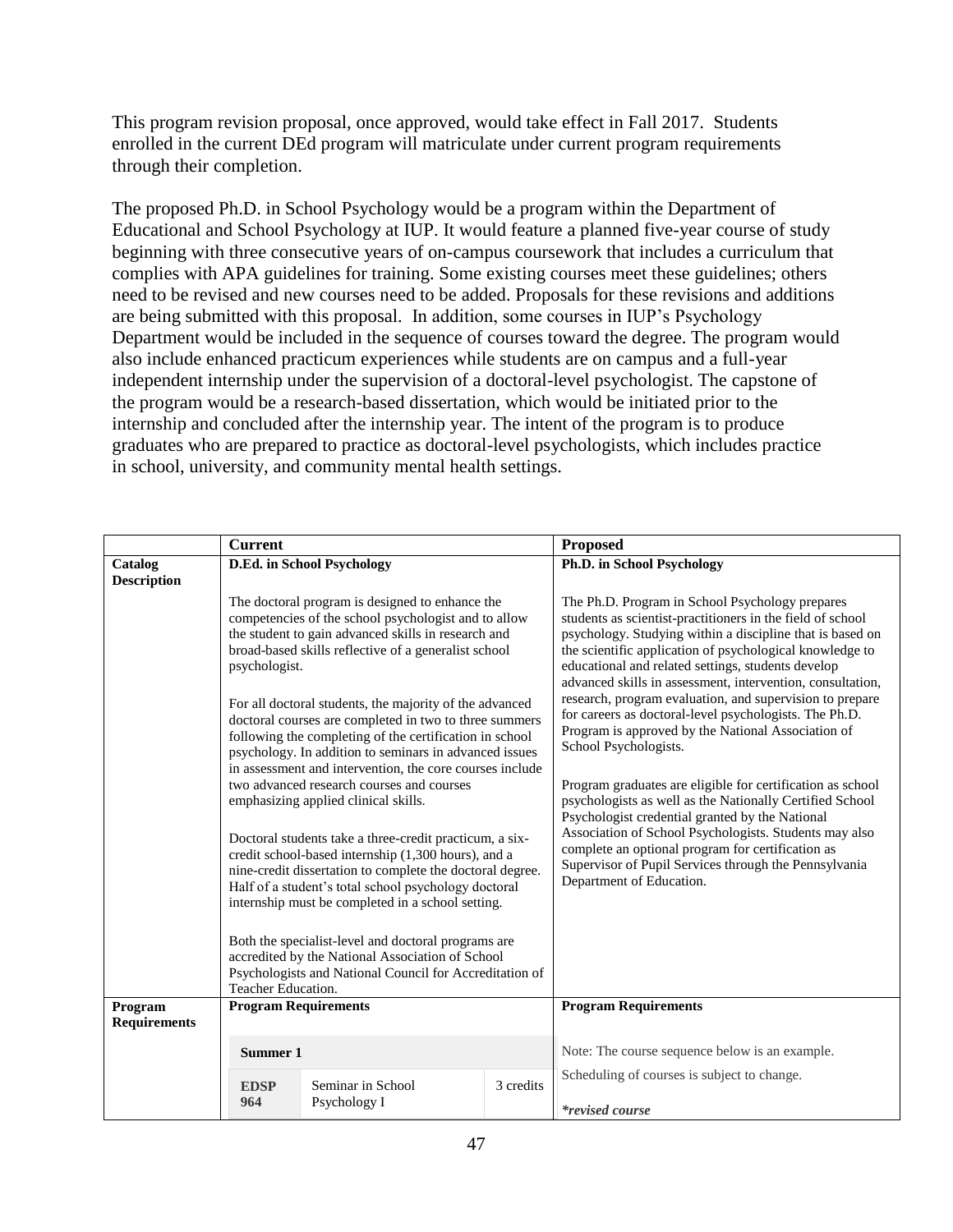| <b>EDSP</b><br>965       | Seminar in School<br>Psychology II                                                                                                                                                                                                                                              | 3 credits | **new course         |                                                                                                                                                      |           |
|--------------------------|---------------------------------------------------------------------------------------------------------------------------------------------------------------------------------------------------------------------------------------------------------------------------------|-----------|----------------------|------------------------------------------------------------------------------------------------------------------------------------------------------|-----------|
| <b>EDSP</b>              | Seminar in Family-School                                                                                                                                                                                                                                                        | 3 credits |                      | <b>Summer II – Pre Summer</b>                                                                                                                        |           |
| 977                      | Relations                                                                                                                                                                                                                                                                       |           | <b>EDEX</b><br>650   | <b>Exceptional Children</b><br>and Youth                                                                                                             | 3 credits |
| <b>EDSP</b><br>966       | Psychopharmacology of<br>Children's Learning and<br>Behavior                                                                                                                                                                                                                    | 3 credits | <b>Fall Year 1</b>   |                                                                                                                                                      |           |
| Summer 2                 |                                                                                                                                                                                                                                                                                 |           | <b>EDSP</b><br>811   | Introduction to School<br>Psychology                                                                                                                 | 3 credits |
| <b>EDSP</b><br>942       | Neuropsychology of<br>Children's Learning<br><b>Disorders</b>                                                                                                                                                                                                                   | 3 credits | <b>EDSP</b><br>789   | Psychometric Theory                                                                                                                                  | 3 credits |
| <b>EDSP</b><br>949       | Practicum II                                                                                                                                                                                                                                                                    | 3 credits | <b>EDSP</b><br>748   | Advanced Studies in<br><b>Behavioral Problems</b>                                                                                                    | 3 credits |
| <b>EDSP</b>              | Doctoral Seminar in                                                                                                                                                                                                                                                             | 3 credits | <b>PSYC</b><br>835   | Advanced<br>Psychopathology                                                                                                                          | 3 credits |
| 915                      | <b>Applied Educational</b><br>Research                                                                                                                                                                                                                                          |           | <b>Spring Year 1</b> |                                                                                                                                                      |           |
| <b>EDSP</b><br>978       | Family Services for School-<br>Related Problems of<br>Children with Special                                                                                                                                                                                                     | 3 credits | <b>EDSP</b><br>813   | Academic Assessment*                                                                                                                                 | 3 credits |
| <b>Fall-Spring</b>       | <b>Needs Disorders</b>                                                                                                                                                                                                                                                          |           | <b>GSR</b><br>615    | <b>Elements of Research</b>                                                                                                                          | 3 credits |
| <b>EDSP</b><br>996       | Dissertation                                                                                                                                                                                                                                                                    | 6 credits | <b>EDSP</b><br>746   | Academic Interventions                                                                                                                               | 3 credits |
| Summer 3                 |                                                                                                                                                                                                                                                                                 |           | <b>EDSP</b><br>766   | <b>Biological Basis of</b><br>Behavior*                                                                                                              | 3 credits |
| <b>EDSP</b><br>916       | Doctoral Seminar in<br><b>Advanced Educational</b>                                                                                                                                                                                                                              | 3 credits |                      | Summer I - Year 1                                                                                                                                    |           |
| <b>Fall-Spring</b>       | Research                                                                                                                                                                                                                                                                        |           | <b>EDSP</b><br>705   | Multicultural Issues in<br>Schools and<br>Communities**                                                                                              | 3 credits |
| <b>EDSP</b><br>952       | Internship                                                                                                                                                                                                                                                                      | 6 credits | <b>EDSP</b><br>755   | Practicum I                                                                                                                                          | 3 credits |
|                          | <b>Post-Comprehensive Examinations</b>                                                                                                                                                                                                                                          |           |                      | Summer II - Year 1                                                                                                                                   |           |
| <b>EDSP 995</b>          | Dissertation                                                                                                                                                                                                                                                                    | 3 credits | <b>PSYC</b><br>810   | Historical Trends in<br>Psychology                                                                                                                   | 3 credits |
| <b>Total: 42 credits</b> |                                                                                                                                                                                                                                                                                 |           | <b>PSYC</b>          | Models of Learning                                                                                                                                   | 3 credits |
|                          | Note: Students who enter the doctoral program having<br>received their certification in school psychology from<br>another university take an additional Practicum course<br>(EDSP 949) and should take PSYC 836 or PSYC 858,<br>PSYC 810, and EDSP 966 (Psych. Core) if similar |           | 852                  | (Note: Curriculum<br>revision pending from the<br><b>Psychology Department</b><br>to change to: Behavioral,<br>Cognitive and Affective<br>Processes) |           |
|                          | courses are not part of their certification program per                                                                                                                                                                                                                         |           | Fall – Year 2        |                                                                                                                                                      |           |
|                          | advisement of doctoral director. These students may                                                                                                                                                                                                                             |           |                      |                                                                                                                                                      |           |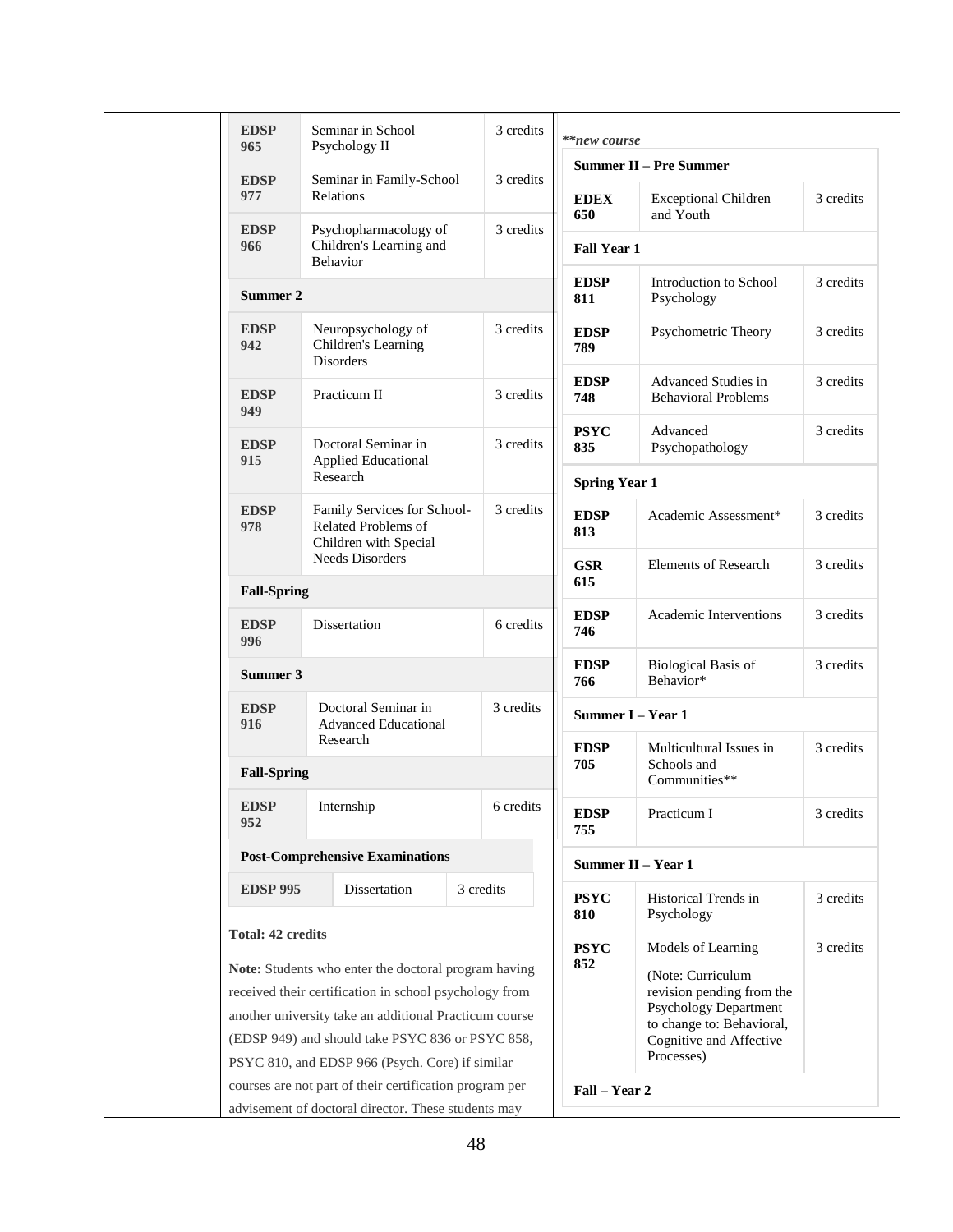| also be required to take EDSP 817, depending on their<br>performance on the candidacy examination (research<br>section) | <b>EDSP</b><br>745     | Crisis Intervention and<br>Psychological<br>Counseling of<br>Exceptional Children* | 3 credits |
|-------------------------------------------------------------------------------------------------------------------------|------------------------|------------------------------------------------------------------------------------|-----------|
|                                                                                                                         | <b>EDSP</b><br>863     | Assessment of<br>Personality and<br>Behavior*                                      | 3 credits |
|                                                                                                                         | <b>EDSP</b><br>812     | Cognitive Assessment*                                                              | 3 credits |
|                                                                                                                         | <b>EDSP</b><br>747     | Psychology of Human<br>Development*                                                | 3 credits |
|                                                                                                                         | Spring - Year 2        |                                                                                    |           |
|                                                                                                                         | <b>EDSP 814</b>        | <b>Advanced Assessment</b><br>of Low Incidence<br>Disabilities                     | 3 credits |
|                                                                                                                         | <b>EDSP 760</b>        | Group Counseling**                                                                 | 3 credits |
|                                                                                                                         | <b>EDSP</b><br>849/949 | <b>Advanced Practicum</b><br>in School Psychology<br>and Supervision*              | 3 credits |
|                                                                                                                         | <b>EDSP 818</b>        | Instructional<br>Consultation*                                                     | 3 credits |
|                                                                                                                         | Summer I - Year 2      |                                                                                    |           |
|                                                                                                                         | <b>EDSP 817</b>        | <b>Applied Educational</b><br>Research Methods*                                    | 3 credits |
|                                                                                                                         | <b>EDSP</b><br>849/949 | <b>Advanced Practicum</b><br>in School Psychology<br>and Supervision*              | 3 credits |
|                                                                                                                         | Summer II - Year 2     |                                                                                    |           |
|                                                                                                                         | <b>PSYC 836</b>        | Personality Theory and<br><b>Systems of Psychology</b>                             | 3 credits |
|                                                                                                                         | <b>Elective</b>        | Elective                                                                           | 3 credits |
|                                                                                                                         |                        | Fall - Year 3 - Doctoral Only                                                      |           |
|                                                                                                                         | <b>EDSP 911</b>        | Legal and Ethical<br>Principles in School<br>Psychology**                          | 3 credits |
|                                                                                                                         | <b>EDSP 942</b>        | Neuropsychology of<br>Children's Learning<br>Disorders                             | 3 credits |
|                                                                                                                         | <b>EDSP 915</b>        | Doctoral Seminar in<br>Applied Educational<br>Research                             | 3 credits |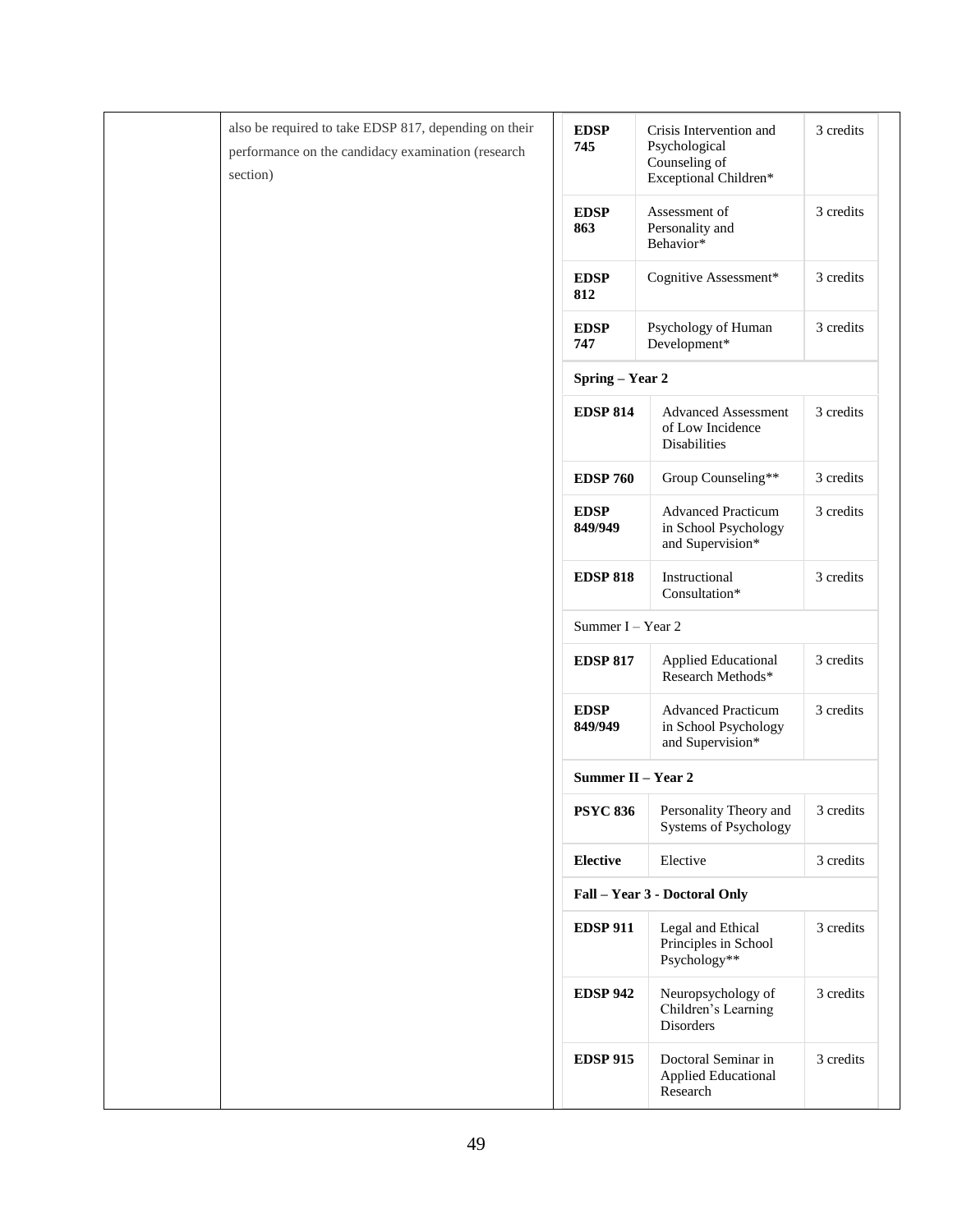| Elective<br><b>Elective</b><br>Spring - Year 3 - Doctoral Only<br>Doctoral Seminar in<br><b>EDSP 916</b><br><b>Advanced Educational</b><br>Research<br><b>EDSP 978</b><br>School Counseling<br>Practicum*<br><b>Advanced Social</b><br><b>PSYC 858</b><br>Psychology | 3 credits<br>3 credits<br>3 credits |
|----------------------------------------------------------------------------------------------------------------------------------------------------------------------------------------------------------------------------------------------------------------------|-------------------------------------|
|                                                                                                                                                                                                                                                                      |                                     |
|                                                                                                                                                                                                                                                                      |                                     |
|                                                                                                                                                                                                                                                                      |                                     |
|                                                                                                                                                                                                                                                                      |                                     |
|                                                                                                                                                                                                                                                                      | 3 credits                           |
| Elective<br><b>Elective</b>                                                                                                                                                                                                                                          | 3 credits                           |
| Summer I - Year 3 - Doctoral Only                                                                                                                                                                                                                                    |                                     |
| <b>EDSP 945</b><br>Clinical Supervision<br>in Psychology**                                                                                                                                                                                                           | 3 credits                           |
| <b>Advanced Practicum</b><br><b>EDSP</b><br>in School Psychology<br>849/949<br>and Supervision*                                                                                                                                                                      | 3 credits                           |
| Summer II - Year 3 - Doctoral Only                                                                                                                                                                                                                                   |                                     |
| Dissertation<br><b>EDSP</b><br>995                                                                                                                                                                                                                                   | 3 credits                           |
| Supervision of<br><b>EDSP</b><br>Pupil Services<br>975                                                                                                                                                                                                               | 3 credits<br>(optional)             |
| Fall - Year 4*                                                                                                                                                                                                                                                       |                                     |
| <b>EDSP</b><br>Internship<br>952                                                                                                                                                                                                                                     | 3 credits                           |
| Spring - Year 4*                                                                                                                                                                                                                                                     |                                     |
| <b>EDSP 952</b><br>Internship                                                                                                                                                                                                                                        | 3 credits                           |
| Summer I - Year 4*                                                                                                                                                                                                                                                   |                                     |
| Internship<br><b>EDSP 952</b>                                                                                                                                                                                                                                        | 3 credits                           |
| Fall - Year 5*                                                                                                                                                                                                                                                       |                                     |
| <b>EDSP 995</b><br>Dissertation                                                                                                                                                                                                                                      | 3 credits                           |
| Spring - Year 5*                                                                                                                                                                                                                                                     |                                     |
|                                                                                                                                                                                                                                                                      |                                     |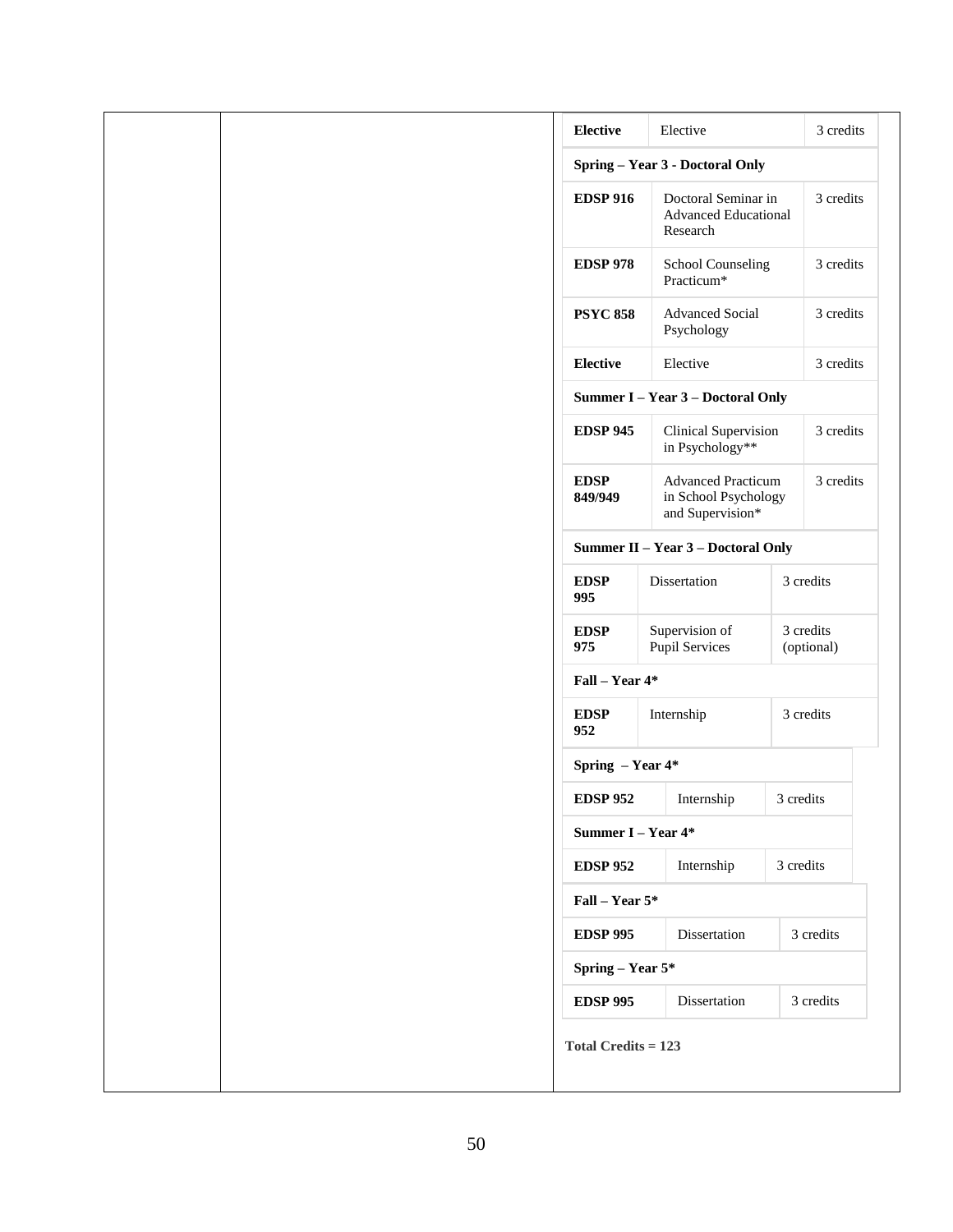#### **3. DEPARTMENT OF COMMUNICATIONS MEDIA APPROVED**

#### **A. Program Revision: Admissions Modification**

**Degree Program:** Ph.D. in Communications Media and Instructional Technology

**Rationale:** Experience in recent years' recruitment efforts have shown that the GRE requirement is often a barrier for prospective students who would fall under admissions Category II (see Proposed Changes). This initiative exempts applicants from the GRE requirement, substituting other applicant evaluation criteria. The department feels that these additional criteria (LORs specifically addressing research ability, a portfolio, GPA requirements, and the written & oral research responses) are adequate to evaluate such applicants in lieu of GRE scores.

|                               | <b>Current</b>                                                                              | <b>Proposed</b>                                            |  |
|-------------------------------|---------------------------------------------------------------------------------------------|------------------------------------------------------------|--|
| <b>Title</b>                  | M.A. in History                                                                             | <b>M.A. in Public History</b>                              |  |
| Catalog<br><b>Description</b> | <b>Student Qualifications, Support, and Advisement</b>                                      | <b>Student Qualifications, Support, and Advisement</b>     |  |
|                               | Students seeking admission to the Ph.D. in                                                  | Students seeking admission to the Ph.D. in                 |  |
|                               | <b>Communications Media and Instructional</b>                                               | Communications Media and Instructional                     |  |
|                               | Technology must satisfy the minimum School of                                               | Technology must satisfy the minimum School of Graduate     |  |
|                               | Graduate Studies and Research requirements and have a                                       | Studies and Research requirements and have a master's      |  |
|                               | master's degree. International students are required to                                     | degree. International students are required to comply      |  |
|                               | comply with the admission criteria as outlined in the                                       | with the admission criteria as outlined in the graduate    |  |
|                               | graduate catalog.                                                                           | catalog.                                                   |  |
|                               | All applicants must also submit the following for review                                    | Applicants to the Ph.D. program in Communications          |  |
|                               | by the doctoral program committee:                                                          | Media and Instructional Technology fall under one of two   |  |
|                               | Recent GRE Scores (including analytical writing)<br>$\bullet$                               | categories. [Note: a direct admit proposal from BA to      |  |
|                               | or MAT scores that meet program minimum                                                     | Ph.D. is currently under consideration by the graduate     |  |
|                               | requirements                                                                                | curriculum committee; if approved, this would create a     |  |
|                               | Official higher education transcripts<br>$\bullet$<br>Current Curriculum Vitae<br>$\bullet$ | third admissions category for the CMIT program.]           |  |
|                               |                                                                                             | Category I.                                                |  |
|                               | Writing sample<br>$\bullet$                                                                 | By default, most applicants will fall under this category. |  |
|                               | Two letters of recommendation<br>$\bullet$                                                  | Prospective students should review Category II criteria to |  |
|                               | Personal interview<br>$\bullet$                                                             | determine their eligibility.                               |  |
|                               |                                                                                             |                                                            |  |
|                               |                                                                                             | Typically, applicants must submit the following for review |  |
|                               |                                                                                             | by the doctoral program committee:                         |  |
|                               |                                                                                             | Recent GRE Scores (including analytical writing) or        |  |
|                               |                                                                                             | MAT scores that meet program minimum                       |  |
|                               |                                                                                             | requirements                                               |  |
|                               |                                                                                             | Official higher education transcripts<br>$\bullet$         |  |
|                               |                                                                                             | Current Curriculum Vitae                                   |  |
|                               |                                                                                             | Writing sample                                             |  |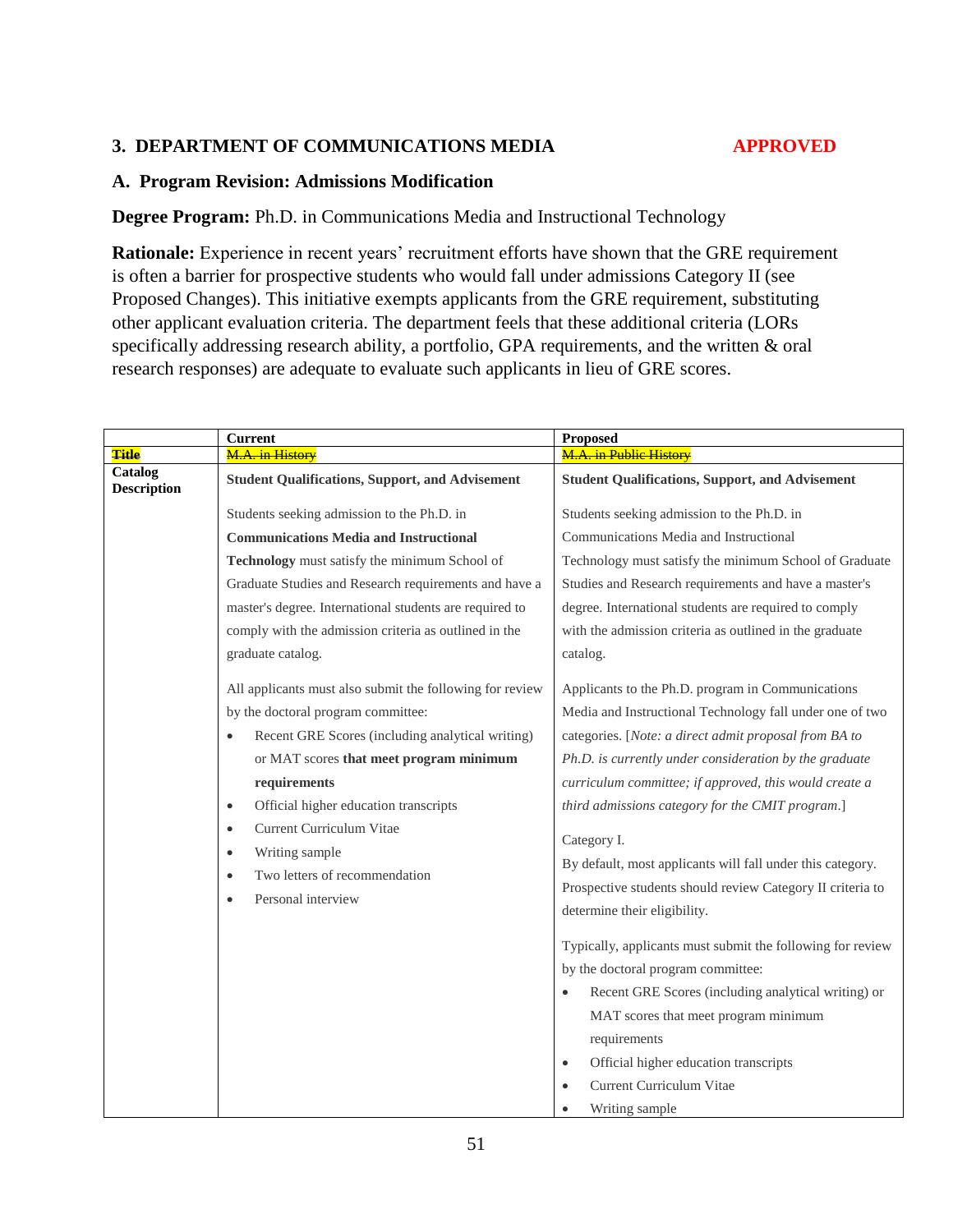|                                |                                                                                                                                                                                                                                                                                     | Two letters of recommendation<br>$\bullet$<br>Personal interview<br>Category II.<br>Admission to the CMIT program under this category is<br>limited to individuals who have earned a master's degree<br>five years or more prior to the date of application to the<br>CMIT program AND have five or more years of full-time<br>employment at an accredited U.S. institution of higher<br>education or with a U.S.-based industry/organization<br>directly related to the CMIT curriculum.<br>All Category II applicants must submit the following for<br>review by the doctoral program committee:<br>Official higher education transcripts<br>$\bullet$<br>Current Curriculum Vitae<br>$\bullet$<br>Writing sample<br>$\bullet$<br>Two letters of recommendation<br>$\bullet$<br>Personal interview<br>$\bullet$<br>Portfolio<br>$\bullet$<br>Letters of recommendation must directly address the<br>applicant's capability to write and produce research at the<br>doctoral level. Applicants seeking admission under<br>Category II will be required to provide a written and oral<br>response to a research question or problem. Applicants in<br>Category II are also required to submit a portfolio of work<br>including such items as scholarly publications and<br>presentations or production samples relevant to the CMIT<br>coursework. Additionally, Category II applicants are<br>required to meet the minimum GPA requirements for both<br>bachelor's and master's degrees as established by the<br>department. |
|--------------------------------|-------------------------------------------------------------------------------------------------------------------------------------------------------------------------------------------------------------------------------------------------------------------------------------|-------------------------------------------------------------------------------------------------------------------------------------------------------------------------------------------------------------------------------------------------------------------------------------------------------------------------------------------------------------------------------------------------------------------------------------------------------------------------------------------------------------------------------------------------------------------------------------------------------------------------------------------------------------------------------------------------------------------------------------------------------------------------------------------------------------------------------------------------------------------------------------------------------------------------------------------------------------------------------------------------------------------------------------------------------------------------------------------------------------------------------------------------------------------------------------------------------------------------------------------------------------------------------------------------------------------------------------------------------------------------------------------------------------------------------------------------------------------------------------------------------------------------------|
| Program<br><b>Requirements</b> | Recent GRE Scores (including analytical<br>$\bullet$<br>writing) or MAT scores that meet program<br>minimum requirements<br>Official higher education transcripts<br>$\bullet$<br>Current Curriculum Vitae<br>Writing sample<br>Two letters of recommendation<br>Personal interview | Category I:<br>Recent GRE Scores (including analytical<br>writing) or MAT scores that meet program<br>minimum requirements (GRE:<br>151 verbal/146 quantitative; MAT: 60th percentile<br>ranking)<br>Official higher education transcripts<br>Current Curriculum Vitae<br>Writing sample<br>Two letters of recommendation<br>Personal interview                                                                                                                                                                                                                                                                                                                                                                                                                                                                                                                                                                                                                                                                                                                                                                                                                                                                                                                                                                                                                                                                                                                                                                               |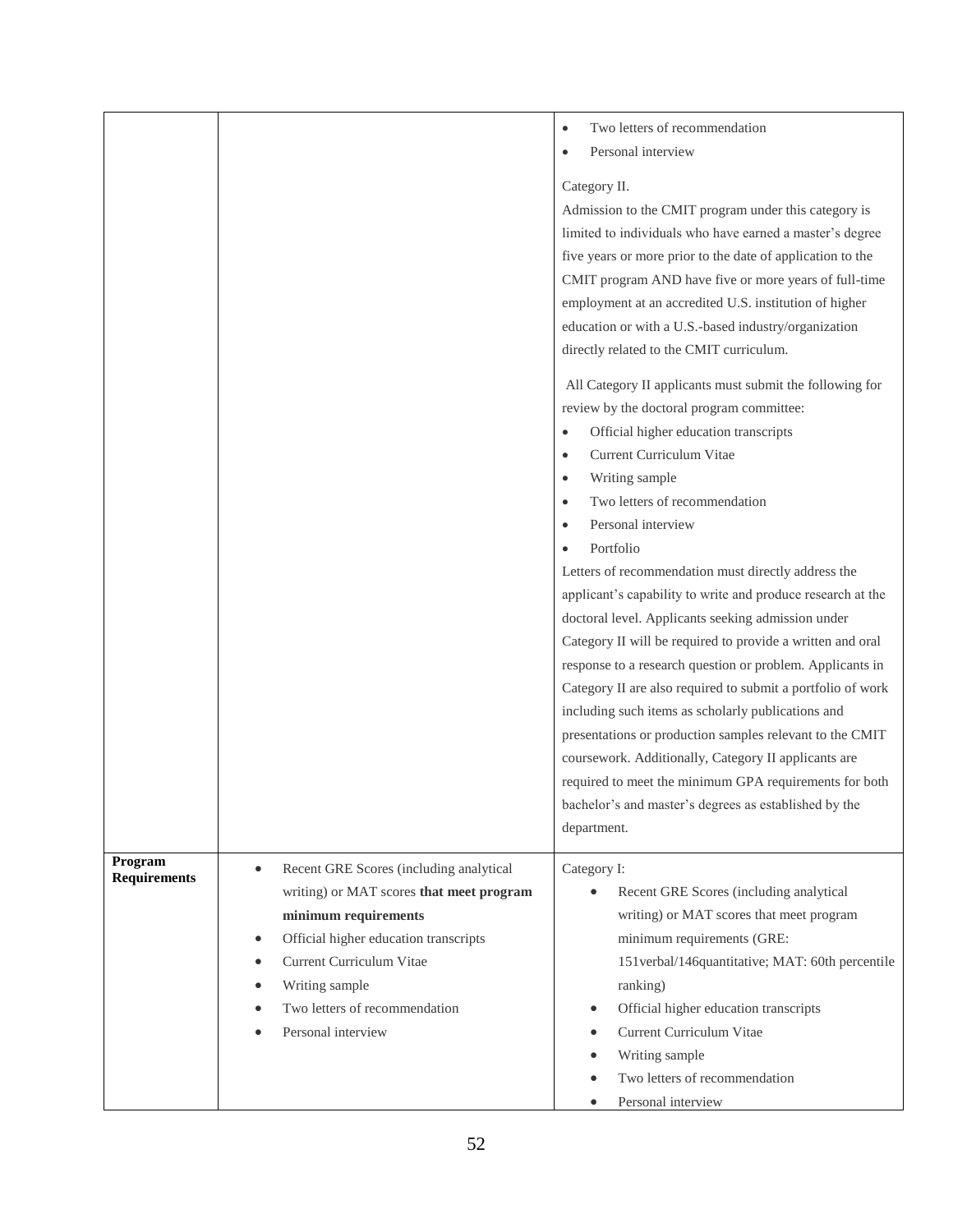|  | Category II: |                                       |
|--|--------------|---------------------------------------|
|  | $\bullet$    | Official higher education transcripts |
|  | $\bullet$    | Current Curriculum Vitae              |
|  | ٠            | Writing sample                        |
|  | $\bullet$    | Two letters of recommendation         |
|  | $\bullet$    | Personal interview                    |
|  |              | Portfolio                             |
|  |              |                                       |

## **4. DEPARTMENT OF COMMUNICATION DISORDERS, SPECIAL EDUCATION, AND DISABILITY SERVICES APPROVED**

#### **A. New Certificate**

#### **Title of Certificate**: Certificate in Autism Spectrum Disorder

#### **Rationale:**

To provide educational professionals the opportunity to specialize in an area of growing need. Completion of this COR enhances the teaching professionals' credentials.

| Catalog                                                                                                               | Graduate students holding Pennsylvania Department of Education (PDE) certification can complete the following 12      |  |  |  |
|-----------------------------------------------------------------------------------------------------------------------|-----------------------------------------------------------------------------------------------------------------------|--|--|--|
| Description                                                                                                           | credits of coursework in order to receive a Certificate of Recognition related to working with students with Autism   |  |  |  |
|                                                                                                                       | Spectrum Disorder. Completion of these courses also provides students eligibility for the PDE Endorsement Certificate |  |  |  |
|                                                                                                                       | in Autism Spectrum Disorder. All courses are offered via distance education. Incorporated within the four courses are |  |  |  |
|                                                                                                                       | 80 hours of field observation.                                                                                        |  |  |  |
| Program                                                                                                               | Course:                                                                                                               |  |  |  |
| Requirements                                                                                                          |                                                                                                                       |  |  |  |
|                                                                                                                       | EDEX 520 3cr<br>Characteristics and Etiology: A Theoretical and Practical Introduction to Autism Spectrum             |  |  |  |
|                                                                                                                       | Disorder (with 10 Hour Field Experience)                                                                              |  |  |  |
|                                                                                                                       |                                                                                                                       |  |  |  |
|                                                                                                                       | EDEX 750 3cr<br>Assessment for Instructional Planning for Students with Autism Spectrum Disorders (with 30)           |  |  |  |
|                                                                                                                       | Hour Field Experience)                                                                                                |  |  |  |
|                                                                                                                       |                                                                                                                       |  |  |  |
|                                                                                                                       |                                                                                                                       |  |  |  |
| <b>EDEX 751</b><br>Instructional Interventions and Methods for Students with Autism Spectrum Disorder (with 30<br>3cr |                                                                                                                       |  |  |  |
|                                                                                                                       | Hour Field Experience)                                                                                                |  |  |  |
|                                                                                                                       |                                                                                                                       |  |  |  |
|                                                                                                                       | <b>EDEX 755</b><br>Family, Agency and Community Collaboration and Team Building for Special Educators (with<br>3cr    |  |  |  |
|                                                                                                                       | 10 Hour Field Experience)                                                                                             |  |  |  |
|                                                                                                                       |                                                                                                                       |  |  |  |
|                                                                                                                       | <b>EDEX 520</b><br>Characteristics and Etiology: A Theoretical and Practical Introduction to Autism Spectrum<br>3cr   |  |  |  |
|                                                                                                                       |                                                                                                                       |  |  |  |
|                                                                                                                       | Disorder (with 10 Hour Field Experience)                                                                              |  |  |  |
|                                                                                                                       |                                                                                                                       |  |  |  |
|                                                                                                                       | <b>Number of Credits: 12</b>                                                                                          |  |  |  |

#### **5. DEPARTMENT OF ENGLISH APPROVED**

#### **A. Program Moratorium**

**Program:** MA in Teaching English (M.A./TE)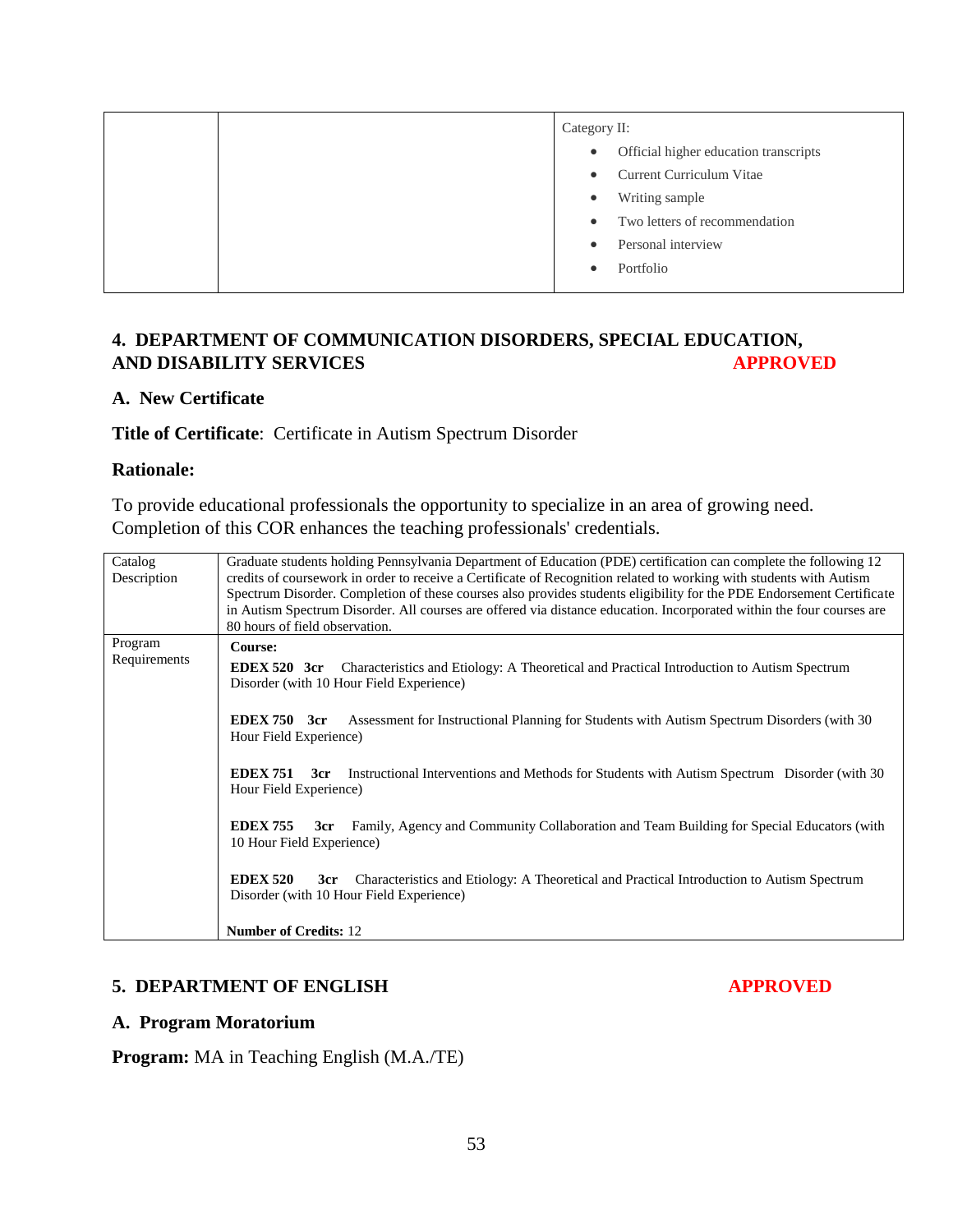**Rationale:** The Master of Arts in Teaching English (M.A./TE) Program in its current state is too low-enrolled to continue. We are not accepting any new applications to this program. We have two current students matriculating through this program, one who is on track to graduate in May 2016, and one who has until the end of Spring 2018 to complete the degree but who is on track to finish by Spring 2017. We are in process of reconfiguring this program to accommodate postbaccalaureate students who wish to be certified to teach secondary English. We are requesting that the M.A. T.E. Program be placed in moratorium.

# **FOR INFORMATION:**

#### **The following were approved by the UWGC to be offered as distance education courses: (Provost provides final approval)**

EDSP 705: Multicultural Issues in Schools and Communities

EDSP 717/817: Applied Educational Research Methods

EDSP 911: Legal and Ethical Principles in School Psychology

#### **Student Affairs Committee (Senator Stocker)**

The committee will meet next Tuesday at 3:30 pm.

#### **University Development and Finanace Committee (Senator Wick)**

The committee will meet next Tuesday at 3:30 pm.

#### **Academic Affairs Committee (Senator Dugan)**

## **FOR ACTION:**

#### **1. Honorary Degree Nomination APPROVED**

Pennsylvania Secretary of Corrections, Mr. John Wetzel, is widely recognized as one of the thought leaders in corrections today.

With nearly 25 years of experience, his career began in Lebanon County (PA) as a corrections officer in 1989. His time there was followed by nine years at Berks County (PA) where he served as a correctional officer, counselor, treatment supervisor and finally director of the training academy.

Then, in January 2002, he began his nine-year tenure as warden of the Franklin County (PA) Jail. It was there where he was credited with leading an effort that resulted in the transformation of their correctional system. Under his leadership, Franklin County saw a 20 percent reduction in their population while the crime rate declined. Franklin County was at the forefront of maximizing their correctional continuum to reduce reliance on incarceration while focusing on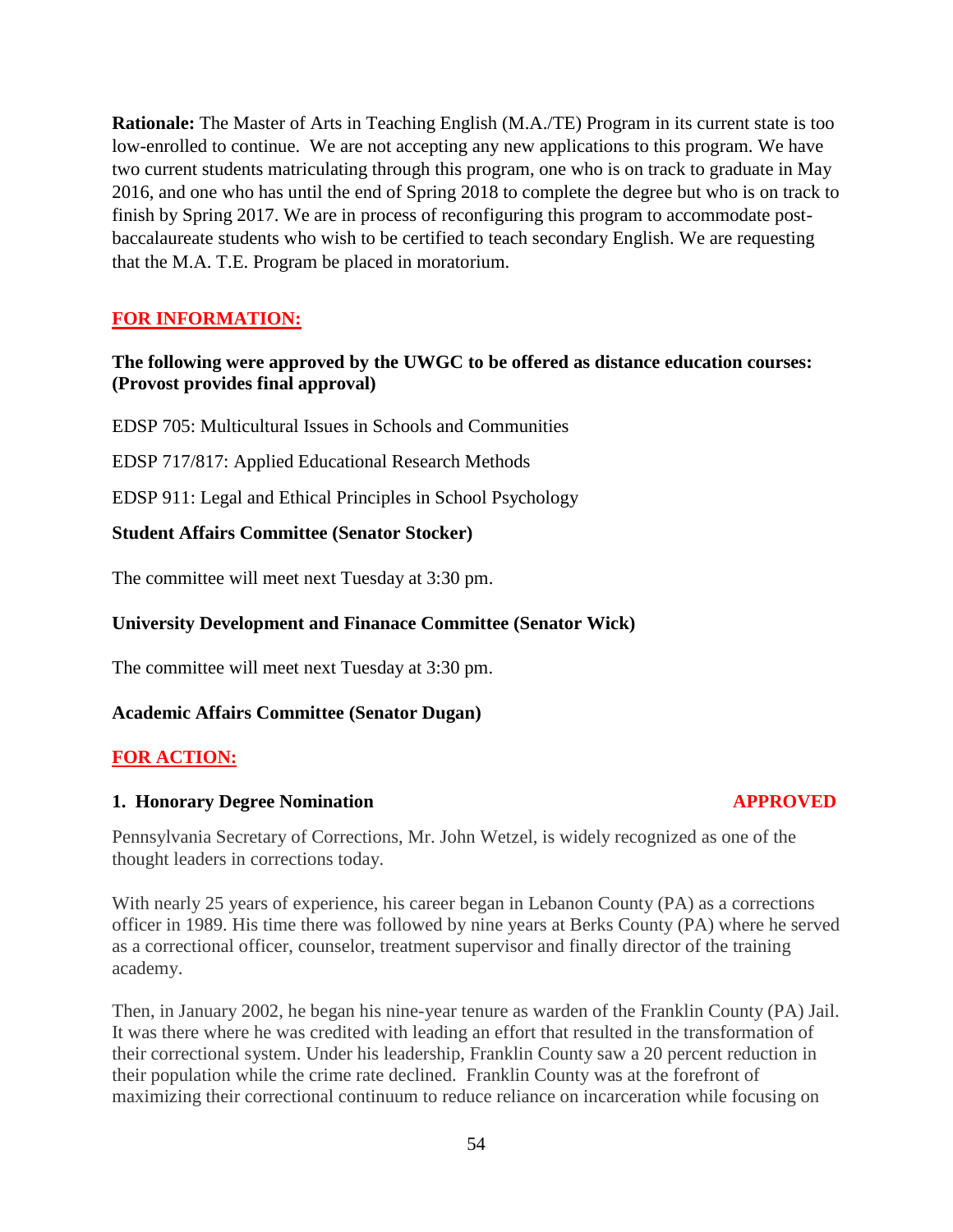improving outcomes for offenders. Specifically they developed a day reporting center, established a jail industries program and initiated several programs targeting improved services for mentally ill offenders, not the least of which being a certified peer specialist program in 2006.

A national consultant and speaker whose areas of expertise include staffing, vulnerability assessment, mentally ill offenders, developing employment opportunities for formerly incarcerated offenders, population management, mitigating impacts on the families/children of incarcerated individuals and effecting system change.

He was appointed to the Pennsylvania Board of Pardons, by then-Governor Edward Rendell (D), as the board's corrections expert, where he subsequently led a change in the pardons process resulting in an increased production of the board while alleviating an elevated waiting time for applicants.

In December 2010, he was selected as the 11th secretary of corrections for the Commonwealth of Pennsylvania by then-Governor-elect Tom Corbett. His tenure there saw an elimination of a 24 year average growth of 1,500 inmates per year, presiding over the first population reduction in PA in more than four decades. Additionally, he oversaw the restructuring of the community corrections system, the mental health system and a re-engineering of internal processes to yield a more efficient system of program delivery. His success led to Governor Tom Wolfe recommending that Secretary Wetzel continue as the Secretary of Corrections under the Wolf administration.

He is a member of Harvard's Executive Session on Community Corrections, which is a joint project of Harvard's John F. Kennedy School of Government and the National Institute of Justice (NIJ). Consisting of 30 of the leading policymakers, practitioners and researchers from across the country, the intent is to shape the meaning and future of community corrections policy in the United States. The Executive Session will develop best practices and thinking for professionals across the public safety and criminal justice spectrum. He has been selected as the vice chair of the Council of State Government's Justice Center's Executive Board.

Secretary Wetzel graduated from Bloomsburg University of Pennsylvania. He is the former offensive line coach for Shippensburg University and a founding member of the St. Seraphim homeless shelter. He also initiated a program to positively impact disadvantaged youth by inviting private sector/higher education entities to develop programs specifically focused on them, similar to the president's My Brother's Keeper initiative. This challenge to higher education to take the initiative in creating new opportunities for African American students to help them, has led to a relationship with IUP, and its **"**A Time to Lead" initiative.

Secretary Wetzel is married with four daughters.

## **2. Grading Policy APPROVED**

# **Quality Points and Determining GPA - ORIGINAL**

**Grades and Quality Points**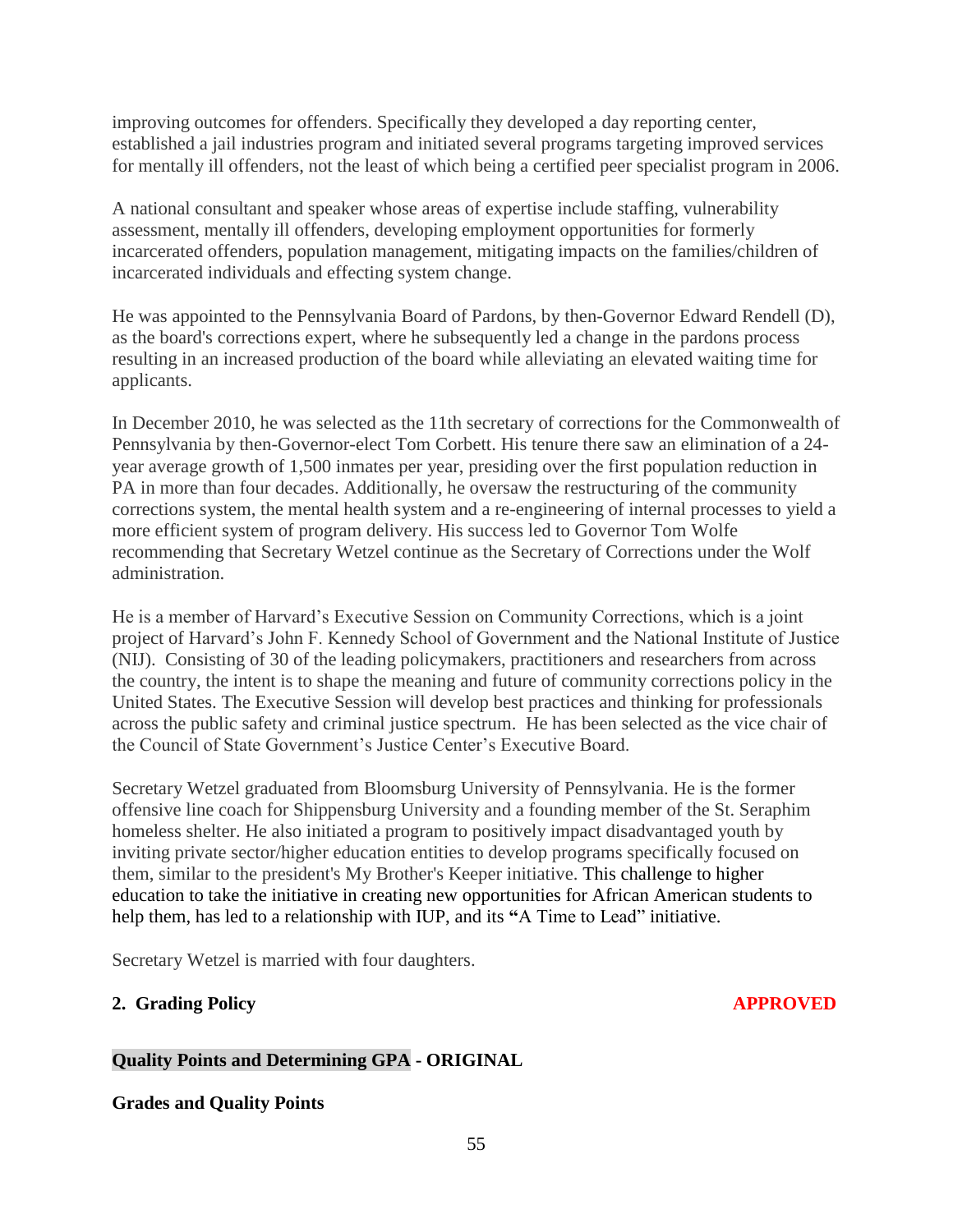In the grading system, the following grades are used in reporting the standing of students at the end of each semester or session:

# *Grade Description Quality Points*

**A Excellent** 4 quality points/credit

**B Good** 3 quality points/credit

**C Average** 2 quality points/credit

**D Passing** 1 quality point/credit

**F Failing** 0 quality points/credit

**P Passing** 0 quality points/credit (for credit courses only)

**S Satisfactory** 0 quality points (for 0-credit courses only)

**U Unsatisfactory** 0 quality points (for 0-credit courses only)

## **Other Designations (carrying no quality points):**

**AUD Audited Course**

**EXM Examination**

**FOL Portfolio Assessment**

**I Incomplete**—For more information, see policy explanation.

**L Late Grade/Continuing Course**—For more information, see policy explanation.

**OL Other Location**

**Q Total Semester Withdrawal**—Used before 2002 when a student had totally and officially withdrawn from the university for a given semester

**R Research in progress** (graduate thesis/dissertation only)

**TR Transfer**

**XMT Exemption**

**W Withdrawal**—For more information, see policy explanation.

**\* Grade not reported by instructor.** No grade information was reported by the end of the normal grading period.

# **Grades followed by the following designations indicate the application of a policy that has amended the student's cumulative grade point average.**

**. Institutional Credit** (credit counts toward enrollment status but does not count toward graduation or in GPA calculation)

**.. Canceled Semester** (see policy explanation)

**\* Fresh Start** (see policy explanation)

**: Extended Dissertation** (graduate thesis/dissertation only)

## **Determining GPA**

Cumulative grade point average (CGPA) is determined by multiplying the credits for a course by the quality points received for that course. Then, the total number of semester quality points for all courses is divided by the total number of credits attempted.

## **Academic Honors**

IUP recognizes academic achievement through Provost Scholars, Dean's Lists, and graduation honors.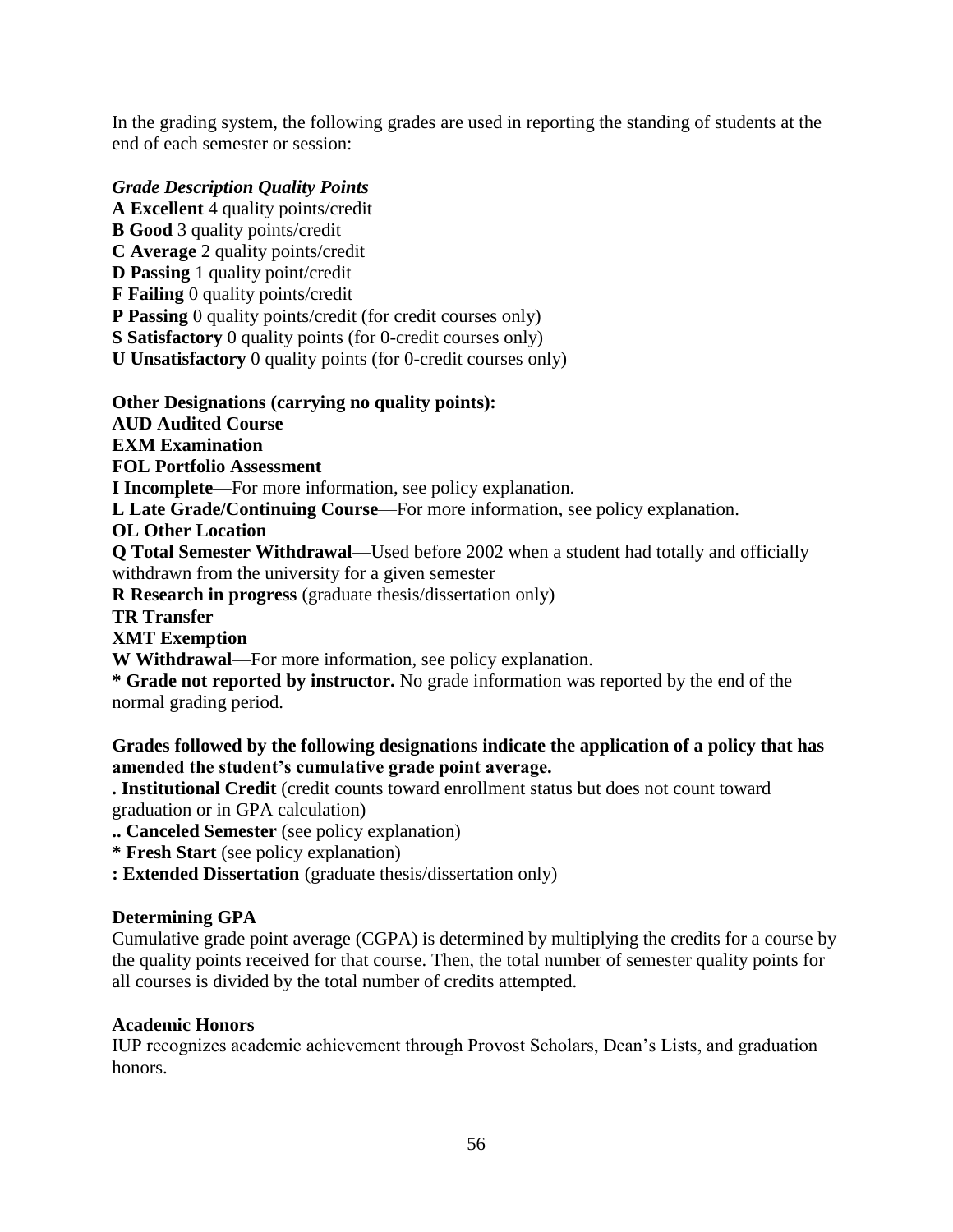#### **Provost Scholars**

Provost Scholars are recognized annually. At the start of the fall semester, any undergraduate student who meets all of the following requirements will be named a Provost Scholar if he or she

- is a candidate for first bachelor's degree,
- is a current junior or senior with a minimum of 45 credits earned at IUP,
- has a cumulative GPA of 3.50 or higher,
- has not received this award previously (recognition is given only once).

#### **Dean's List**

Undergraduate students receive recognition on the Dean's List for each semester (or summer session cumulatively) in which they earn at least a 3.25 GPA based on at least 12 credits of graded (not P/F) undergraduate course work, or a combination of graded undergraduate course work and graded graduate course work applying to the baccalaureate degree.

## **Graduation Honors**

Traditional Latin honors are awarded at graduation to first bachelor's degree candidates with appropriate academic records. Calculation is based on all undergraduate credits and quality points earned at IUP. Graduation honors are not granted for second (subsequent) degrees. The distinctions are

*Cum laude*—3.25 to 3.49 cumulative GPA *Magna cum laude*—3.50 to 3.74 cumulative GPA *Summa cum laude*—3.75 to 4.00 cumulative GPA

#### **Grading Policies**

After each semester or session, a grade report will be available to each student by signing in to MyIUP (*my.iup.edu*).

Quality points are not counted on credits from other schools, and a student transferring from another school earns quality points only on work taken at this university.

Institutional credits are associated with courses numbered below 100. Institutional credits do not apply to degree requirements for graduation but are used to determine enrollment status (full- or part-time), including financial aid and athletic (NCAA) eligibility.

## **Audit Policy**

All audited courses will be identified as such on the student's grade report and transcript. Work taken on an audit basis will not be graded and will not count toward the fulfillment of requirements for a degree to be awarded by IUP. Since credits attempted and quality points will not be awarded for audited courses, they will not affect the student's grade-point average in any way. Auditors will pay normal tuition and such other fees as may be required for the course.

To audit an undergraduate course, a person must be admitted to the university and have met course prerequisites. Students wishing to audit a course for which they registered should obtain a Course Audit Form from the office of the department offering the course. Students must first register for the course before filing a course audit form. All audit processing, including revocation of previously requested audit classification, must be completed during the regular drop/add period. Copies of the completed form are returned to the Office of the Registrar, to the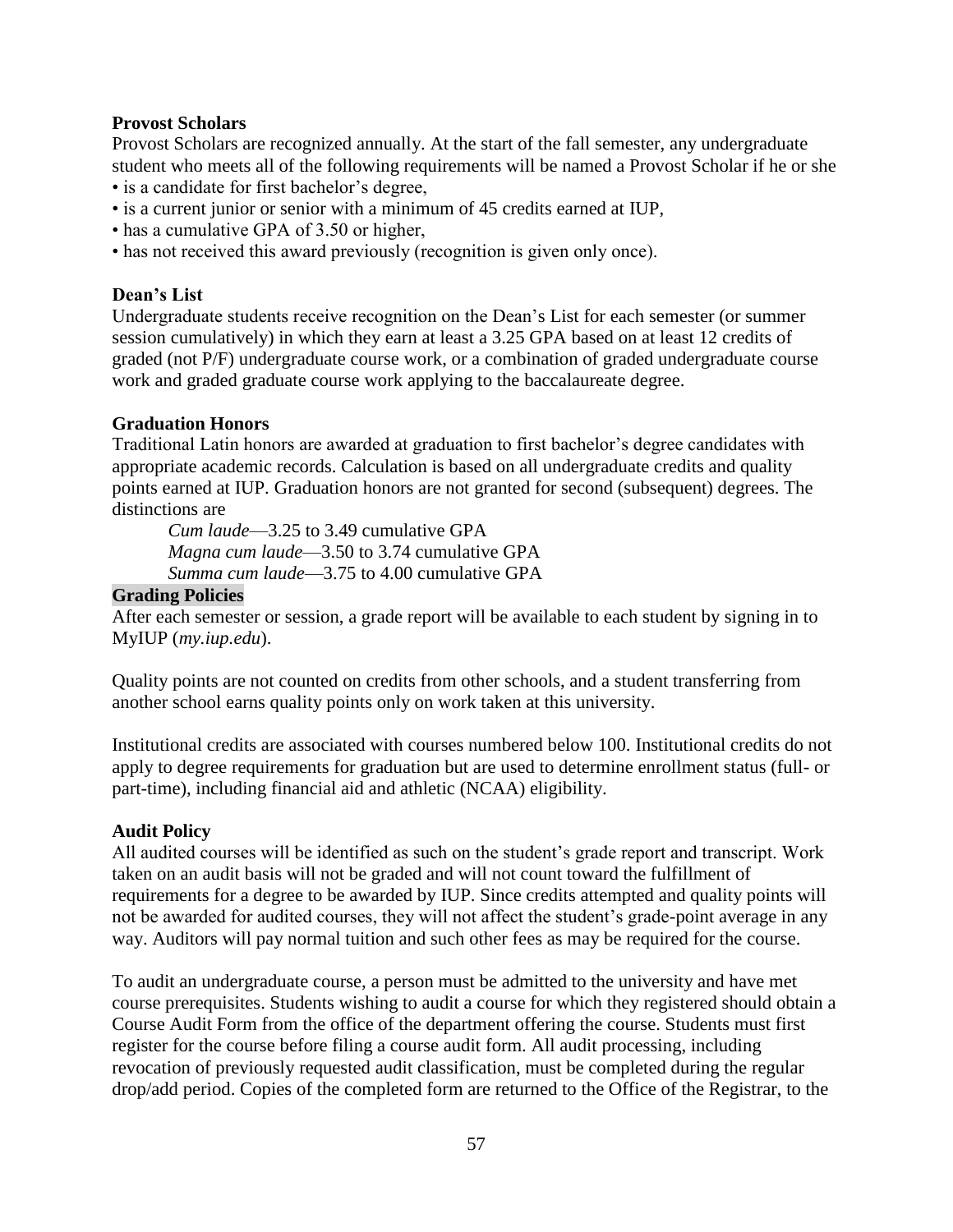department chairperson, and to the student. Audit students have the same privileges as other students in all course work. There is no limit on the number of courses which may be audited.

## **Midterm Grade Report Policy**

To help undergraduate students monitor their academic performance, faculty members will provide a warning to students with unsatisfactory performance at midterm. Each semester, the registrar will establish and announce the dates for the window within which midterm grades may be posted by faculty members and read by students and advisors. Faculty members will assign a midterm grade of D (danger or potential failure) or F (failure) by using MyIUP (*my.iup.edu*).

The midterm grade is an advisory grade and is not a permanent part of a student's academic history. It is not used to determine enrollment status, dismissal, or eligibility for financial aid, housing, or athletics.

#### **Pass-Fail Policy**

A student may take courses on a pass-fail basis to a total of 15 credits throughout his/her university career. The student is limited to one pass-fail course in any given semester during the sophomore, junior, and senior years. All courses in the student's Liberal Studies program and courses that meet major and minor requirements are excluded from this prerogative. When scheduled, such a course shall be included in the student's normal course load for the semester.

The student must declare his/her intent to choose pass-fail in a specific course no later than six weeks after the beginning of the semester or the equivalent time span in a summer session. Once declared, this pass-fail option may not be revoked. Instructors will not be notified of the identity of pass-fail students in their courses. The grade given by the instructor will be translated to a "P" or "F" during grade processing.

A student shall be given academic credit without quality points for a course taken pass-fail upon receiving a passing mark in the course. The credits successfully completed under pass-fail ("passed"), within the overall 15-credit limitation, shall be recorded as counting toward the total credits earned for graduation but not toward the credit-attempted data used in the calculation of the cumulative grade point average. However, if a student fails a pass-fail course, he/she will receive the "F" grade and the corresponding grade point average. An "F" earned under the passfail option may be repeated only under the graded option to provide the quality points to correspond to the "hours attempted" incurred with the "F."

The summer sessions, collectively or in any combination, shall be considered a unit similar to a spring or fall semester for pass-fail purposes. Hence, a student is permitted to take only one course during the summer on a pass-fail basis.

**Exceptions:** Currently, there are two courses that are exceptions to the Pass-Fail Course Policy. EDUC 389 and NMDT 434 are offered only on a pass-fail basis.

#### **I (Incomplete) Policy**

The designation of "I" is used to record work, which so far as covered, is of passing grade but is incomplete because of personal illness or other unavoidable reason. Changes of grade to convert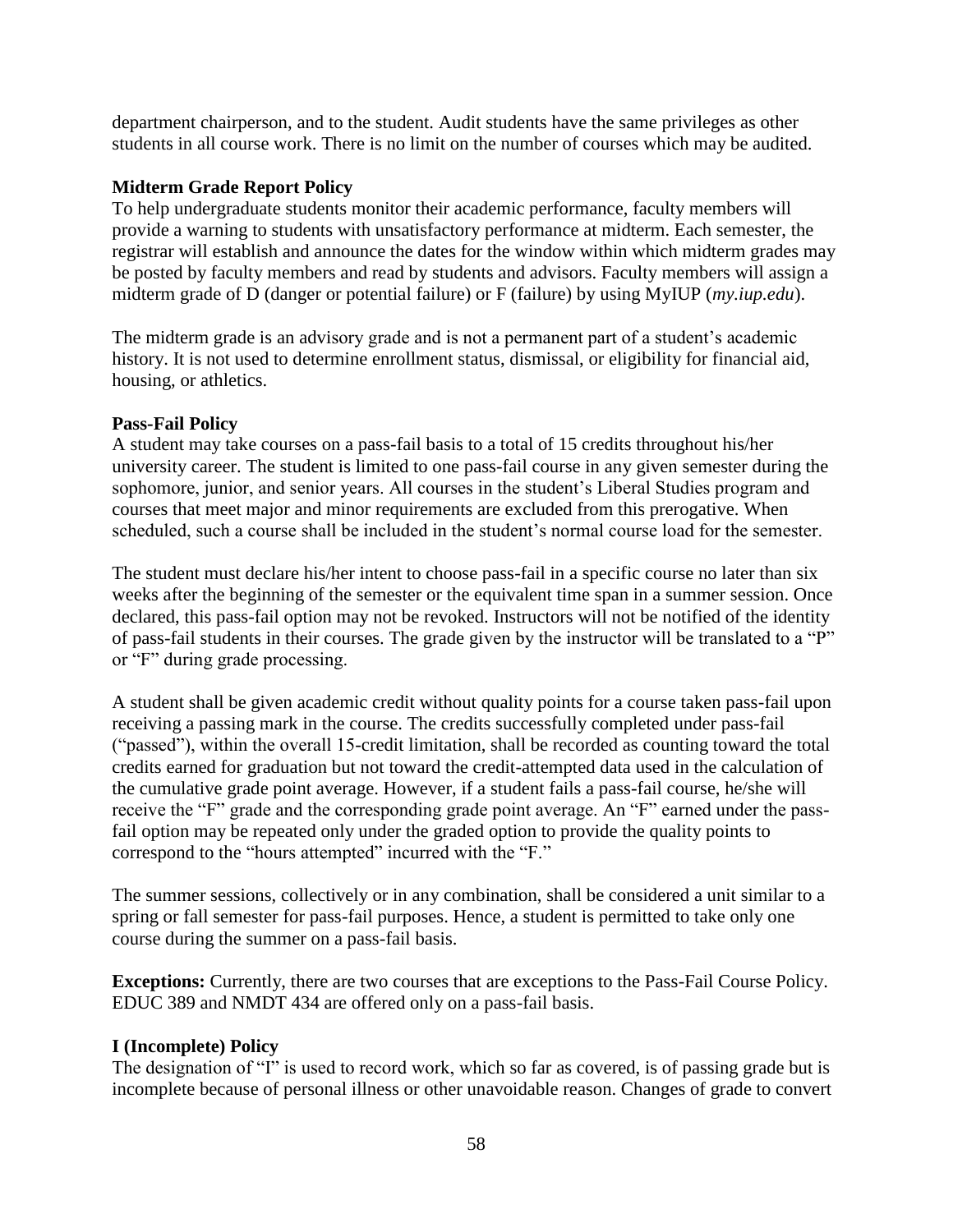designations of "I" must be received in the Office of the Registrar no later than the final day of classes in the next regular (fall/spring) semester after the designation was assigned. If the faculty member does not change the "I" designation using a Change of Grade Form, it will be converted to an F.

In rare circumstances, the student and/or faculty member may ask for an extension of the deadline. In this event, the dean of the college in which the course is taught may approve the extension, providing the faculty member concurs. To monitor designations, the registrar shall submit to department chairs routine semester reports of outstanding "I" designations.

# **Procedure**

A faculty member assigning the "I" designation must complete an Incomplete Grade Form with the dean's office indicating the work to be completed, deadlines for completion (it is not necessary to permit the maximum allowable time), and guidelines to establish a final grade. Copies of the completed form will be sent to the department chairperson, the dean of the college in which the course was taught, and the student receiving the "I"designation.

Upon completion of the course work, or notification by the student that the course work will not be completed, the faculty member must submit a Change of Grade Form to indicate the final course grade.

*Receiving an "I" designation in a course means that the course does not satisfy prerequisites.*

# **L (Late Grade, Continuing Course) Policy**

The designation of "L" (Late grade, continuing course) is appropriate for cases in which student work is expected to extend beyond a given semester/ session. The designation of "L" is not to be confused with a designation of "I," which is only appropriate for individual students unable to complete their course work because of unexpected illness or personal emergency. "L" designations are appropriate for

- a. internships, practicums, field experience courses, workshops, and independent studies that, by design, extend beyond the normal end of the grading period,
- b. others as approved by the department chairperson and the dean of the college in which the course is taught. If a specific course is always eligible for "L" designations, the dean may grant standing approval for "L" designations every time the course is offered.

Faculty members wanting to use the "L" option for eligible courses must notify the registrar two weeks before the end of classes so that the grades can be pre-entered. "L" designations that are not precoded may be given only with the permission of the department chairperson and the dean of the college in which the designation is awarded.

Instructors will convert "L" designations to letter grades at the end of the course. Unless an extension is obtained from the dean of the college in which the course was taught, an "L" designation unresolved at the end of one year will be converted to an F.

To monitor "L" designations, the registrar shall submit to each faculty member routine semester reports of all outstanding "L" designations awarded by that faculty member. The purpose of these reports is to help inform faculty members as they help students complete their course work.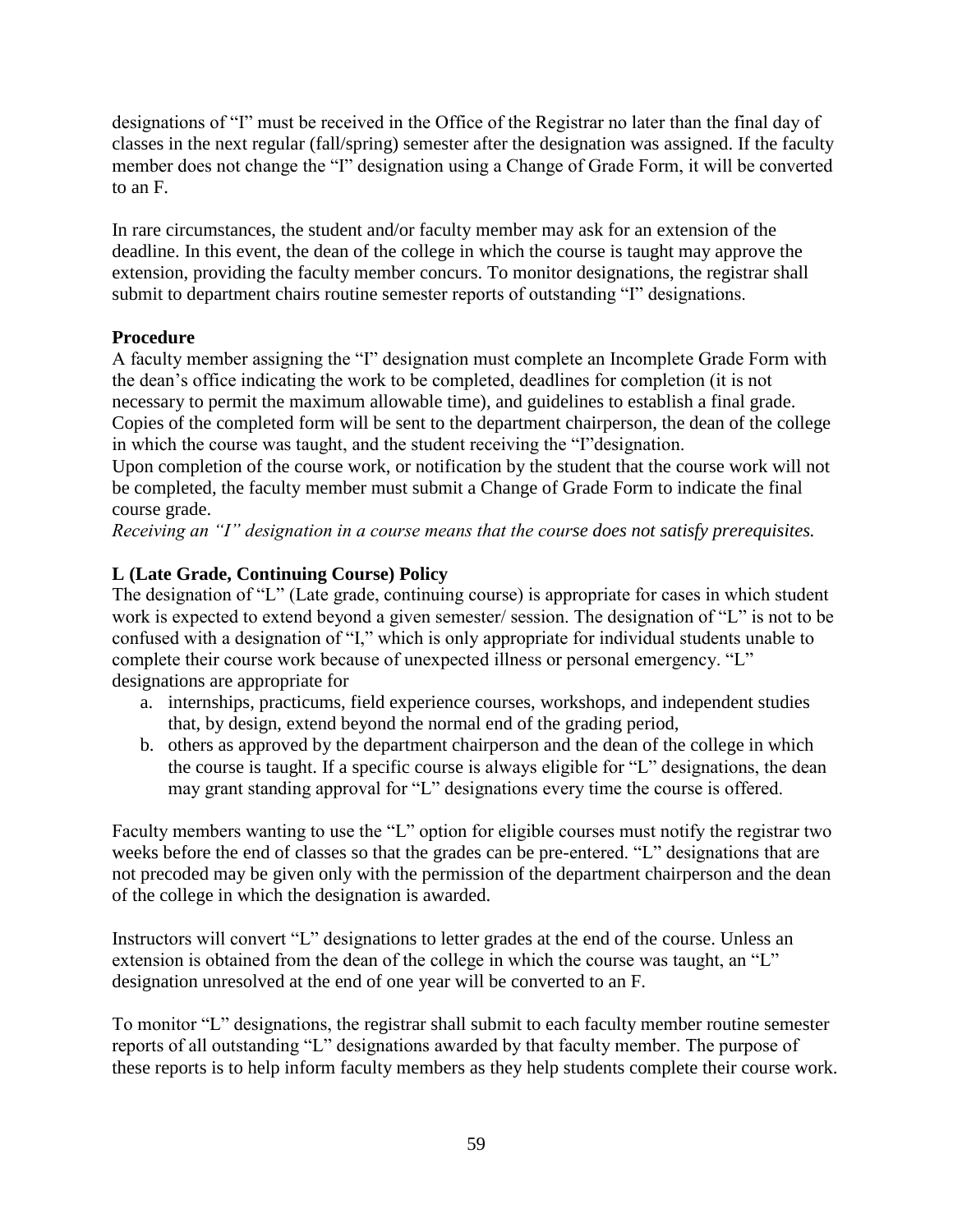*The "L" designation is considered as having met the prerequisite for subsequent course enrollments.*

# **Grade Change Policy**

Once earned grades have been recorded, they may be changed only in the case of clerical and/or calculation error or in the event of a successful grade appeal. It is not appropriate to change a grade based on options, such as supplemental assignments, that are not equally available to all students. The deadline for corrections of clerical and/or calculation errors is the end of the next regular (fall/spring) semester after the grade has been awarded.

# **Course Repeat Policy**

A student may not normally repeat an academic course. Exceptions to this policy are

1. **Repeatable courses:** Repeatable courses: Certain courses are eligible for repeat for credit and grade. These courses are advanced art studio courses, music ensembles, special topics courses (281, 481) if the topic is different, and other specifically designated courses.

# 2. **D and F grades:**

a. *Repeat with replacement:* Undergraduate students are permitted to replace the grades and

quality points in the GPA calculation for courses in which they receive a D or F grade by repeating that course at IUP. No more than six repeat-with-replacement attempts are permitted for undergraduate students. A single course can be repeated a maximum of two times. The most recent grade (regardless of whether it is higher or lower) will be the grade used in the GPA calculation. However, the transcript continues to document all academic work, and repeated courses are not deleted from the visual record.

b. *Course transfers:* Students seeking to replace or average D and F grades must repeat these

courses at IUP. If an IUP course in which a student received an F is repeated at another institution, the credit will transfer to IUP if the course grade is C or better, but the original

F will continue to count toward the IUP GPA. If an IUP course in which a student received a D is repeated at another university, neither the grade nor the credit will transfer.

- c. *Postbaccalaureate students (Undergraduate):* Courses taken during prior undergraduate study at IUP may not be repeated with replacement.
- 3. **Other grades:** Courses in which students earned a grade of A, B, C, or P may be repeated only on an audit basis. New grades will not be assigned, and additional credit will not be awarded.

## **Canceled Semester Policy**

The Canceled Semester Policy provides for cancellation from the cumulative record of the effects of **one semester below a GPA of 2.00** for the purpose of helping a student improve academic standing. The student must have been separated from the university for two calendar years (24 consecutive months).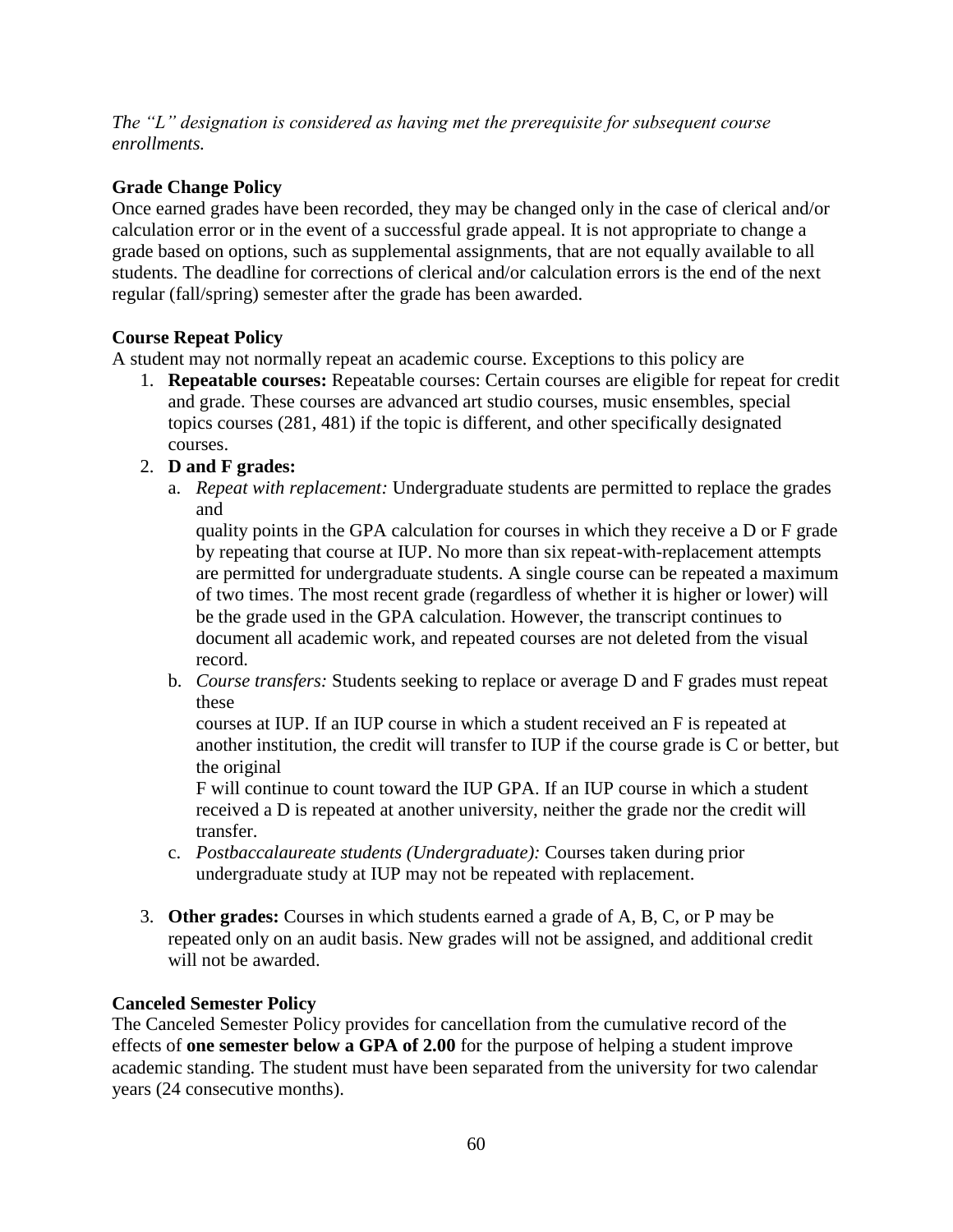*Semester to be canceled* refers to any semester of enrollment, whether full- or part-time. Students may elect to use an enrolled summer as their "semester" to be canceled. The entire summer of any given year will be treated as a semester for the purpose of cancellation of grades. Cancellation removes the mathematic effect of all grades (passing, failing, withdrawals) from the semester, but there is no abridgement of the transcript. All courses and original grades remain visible on the official transcript; credit toward graduation remains for those credits associated with passing grades.

A student readmitted under this policy must meet current degree requirements and will be reviewed under current academic standards requirements applicable at the time of readmission.

This policy may be invoked only once in a student's undergraduate enrollment in the university. While readmission may be based on the application of the canceled semester, the transcript record will reflect this only after the student is enrolled and attending IUP. It is not a tool to qualify for transfer to another institution.

The student must apply to the college of which he/she was a member at the time of last enrollment. If a student wishes to enter a major in a college other than the one from which he/she was separated, he/she will apply to the original college, which will forward the application and related records to the new college for action. The college will inform the Office of the Registrar if the application is approved. Authorization for registration will come from that office.

#### **Fresh Start Policy**

A student who has been separated from the university for a minimum of two calendar years (24 consecutive months) and has been readmitted may apply for a Fresh Start from the appropriate college dean or designee. Having reviewed the prior and intervening factors for evidence of potential for improved academic success, the college dean or designee may implement this policy.

This policy may be applied only once. For a first bachelor's degree, a minimum of 30 credits must be completed at IUP after a student returns to IUP under this policy. For a first associate degree, a minimum of 15 credits must be completed at IUP after a student returns to IUP under this policy.

A student who wishes to enter a major in a college other than the one from which he/she was dismissed will apply to the original college, which will forward the application and related records to the new college for action.

**Conditions for a Fresh Start Record:** All credits and grades for IUP course work taken before readmission under this policy shall remain on the transcript. Upon readmission, a new cumulative (GPA) is established based on credits and grades earned from the date of readmission.

**Prior Record:** Previously accepted transfer credits and IUP courses in which grades of C or better were earned before readmission will be reviewed in terms of appropriateness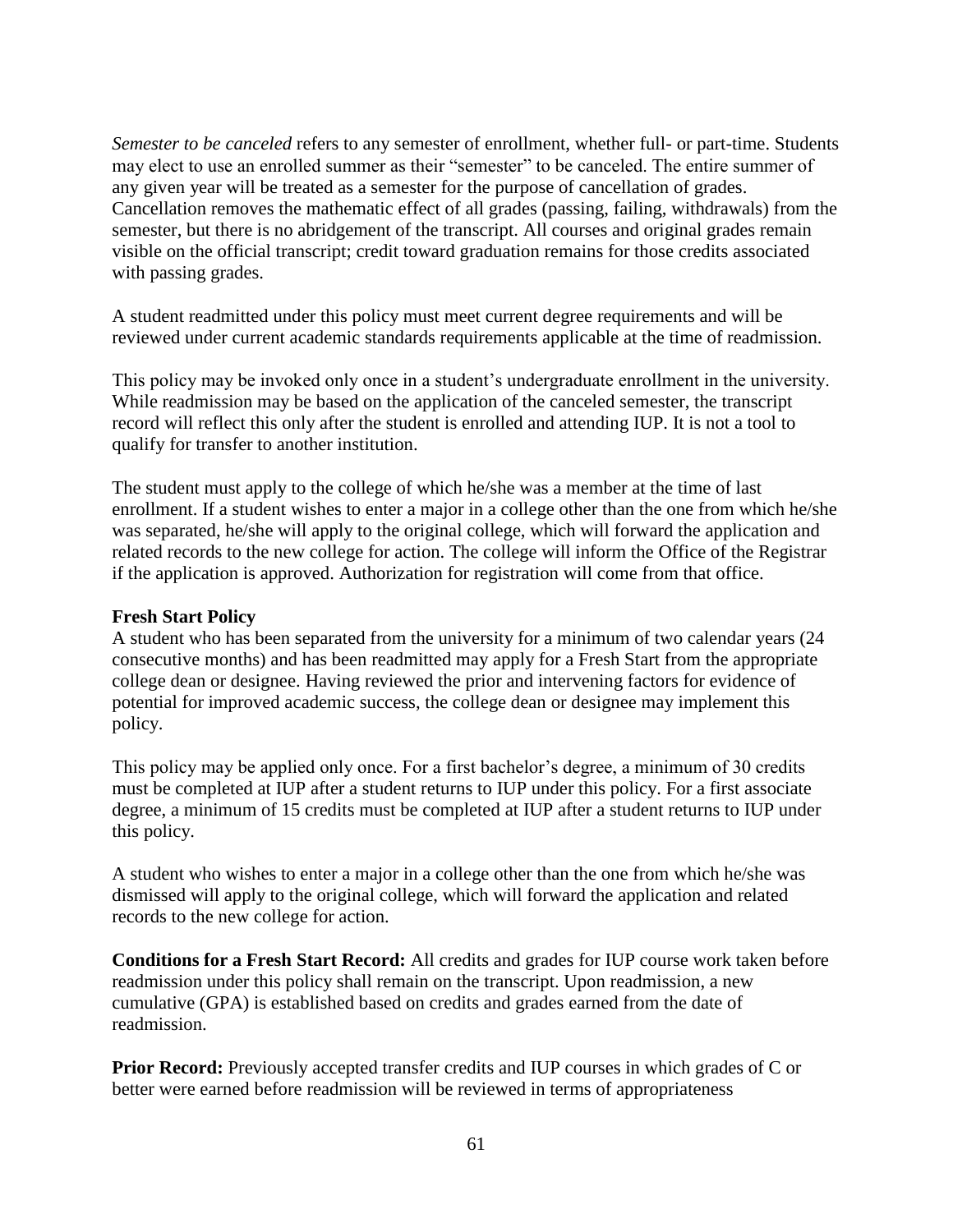(applicability, timeliness) to the new degree. Those courses, approved by the college dean or designee, will be counted as credits earned and applied toward graduation in the manner of transfer credits.

**Academic Standards:** A student who is readmitted under the provisions of this policy shall be required to meet current degree requirements. He/she shall be academically reviewed under the policies published in the academic catalog at the time of rematriculation. A student readmitted under this policy waives the right to exercise the Canceled Semester Policy.

**Change "A"**

**Change "C"**

# **REVISION – For Action**

# **Grading Policies**

After each semester or session, a grade report will be available to each student by signing in to MyIUP (*my.iup.edu*).

## **Grades and Quality Points**

In the grading system, the following grades are used in reporting the standing of students at the end of each semester or session:

#### *Grade Description Quality Points*

- **A Excellent** 4 quality points/credit
- **B Good** 3 quality points/credit
- **C Average** 2 quality points/credit
- **D** Passing 1 quality point/credit
- **F** Failing 0 quality points/credit
- **P** Passing 0 quality points/credit (for credit courses only)
- **S** Satisfactory 0 quality points (for 0-credit courses only)
- **U** Unsatisfactory 0 quality points (for 0-credit courses only)

#### **Other Designations (carrying no quality points):**

- **AUD Audited Course**
- **EXM Examination**
- **FOL Portfolio Assessment**
- **I** Incomplete—For more information, see policy explanation.
- L Late Grade/Continuing Course—For more information, see policy

explanation.

- **OL Other Location**
- **Q Total Semester Withdrawal**—Used before 2002 when a student had totally and officially withdrawn from the university for a given semester
- **R** Research in progress (graduate thesis/dissertation only)
- **TR Transfer**
- **XMT Exemption**
- **W Withdrawal**—For more information, see policy explanation.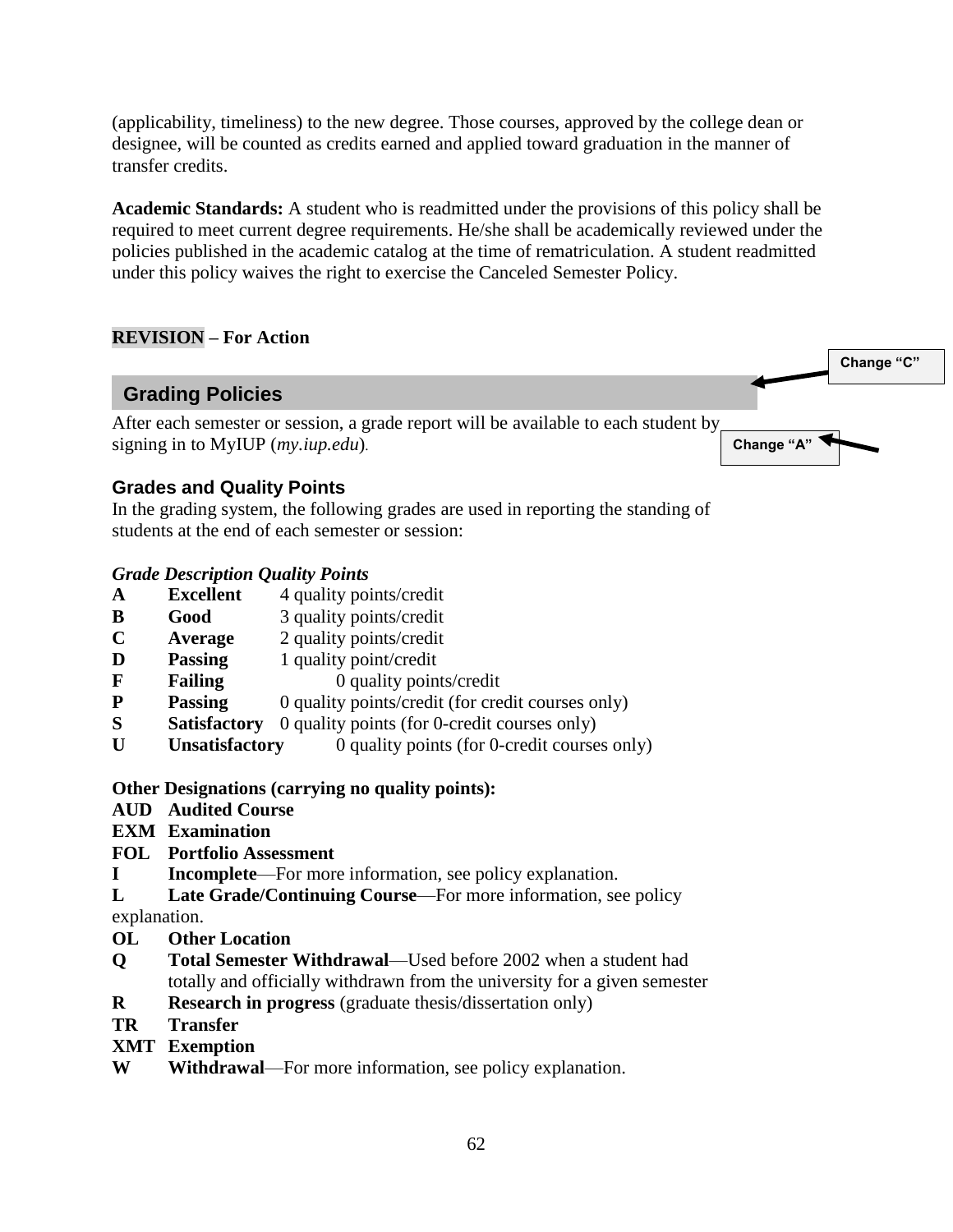**\* Grade not reported by instructor.** No grade information was reported by the end of the normal grading period.

#### **Grades followed by the following designations indicate the application of a policy that has amended the student's cumulative grade point average.**

- **. Institutional Credit** (credit counts toward enrollment status but does not count toward graduation or in GPA calculation)
- **.. Canceled Semester** (see policy explanation)
- **\* Fresh Start** (see policy explanation)
- **: Extended Credit** (graduate thesis/dissertation only)

# **Determining GPA**

Cumulative grade point average (CGPA) is determined by multiplying the credits for a course by the quality points received for that course. Then, the total number of semester quality points for all courses is divided by the total number of credits attempted.

Quality points are not calculated for credits from other schools (i.e., a student transferring from another school earns quality points only on work taken at this university).

Institutional credits are associated with courses numbered below 100. Institutional credits do not apply to degree requirements for graduation but are used to determine enrollment status (full- or part-time), including financial aid and athletic (NCAA) eligibility.

## **Audit Policy**

All audited courses will be identified as such on the student's grade report and transcript. Work taken on an audit basis will not be graded and will not count toward the fulfillment of requirements for a degree to be awarded by IUP. Since credits attempted and quality points will not be awarded for audited courses, they will not affect the student's grade-point average in any way. Auditors will pay normal tuition and such other fees as may be required for the course.

To audit an undergraduate course, a person must be admitted to the university and have met course prerequisites. Students wishing to audit a course for which they registered should obtain a Course Audit Form from the office of the department offering the course. Students must first register for the course before fi ling a course audit form. All audit processing, including revocation of previously requested audit classification, must be completed during the regular drop/add period. Copies of the completed form are returned to the Office of the Registrar, to the department chairperson, and to the student. Audit students have the same privileges as other students in all course work. There is no limit on the number of courses which may be audited.

## **Midterm Grade Report Policy**

To help undergraduate students monitor their academic performance, faculty members will provide a warning to students with unsatisfactory performance at midterm. Each semester, the



**Change "B"**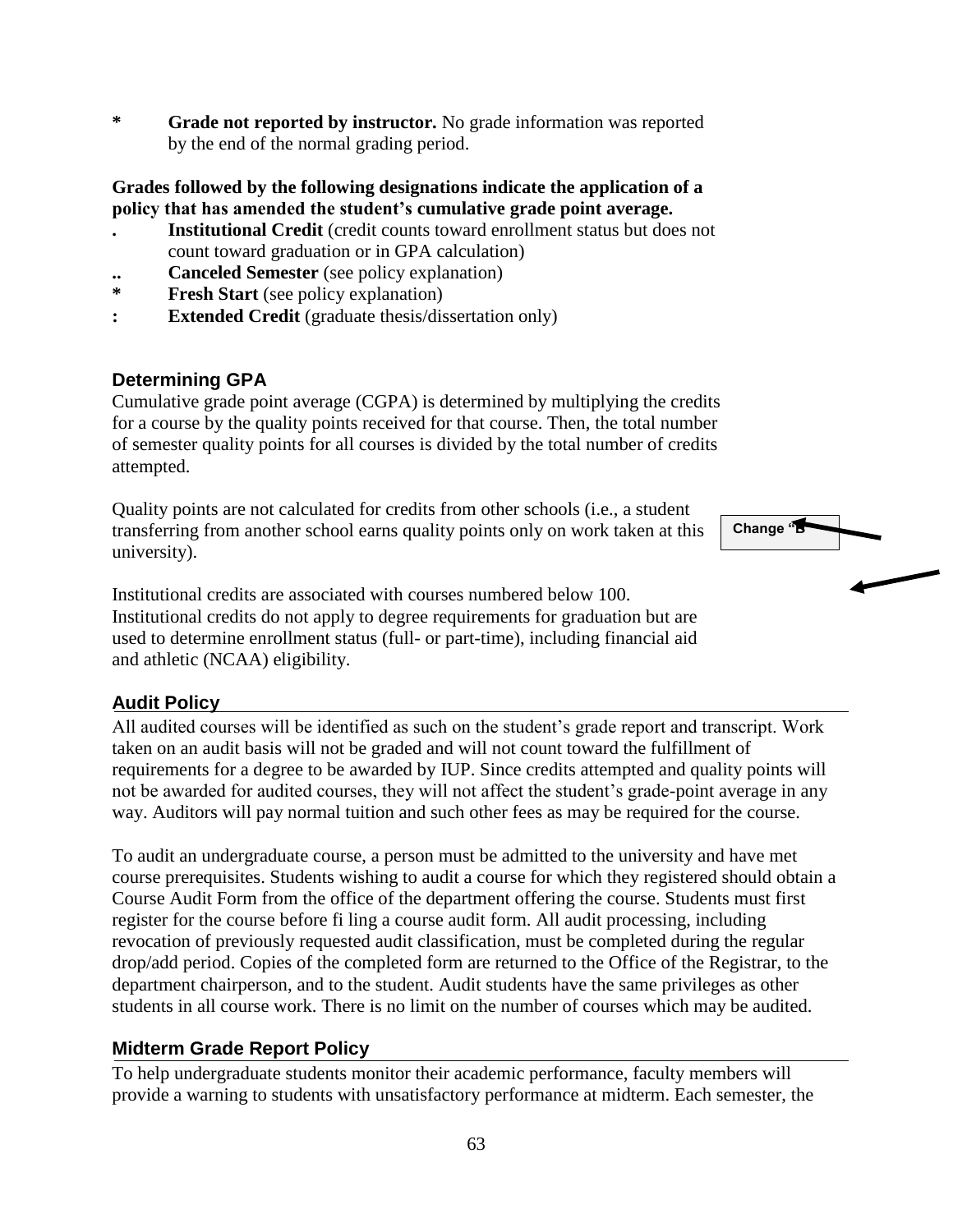registrar will establish and announce the dates for the window within which midterm grades may be posted by faculty members and read by students and advisors. Faculty members will assign a midterm grade of D (danger or potential failure) or F (failure) by using MyIUP (*my.iup.edu*).

The midterm grade is an advisory grade and is not a permanent part of a student's academic history. It is not used to determine enrollment status, dismissal, or eligibility for financial aid, housing, or athletics.

# **Pass-Fail Policy**

A student may take courses on a pass-fail basis to a total of 15 credits throughout his/her university career. The student is limited to one pass-fail course in any given semester during the sophomore, junior, and senior years. All courses in the student's Liberal Studies program and courses that meet major and minor requirements are excluded from this prerogative. When scheduled, such a course shall be included in the student's normal course load for the semester.

The student must declare his/her intent to choose pass-fail in a specific course no later than six weeks after the beginning of the semester or the equivalent time span in a summer session. Once declared, this pass-fail option may not be revoked. Instructors will not be notified of the identity of pass-fail students in their courses. The grade given by the instructor will be translated to a "P" or "F" during grade processing.

A student shall be given academic credit without quality points for a course taken pass-fail upon receiving a passing mark in the course. The credits successfully completed under pass-fail ("passed"), within the overall 15-credit limitation, shall be recorded as counting toward the total credits earned for graduation but not toward the credit-attempted data used in the calculation of the cumulative grade point average. However, if a student fails a pass-fail course, he/she will receive the "F" grade and the corresponding grade point average. An "F" earned under the passfail option may be repeated only under the graded option to provide the quality points to correspond to the "hours attempted" incurred with the "F."

The summer sessions, collectively or in any combination, shall be considered a unit similar to a spring or fall semester for pass-fail purposes. Hence, a student is permitted to take only one course during the summer on a pass-fail basis.

**Exceptions:** Currently, there are two courses that are exceptions to the Pass-Fail Course Policy. EDUC 389 and NMDT 434 are offered only on a pass-fail basis

## **I (Incomplete) Policy**

The designation of "I" is used to record work, which so far as covered, is of passing grade but is incomplete because of personal illness or other unavoidable reason. Changes of grade to convert designations of "I" must be received in the Office of the Registrar no later than the final day of classes in the next regular (fall/spring) semester after the designation was assigned. If the faculty member does not change the "I" designation using a Change of Grade Form, it will be converted to an F.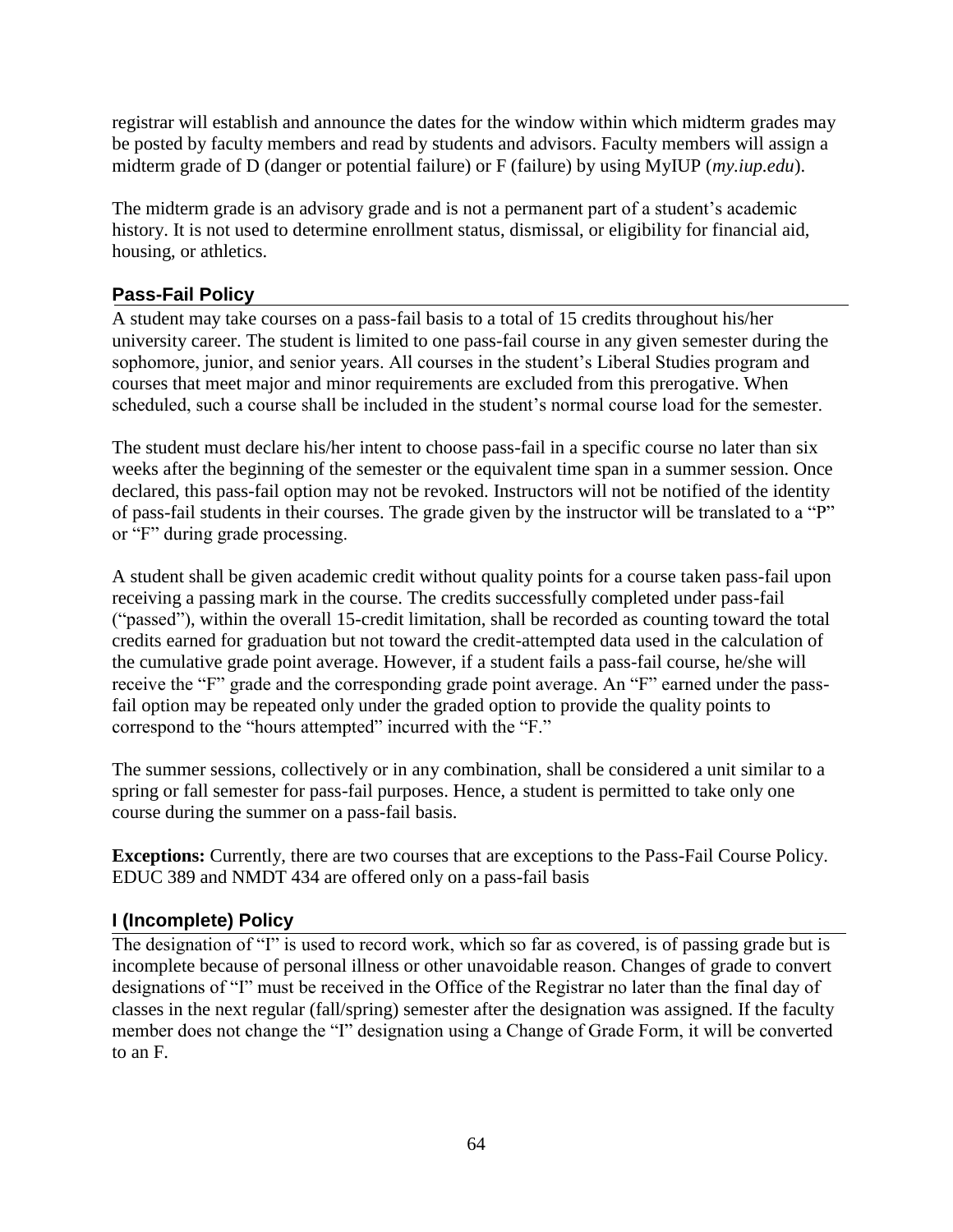In rare circumstances, the student and/or faculty member may ask for an extension of the deadline. In this event, the dean of the college in which the course is taught may approve the extension, providing the faculty member concurs. To monitor designations, the registrar shall submit to department chairs routine semester reports of outstanding "I" designations.

# **Procedure**

A faculty member assigning the "I" designation must complete an Incomplete Grade Form with the dean's office indicating the work to be completed, deadlines for completion (it is not necessary to permit the maximum allowable time), and guidelines to establish a final grade. Copies of the completed form will be sent to the department chairperson, the dean of the college in which the course was taught, and the student receiving the "I" designation.

Upon completion of the course work, or notification by the student that the course work will not be completed, the faculty member must submit a Change of Grade Form to indicate the final course grade.

*Receiving an "I" designation in a course means that the course does not satisfy prerequisites.*

# **L (Late Grade, Continuing Course) Policy**

The designation of "L" (Late grade, continuing course) is appropriate for cases in which student work is expected to extend beyond a given semester/session. The designation of "L" is not to be confused with a designation of "I," which is only appropriate for individual students unable to complete their course work because of unexpected illness or personal emergency. "L" designations are appropriate for

- a. internships, practicums, field experience courses, workshops, and independent studies that, by design, extend beyond the normal end of the grading period,
- b. others as approved by the department chairperson and the dean of the college in which the course is taught. If a specific course is always eligible for "L" designations, the dean may grant standing approval for "L" designations every time the course is offered.

Faculty members wanting to use the "L" option for eligible courses must notify the registrar two weeks before the end of classes so that the grades can be pre-entered. "L" designations that are not precoded may be given only with the permission of the department chairperson and the dean of the college in which the designation is awarded.

Instructors will convert "L" designations to letter grades at the end of the course. Unless an extension is obtained from the dean of the college in which the course was taught, an "L" designation unresolved at the end of one year will be converted to an F.

To monitor "L" designations, the registrar shall submit to each faculty member routine semester reports of all outstanding "L" designations awarded by that faculty member. The purpose of these reports is to help inform faculty members as they help students complete their course work.

*The "L" designation is considered as having met the prerequisite for subsequent course enrollments.*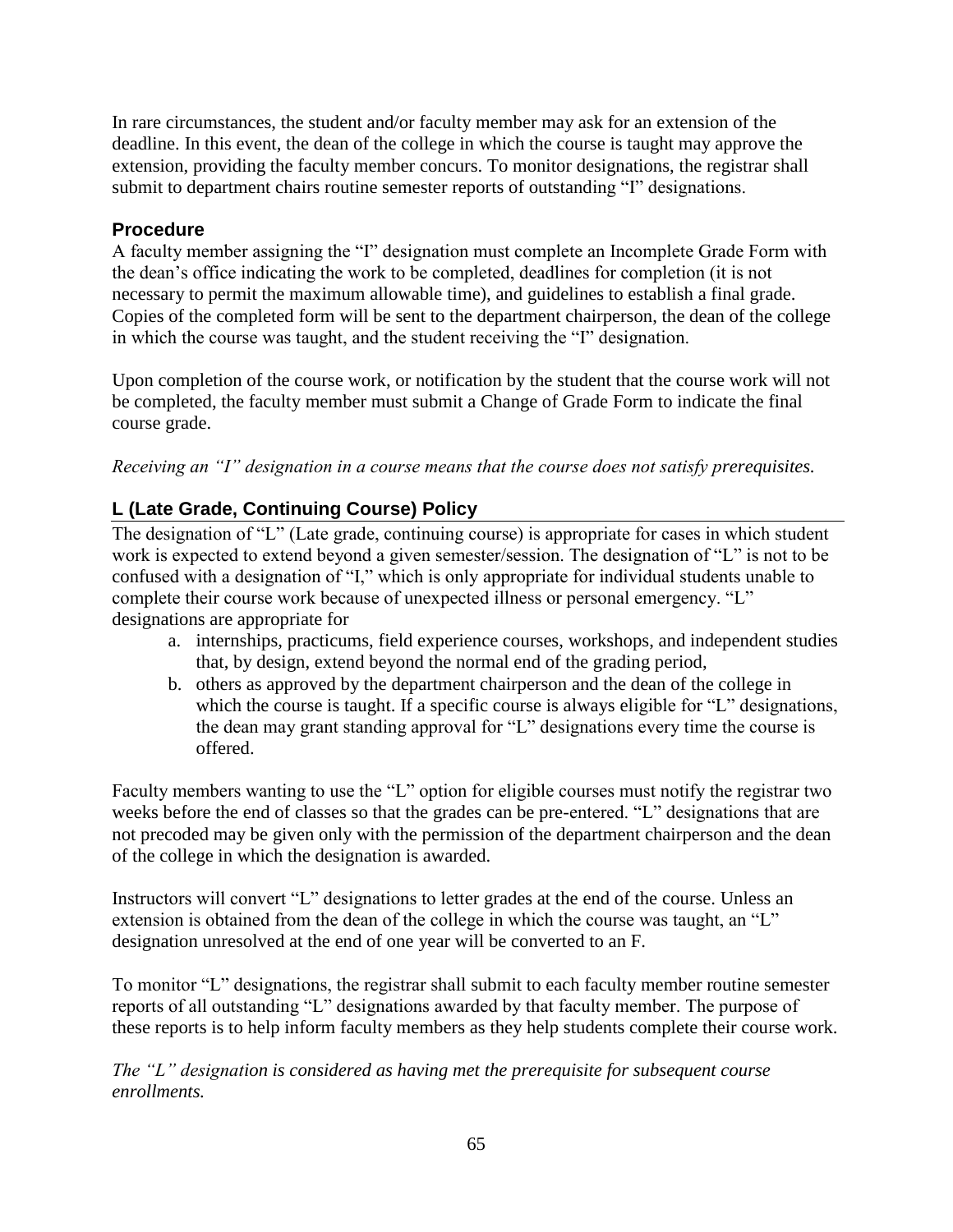# **Grade Change Policy**

Once earned grades have been recorded, they may be changed only in the case of clerical and/or calculation error or in the event of a successful grade appeal. It is not appropriate to change a grade based on options, such as supplemental assignments, that are not equally available to all students. The deadline for corrections of clerical and/or calculation errors is the end of the next regular (fall/spring) semester after the grade has been awarded.

# **Course Repeat Policy**

A student may not normally repeat an academic course. Exceptions to this policy are

- 1. **Repeatable courses:** Repeatable courses: Certain courses are eligible for repeat for credit and grade. These courses are advanced art studio courses, music ensembles, special topics courses (281, 481) if the topic is different, and other specifically designated courses.
- 2. **D and F grades:**
	- a. *Repeat with replacement:* Undergraduate students are permitted to replace the grades and quality points in the GPA calculation for courses in which they receive a D or F grade by repeating that course at IUP. No more than six repeat-with-replacement attempts are permitted for undergraduate students. A single course can be repeated a maximum of two times. The most recent grade (regardless of whether it is higher or lower) will be the grade used in the GPA calculation. However, the transcript continues to document all academic work, and repeated courses are not deleted from the visual record.
	- b. *Course transfers:* Students seeking to replace or average D and F grades must repeat these courses at IUP. If an IUP course in which a student received an F is repeated at another institution, the credit will transfer to IUP if the course grade is C or better, but the original F will continue to count toward the IUP GPA. If an IUP course in which a student received a D is repeated at another university, neither the grade nor the credit will transfer.
	- c. *Postbaccalaureate students (Undergraduate):* Courses taken during prior undergraduate study at IUP may not be repeated with replacement.
- 3. **Other grades:** Courses in which students earned a grade of A, B, C, or P may be repeated only on an audit basis. New grades will not be assigned, and additional credit will not be awarded.

## **Canceled Semester Policy**

The Canceled Semester Policy provides for cancellation from the cumulative record of the effects of **one semester below a GPA of 2.00** for the purpose of helping a student improve academic standing. The student must have been separated from the university for two calendar years (24 consecutive months).

*Semester to be canceled* refers to any semester of enrollment, whether full- or part-time. Students may elect to use an enrolled summer as their "semester" to be canceled. The entire summer of any given year will be treated as a semester for the purpose of cancellation of grades. Cancellation removes the mathematic effect of all grades (passing, failing, withdrawals) from the semester, but there is no abridgement of the transcript. All courses and original grades remain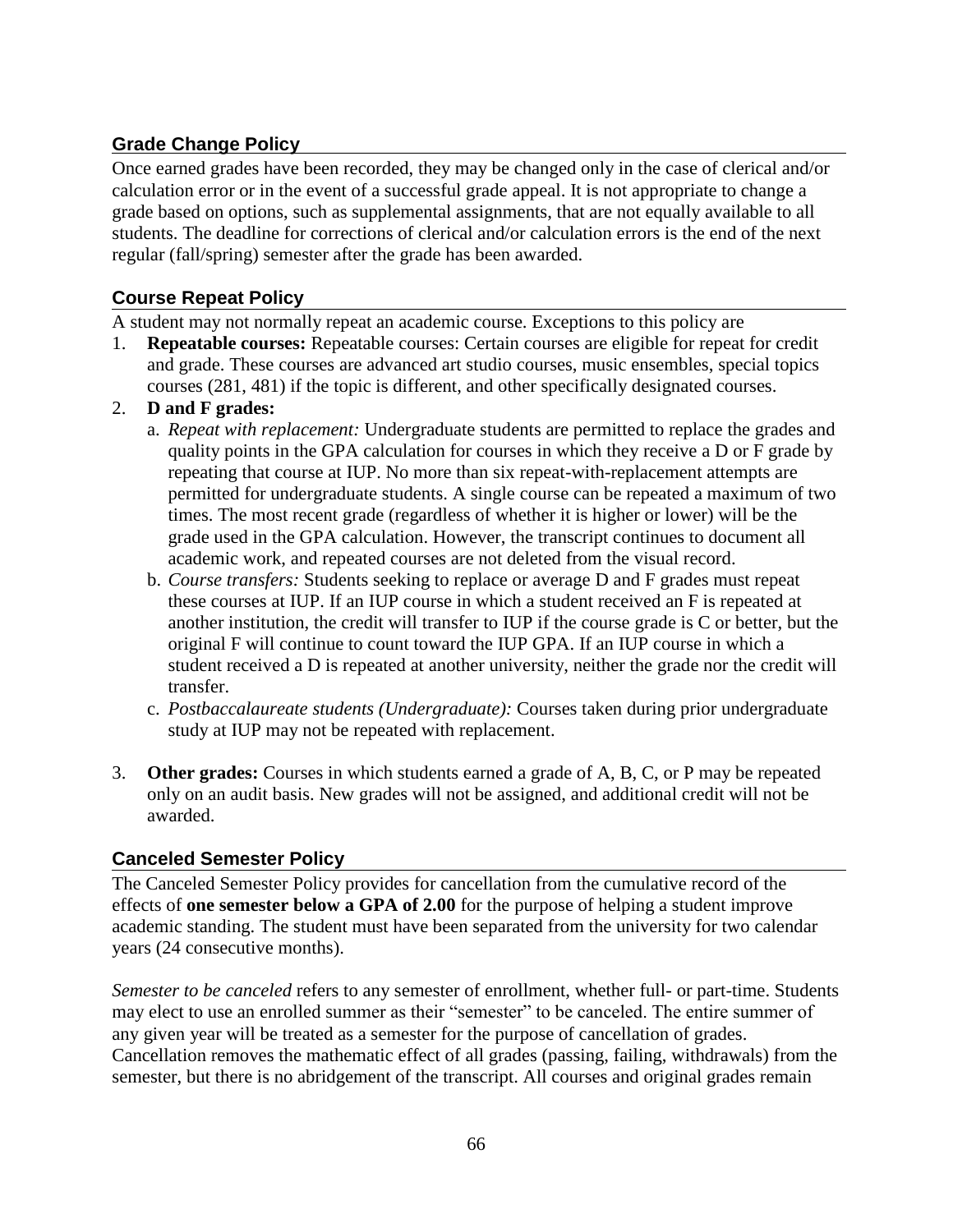visible on the official transcript; credit toward graduation remains for those credits associated with passing grades.

A student readmitted under this policy must meet current degree requirements and will be reviewed under current academic standards requirements applicable at the time of readmission.

This policy may be invoked only once in a student's undergraduate enrollment in the university. While readmission may be based on the application of the canceled semester, the transcript record will reflect this only after the student is enrolled and attending IUP. It is not a tool to qualify for transfer to another institution.

The student must apply to the college of which he/she was a member at the time of last enrollment. If a student wishes to enter a major in a college other than the one from which he/she was separated, he/she will apply to the original college, which will forward the application and related records to the new college for action. The college will inform the Office of the Registrar if the application is approved. Authorization for registration will come from that office.

# **Fresh Start Policy**

A student who has been separated from the university for a minimum of two calendar years (24 consecutive months) and has been readmitted may apply for a Fresh Start from the appropriate college dean or designee. Having reviewed the prior and intervening factors for evidence of potential for improved academic success, the college dean or designee may implement this policy.

This policy may be applied only once. For a first bachelor's degree, a minimum of 30 credits must be completed at IUP after a student returns to IUP under this policy. For a first associate degree, a minimum of 15 credits must be completed at IUP after a student returns to IUP under this policy.

A student who wishes to enter a major in a college other than the one from which he/she was dismissed will apply to the original college, which will forward the application and related records to the new college for action.

**Conditions for a Fresh Start Record:** All credits and grades for IUP course work taken before readmission under this policy shall remain on the transcript. Upon readmission, a new cumulative (GPA) is established based on credits and grades earned from the date of readmission.

**Prior Record:** Previously accepted transfer credits and IUP courses in which grades of C or better were earned before readmission will be reviewed in terms of appropriateness (applicability, timeliness) to the new degree. Those courses, approved by the college dean or designee, will be counted as credits earned and applied toward graduation in the manner of transfer credits.

**Academic Standards:** A student who is readmitted under the provisions of this policy shall be required to meet current degree requirements. He/she shall be academically reviewed under the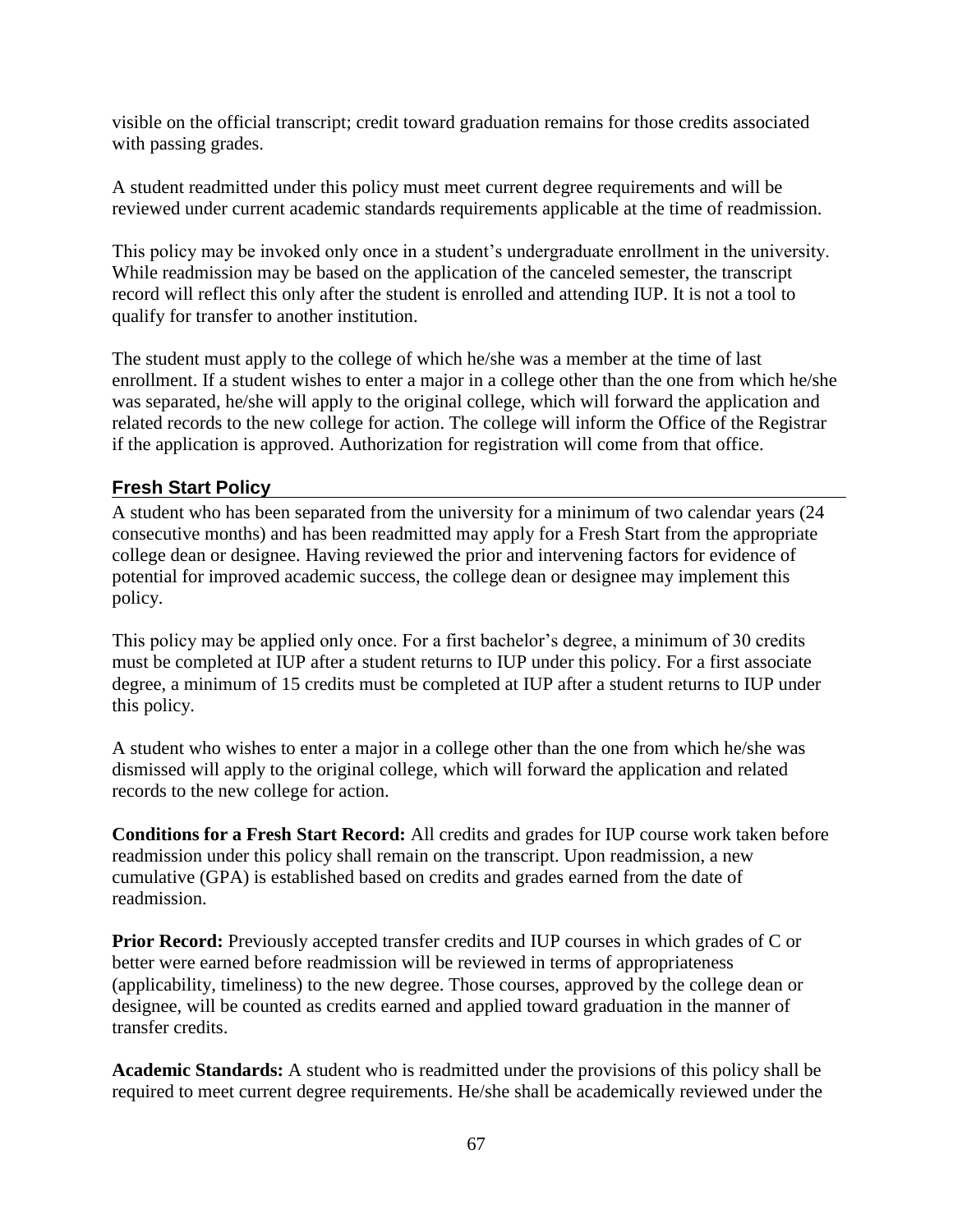policies published in the academic catalog at the time of rematriculation. A student readmitted under this policy waives the right to exercise the Canceled Semester Policy.

# **Academic Honors**

IUP recognizes academic achievement through Provost Scholars, Dean's Lists, and Change "D" honors.

# **Provost Scholars**

Provost Scholars are recognized annually. At the start of the fall semester, any undergraduate student who meets all of the following requirements will be named a Provost Scholar if he or she • is a candidate for first bachelor's degree,

- is a current junior or senior with a minimum of 45 credits earned at IUP,
- has a cumulative GPA of 3.50 or higher,
- has not received this award previously (recognition is given only once).

# **Dean's List**

Undergraduate students receive recognition on the Dean's List for each semester (or summer session cumulatively) in which they earn at least a 3.25 GPA based on at least 12 credits of graded (not P/F) undergraduate course work, or a combination of graded undergraduate course work and graded graduate course work applying to the baccalaureate degree.

# **Graduation Honors**

Traditional Latin honors are awarded at graduation to first bachelor's degree candidates with appropriate academic records. Calculation is based on all undergraduate credits and quality points earned at IUP. Graduation honors are not granted for second (subsequent) degrees. The distinctions are

*Cum laude*—3.25 to 3.49 cumulative GPA *Magna cum laude*—3.50 to 3.74 cumulative GPA *Summa cum laude*—3.75 to 4.00 cumulative GPA

**RATIONALE** – In conducting a five year review of the policies, the committee felt that, while policies were still adequate, they could be better organized for flow and understanding. The changes made were:

- A. Under Grading Policy-move the first statement to be first statement under Grades and Quality Points.
- B. Move second and third statements to the end of determining GPA
- C. Change the grey heading from Quality Points and determining GPA to Grading Policy
- D. Move Academic Honors Policy to after the Grading Policy.

This revision incorporates the correction for "Extended Dissertation", under *Grades and Quality Points*, changed to **Extended Credit** at the November 2015 Senate meeting.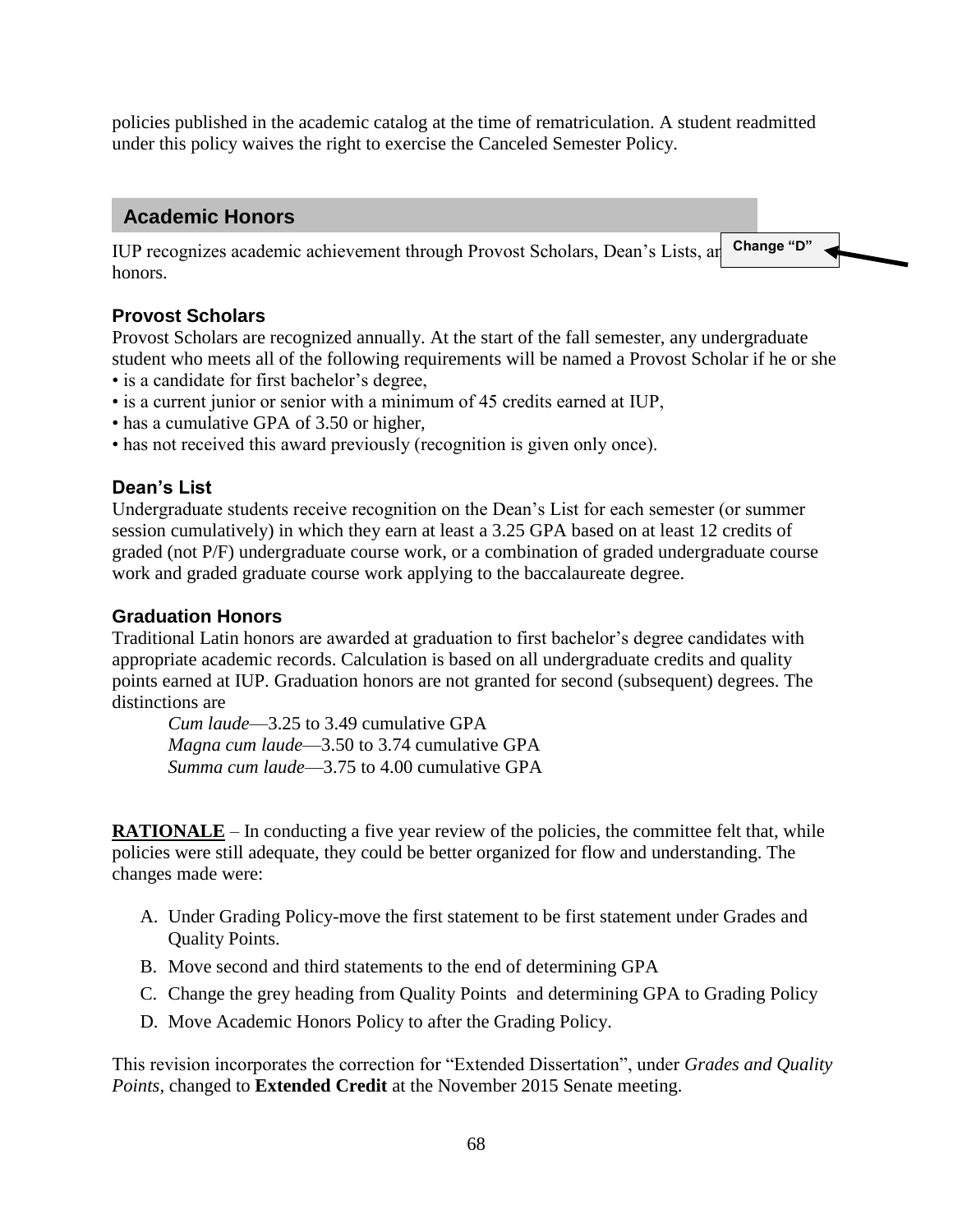The committee will meet next Tuesday.

# **Awards Committee (Senator Lipinski)**

The committee announced the winners of the different faculty and staff awards.

# **Noncredit Committee (Senator O'Neil)**

# **FOR INFORMATION:**

The committee met on Friday, March 18, 2016 with Mrs. Stephanie Keppich

Present: Therese O'Neil, Lloyd Onyett, Sudipta Majumdar, Tim Mack Excused: David Lorenzi Absent: Jeff Santicola

The Center for Media Production and Research (CMPR) is located within the Communications Media Department.

This center provides students with professional experience in preproduction, production, and postproduction of digital media. In addition, the CMPR focuses on providing support for research projects associated with media production, communications and marketing.

Summer internship experiences include opportunities for field and studio production, video and audio editing, graphics, photography, promotion, and writing. Completed projects can be used in career portfolios. CMPR interns work directly with clients to learn how projects are initiated, coordinated, and completed.

The CMPR supports the university and community by providing clients with personalized digital media productions. From photography to video, graphics, games, promotions, and everything media related in between, the CMPR is dedicated to providing current students with necessary experience while serving both the university and community

The Center wishes to become financially self-supporting. Many options were discussed that would aid the Center in achieving this goal. The Committee's most important recommendations are:

- Think about categorizing requests for assistance into those that can be done quickly and consume few resources, versus those that are time- or personnel-intensive.
- Consider developing standard rates, such as a fully burdened rate. The School of Graduate Studies and Research can help with this.
- The Department could consider offering internship opportunities to its own students during fall and spring to support the Center.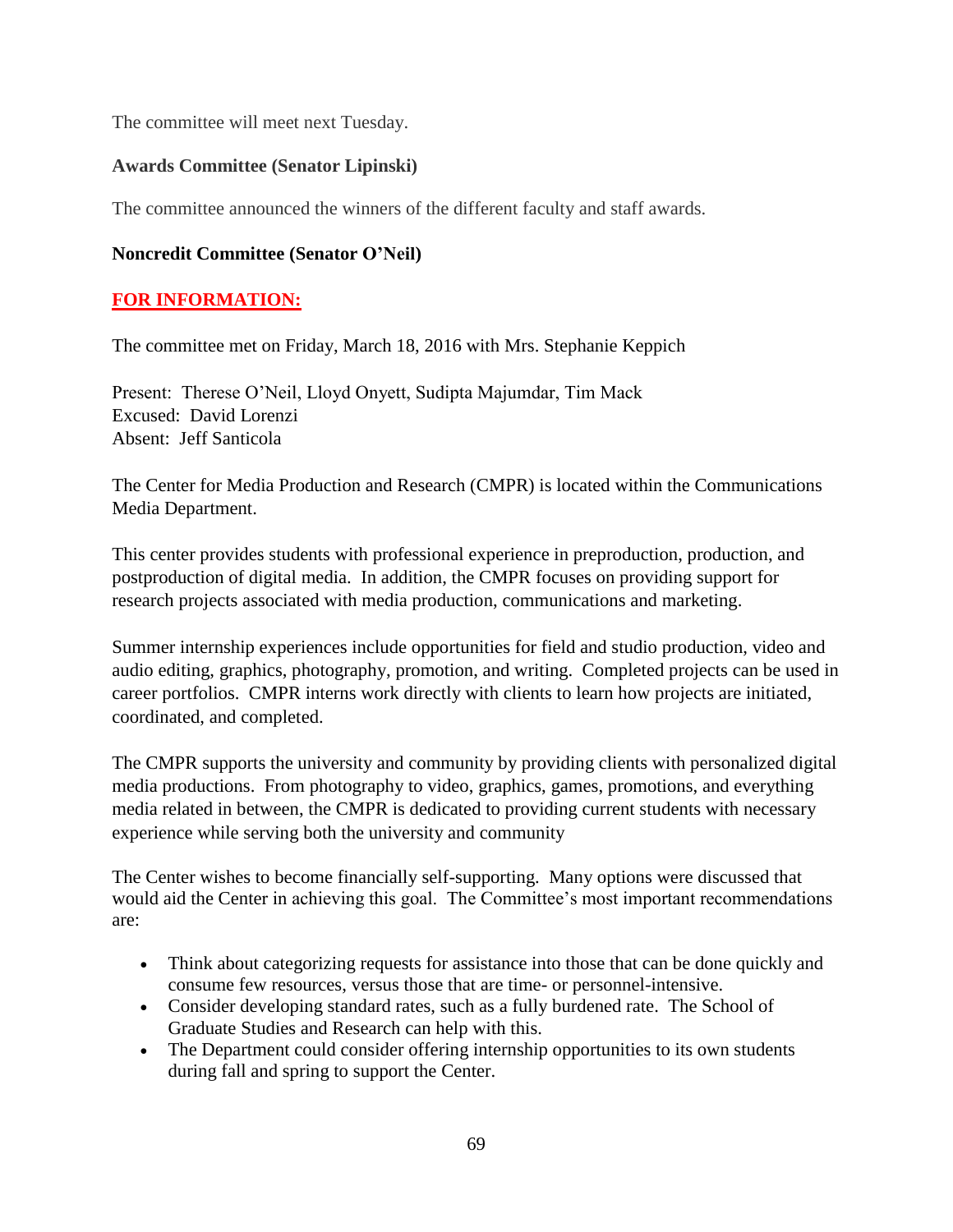- The Director could consider offering training to the community as a continuing education activity.
- The Office of Extended Studies can assist with developing a Business Plan.

# **Library and Education Services Committee (Senator Ford)**

The committee will meet next Tuesday at 3:40 pm.

#### **Research Committee (Senator Gossett)**

## **FOR INFORMATION:**

The University Senate Research Committee met on March 6, 2015. The first part of the meeting was devoted to committee business. The rest of the meeting focused on reviewing proposals. Overall, there were 14 USRC Small Grant proposals and the decision was made to fund 9 proposals totaling \$8358.00. The next meeting is April 5th at 3:30 pm in Stright Hall. The USRC funded projects by

- Dr. Mimi Benjamin
- Dr. Alan Baumler
- Dr. Ben Ford
- Dr. Kelly Heider
- Dr. Richard Kemp
- Dr. Werner Lippert
- Dr. Marveta Ryan-Sams
- Dr. Diane Shinberg
- Dr. Alexi Thompson

The committee will meet next Tuesday at 3:30 pm in Stright 301.

## **University Planning Council (Senator Stocker)**

There was no report.

## **Presidential Athletic Advisory Council (Senator Castle)**

The next meeting date was announced.

## **Academic Computing Policy Advisory Committee (Senator McLaughlin)**

The next meeting date was announced.